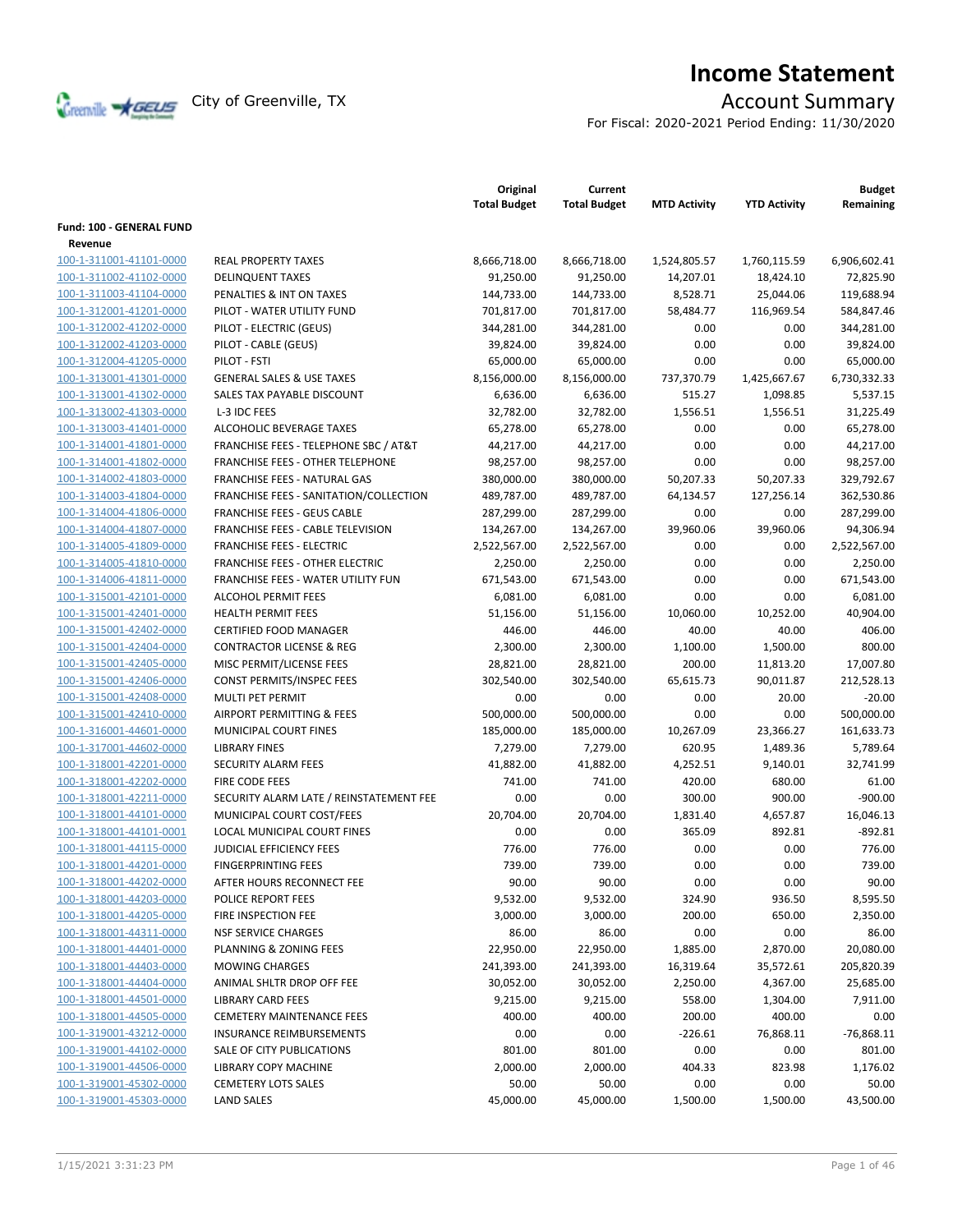|                                                    |                                               | Original<br><b>Total Budget</b> | Current<br><b>Total Budget</b> | <b>MTD Activity</b> | <b>YTD Activity</b> | <b>Budget</b><br>Remaining |
|----------------------------------------------------|-----------------------------------------------|---------------------------------|--------------------------------|---------------------|---------------------|----------------------------|
| 100-1-319001-45305-0000                            | <b>AUCTION PROCEEDS</b>                       | 190,000.00                      | 190,000.00                     | 0.00                | 0.00                | 190,000.00                 |
| 100-1-319001-45401-0000                            | <b>INTEREST REVENUES</b>                      | 52,340.00                       | 52,340.00                      | 997.35              | 148.97              | 52,191.03                  |
| 100-1-319001-45501-0000                            | LIBRARY MTG ROOM RENTAL                       | 1,224.00                        | 1,224.00                       | 0.00                | 0.00                | 1,224.00                   |
| 100-1-319001-45503-0000                            | <b>PAVILION RENTALS</b>                       | 9,900.00                        | 9,900.00                       | 166.28              | 536.28              | 9,363.72                   |
| 100-1-319001-45601-0000                            | MISCELLANEOUS REVENUES                        | 68,756.00                       | 68,756.00                      | 18,132.93           | 18,132.93           | 50,623.07                  |
| 100-1-319001-45604-0000                            | OTHER REVENUE / OVER/SHORT                    | 0.00                            | 0.00                           | $-68,341.48$        | 30.79               | $-30.79$                   |
| 100-1-322001-43002-0000                            | ANIMAL SHELTER CONTRIB                        | 100,000.00                      | 100,000.00                     | 0.00                | 0.00                | 100,000.00                 |
| 100-1-322001-43003-0000                            | <b>HUNT CO CONTRIB - FIRE</b>                 | 28,800.00                       | 28,800.00                      | 2,400.00            | 6,800.00            | 22,000.00                  |
| 100-1-322001-43004-0000                            | HUNT CO MEM HOSP REIM                         | 22,400.00                       | 22,400.00                      | 4,232.42            | 4,232.42            | 18,167.58                  |
| 100-1-323001-46008-0000                            | <b>XFR - TOURISM FUND</b>                     | 98,000.00                       | 98,000.00                      | 8,166.67            | 16,333.34           | 81,666.66                  |
| 100-1-323001-46015-0000                            | <b>XFR - DEBT SERVICE FUND</b>                | 118,309.00                      | 118,309.00                     | 9,859.08            | 19,718.16           | 98,590.84                  |
| 100-1-324001-46506-0000                            | <b>CA - RECREATION FUND</b>                   | 973.00                          | 973.00                         | 81.08               | 162.16              | 810.84                     |
| 100-1-324001-46509-0000                            | CA - VENUE MGMT FUND                          | 4,129.00                        | 4,129.00                       | 344.08              | 688.16              | 3,440.84                   |
| 100-1-324001-46537-0000                            | CA - MAIL MACHINE LEASE                       | 0.00                            | 0.00                           | 269.28              | 538.56              | $-538.56$                  |
| 100-1-324001-46614-0000                            | CA - SANITATION FUND COLLECTION               | 40,166.00                       | 40,166.00                      | 3,347.17            | 6,694.34            | 33,471.66                  |
| 100-1-324001-46650-0000                            | CA - UTILITY FUND TO GENERAL GOVERNME         | 336,411.00                      | 336,411.00                     | 30,534.25           | 61,068.50           | 275,342.50                 |
| 100-1-324001-46651-0000                            | CA - UTILITY FUND TO PUBLIC WORKS             | 159,224.00                      | 159,224.00                     | 13,268.67           | 26,537.34           | 132,686.66                 |
| 100-1-324001-46801-0000                            | <b>CA - SPENCE FUND</b>                       | 600.00                          | 600.00                         | 50.00               | 100.00              | 500.00                     |
| 100-1-324009-46901-0000                            | CA - ELECTRIC UTILITY                         | 426,336.00                      | 426,336.00                     | 35,528.00           | 71,056.00           | 355,280.00                 |
| 100-1-324009-46906-0000                            | CA - CABLE UTILITY                            | 58,987.00                       | 58,987.00                      | 4,915.58            | 9,831.16            | 49,155.84                  |
|                                                    | <b>Revenue Total:</b>                         | 26,174,095.00                   | 26,174,095.00                  | 2,682,209.98        | 4,088,964.55        | 22,085,130.45              |
| Expense                                            |                                               |                                 |                                |                     |                     |                            |
| 100-1-000000-52103-0000                            | <b>ESSENTIAL EMPLOYEE MEALS</b>               | 0.00                            | 0.00                           | 0.00                | 38.15               | $-38.15$                   |
| 100-1-000000-96119-0000                            | PANDEMIC EXPENSES                             | 0.00                            | 0.00                           | 11,883.15           | 39,699.55           | $-39,699.55$               |
| 100-1-411000-52001-0000                            | <b>OFFICE SUPPLIES</b>                        | 50.00                           | 50.00                          | 4.79                | 4.79                | 45.21                      |
| 100-1-411000-52005-0000                            | PRINTED MATERIALS                             | 96.00                           | 96.00                          | 48.00               | 48.00               | 48.00                      |
| 100-1-411000-52103-0000                            | <b>MEETING SUPPLIES</b>                       | 2,931.00                        | 2,931.00                       | 28.18               | 28.18               | 2,902.82                   |
| 100-1-411000-54001-0000                            | <b>TELEPHONE CHARGES</b>                      | 3,132.00                        | 3,132.00                       | 224.51              | 224.51              | 2,907.49                   |
| 100-1-411000-54101-0000                            | PROFESSIONAL SERVICES                         | 8,000.00                        | 8,000.00                       | 4,000.00            | 4,000.00            | 4,000.00                   |
| 100-1-411000-54201-0000                            | MEMBERSHIPS & SUBSCRIPTIONS                   | 6,675.00                        | 6,675.00                       | 2,261.60            | 2,261.60            | 4,413.40                   |
| 100-1-411000-54204-0000                            | PUBLIC RELATIONS                              | 1,700.00                        | 1,700.00                       | 0.00                | 0.00                | 1,700.00                   |
| 100-1-411000-54213-0000                            | PLAQUES AND AWARDS                            | 1,000.00                        | 1,000.00                       | 39.00               | 39.00               | 961.00                     |
| 100-1-411000-54214-0000                            | <b>TRAVEL &amp; TRAINING</b>                  | 14,520.00                       | 10,920.00                      | 20.00               | 20.00               | 10,900.00                  |
| 100-1-411000-54300-0000                            | <b>TRAVEL TO AUSTIN</b>                       | 0.00                            | 3,600.00                       | 0.00                | 0.00                | 3,600.00                   |
| 100-1-411400-51001-0000                            | <b>REGULAR SALARIES</b>                       | 147,449.00                      | 147,449.00                     | 11,274.66           | 21,782.79           | 125,666.21                 |
| 100-1-411400-51021-0000                            | LONGEVITY                                     | 1,656.00                        | 1,656.00                       | 1,752.00            | 1,752.00            | $-96.00$                   |
| 100-1-411400-51116-0000                            | CAR ALLOWANCE                                 | 4,200.00                        | 4,200.00                       | 323.08              | 646.16              | 3,553.84                   |
| 100-1-411400-51117-0000                            | <b>CELL PHONE ALLOWANCE</b>                   | 2,130.00                        | 2,130.00                       | 163.84              | 327.68              | 1,802.32                   |
| 100-1-411400-51201-0000                            | <b>FICA</b>                                   | 9,633.00                        | 9,633.00                       | 814.51              | 1,486.72            | 8,146.28                   |
| 100-1-411400-51202-0000                            | MEDICARE                                      | 2,253.00                        | 2,253.00                       | 190.49              | 347.70              | 1,905.30                   |
| 100-1-411400-51203-0000                            | <b>HEALTH INSURANCE</b>                       | 24,266.00                       | 24,266.00                      | 1,011.08            | 2,022.16            | 22,243.84                  |
| 100-1-411400-51204-0000                            | <b>WORKERS COMPENSATION</b>                   | 375.00                          | 375.00                         | 19.96               | 39.92               | 335.08                     |
| 100-1-411400-51205-0000                            | STATE UNEMPLOYMENT                            | 126.00                          | 126.00                         | 77.48               | 143.52              | $-17.52$                   |
| 100-1-411400-51301-0000                            | <b>TMRS</b>                                   | 17,887.00                       | 17,887.00                      | 1,520.29            | 2,757.24            | 15,129.76                  |
| 100-1-411400-52001-0000                            | <b>OFFICE SUPPLIES</b>                        | 225.00                          | 225.00                         | 75.97               | 75.97               | 149.03                     |
| 100-1-411400-52002-0000<br>100-1-411400-52005-0000 | POSTAGE / FREIGHT                             | 125.00                          | 125.00                         | 5.31                | 7.93                | 117.07<br>5,126.00         |
| 100-1-411400-54001-0000                            | PRINTED MATERIALS<br><b>TELEPHONE CHARGES</b> | 5,150.00<br>1,046.00            | 5,150.00                       | 24.00<br>64.52      | 24.00<br>104.75     | 941.25                     |
| 100-1-411400-54101-0000                            | PROFESSIONAL SERVICES                         |                                 | 1,046.00                       | 0.00                | 395.00              | 780.00                     |
| 100-1-411400-54201-0000                            | MEMBERSHIPS & SUBSCRIPTIONS                   | 1,175.00<br>125.00              | 1,175.00<br>125.00             | 0.00                | 50.00               | 75.00                      |
| 100-1-411400-54206-0000                            | <b>ELECTION EXPENSE</b>                       |                                 |                                |                     |                     | 107,871.76                 |
| 100-1-411400-54214-0000                            | <b>TRAVEL &amp; TRAINING</b>                  | 108,000.00<br>3,555.00          | 108,000.00<br>3,555.00         | 128.24<br>0.00      | 128.24<br>0.00      | 3,555.00                   |
| 100-1-412100-51001-0000                            | REGULAR SALARIES                              | 185,492.40                      | 185,492.40                     | 12,533.88           | 24,303.71           | 161,188.69                 |
| 100-1-412100-51020-0000                            | <b>OVERTIME</b>                               | 7,409.87                        | 7,409.87                       | 274.97              | 331.04              | 7,078.83                   |
| 100-1-412100-51021-0000                            | LONGEVITY                                     | 6,002.00                        | 6,002.00                       | 4,340.00            | 4,340.00            | 1,662.00                   |
| 100-1-412100-51101-0000                            | <b>CERTIFICATION PAY</b>                      | 3,600.00                        | 3,600.00                       | 230.78              | 461.56              | 3,138.44                   |
| 100-1-412100-51201-0000                            | <b>FICA</b>                                   | 12,555.26                       | 12,555.26                      | 1,004.06            | 1,706.88            | 10,848.38                  |
| 100-1-412100-51202-0000                            | MEDICARE                                      | 2,936.31                        | 2,936.31                       | 234.82              | 399.19              | 2,537.12                   |
| 100-1-412100-51203-0000                            | <b>HEALTH INSURANCE</b>                       | 48,533.00                       | 48,533.00                      | 4,044.42            | 8,088.84            | 40,444.16                  |
|                                                    |                                               |                                 |                                |                     |                     |                            |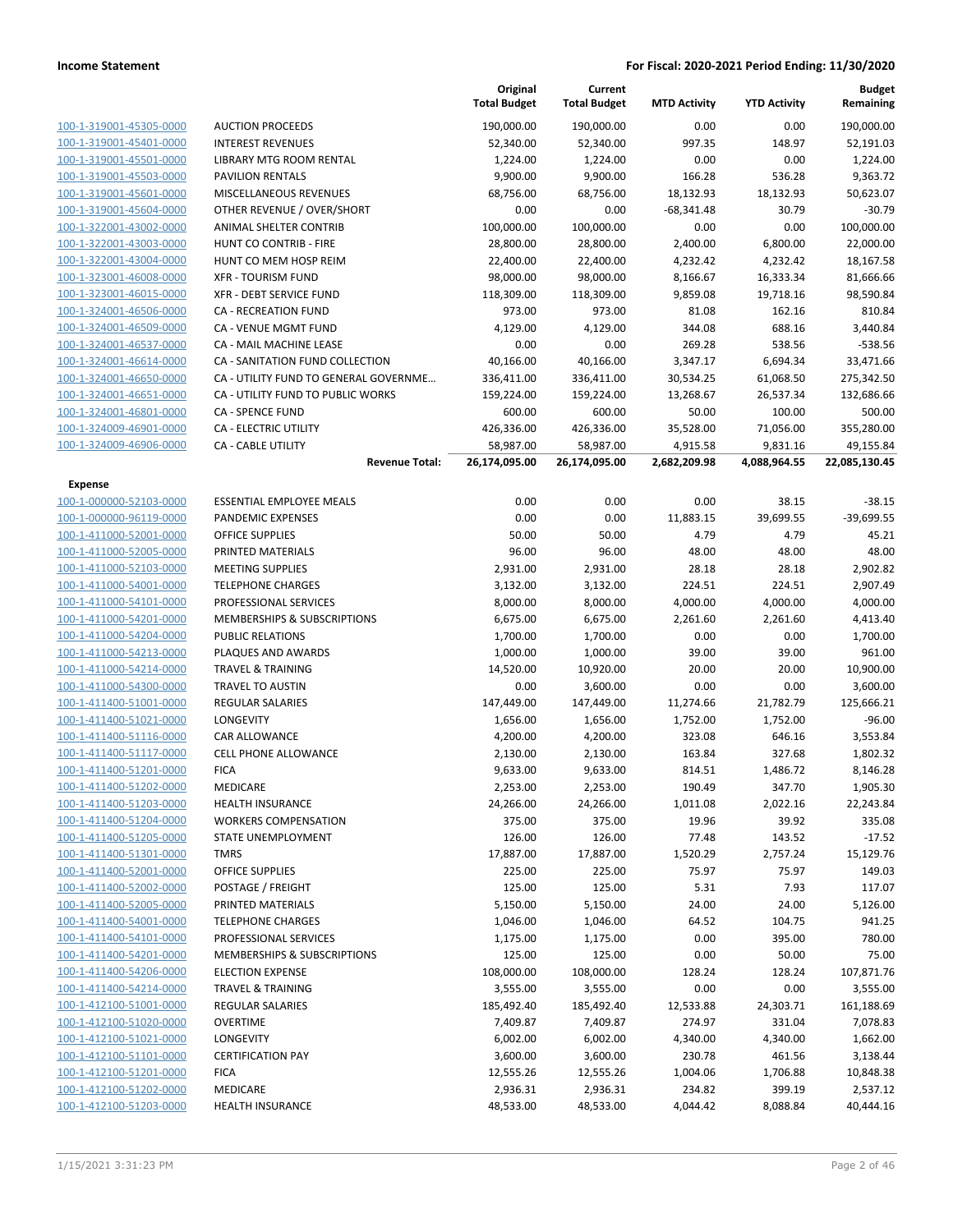**Current**

**Original**

**MTD Activity YTD Activity**

**Budget Remaining**

| 100-1-412100-51204-0000        |
|--------------------------------|
| 100-1-412100-51205-0000        |
| 100-1-412100-51301-0000        |
| 100-1-412100-52001-0000        |
| 100-1-412100-52002-0000        |
| 100-1-412100-52005-0000        |
| 100-1-412100-52102-0000        |
| 100-1-412100-52110-0000        |
|                                |
| 100-1-412100-53201-0000        |
| 100-1-412100-54001-0000        |
| 100-1-412100-54101-0000        |
| 100-1-412100-54201-0000        |
| 100-1-412100-54207-0000        |
| 100-1-412100-54214-0000        |
| 100-1-413200-51001-0000        |
| 100-1-413200-51020-0000        |
| 100-1-413200-51021-0000        |
| 100-1-413200-51116-0000        |
|                                |
| 100-1-413200-51117-0000        |
| 100-1-413200-51201-0000        |
| 100-1-413200-51202-0000        |
| 100-1-413200-51203-0000        |
| 100-1-413200-51204-0000        |
| 100-1-413200-51205-0000        |
| 100-1-413200-51301-0000        |
| 100-1-413200-51303-0000        |
| 100-1-413200-52001-0000        |
| 100-1-413200-52002-0000        |
| 100-1-413200-52103-0000        |
|                                |
| 100-1-413200-54001-0000        |
| 100-1-413200-54101-0000        |
| 100-1-413200-54201-0000        |
| 100-1-413200-54205-0000        |
| 100-1-413200-54212-0000        |
| 100-1-413200-54214-0000        |
| 100-1-413200-54300-0000        |
| 100-1-415100-51001-0000        |
| 100-1-415100-51020-0000        |
| 100-1-415100-51021-0000        |
| 100-1-415100-51116-0000        |
| 100-1-415100-51117-0000        |
|                                |
| <u>100-1-415100-51201-0000</u> |
| <u>100-1-415100-51202-0000</u> |
| <u>100-1-415100-51203-0000</u> |
| 100-1-415100-51204-0000        |
| 100-1-415100-51205-0000        |
| 100-1-415100-51301-0000        |
| <u>100-1-415100-52001-0000</u> |
| 100-1-415100-52002-0000        |
| 100-1-415100-52005-0000        |
| 100-1-415100-54001-0000        |
|                                |
| 100-1-415100-54110-0000        |
| <u>100-1-415100-54201-0000</u> |
| 100-1-415100-54211-0000        |
| <u>100-1-415100-54214-0000</u> |
| <u>100-1-415150-54401-0000</u> |
| 100-1-415150-54402-0000        |
|                                |
| <u>100-1-415300-54106-0000</u> |
| <u>100-1-415500-51001-0000</u> |

|                                                    |                                             | <b>Total Budget</b> | <b>Total Budget</b> | <b>MTD Activity</b> | <b>YTD Activity</b>  | Remaining      |
|----------------------------------------------------|---------------------------------------------|---------------------|---------------------|---------------------|----------------------|----------------|
| 100-1-412100-51204-0000                            | <b>WORKERS COMPENSATION</b>                 | 488.44              | 488.44              | 40.70               | 81.40                | 407.04         |
| 100-1-412100-51205-0000                            | STATE UNEMPLOYMENT                          | 379.08              | 379.08              | 13.20               | 15.02                | 364.06         |
| 100-1-412100-51301-0000                            | <b>TMRS</b>                                 | 22,000.42           | 22,000.42           | 1,862.40            | 3,205.98             | 18,794.44      |
| 100-1-412100-52001-0000                            | <b>OFFICE SUPPLIES</b>                      | 900.00              | 900.00              | 0.00                | 0.00                 | 900.00         |
| 100-1-412100-52002-0000                            | POSTAGE / FREIGHT                           | 2,750.00            | 2,750.00            | 180.06              | 180.06               | 2,569.94       |
| 100-1-412100-52005-0000                            | PRINTED MATERIALS                           | 1,500.00            | 1,500.00            | 0.00                | 0.00                 | 1,500.00       |
| 100-1-412100-52102-0000                            | <b>BOOKS / REF SUPPLIES</b>                 | 250.00              | 250.00              | 0.00                | 0.00                 | 250.00         |
| 100-1-412100-52110-0000                            | <b>TICKET WRITER SUPPLIES</b>               | 8,700.00            | 8,700.00            | 0.00                | 0.00                 | 8,700.00       |
| 100-1-412100-53201-0000                            | <b>FURNITURE &amp; OFFICE EQUIPMENT</b>     | 2,235.00            | 2,235.00            | 0.00                | 1,285.33             | 949.67         |
| 100-1-412100-54001-0000                            | <b>TELEPHONE CHARGES</b>                    | 3,500.00            | 3,500.00            | 406.22              | 606.38               | 2,893.62       |
| 100-1-412100-54101-0000                            | PROFESSIONAL SERVICES                       | 29,000.00           | 29,000.00           | 140.30              | 140.30               | 28,859.70      |
| 100-1-412100-54201-0000                            | MEMBERSHIPS & SUBSCRIPTIONS                 | 550.00              | 550.00              | 171.90              | 171.90               | 378.10         |
| 100-1-412100-54207-0000                            | COURT COSTS, JURY, WIT FEES                 | 360.00              | 360.00              | 0.00                | 0.00                 | 360.00         |
| 100-1-412100-54214-0000                            | <b>TRAVEL &amp; TRAINING</b>                | 6,080.00            | 6,080.00            | 0.00                | 0.00                 | 6,080.00       |
| 100-1-413200-51001-0000                            | <b>REGULAR SALARIES</b>                     | 243,744.80          | 243,744.80          | 18,924.70           | 37,731.59            | 206,013.21     |
| 100-1-413200-51020-0000                            | <b>OVERTIME</b>                             | 145.58              | 145.58              | 0.00                | 0.00                 | 145.58         |
| 100-1-413200-51021-0000                            | <b>LONGEVITY</b>                            | 618.00              | 618.00              | 933.00              | 933.00               | $-315.00$      |
| 100-1-413200-51116-0000                            | <b>CAR ALLOWANCE</b>                        | 7,200.00            | 7,200.00            | 553.84              | 1,107.68             | 6,092.32       |
| 100-1-413200-51117-0000                            | <b>CELL PHONE ALLOWANCE</b>                 | 1,170.00            | 1,170.00            | 90.00               | 180.00               | 990.00         |
| 100-1-413200-51201-0000                            | <b>FICA</b>                                 | 11,874.26           | 11,874.26           | 265.95              | 516.06               | 11,358.20      |
| 100-1-413200-51202-0000                            | MEDICARE                                    | 3,666.74            | 3,666.74            | 273.87              | 540.30               | 3,126.44       |
| 100-1-413200-51203-0000                            | HEALTH INSURANCE                            | 30,333.00           | 30,333.00           | 2,527.75            | 5,055.50             | 25,277.50      |
| 100-1-413200-51204-0000                            | <b>WORKERS COMPENSATION</b>                 | 609.94              | 609.94              | 50.83               | 101.66               | 508.28         |
| 100-1-413200-51205-0000                            | STATE UNEMPLOYMENT                          | 157.95              | 157.95              | 0.00                | 0.00                 | 157.95         |
| 100-1-413200-51301-0000                            | <b>TMRS</b>                                 | 29,112.62           | 29,112.62           | 2,301.83            | 4,490.03<br>3,390.48 | 24,622.59      |
| 100-1-413200-51303-0000                            | SUP 457 COMP PLAN                           | 22,230.00           | 22,230.00           | 1,695.24            |                      | 18,839.52      |
| 100-1-413200-52001-0000<br>100-1-413200-52002-0000 | <b>OFFICE SUPPLIES</b><br>POSTAGE / FREIGHT | 300.00<br>100.00    | 300.00<br>100.00    | 81.49<br>6.28       | 256.49<br>7.07       | 43.51<br>92.93 |
| 100-1-413200-52103-0000                            | <b>MEETING SUPPLIES</b>                     | 850.00              | 850.00              | 0.00                | 0.00                 | 850.00         |
| 100-1-413200-54001-0000                            | <b>TELEPHONE CHARGES</b>                    | 4,000.00            | 4,000.00            | 374.74              | 602.96               | 3,397.04       |
| 100-1-413200-54101-0000                            | PROFESSIONAL SERVICES                       | 100.00              | 100.00              | 0.00                | 0.00                 | 100.00         |
| 100-1-413200-54201-0000                            | MEMBERSHIPS & SUBSCRIPTIONS                 | 1,525.00            | 1,525.00            | 0.00                | 0.00                 | 1,525.00       |
| 100-1-413200-54205-0000                            | <b>BUSINESS MEALS</b>                       | 600.00              | 600.00              | 31.24               | 31.24                | 568.76         |
| 100-1-413200-54212-0000                            | PRINTING                                    | 150.00              | 150.00              | 0.00                | 0.00                 | 150.00         |
| 100-1-413200-54214-0000                            | <b>TRAVEL &amp; TRAINING</b>                | 2,600.00            | 1,500.00            | 129.00              | 179.00               | 1,321.00       |
| 100-1-413200-54300-0000                            | <b>TRAVEL TO AUSTIN</b>                     | 0.00                | 1,100.00            | 0.00                | 0.00                 | 1,100.00       |
| 100-1-415100-51001-0000                            | <b>REGULAR SALARIES</b>                     | 288,633.28          | 288,633.28          | 22,400.31           | 44,602.39            | 244,030.89     |
| 100-1-415100-51020-0000                            | <b>OVERTIME</b>                             | 1,476.45            | 1,476.45            | 0.00                | 0.00                 | 1,476.45       |
| 100-1-415100-51021-0000                            | <b>LONGEVITY</b>                            | 3,322.00            | 3,322.00            | 3,652.00            | 3,652.00             | $-330.00$      |
| 100-1-415100-51116-0000                            | CAR ALLOWANCE                               | 4,200.00            | 4,200.00            | 323.08              | 646.16               | 3,553.84       |
| 100-1-415100-51117-0000                            | CELL PHONE ALLOWANCE                        | 2,130.00            | 2,130.00            | 163.84              | 327.68               | 1,802.32       |
| 100-1-415100-51201-0000                            | <b>FICA</b>                                 | 18,585.23           | 18,585.23           | 1,529.51            | 2,870.42             | 15,714.81      |
| 100-1-415100-51202-0000                            | MEDICARE                                    | 4,346.55            | 4,346.55            | 357.70              | 671.30               | 3,675.25       |
| 100-1-415100-51203-0000                            | <b>HEALTH INSURANCE</b>                     | 66,732.00           | 66,732.00           | 5,561.00            | 11,122.00            | 55,610.00      |
| 100-1-415100-51204-0000                            | <b>WORKERS COMPENSATION</b>                 | 723.03              | 723.03              | 60.25               | 120.50               | 602.53         |
| 100-1-415100-51205-0000                            | <b>STATE UNEMPLOYMENT</b>                   | 347.49              | 347.49              | 0.00                | 0.00                 | 347.49         |
| 100-1-415100-51301-0000                            | <b>TMRS</b>                                 | 34,510.07           | 34,510.07           | 2,985.65            | 5,538.15             | 28,971.92      |
| 100-1-415100-52001-0000                            | <b>OFFICE SUPPLIES</b>                      | 1,700.00            | 1,700.00            | 167.72              | 167.72               | 1,532.28       |
| 100-1-415100-52002-0000                            | POSTAGE / FREIGHT                           | 4,000.00            | 4,000.00            | 334.80              | 654.95               | 3,345.05       |
| 100-1-415100-52005-0000                            | PRINTED MATERIALS                           | 150.00              | 150.00              | 0.00                | 0.00                 | 150.00         |
| 100-1-415100-54001-0000                            | <b>TELEPHONE CHARGES</b>                    | 3,000.00            | 3,000.00            | 282.53              | 450.73               | 2,549.27       |
| 100-1-415100-54110-0000                            | <b>AUDIT</b>                                | 69,000.00           | 69,000.00           | 0.00                | 0.00                 | 69,000.00      |
| 100-1-415100-54201-0000                            | MEMBERSHIPS & SUBSCRIPTIONS                 | 2,139.00            | 2,139.00            | 0.00                | 0.00                 | 2,139.00       |
| 100-1-415100-54211-0000                            | ADVERTISING                                 | 35,000.00           | 35,000.00           | 2,867.54            | 2,867.54             | 32,132.46      |
| 100-1-415100-54214-0000                            | <b>TRAVEL &amp; TRAINING</b>                | 2,465.00            | 2,465.00            | 0.00                | 0.00                 | 2,465.00       |
| 100-1-415150-54401-0000                            | APPRAISER                                   | 270,135.00          | 270,135.00          | 0.00                | 0.00                 | 270,135.00     |
| 100-1-415150-54402-0000                            | <b>COLLECTOR</b>                            | 0.00                | 0.00                | 0.00                | 17,009.57            | $-17,009.57$   |
| 100-1-415300-54106-0000                            | <b>ATTORNEY FEES</b>                        | 200,000.00          | 200,000.00          | 16,176.60           | 31,990.20            | 168,009.80     |
| 100-1-415500-51001-0000                            | <b>REGULAR SALARIES</b>                     | 185,473.60          | 185,473.60          | 14,435.95           | 28,799.42            | 156,674.18     |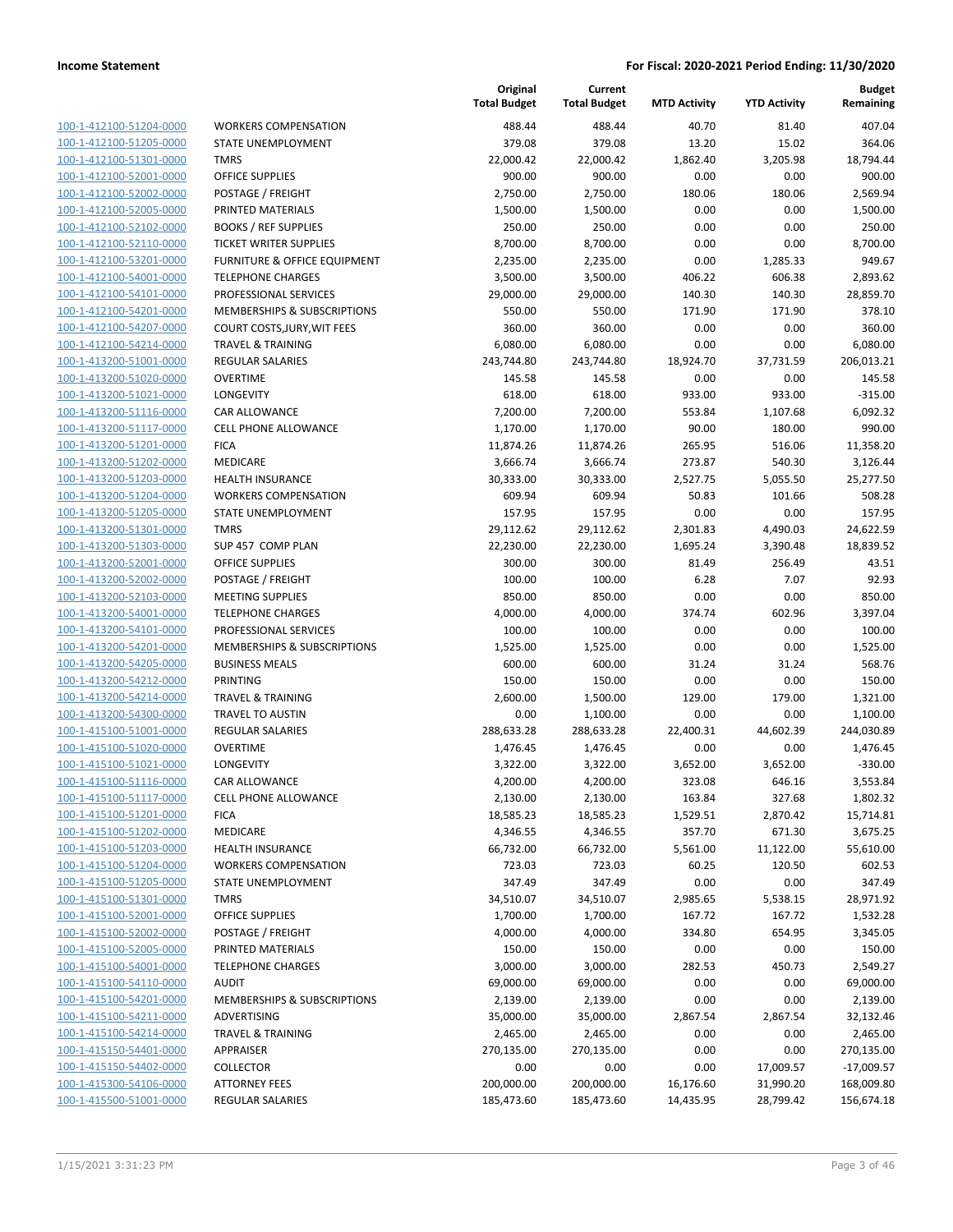| 100-1-415500-51020-0000                            |
|----------------------------------------------------|
| 100-1-415500-51021-0000                            |
| 100-1-415500-51116-0000                            |
| <u>100-1-415500-51117-0000</u>                     |
| 100-1-415500-51201-0000                            |
| 100-1-415500-51202-0000                            |
| 100-1-415500-51203-0000                            |
| 100-1-415500-51204-0000                            |
| <u>100-1-415500-51205-0000</u>                     |
| 100-1-415500-51301-0000                            |
| 100-1-415500-52001-0000                            |
| 100-1-415500-52002-0000                            |
| 100-1-415500-52303-0000                            |
| <u>100-1-415500-54001-0000</u>                     |
| 100-1-415500-54102-0000                            |
| 100-1-415500-54107-0000<br>100-1-415500-54118-0000 |
| 100-1-415500-54119-0000                            |
| 100-1-415500-54201-0000                            |
| 100-1-415500-54213-0000                            |
| 100-1-415500-54214-0000                            |
| 100-1-421100-51001-0000                            |
| 100-1-421100-51020-0000                            |
| <u>100-1-421100-51021-0000</u>                     |
| 100-1-421100-51101-0000                            |
| 100-1-421100-51115-0000                            |
| 100-1-421100-51117-0000                            |
| 100-1-421100-51201-0000                            |
| <u>100-1-421100-51202-0000</u>                     |
| 100-1-421100-51203-0000                            |
| 100-1-421100-51204-0000                            |
| 100-1-421100-51205-0000                            |
| 100-1-421100-51301-0000                            |
| 100-1-421100-52001-0000                            |
| 100-1-421100-52002-0000                            |
| 100-1-421100-52004-0000                            |
| 100-1-421100-52005-0000                            |
| 100-1-421100-52103-0000                            |
| 100-1-421100-52104-0000                            |
| 100-1-421100-52201-0000                            |
| 100-1-421100-52203-0000                            |
| <u>100-1-421100-52302-0000</u>                     |
| 100-1-421100-52304-0000                            |
| 100-1-421100-52305-0000                            |
| <u>100-1-421100-53202-0000</u>                     |
| <u>100-1-421100-53205-0000</u>                     |
| <u>100-1-421100-54001-0000</u>                     |
| <u>100-1-421100-54002-0000</u>                     |
| <u>100-1-421100-54201-0000</u>                     |
| <u>100-1-421100-54205-0000</u>                     |
| 100-1-421100-54212-0000                            |
| 100-1-421100-54213-0000                            |
| 100-1-421100-54214-0000                            |
| 100-1-421210-51001-0000                            |
| <u>100-1-421210-51020-0000</u>                     |
| <u>100-1-421210-51021-0000</u>                     |
| <u>100-1-421210-51101-0000</u>                     |
| 100-1-421210-51115-0000                            |
| <u>100-1-421210-51117-0000</u>                     |
|                                                    |

| VERTIME                                |
|----------------------------------------|
| <b>DNGEVITY</b>                        |
| AR ALLOWANCE                           |
| ELL PHONE ALLOWANCE                    |
| CA                                     |
| <b>IEDICARE</b>                        |
| EALTH INSURANCE                        |
| /ORKERS COMPENSATION                   |
| <b>TATE UNEMPLOYMENT</b>               |
| <b>MRS</b>                             |
| <b>FFICE SUPPLIES</b>                  |
| OSTAGE / FREIGHT                       |
| RAINING SUPPLIES                       |
| ELEPHONE CHARGES                       |
| IVR CHECKS                             |
| IEDICAL                                |
| IEDICAL - POLICE                       |
| IEDICAL - FIRE                         |
| <b>IEMBERSHIPS &amp; SUBSCRIPTIONS</b> |
| LAQUES AND AWARDS                      |
| RAVEL & TRAINING                       |
| EGULAR SALARIES                        |
| VERTIME                                |
| <b>DNGEVITY</b>                        |
| ERTIFICATION PAY                       |
| LOTHING ALLOWANCE                      |
| ELL PHONE ALLOWANCE                    |
| СA                                     |
| IEDICARE                               |
| EALTH INSURANCE                        |
| /ORKERS COMPENSATION                   |
| TATE UNEMPLOYMENT                      |
| MRS                                    |
| <b>FFICE SUPPLIES</b>                  |
| OSTAGE / FREIGHT                       |
| OMPUTER SUPPLIES                       |
| RINTED MATERIALS                       |
| IEETING SUPPLIES                       |
| /EARING APPAREL                        |
| IINOR TOOLS & EQUIPMENT                |
| IOTOR VEHICLE FUEL                     |
| <b>IEDICAL SUPPLIES</b>                |
| RONE PROGRAM                           |
| UBLIC EDUCATION                        |
| <b>IACHINE, TOOLS &amp; IMPLMNTS</b>   |
| <b>IOTOR VEHICLES</b>                  |
| ELEPHONE CHARGES                       |
| <b>TILITY CHARGES</b>                  |
| <b>IEMBERSHIPS &amp; SUBSCRIPTIONS</b> |
| USINESS MEALS                          |
| RINTING                                |
| LAQUES AND AWARDS                      |
| RAVEL & TRAINING                       |
| <b>EGULAR SALARIES</b>                 |
| <b>VERTIME</b>                         |
| <b>DNGEVITY</b>                        |
| ERTIFICATION PAY                       |
|                                        |

|                                                    |                                                   | Original<br><b>Total Budget</b> | Current<br><b>Total Budget</b> | <b>MTD Activity</b> | <b>YTD Activity</b> | <b>Budget</b><br>Remaining |
|----------------------------------------------------|---------------------------------------------------|---------------------------------|--------------------------------|---------------------|---------------------|----------------------------|
| 100-1-415500-51020-0000                            | <b>OVERTIME</b>                                   | 0.00                            | 0.00                           | 14.70               | 14.70               | $-14.70$                   |
| 100-1-415500-51021-0000                            | <b>LONGEVITY</b>                                  | 3,894.00                        | 3,894.00                       | 4,158.00            | 4,158.00            | $-264.00$                  |
| 100-1-415500-51116-0000                            | <b>CAR ALLOWANCE</b>                              | 4,200.00                        | 4,200.00                       | 323.08              | 646.16              | 3,553.84                   |
| 100-1-415500-51117-0000                            | <b>CELL PHONE ALLOWANCE</b>                       | 1,170.00                        | 1,170.00                       | 90.00               | 180.00              | 990.00                     |
| 100-1-415500-51201-0000                            | <b>FICA</b>                                       | 12,073.73                       | 12,073.73                      | 1,087.22            | 1,954.71            | 10,119.02                  |
| 100-1-415500-51202-0000                            | MEDICARE                                          | 2,823.70                        | 2,823.70                       | 254.26              | 457.14              | 2,366.56                   |
| 100-1-415500-51203-0000                            | <b>HEALTH INSURANCE</b>                           | 36,399.00                       | 36,399.00                      | 4,597.25            | 7,630.50            | 28,768.50                  |
| 100-1-415500-51204-0000                            | <b>WORKERS COMPENSATION</b>                       | 469.71                          | 469.71                         | 39.14               | 78.28               | 391.43                     |
| 100-1-415500-51205-0000                            | STATE UNEMPLOYMENT                                | 189.54                          | 189.54                         | 0.00                | 0.00                | 189.54                     |
| 100-1-415500-51301-0000                            | <b>TMRS</b>                                       | 22,419.17                       | 22,419.17                      | 2,139.14            | 3,801.52            | 18,617.65                  |
| 100-1-415500-52001-0000                            | <b>OFFICE SUPPLIES</b>                            | 2,300.00                        | 2,300.00                       | 183.43              | 183.43              | 2,116.57                   |
| 100-1-415500-52002-0000                            | POSTAGE / FREIGHT                                 | 1,500.00                        | 1,500.00                       | 28.37               | 85.22               | 1,414.78                   |
| 100-1-415500-52303-0000                            | <b>TRAINING SUPPLIES</b>                          | 750.00                          | 750.00                         | 0.00                | 0.00                | 750.00                     |
| 100-1-415500-54001-0000                            | <b>TELEPHONE CHARGES</b>                          | 2,100.00                        | 2,100.00                       | 228.12              | 376.32              | 1,723.68                   |
| 100-1-415500-54102-0000                            | <b>MVR CHECKS</b>                                 | 500.00                          | 500.00                         | 0.00                | 0.00                | 500.00                     |
| 100-1-415500-54107-0000                            | <b>MEDICAL</b>                                    | 8,000.00                        | 8,000.00                       | 922.00              | 922.00              | 7,078.00                   |
| 100-1-415500-54118-0000                            | <b>MEDICAL - POLICE</b>                           | 2,500.00                        | 2,500.00                       | 0.00                | 0.00                | 2,500.00                   |
| 100-1-415500-54119-0000<br>100-1-415500-54201-0000 | <b>MEDICAL - FIRE</b>                             | 2,500.00                        | 2,500.00                       | 0.00                | 0.00                | 2,500.00                   |
| 100-1-415500-54213-0000                            | MEMBERSHIPS & SUBSCRIPTIONS<br>PLAQUES AND AWARDS | 3,300.00<br>26,000.00           | 3,300.00                       | 194.29              | 383.29<br>2,985.67  | 2,916.71<br>23,014.33      |
| 100-1-415500-54214-0000                            | TRAVEL & TRAINING                                 | 3,000.00                        | 26,000.00<br>3,000.00          | 2,985.67<br>129.00  | 129.00              | 2,871.00                   |
| 100-1-421100-51001-0000                            | <b>REGULAR SALARIES</b>                           | 416,852.80                      | 416,852.80                     | 34,665.57           | 69,029.75           | 347,823.05                 |
| 100-1-421100-51020-0000                            | <b>OVERTIME</b>                                   | 17,435.85                       | 17,435.85                      | 0.00                | 134.40              | 17,301.45                  |
| 100-1-421100-51021-0000                            | LONGEVITY                                         | 10,476.00                       | 10,476.00                      | 8,043.24            | 8,292.48            | 2,183.52                   |
| 100-1-421100-51101-0000                            | <b>CERTIFICATION PAY</b>                          | 6,240.00                        | 6,240.00                       | 415.38              | 830.76              | 5,409.24                   |
| 100-1-421100-51115-0000                            | <b>CLOTHING ALLOWANCE</b>                         | 841.00                          | 841.00                         | 27.72               | 955.44              | $-114.44$                  |
| 100-1-421100-51117-0000                            | <b>CELL PHONE ALLOWANCE</b>                       | 2,130.00                        | 2,130.00                       | 223.84              | 447.68              | 1,682.32                   |
| 100-1-421100-51201-0000                            | <b>FICA</b>                                       | 28,146.49                       | 28,146.49                      | 2,657.17            | 4,903.41            | 23,243.08                  |
| 100-1-421100-51202-0000                            | MEDICARE                                          | 6,582.65                        | 6,582.65                       | 621.43              | 1,146.76            | 5,435.89                   |
| 100-1-421100-51203-0000                            | <b>HEALTH INSURANCE</b>                           | 60,666.00                       | 60,666.00                      | 5,055.50            | 10,111.00           | 50,555.00                  |
| 100-1-421100-51204-0000                            | <b>WORKERS COMPENSATION</b>                       | 8,757.79                        | 8,757.79                       | 729.82              | 1,459.64            | 7,298.15                   |
| 100-1-421100-51205-0000                            | STATE UNEMPLOYMENT                                | 315.90                          | 315.90                         | 28.67               | 57.34               | 258.56                     |
| 100-1-421100-51301-0000                            | <b>TMRS</b>                                       | 52,263.95                       | 52,263.95                      | 4,677.33            | 8,561.15            | 43,702.80                  |
| 100-1-421100-52001-0000                            | <b>OFFICE SUPPLIES</b>                            | 1,000.00                        | 1,000.00                       | 0.00                | 0.00                | 1,000.00                   |
| 100-1-421100-52002-0000                            | POSTAGE / FREIGHT                                 | 300.00                          | 300.00                         | 0.00                | 5.24                | 294.76                     |
| 100-1-421100-52004-0000                            | <b>COMPUTER SUPPLIES</b>                          | 600.00                          | 600.00                         | 0.00                | 0.00                | 600.00                     |
| 100-1-421100-52005-0000                            | PRINTED MATERIALS                                 | 300.00                          | 300.00                         | 0.00                | 0.00                | 300.00                     |
| 100-1-421100-52103-0000                            | <b>MEETING SUPPLIES</b>                           | 2,080.00                        | 2,080.00                       | 222.26              | 222.26              | 1,857.74                   |
| 100-1-421100-52104-0000                            | <b>WEARING APPAREL</b>                            | 398.00                          | 398.00                         | 0.00                | 0.00                | 398.00                     |
| 100-1-421100-52201-0000                            | MINOR TOOLS & EQUIPMENT                           | 600.00                          | 600.00                         | 0.00                | 0.00                | 600.00                     |
| 100-1-421100-52203-0000                            | <b>MOTOR VEHICLE FUEL</b>                         | 1,175.00                        | 1,175.00                       | 128.18              | 319.14              | 855.86                     |
| 100-1-421100-52302-0000                            | <b>MEDICAL SUPPLIES</b>                           | 300.00                          | 300.00                         | 0.00                | 0.00                | 300.00                     |
| 100-1-421100-52304-0000                            | <b>DRONE PROGRAM</b>                              | 2,150.00                        | 2,150.00                       | 0.00                | 0.00                | 2,150.00                   |
| 100-1-421100-52305-0000                            | PUBLIC EDUCATION                                  | 4,300.00                        | 4,300.00                       | 39.99               | 39.99               | 4,260.01                   |
| 100-1-421100-53202-0000                            | MACHINE, TOOLS & IMPLMNTS                         | 150.00                          | 150.00                         | 0.00                | 0.00                | 150.00                     |
| 100-1-421100-53205-0000                            | <b>MOTOR VEHICLES</b>                             | 2,500.00                        | 2,500.00                       | 456.00              | 456.00              | 2,044.00                   |
| 100-1-421100-54001-0000                            | <b>TELEPHONE CHARGES</b>                          | 12,000.00                       | 12,000.00                      | 264.45              | 440.65              | 11,559.35                  |
| 100-1-421100-54002-0000                            | <b>UTILITY CHARGES</b>                            | 65,000.00                       | 65,000.00                      | 4,896.47            | 10,386.86           | 54,613.14                  |
| 100-1-421100-54201-0000                            | MEMBERSHIPS & SUBSCRIPTIONS                       | 2,978.00                        | 2,978.00                       | 0.00                | 0.00                | 2,978.00                   |
| 100-1-421100-54205-0000                            | <b>BUSINESS MEALS</b>                             | 150.00                          | 150.00                         | 0.00                | 0.00                | 150.00                     |
| 100-1-421100-54212-0000                            | PRINTING                                          | 198.00                          | 198.00                         | 0.00                | 0.00                | 198.00                     |
| 100-1-421100-54213-0000                            | PLAQUES AND AWARDS                                | 200.00                          | 200.00                         | 0.00                | 0.00                | 200.00                     |
| 100-1-421100-54214-0000                            | <b>TRAVEL &amp; TRAINING</b>                      | 6,158.53                        | 6,158.53                       | 0.00                | 0.00                | 6,158.53                   |
| 100-1-421210-51001-0000                            | <b>REGULAR SALARIES</b>                           | 867,276.80                      | 867,276.80                     | 57,771.65           | 115,900.13          | 751,376.67                 |
| 100-1-421210-51020-0000                            | <b>OVERTIME</b>                                   | 48,740.66                       | 48,740.66                      | 3,645.57            | 10,999.84           | 37,740.82                  |
| 100-1-421210-51021-0000                            | <b>LONGEVITY</b>                                  | 13,938.00                       | 13,938.00                      | 11,246.16           | 11,412.32           | 2,525.68                   |
| 100-1-421210-51101-0000                            | <b>CERTIFICATION PAY</b>                          | 17,040.00                       | 17,040.00                      | 1,199.98            | 2,399.96            | 14,640.04                  |
| 100-1-421210-51115-0000                            | <b>CLOTHING ALLOWANCE</b>                         | 8,646.00                        | 8,646.00                       | 83.16               | 2,866.32            | 5,779.68                   |
| 100-1-421210-51117-0000                            | CELL PHONE ALLOWANCE                              | 7,380.00                        | 7,380.00                       | 447.68              | 865.36              | 6,514.64                   |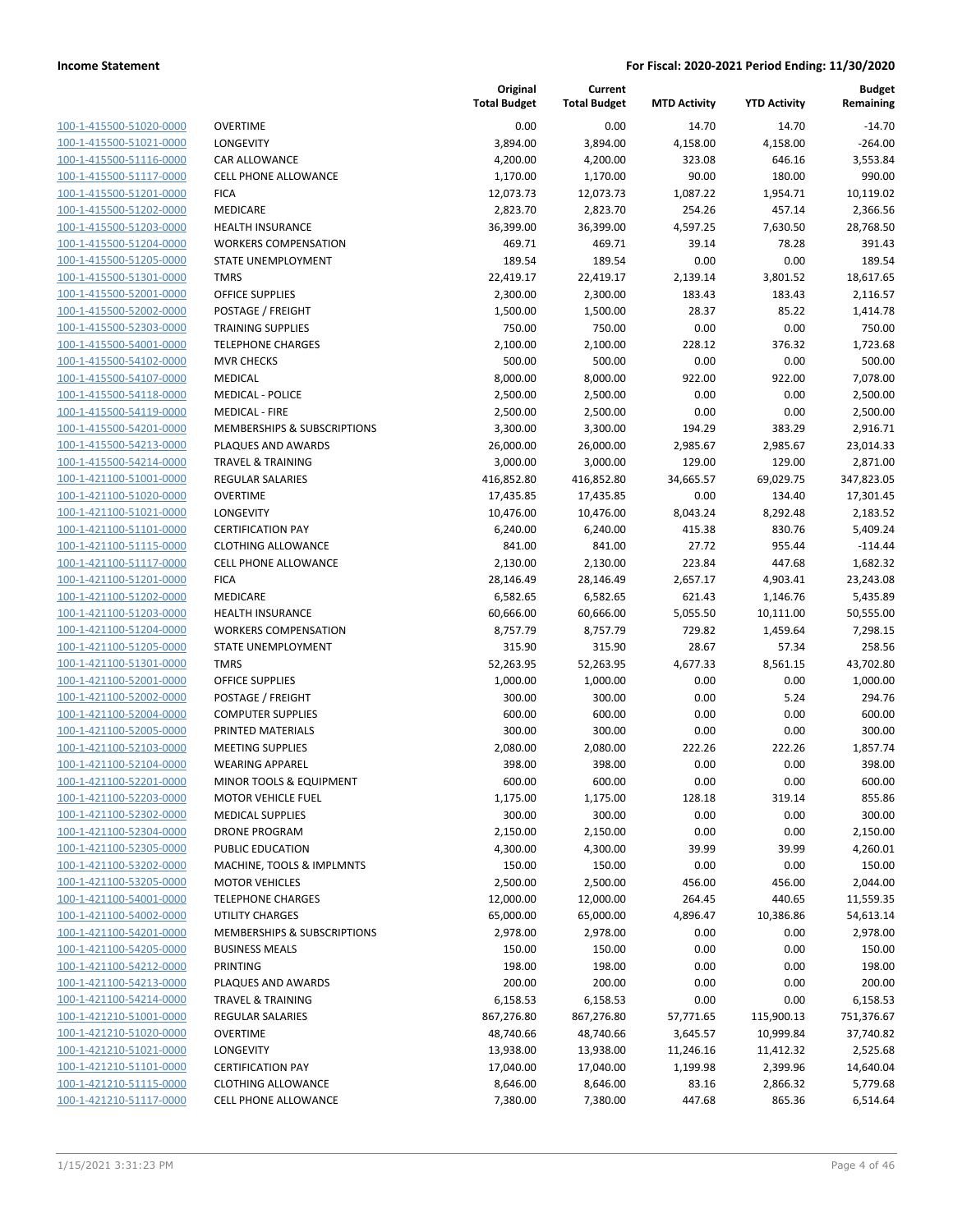| 100-1-421210-51201-0000        | <b>FICA</b>                            |
|--------------------------------|----------------------------------------|
| 100-1-421210-51202-0000        | <b>MEDICARE</b>                        |
| 100-1-421210-51203-0000        | <b>HEALTH INSURANCE</b>                |
| 100-1-421210-51204-0000        | <b>WORKERS COMPENSATION</b>            |
| 100-1-421210-51205-0000        | STATE UNEMPLOYMENT                     |
| 100-1-421210-51301-0000        | <b>TMRS</b>                            |
| 100-1-421210-52001-0000        | <b>OFFICE SUPPLIES</b>                 |
| 100-1-421210-52002-0000        | POSTAGE / FREIGHT                      |
| 100-1-421210-52004-0000        | <b>COMPUTER SUPPLIES</b>               |
| 100-1-421210-52005-0000        | PRINTED MATERIALS                      |
| 100-1-421210-52102-0000        | <b>BOOKS / REF SUPPLIES</b>            |
| 100-1-421210-52201-0000        | <b>MINOR TOOLS &amp; EQUIPMENT</b>     |
| 100-1-421210-52203-0000        | <b>MOTOR VEHICLE FUEL</b>              |
| 100-1-421210-53203-0000        | <b>INSTRUMENTS &amp; APPARATUS</b>     |
| 100-1-421210-53205-0000        | <b>MOTOR VEHICLES</b>                  |
| 100-1-421210-54001-0000        | <b>TELEPHONE CHARGES</b>               |
| 100-1-421210-54201-0000        | <b>MEMBERSHIPS &amp; SUBSCRIPTIONS</b> |
| 100-1-421210-54208-0000        | <b>LABORATORY WORK</b>                 |
| 100-1-421210-54214-0000        | <b>TRAVEL &amp; TRAINING</b>           |
| 100-1-421230-51001-0000        | <b>REGULAR SALARIES</b>                |
| 100-1-421230-51020-0000        | <b>OVERTIME</b>                        |
| 100-1-421230-51021-0000        | LONGEVITY                              |
| 100-1-421230-51101-0000        | <b>CERTIFICATION PAY</b>               |
| 100-1-421230-51102-0000        | <b>BILINGUAL PAY</b>                   |
| 100-1-421230-51115-0000        | <b>CLOTHING ALLOWANCE</b>              |
| 100-1-421230-51117-0000        | <b>CELL PHONE ALLOWANCE</b>            |
| 100-1-421230-51201-0000        | <b>FICA</b>                            |
| 100-1-421230-51202-0000        | <b>MEDICARE</b>                        |
| 100-1-421230-51203-0000        | <b>HEALTH INSURANCE</b>                |
| 100-1-421230-51204-0000        | <b>WORKERS COMPENSATION</b>            |
| 100-1-421230-51205-0000        | STATE UNEMPLOYMENT                     |
| 100-1-421230-51301-0000        | <b>TMRS</b>                            |
| 100-1-421230-51401-0000        | <b>CONTRA - SALARIES</b>               |
| 100-1-421230-52001-0000        | OFFICE SUPPLIES (PATROL)               |
| 100-1-421230-52002-0000        | POSTAGE / FREIGHT (PATROL)             |
| 100-1-421230-52004-0000        | <b>COMPUTER SUPPLIES (PATROL)</b>      |
| 100-1-421230-52005-0000        | PRINTED MATERIALS (PATROL)             |
| 100-1-421230-52006-0000        | OFFICE SUPPLIES (OPERATIONS)           |
| 100-1-421230-52007-0000        | POSTAGE/FRIEGHT (OPERATIONS)           |
| 100-1-421230-52008-0000        | <b>COMPUTER SUPPLIES (OPERATIONS)</b>  |
| 100-1-421230-52009-0000        | PRINTED MATERIALS (OPERATIONS)         |
| 100-1-421230-52104-0000        | WEARING APPAREL (PATROL)               |
| 100-1-421230-52105-0000        | <b>WEARING APPAREL (OPERATIONS)</b>    |
| 100-1-421230-52108-0000        | <b>MENAGERIE SUPPLIES</b>              |
| 100-1-421230-52109-0000        | <b>SUPPORT OF PRISONERS</b>            |
|                                |                                        |
| 100-1-421230-52111-0000        | AMMUNITION                             |
| 100-1-421230-52201-0000        | MINOR TOOLS & EQUIPMENT (PATROL)       |
| 100-1-421230-52202-0000        | MINOR TOOLS AND EQUIPMENT (OPERATIO    |
| 100-1-421230-52203-0000        | <b>MOTOR VEHICLE FUEL</b>              |
| <u>100-1-421230-52303-0000</u> | <b>TRAINING SUPPLIES</b>               |
| 100-1-421230-52309-0000        | BODY ARMOR                             |
| 100-1-421230-53202-0000        | MACHINE, TOOLS & IMPLMNTS              |
| 100-1-421230-53205-0000        | <b>MOTOR VEHICLES</b>                  |
| 100-1-421230-54001-0000        | <b>TELEPHONE CHARGES</b>               |
| 100-1-421230-54108-0000        | <b>VETERINARY SERVICES</b>             |
| 100-1-421230-54201-0000        | MEMBERSHIPS & SUBSCRIPTIONS (PATROL)   |
| 100-1-421230-54202-0000        | MEMBERSHIPS & SUBSCRIPTIONS (OPERATI   |
| 100-1-421230-54214-0000        | <b>TRAVEL &amp; TRAINING</b>           |
|                                |                                        |

|                                                    |                                                   | Original<br><b>Total Budget</b> | Current<br><b>Total Budget</b> | <b>MTD Activity</b>   | <b>YTD Activity</b> | Budget<br>Remaining  |
|----------------------------------------------------|---------------------------------------------------|---------------------------------|--------------------------------|-----------------------|---------------------|----------------------|
| 100-1-421210-51201-0000                            | <b>FICA</b>                                       | 59,707.33                       | 59,707.33                      | 4,384.84              | 8,608.85            | 51,098.48            |
| 100-1-421210-51202-0000                            | <b>MEDICARE</b>                                   | 13,963.81                       | 13,963.81                      | 1,025.48              | 2,013.35            | 11,950.46            |
| 100-1-421210-51203-0000                            | <b>HEALTH INSURANCE</b>                           | 145,598.00                      | 145,598.00                     | 12,133.17             | 24,266.34           | 121,331.66           |
| 100-1-421210-51204-0000                            | <b>WORKERS COMPENSATION</b>                       | 21,593.19                       | 21,593.19                      | 1,799.43              | 3,598.86            | 17,994.33            |
| 100-1-421210-51205-0000                            | STATE UNEMPLOYMENT                                | 758.16                          | 758.16                         | 0.00                  | 0.00                | 758.16               |
| 100-1-421210-51301-0000                            | <b>TMRS</b>                                       | 114,897.36                      | 114,897.36                     | 8,368.48              | 16,249.07           | 98,648.29            |
| 100-1-421210-52001-0000                            | <b>OFFICE SUPPLIES</b>                            | 1,060.00                        | 1,060.00                       | 0.00                  | 0.00                | 1,060.00             |
| 100-1-421210-52002-0000                            | POSTAGE / FREIGHT                                 | 150.00                          | 150.00                         | 1.15                  | 180.90              | $-30.90$             |
| 100-1-421210-52004-0000                            | <b>COMPUTER SUPPLIES</b>                          | 1,350.00                        | 1,350.00                       | 0.00                  | 0.00                | 1,350.00             |
| 100-1-421210-52005-0000                            | PRINTED MATERIALS                                 | 50.00                           | 50.00                          | 0.00                  | 0.00                | 50.00                |
| 100-1-421210-52102-0000                            | <b>BOOKS / REF SUPPLIES</b>                       | 120.00                          | 120.00                         | 0.00                  | 0.00                | 120.00               |
| 100-1-421210-52201-0000                            | MINOR TOOLS & EQUIPMENT                           | 840.00                          | 840.00                         | 0.00                  | 0.00                | 840.00               |
| 100-1-421210-52203-0000                            | <b>MOTOR VEHICLE FUEL</b>                         | 3,650.00                        | 3,650.00                       | 226.43                | 617.60              | 3,032.40             |
| 100-1-421210-53203-0000                            | <b>INSTRUMENTS &amp; APPARATUS</b>                | 300.00                          | 300.00                         | 0.00                  | 0.00                | 300.00               |
| 100-1-421210-53205-0000                            | <b>MOTOR VEHICLES</b>                             | 2,000.00                        | 2,000.00                       | 270.00                | 488.72              | 1,511.28             |
| 100-1-421210-54001-0000                            | <b>TELEPHONE CHARGES</b>                          | 15,000.00                       | 15,000.00                      | 495.09                | 915.30              | 14,084.70            |
| 100-1-421210-54201-0000                            | MEMBERSHIPS & SUBSCRIPTIONS                       | 9,840.00                        | 9,840.00                       | 0.00                  | 3,700.00            | 6,140.00             |
| 100-1-421210-54208-0000                            | <b>LABORATORY WORK</b>                            | 9,900.00                        | 9,900.00                       | 0.00                  | 0.00                | 9,900.00             |
| 100-1-421210-54214-0000                            | <b>TRAVEL &amp; TRAINING</b>                      | 11,550.00                       | 11,550.00                      | 0.00                  | 0.00                | 11,550.00            |
| 100-1-421230-51001-0000                            | <b>REGULAR SALARIES</b>                           | 2,983,073.60                    | 2,983,073.60                   | 210,646.91            | 421,536.89          | 2,561,536.71         |
| 100-1-421230-51020-0000                            | <b>OVERTIME</b><br><b>LONGEVITY</b>               | 210,823.76<br>30,075.00         | 210,823.76                     | 29,826.37             | 57,620.86           | 153,202.90           |
| 100-1-421230-51021-0000                            |                                                   |                                 | 30,075.00                      | 28,948.76<br>3,069.17 | 31,149.02           | $-1,074.02$          |
| 100-1-421230-51101-0000<br>100-1-421230-51102-0000 | <b>CERTIFICATION PAY</b>                          | 63,240.00                       | 63,240.00<br>1,800.00          |                       | 6,138.35            | 57,101.65            |
| 100-1-421230-51115-0000                            | <b>BILINGUAL PAY</b><br><b>CLOTHING ALLOWANCE</b> | 1,800.00<br>5,042.00            | 5,042.00                       | 92.32<br>341.88       | 184.64<br>688.38    | 1,615.36<br>4,353.62 |
| 100-1-421230-51117-0000                            | CELL PHONE ALLOWANCE                              | 1,740.00                        | 1,740.00                       | 207.68                | 415.36              | 1,324.64             |
| 100-1-421230-51201-0000                            | <b>FICA</b>                                       | 204,339.25                      | 204,339.25                     | 16,132.02             | 33,003.77           | 171,335.48           |
| 100-1-421230-51202-0000                            | MEDICARE                                          | 47,789.02                       | 47,789.02                      | 3,772.82              | 7,718.63            | 40,070.39            |
| 100-1-421230-51203-0000                            | <b>HEALTH INSURANCE</b>                           | 515,659.00                      | 515,659.00                     | 42,971.59             | 85,943.18           | 429,715.82           |
| 100-1-421230-51204-0000                            | <b>WORKERS COMPENSATION</b>                       | 76,844.74                       | 76,844.74                      | 6,403.72              | 12,807.44           | 64,037.30            |
| 100-1-421230-51205-0000                            | STATE UNEMPLOYMENT                                | 2,685.15                        | 2,685.15                       | 17.26                 | 102.28              | 2,582.87             |
| 100-1-421230-51301-0000                            | <b>TMRS</b>                                       | 379,428.33                      | 379,428.33                     | 30,715.43             | 62,151.40           | 317,276.93           |
| 100-1-421230-51401-0000                            | <b>CONTRA - SALARIES</b>                          | $-75,000.00$                    | $-75,000.00$                   | 0.00                  | 0.00                | $-75,000.00$         |
| 100-1-421230-52001-0000                            | <b>OFFICE SUPPLIES (PATROL)</b>                   | 600.00                          | 600.00                         | 243.28                | 243.28              | 356.72               |
| 100-1-421230-52002-0000                            | POSTAGE / FREIGHT (PATROL)                        | 390.00                          | 390.00                         | 0.00                  | 3.17                | 386.83               |
| 100-1-421230-52004-0000                            | <b>COMPUTER SUPPLIES (PATROL)</b>                 | 400.00                          | 400.00                         | 0.00                  | 0.00                | 400.00               |
| 100-1-421230-52005-0000                            | PRINTED MATERIALS (PATROL)                        | 524.00                          | 524.00                         | 24.00                 | 24.00               | 500.00               |
| 100-1-421230-52006-0000                            | OFFICE SUPPLIES (OPERATIONS)                      | 390.00                          | 390.00                         | 0.00                  | 0.00                | 390.00               |
| 100-1-421230-52007-0000                            | POSTAGE/FRIEGHT (OPERATIONS)                      | 40.00                           | 40.00                          | 0.00                  | 0.00                | 40.00                |
| 100-1-421230-52008-0000                            | <b>COMPUTER SUPPLIES (OPERATIONS)</b>             | 948.00                          | 948.00                         | 0.00                  | 0.00                | 948.00               |
| 100-1-421230-52009-0000                            | PRINTED MATERIALS (OPERATIONS)                    | 1,120.00                        | 1,120.00                       | 24.00                 | 24.00               | 1,096.00             |
| 100-1-421230-52104-0000                            | <b>WEARING APPAREL (PATROL)</b>                   | 46,707.00                       | 46,707.00                      | 731.53                | 1,181.53            | 45,525.47            |
| 100-1-421230-52105-0000                            | <b>WEARING APPAREL (OPERATIONS)</b>               | 3,430.00                        | 3,430.00                       | 2,026.33              | 2,026.33            | 1,403.67             |
| 100-1-421230-52108-0000                            | <b>MENAGERIE SUPPLIES</b>                         | 1,255.00                        | 1,255.00                       | $-8.62$               | $-8.62$             | 1,263.62             |
| 100-1-421230-52109-0000                            | SUPPORT OF PRISONERS                              | 2,440.00                        | 2,440.00                       | 211.91                | 211.91              | 2,228.09             |
| 100-1-421230-52111-0000                            | AMMUNITION                                        | 18,173.58                       | 18,173.58                      | 0.00                  | 0.00                | 18,173.58            |
| 100-1-421230-52201-0000                            | MINOR TOOLS & EQUIPMENT (PATROL)                  | 10,682.00                       | 10,682.00                      | 3,086.70              | 3,086.70            | 7,595.30             |
| 100-1-421230-52202-0000                            | MINOR TOOLS AND EQUIPMENT (OPERATION              | 2,290.00                        | 2,290.00                       | 892.54                | 892.54              | 1,397.46             |
| 100-1-421230-52203-0000                            | <b>MOTOR VEHICLE FUEL</b>                         | 65,000.00                       | 65,000.00                      | 3,032.07              | 7,804.56            | 57,195.44            |
| 100-1-421230-52303-0000                            | <b>TRAINING SUPPLIES</b>                          | 628.00                          | 628.00                         | 0.00                  | 0.00                | 628.00               |
| 100-1-421230-52309-0000                            | <b>BODY ARMOR</b>                                 | 10,800.00                       | 10,800.00                      | 0.00                  | 0.00                | 10,800.00            |
| 100-1-421230-53202-0000                            | MACHINE, TOOLS & IMPLMNTS                         | 1,500.00                        | 1,500.00                       | 209.75                | 209.75              | 1,290.25             |
| 100-1-421230-53205-0000                            | <b>MOTOR VEHICLES</b>                             | 25,000.00                       | 25,000.00                      | 1,344.11              | 2,822.08            | 22,177.92            |
| 100-1-421230-54001-0000                            | <b>TELEPHONE CHARGES</b>                          | 35,000.00                       | 35,000.00                      | 1,252.95              | 2,193.26            | 32,806.74            |
| 100-1-421230-54108-0000                            | <b>VETERINARY SERVICES</b>                        | 650.00                          | 650.00                         | 0.00                  | 0.00                | 650.00               |
| 100-1-421230-54201-0000                            | MEMBERSHIPS & SUBSCRIPTIONS (PATROL)              | 30.00                           | 30.00                          | 0.00                  | 0.00                | 30.00                |
| 100-1-421230-54202-0000                            | MEMBERSHIPS & SUBSCRIPTIONS (OPERATIO             | 3,320.00                        | 3,320.00                       | 21.64                 | 21.64               | 3,298.36             |
| 100-1-421230-54214-0000                            | <b>TRAVEL &amp; TRAINING</b>                      | 1,450.00                        | 1,450.00                       | 0.00                  | 0.00                | 1,450.00             |
| 100-1-421230-54215-0000                            | TRAVEL & TRAINING (OPERATIONS)                    | 11,625.00                       | 11,625.00                      | 245.00                | 245.00              | 11,380.00            |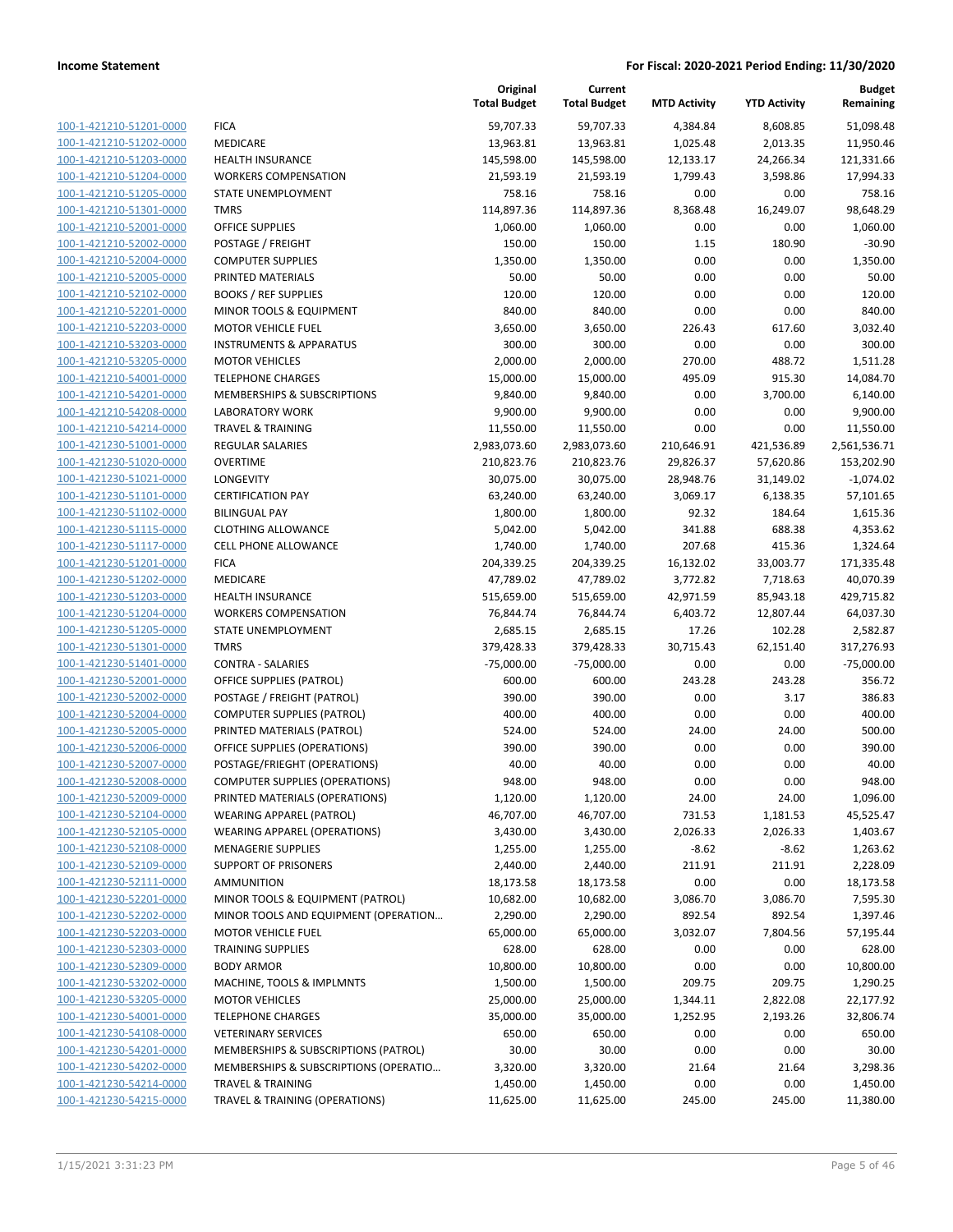| 100-1-421240-51001-0000                                   |
|-----------------------------------------------------------|
| 100-1-421240-51020-0000                                   |
| 100-1-421240-51021-0000                                   |
| 100-1-421240-51101-0000                                   |
| 100-1-421240-51102-0000                                   |
| 100-1-421240-51115-0000                                   |
| 100-1-421240-51117-0000                                   |
| 100-1-421240-51201-0000                                   |
| 100-1-421240-51202-0000                                   |
| 100-1-421240-51203-0000                                   |
| 100-1-421240-51204-0000                                   |
| 100-1-421240-51205-0000                                   |
| 100-1-421240-51301-0000                                   |
| 100-1-421240-51302-0000                                   |
| 100-1-421240-52001-0000                                   |
| 100-1-421240-52002-0000                                   |
| 100-1-421240-52004-0000                                   |
| 100-1-421240-52005-0000                                   |
| 100-1-421240-52102-0000                                   |
| 100-1-421240-52104-0000                                   |
| 100-1-421240-52201-0000                                   |
| 100-1-421240-52203-0000                                   |
|                                                           |
| 100-1-421240-52303-0000                                   |
| 100-1-421240-53202-0000                                   |
| 100-1-421240-53205-0000                                   |
| 100-1-421240-53207-0000                                   |
| 100-1-421240-54001-0000                                   |
| 100-1-421240-54101-0000                                   |
| 100-1-421240-54201-0000                                   |
| 100-1-421240-54212-0000                                   |
| 100-1-421240-54214-0000                                   |
| 100-1-421240-55231-0000                                   |
| 100-1-421240-55232-0000                                   |
| 100-1-421600-52104-0000                                   |
| 100-1-421600-52111-0000                                   |
| <u>100-1-421600-52201-0000</u>                            |
| <u>100-1-421600-52206-0000</u>                            |
| 100-1-421600-53202-0000                                   |
| 100-1-421600-54201-0000                                   |
| 100-1-421600-54214-0000                                   |
| 100-1-421600-55201-0000                                   |
| <u>100-1-422100-51001-0000</u>                            |
| 100-1-422100-51020-0000                                   |
| 100-1-422100-51021-0000                                   |
| 100-1-422100-51101-0000                                   |
| <u>100-1-422100-51116-0000</u>                            |
| <u>100-1-422100-51117-0000</u>                            |
| 100-1-422100-51201-0000                                   |
| 100-1-422100-51202-0000                                   |
| <u>100-1-422100-51203-0000</u>                            |
|                                                           |
| <u>100-1-422100-51204-0000</u><br>100-1-422100-51205-0000 |
|                                                           |
| 100-1-422100-51301-0000                                   |
| 100-1-422100-51302-0000                                   |
| 100-1-422100-52001-0000                                   |
| <u>100-1-422100-52002-0000</u>                            |
| <u>100-1-422100-52005-0000</u>                            |
| <u>100-1-422100-52102-0000</u>                            |
| 100-1-422100-52103-0000                                   |

|                         |                                        | Original<br><b>Total Budget</b> | Current<br><b>Total Budget</b> | <b>MTD Activity</b> | <b>YTD Activity</b> | <b>Budget</b><br>Remaining |
|-------------------------|----------------------------------------|---------------------------------|--------------------------------|---------------------|---------------------|----------------------------|
| 100-1-421240-51001-0000 | <b>REGULAR SALARIES</b>                | 812,812.52                      | 812,812.52                     | 53,914.94           | 104,961.17          | 707,851.35                 |
| 100-1-421240-51020-0000 | <b>OVERTIME</b>                        | 50,922.50                       | 50,922.50                      | 13,816.03           | 22,159.83           | 28,762.67                  |
| 100-1-421240-51021-0000 | <b>LONGEVITY</b>                       | 11,474.00                       | 11,474.00                      | 8,165.06            | 8,368.12            | 3,105.88                   |
| 100-1-421240-51101-0000 | <b>CERTIFICATION PAY</b>               | 14,280.00                       | 14,280.00                      | 1,200.00            | 2,400.00            | 11,880.00                  |
| 100-1-421240-51102-0000 | <b>BILINGUAL PAY</b>                   | 1,500.00                        | 1,500.00                       | 46.16               | 92.32               | 1,407.68                   |
| 100-1-421240-51115-0000 | <b>CLOTHING ALLOWANCE</b>              | 120.00                          | 120.00                         | 9.24                | 18.48               | 101.52                     |
| 100-1-421240-51117-0000 | <b>CELL PHONE ALLOWANCE</b>            | 960.00                          | 960.00                         | 73.84               | 147.68              | 812.32                     |
| 100-1-421240-51201-0000 | <b>FICA</b>                            | 23,682.49                       | 23,682.49                      | 2,584.70            | 4,749.24            | 18,933.25                  |
| 100-1-421240-51202-0000 | <b>MEDICARE</b>                        | 12,935.00                       | 12,935.00                      | 1,064.17            | 1,917.81            | 11,017.19                  |
| 100-1-421240-51203-0000 | <b>HEALTH INSURANCE</b>                | 224,463.00                      | 224,463.00                     | 18,705.26           | 37,410.52           | 187,052.48                 |
| 100-1-421240-51204-0000 | <b>WORKERS COMPENSATION</b>            | 5,008.03                        | 5,008.03                       | 417.34              | 834.68              | 4,173.35                   |
| 100-1-421240-51205-0000 | STATE UNEMPLOYMENT                     | 1,200.42                        | 1,200.42                       | 65.83               | 65.83               | 1,134.59                   |
| 100-1-421240-51301-0000 | <b>TMRS</b>                            | 93,725.00                       | 93,725.00                      | 4,906.27            | 8,909.71            | 84,815.29                  |
| 100-1-421240-51302-0000 | <b>FR&amp;R RETIREMENT</b>             | 60,580.00                       | 60,580.00                      | 6,923.43            | 12,120.72           | 48,459.28                  |
| 100-1-421240-52001-0000 | <b>OFFICE SUPPLIES</b>                 | 2,247.00                        | 2,247.00                       | 58.68               | 58.68               | 2,188.32                   |
| 100-1-421240-52002-0000 | POSTAGE / FREIGHT                      | 2,200.00                        | 2,200.00                       | 49.64               | 187.64              | 2,012.36                   |
| 100-1-421240-52004-0000 | <b>COMPUTER SUPPLIES</b>               | 500.00                          | 500.00                         | 0.00                | 0.00                | 500.00                     |
| 100-1-421240-52005-0000 | PRINTED MATERIALS                      | 750.00                          | 750.00                         | 0.00                | 0.00                | 750.00                     |
| 100-1-421240-52102-0000 | <b>REFERENCE SUPPLIES</b>              | 4,175.00                        | 4,175.00                       | 15.12               | 15.12               | 4,159.88                   |
| 100-1-421240-52104-0000 | <b>WEARING APPAREL</b>                 | 1,800.00                        | 1,800.00                       | 0.00                | 0.00                | 1,800.00                   |
| 100-1-421240-52201-0000 | MINOR TOOLS & EQUIPMENT                | 2,200.00                        | 2,200.00                       | 0.00                | 0.00                | 2,200.00                   |
| 100-1-421240-52203-0000 | <b>MOTOR VEHICLE FUEL</b>              | 525.00                          | 525.00                         | 35.94               | 75.66               | 449.34                     |
| 100-1-421240-52303-0000 | <b>TRAINING SUPPLIES</b>               | 970.00                          | 970.00                         | 0.00                | 0.00                | 970.00                     |
| 100-1-421240-53202-0000 | MACHINE, TOOLS & IMPLMNTS              | 194.00                          | 194.00                         | 0.00                | 0.00                | 194.00                     |
| 100-1-421240-53205-0000 | <b>MOTOR VEHICLES</b>                  | 250.00                          | 250.00                         | 0.00                | 0.00                | 250.00                     |
| 100-1-421240-53207-0000 | RADIO/COMMUNICATIONS                   | 49,538.00                       | 49,538.00                      | 45,646.00           | 45,646.00           | 3,892.00                   |
| 100-1-421240-54001-0000 | <b>TELEPHONE CHARGES</b>               | 18,000.00                       | 18,000.00                      | 1,022.12            | 1,767.66            | 16,232.34                  |
| 100-1-421240-54101-0000 | PROFESSIONAL SERVICES                  | 24,631.00                       | 24,631.00                      | 3,630.09            | 4,130.09            | 20,500.91                  |
| 100-1-421240-54201-0000 | MEMBERSHIPS & SUBSCRIPTIONS            | 2,516.00                        | 2,516.00                       | 0.00                | 0.00                | 2,516.00                   |
| 100-1-421240-54212-0000 | PRINTING                               | 485.00                          | 485.00                         | 0.00                | 0.00                | 485.00                     |
| 100-1-421240-54214-0000 | <b>TRAVEL &amp; TRAINING</b>           | 24,790.00                       | 24,790.00                      | 0.00                | 0.00                | 24,790.00                  |
| 100-1-421240-55231-0000 | LESS LETHAL PROGRAM                    | 20,937.00                       | 20,937.00                      | 0.00                | 0.00                | 20,937.00                  |
| 100-1-421240-55232-0000 | <b>FIREARMS PROGRAM</b>                | 24,873.00                       | 24,873.00                      | 524.48              | 524.48              | 24,348.52                  |
| 100-1-421600-52104-0000 | <b>WEARING APPAREL</b>                 | 3,800.00                        | 3,800.00                       | 0.00                | 0.00                | 3,800.00                   |
| 100-1-421600-52111-0000 | AMMUNITION                             | 6,600.00                        | 6,600.00                       | 0.00                | 0.00                | 6,600.00                   |
| 100-1-421600-52201-0000 | MINOR TOOLS & EQUIPMENT                | 6,900.00                        | 6,900.00                       | 2,540.00            | 2,540.00            | 4,360.00                   |
| 100-1-421600-52206-0000 | SPECIAL OPS EQUIPMENT                  | 6,740.00                        | 6,740.00                       | 0.00                | 0.00                | 6,740.00                   |
| 100-1-421600-53202-0000 | MACHINE, TOOLS & IMPLMNTS              | 100.00                          | 100.00                         | 0.00                | 0.00                | 100.00                     |
| 100-1-421600-54201-0000 | <b>MEMBERSHIPS &amp; SUBSCRIPTIONS</b> | 440.00                          | 440.00                         | 0.00                | 0.00                | 440.00                     |
| 100-1-421600-54214-0000 | TRAVEL & TRAINING                      | 11,400.00                       | 11,400.00                      | 0.00                | 0.00                | 11,400.00                  |
| 100-1-421600-55201-0000 | <b>EQUIPMENT PURCHASES</b>             | 0.00                            | 0.00                           | $-1,593.50$         | $-1,593.50$         | 1,593.50                   |
| 100-1-422100-51001-0000 | <b>REGULAR SALARIES</b>                | 297,868.80                      | 297,868.80                     | 23,013.18           | 45,968.15           | 251,900.65                 |
| 100-1-422100-51020-0000 | <b>OVERTIME</b>                        | 5,431.50                        | 5,431.50                       | 0.00                | 308.10              | 5,123.40                   |
| 100-1-422100-51021-0000 | LONGEVITY                              | 4,288.00                        | 4,288.00                       | 2,929.24            | 3,058.48            | 1,229.52                   |
| 100-1-422100-51101-0000 | <b>CERTIFICATION PAY</b>               | 5,400.00                        | 5,400.00                       | 369.24              | 738.48              | 4,661.52                   |
| 100-1-422100-51116-0000 | CAR ALLOWANCE                          | 7,800.00                        | 7,800.00                       | 600.00              | 1,200.00            | 6,600.00                   |
| 100-1-422100-51117-0000 | <b>CELL PHONE ALLOWANCE</b>            | 1,950.00                        | 1,950.00                       | 150.00              | 300.00              | 1,650.00                   |
| 100-1-422100-51201-0000 | <b>FICA</b>                            | 8,800.08                        | 8,800.08                       | 293.41              | 527.07              | 8,273.01                   |
| 100-1-422100-51202-0000 | MEDICARE                               | 4,662.31                        | 4,662.31                       | 383.32              | 731.43              | 3,930.88                   |
| 100-1-422100-51203-0000 | <b>HEALTH INSURANCE</b>                | 36,399.00                       | 36,399.00                      | 3,033.25            | 6,066.50            | 30,332.50                  |
| 100-1-422100-51204-0000 | <b>WORKERS COMPENSATION</b>            | 6,891.58                        | 6,891.58                       | 574.30              | 1,148.60            | 5,742.98                   |
| 100-1-422100-51205-0000 | STATE UNEMPLOYMENT                     | 189.54                          | 189.54                         | 0.00                | 0.00                | 189.54                     |
| 100-1-422100-51301-0000 | <b>TMRS</b>                            | 6,181.00                        | 6,181.00                       | 589.87              | 1,059.51            | 5,121.49                   |
| 100-1-422100-51302-0000 | FR&R RETIREMENT                        | 57,052.00                       | 57,052.00                      | 4,647.35            | 8,979.15            | 48,072.85                  |
| 100-1-422100-52001-0000 | <b>OFFICE SUPPLIES</b>                 | 2,158.00                        | 2,158.00                       | 84.49               | 93.48               | 2,064.52                   |
| 100-1-422100-52002-0000 | POSTAGE / FREIGHT                      | 300.00                          | 300.00                         | 0.00                | 0.00                | 300.00                     |
| 100-1-422100-52005-0000 | PRINTED MATERIALS                      | 500.00                          | 500.00                         | 0.00                | 0.00                | 500.00                     |
| 100-1-422100-52102-0000 | REFERENCE SUPPLIES                     | 3,000.00                        | 3,000.00                       | 1,956.31            | 1,956.31            | 1,043.69                   |
| 100-1-422100-52103-0000 | <b>MEETING SUPPLIES</b>                | 1,100.00                        | 1,100.00                       | 0.00                | 0.00                | 1,100.00                   |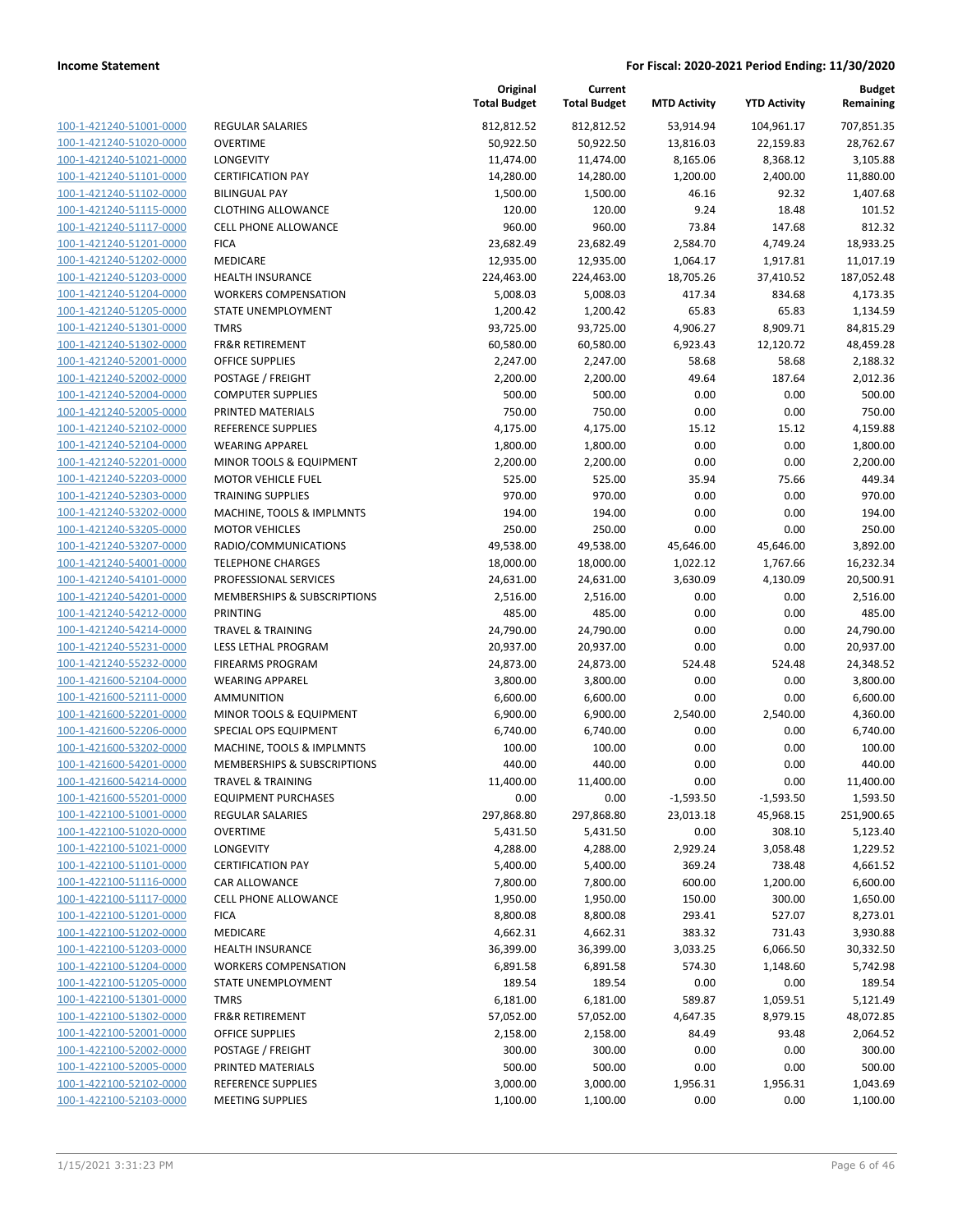| 100-1-422100-52104-0000                            | <b>WEARING APPAREL</b>         |
|----------------------------------------------------|--------------------------------|
| 100-1-422100-53207-0000                            | RADIO/COMMUNICATI              |
| 100-1-422100-54001-0000                            | <b>TELEPHONE CHARGES</b>       |
| 100-1-422100-54002-0000                            | UTILITY CHARGES                |
| 100-1-422100-54101-0000                            | <b>PROFESSIONAL SERVIC</b>     |
| 100-1-422100-54201-0000                            | <b>MEMBERSHIPS &amp; SUBS</b>  |
| 100-1-422100-54214-0000                            | <b>TRAVEL &amp; TRAINING</b>   |
|                                                    | <b>AWARDS PROGRAM</b>          |
| 100-1-422100-54217-0000                            |                                |
| 100-1-422200-51001-0000                            | <b>REGULAR SALARIES</b>        |
| 100-1-422200-51020-0000                            | OVERTIME                       |
| 100-1-422200-51021-0000                            | <b>LONGEVITY</b>               |
| 100-1-422200-51101-0000                            | <b>CERTIFICATION PAY</b>       |
| 100-1-422200-51102-0000                            | <b>BILINGUAL PAY</b>           |
| 100-1-422200-51117-0000                            | CELL PHONE ALLOWAN             |
| 100-1-422200-51202-0000                            | <b>MEDICARE</b>                |
| 100-1-422200-51203-0000                            | <b>HEALTH INSURANCE</b>        |
| 100-1-422200-51204-0000                            | <b>WORKERS COMPENSA</b>        |
| 100-1-422200-51205-0000                            | <b>STATE UNEMPLOYMEN</b>       |
| 100-1-422200-51302-0000                            | <b>FR&amp;R RETIREMENT</b>     |
| 100-1-422200-51401-0000                            | CONTRA - SALARIES              |
| 100-1-422200-52001-0000                            | <b>OFFICE SUPPLIES</b>         |
| 100-1-422200-52101-0000                            | <b>JANITORIAL SUPPLIES</b>     |
| 100-1-422200-52102-0000                            | REFERENCE SUPPLIES             |
| 100-1-422200-52104-0000                            | <b>WEARING APPAREL</b>         |
| 100-1-422200-52107-0000                            | <b>BOTANICAL SUPPLIES</b>      |
| 100-1-422200-52201-0000                            | <b>MINOR TOOLS &amp; EQUII</b> |
| 100-1-422200-52203-0000                            | <b>MOTOR VEHICLE FUEL</b>      |
| 100-1-422200-52205-0000                            | <b>FIRST RESPONDER SUP</b>     |
| 100-1-422200-52207-0000                            | <b>BUNKER GEAR</b>             |
| 100-1-422200-52208-0000                            | <b>RESCUE EQUIPMENT</b>        |
| 100-1-422200-52306-0000                            | <b>HAZMAT SUPPLIES</b>         |
| 100-1-422200-53202-0000                            | MACHINE, TOOLS & IM            |
| 100-1-422200-53205-0000                            | <b>MOTOR VEHICLES</b>          |
| 100-1-422200-53208-0000                            | FIRE HOSE/NOZZLES              |
| 100-1-422200-53213-0000                            | SCBA MAINTENANCE               |
| 100-1-422200-54001-0000                            | <b>TELEPHONE CHARGES</b>       |
| 100-1-422200-54002-0000                            | <b>UTILITY CHARGES</b>         |
| 100-1-422200-54109-0000                            | INSPECTIONS/TESTING            |
| 100-1-422200-54214-0000                            | <b>TRAVEL &amp; TRAINING</b>   |
| 100-1-422200-55201-0000                            | <b>EQUIPMENT PURCHAS</b>       |
| 100-1-422200-55203-0000                            | <b>FURNITURE/OFFICE EQ</b>     |
| 100-1-422200-55207-0000                            | RADIO COMMUNICATI              |
| 100-1-422300-51001-0000                            | <b>REGULAR SALARIES</b>        |
| 100-1-422300-51020-0000                            | <b>OVERTIME</b>                |
| 100-1-422300-51021-0000                            | <b>LONGEVITY</b>               |
| 100-1-422300-51101-0000                            | <b>CERTIFICATION PAY</b>       |
| 100-1-422300-51117-0000                            | CELL PHONE ALLOWAN             |
| 100-1-422300-51201-0000                            | <b>FICA</b>                    |
| 100-1-422300-51202-0000                            | <b>MEDICARE</b>                |
| 100-1-422300-51203-0000                            | <b>HEALTH INSURANCE</b>        |
| 100-1-422300-51204-0000                            | <b>WORKERS COMPENSAT</b>       |
| 100-1-422300-51205-0000                            | STATE UNEMPLOYMEN              |
| 100-1-422300-51302-0000                            | <b>FR&amp;R RETIREMENT</b>     |
|                                                    | <b>CONTRA - SALARIES</b>       |
| 100-1-422300-51401-0000<br>100-1-422300-52002-0000 | POSTAGE / FREIGHT              |
| 100-1-422300-52005-0000                            | PRINTED MATERIALS              |
|                                                    | <b>WEARING APPAREL</b>         |
| 100-1-422300-52104-0000                            |                                |
| 100-1-422300-52201-0000                            | <b>MINOR TOOLS &amp; EQUII</b> |
| 100-1-422300-52203-0000                            | <b>MOTOR VEHICLE FUEL</b>      |

| VEARING APPAREL                                    |
|----------------------------------------------------|
| ADIO/COMMUNICATIONS                                |
| <b>ELEPHONE CHARGES</b>                            |
| <b>JTILITY CHARGES</b>                             |
| ROFESSIONAL SERVICES                               |
| <i><b>AEMBERSHIPS &amp; SUBSCRIPTIONS</b></i>      |
| <b>RAVEL &amp; TRAINING</b>                        |
| WARDS PROGRAM                                      |
| EGULAR SALARIES:                                   |
| <b>OVERTIME</b>                                    |
| ONGEVITY                                           |
| <b>ERTIFICATION PAY</b>                            |
| IILINGUAL PAY                                      |
| <b>ELL PHONE ALLOWANCE</b>                         |
| <i><b>AEDICARE</b></i>                             |
| IEALTH INSURANCE                                   |
| <b>VORKERS COMPENSATION</b>                        |
| TATE UNEMPLOYMENT                                  |
| <b>R&amp;R RETIREMENT</b>                          |
| <b>CONTRA - SALARIES</b>                           |
| <b>PERCE SUPPLIES</b>                              |
| ANITORIAL SUPPLIES                                 |
| <b>EFERENCE SUPPLIES</b>                           |
| VEARING APPAREL                                    |
| OTANICAL SUPPLIES                                  |
| <i>I</i> INOR TOOLS & EQUIPMENT                    |
| <b><i>AOTOR VEHICLE FUEL</i></b>                   |
| <b>IRST RESPONDER SUPPLIES</b>                     |
| <b>UNKER GEAR</b>                                  |
| ESCUE EQUIPMENT                                    |
| <b>IAZMAT SUPPLIES</b>                             |
| AACHINE, TOOLS & IMPLMNTS                          |
| <i><b>IOTOR VEHICLES</b></i>                       |
| IRE HOSE/NOZZLES                                   |
| CBA MAINTENANCE                                    |
| <b>ELEPHONE CHARGES</b>                            |
| <b>JTILITY CHARGES</b>                             |
| NSPECTIONS/TESTING                                 |
| <b>RAVEL &amp; TRAINING</b>                        |
| <b>QUIPMENT PURCHASES</b>                          |
| URNITURE/OFFICE EQUIP                              |
| ADIO COMMUNICATION EQUIP<br><b>EGULAR SALARIES</b> |
| <b>OVERTIME</b>                                    |
| <b>ONGEVITY</b>                                    |
| <b>ERTIFICATION PAY</b>                            |
| <b>ELL PHONE ALLOWANCE</b>                         |
| ICA                                                |
| <b>AEDICARE</b>                                    |
| IEALTH INSURANCE                                   |
| VORKERS COMPENSATION                               |
| <b>TATE UNEMPLOYMENT</b>                           |
| <b>R&amp;R RETIREMENT</b>                          |
| <b>CONTRA - SALARIES</b>                           |
| 'OSTAGE / FREIGHT                                  |
| RINTED MATERIALS                                   |
| VEARING APPAREL                                    |
| AINOR TOOLS & EQUIPMENT                            |
|                                                    |

|                         |                               | Original<br><b>Total Budget</b> | Current<br><b>Total Budget</b> | <b>MTD Activity</b> | <b>YTD Activity</b> | <b>Budget</b><br>Remaining |
|-------------------------|-------------------------------|---------------------------------|--------------------------------|---------------------|---------------------|----------------------------|
| 100-1-422100-52104-0000 | <b>WEARING APPAREL</b>        | 1,435.00                        | 1,435.00                       | 798.11              | 798.11              | 636.89                     |
| 100-1-422100-53207-0000 | RADIO/COMMUNICATIONS          | 9,500.00                        | 9,500.00                       | 0.00                | 0.00                | 9,500.00                   |
| 100-1-422100-54001-0000 | <b>TELEPHONE CHARGES</b>      | 3,300.00                        | 3,300.00                       | 202.55              | 366.75              | 2,933.25                   |
| 100-1-422100-54002-0000 | <b>UTILITY CHARGES</b>        | 3,900.00                        | 3,900.00                       | 337.86              | 692.21              | 3,207.79                   |
| 100-1-422100-54101-0000 | PROFESSIONAL SERVICES         | 7,500.00                        | 7,500.00                       | 0.00                | 0.00                | 7,500.00                   |
| 100-1-422100-54201-0000 | MEMBERSHIPS & SUBSCRIPTIONS   | 6,071.70                        | 6,071.70                       | 0.00                | 4,695.00            | 1,376.70                   |
| 100-1-422100-54214-0000 | <b>TRAVEL &amp; TRAINING</b>  | 4,500.00                        | 4,500.00                       | 0.00                | 0.00                | 4,500.00                   |
| 100-1-422100-54217-0000 | <b>AWARDS PROGRAM</b>         | 500.00                          | 500.00                         | 0.00                | 0.00                | 500.00                     |
| 100-1-422200-51001-0000 | <b>REGULAR SALARIES</b>       | 3,428,638.75                    | 3,428,638.75                   | 280,214.66          | 553,537.84          | 2,875,100.91               |
| 100-1-422200-51020-0000 | <b>OVERTIME</b>               | 435,244.92                      | 435,244.92                     | 48,388.03           | 168,484.30          | 266,760.62                 |
| 100-1-422200-51021-0000 | LONGEVITY                     | 48,410.00                       | 48,410.00                      | 48,442.16           | 49,781.61           | $-1,371.61$                |
| 100-1-422200-51101-0000 | <b>CERTIFICATION PAY</b>      | 113,160.00                      | 113,160.00                     | 5,390.90            | 10,818.72           | 102,341.28                 |
| 100-1-422200-51102-0000 | <b>BILINGUAL PAY</b>          | 600.00                          | 600.00                         | 92.32               | 184.64              | 415.36                     |
| 100-1-422200-51117-0000 | <b>CELL PHONE ALLOWANCE</b>   | 2,340.00                        | 2,340.00                       | 180.00              | 360.00              | 1,980.00                   |
| 100-1-422200-51202-0000 | MEDICARE                      | 57,106.14                       | 57,106.14                      | 5,304.43            | 11,558.10           | 45,548.04                  |
| 100-1-422200-51203-0000 | HEALTH INSURANCE              | 582,391.00                      | 582,391.00                     | 48,532.59           | 97,065.18           | 485,325.82                 |
| 100-1-422200-51204-0000 | <b>WORKERS COMPENSATION</b>   | 99,003.93                       | 99,003.93                      | 8,250.32            | 16,500.64           | 82,503.29                  |
| 100-1-422200-51205-0000 | STATE UNEMPLOYMENT            | 3,123.62                        | 3,123.62                       | 20.41               | 82.20               | 3,041.42                   |
| 100-1-422200-51302-0000 | <b>FR&amp;R RETIREMENT</b>    | 858,047.85                      | 858,047.85                     | 81,480.68           | 166,778.43          | 691,269.42                 |
| 100-1-422200-51401-0000 | <b>CONTRA - SALARIES</b>      | 0.00                            | 0.00                           | $-3,021.00$         | $-3,021.00$         | 3,021.00                   |
| 100-1-422200-52001-0000 | <b>OFFICE SUPPLIES</b>        | 1,616.00                        | 1,616.00                       | 0.00                | 0.00                | 1,616.00                   |
| 100-1-422200-52101-0000 | <b>JANITORIAL SUPPLIES</b>    | 0.00                            | 0.00                           | 403.35              | 1,058.18            | $-1,058.18$                |
| 100-1-422200-52102-0000 | <b>REFERENCE SUPPLIES</b>     | 600.00                          | 600.00                         | 0.00                | 0.00                | 600.00                     |
| 100-1-422200-52104-0000 | <b>WEARING APPAREL</b>        | 22,060.00                       | 22,060.00                      | 3,153.50            | 3,153.50            | 18,906.50                  |
| 100-1-422200-52107-0000 | <b>BOTANICAL SUPPLIES</b>     | 1,000.00                        | 1,000.00                       | 0.00                | 0.00                | 1,000.00                   |
| 100-1-422200-52201-0000 | MINOR TOOLS & EQUIPMENT       | 10,800.00                       | 10,800.00                      | $-548.03$           | $-548.03$           | 11,348.03                  |
| 100-1-422200-52203-0000 | <b>MOTOR VEHICLE FUEL</b>     | 28,650.00                       | 28,650.00                      | 1,276.70            | 3,584.76            | 25,065.24                  |
| 100-1-422200-52205-0000 | FIRST RESPONDER SUPPLIES      | 23,640.00                       | 23,640.00                      | 1,090.21            | 1,463.36            | 22,176.64                  |
| 100-1-422200-52207-0000 | <b>BUNKER GEAR</b>            | 42,680.00                       | 42,680.00                      | 215.98              | 215.98              | 42,464.02                  |
| 100-1-422200-52208-0000 | <b>RESCUE EQUIPMENT</b>       | 4,625.00                        | 4,625.00                       | 0.00                | 0.00                | 4,625.00                   |
| 100-1-422200-52306-0000 | <b>HAZMAT SUPPLIES</b>        | 12,400.00                       | 12,400.00                      | 0.00                | 0.00                | 12,400.00                  |
| 100-1-422200-53202-0000 | MACHINE, TOOLS & IMPLMNTS     | 1,900.00                        | 1,900.00                       | 0.00                | 0.00                | 1,900.00                   |
| 100-1-422200-53205-0000 | <b>MOTOR VEHICLES</b>         | 50,000.00                       | 50,000.00                      | 1,867.51            | 4,245.50            | 45,754.50                  |
| 100-1-422200-53208-0000 | FIRE HOSE/NOZZLES             | 13,050.00                       | 13,050.00                      | 458.89              | 458.89              | 12,591.11                  |
| 100-1-422200-53213-0000 | <b>SCBA MAINTENANCE</b>       | 2,000.00                        | 2,000.00                       | 0.00                | 0.00                | 2,000.00                   |
| 100-1-422200-54001-0000 | <b>TELEPHONE CHARGES</b>      | 11,000.00                       | 11,000.00                      | 717.21              | 1,391.45            | 9,608.55                   |
| 100-1-422200-54002-0000 | UTILITY CHARGES               | 54,150.00                       | 54,150.00                      | 3,830.96            | 7,472.58            | 46,677.42                  |
| 100-1-422200-54109-0000 | INSPECTIONS/TESTING           | 9,840.00                        | 9,840.00                       | 0.00                | 0.00                | 9,840.00                   |
| 100-1-422200-54214-0000 | <b>TRAVEL &amp; TRAINING</b>  | 20,900.00                       | 20,900.00                      | 585.75              | 585.75              | 20,314.25                  |
| 100-1-422200-55201-0000 | <b>EQUIPMENT PURCHASES</b>    | 2,100.00                        | 2,100.00                       | 922.71              | 922.71              | 1,177.29                   |
| 100-1-422200-55203-0000 | <b>FURNITURE/OFFICE EQUIP</b> | 9,000.00                        | 9,000.00                       | 0.00                | 0.00                | 9,000.00                   |
| 100-1-422200-55207-0000 | RADIO COMMUNICATION EQUIP     | 8,000.00                        | 8,000.00                       | 1,057.76            | 1,057.76            | 6,942.24                   |
| 100-1-422300-51001-0000 | REGULAR SALARIES              | 118,256.40                      | 118,256.40                     | 9,753.11            | 19,031.92           | 99,224.48                  |
| 100-1-422300-51020-0000 | <b>OVERTIME</b>               | 14,354.52                       | 14,354.52                      | 420.96              | 661.51              | 13,693.01                  |
| 100-1-422300-51021-0000 | LONGEVITY                     | 1,744.00                        | 1,744.00                       | 1,760.00            | 1,760.00            | $-16.00$                   |
| 100-1-422300-51101-0000 | <b>CERTIFICATION PAY</b>      | 2,520.00                        | 2,520.00                       | 147.70              | 295.40              | 2,224.60                   |
| 100-1-422300-51117-0000 | CELL PHONE ALLOWANCE          | 780.00                          | 780.00                         | 60.00               | 120.00              | 660.00                     |
| 100-1-422300-51201-0000 | <b>FICA</b>                   | 8,534.61                        | 8,534.61                       | 0.00                | 0.00                | 8,534.61                   |
| 100-1-422300-51202-0000 | MEDICARE                      | 1,996.00                        | 1,996.00                       | 175.37              | 316.08              | 1,679.92                   |
| 100-1-422300-51203-0000 | <b>HEALTH INSURANCE</b>       | 12,133.00                       | 12,133.00                      | 1,011.08            | 2,022.16            | 10,110.84                  |
| 100-1-422300-51204-0000 | <b>WORKERS COMPENSATION</b>   | 3,460.42                        | 3,460.42                       | 288.37              | 576.74              | 2,883.68                   |
| 100-1-422300-51205-0000 | STATE UNEMPLOYMENT            | 63.18                           | 63.18                          | 0.00                | 0.00                | 63.18                      |
| 100-1-422300-51302-0000 | <b>FR&amp;R RETIREMENT</b>    | 29,320.50                       | 29,320.50                      | 2,586.20            | 4,658.06            | 24,662.44                  |
| 100-1-422300-51401-0000 | <b>CONTRA - SALARIES</b>      | 0.00                            | 0.00                           | $-9,515.82$         | $-9,515.82$         | 9,515.82                   |
| 100-1-422300-52002-0000 | POSTAGE / FREIGHT             | 300.00                          | 300.00                         | 7.40                | 7.40                | 292.60                     |
| 100-1-422300-52005-0000 | PRINTED MATERIALS             | 455.00                          | 455.00                         | 0.00                | 0.00                | 455.00                     |
| 100-1-422300-52104-0000 | <b>WEARING APPAREL</b>        | 750.00                          | 750.00                         | 0.00                | 0.00                | 750.00                     |
| 100-1-422300-52201-0000 | MINOR TOOLS & EQUIPMENT       | 520.00                          | 520.00                         | 30.99               | 30.99               | 489.01                     |
| 100-1-422300-52203-0000 | <b>MOTOR VEHICLE FUEL</b>     | 1,030.00                        | 1,030.00                       | 69.78               | 128.20              | 901.80                     |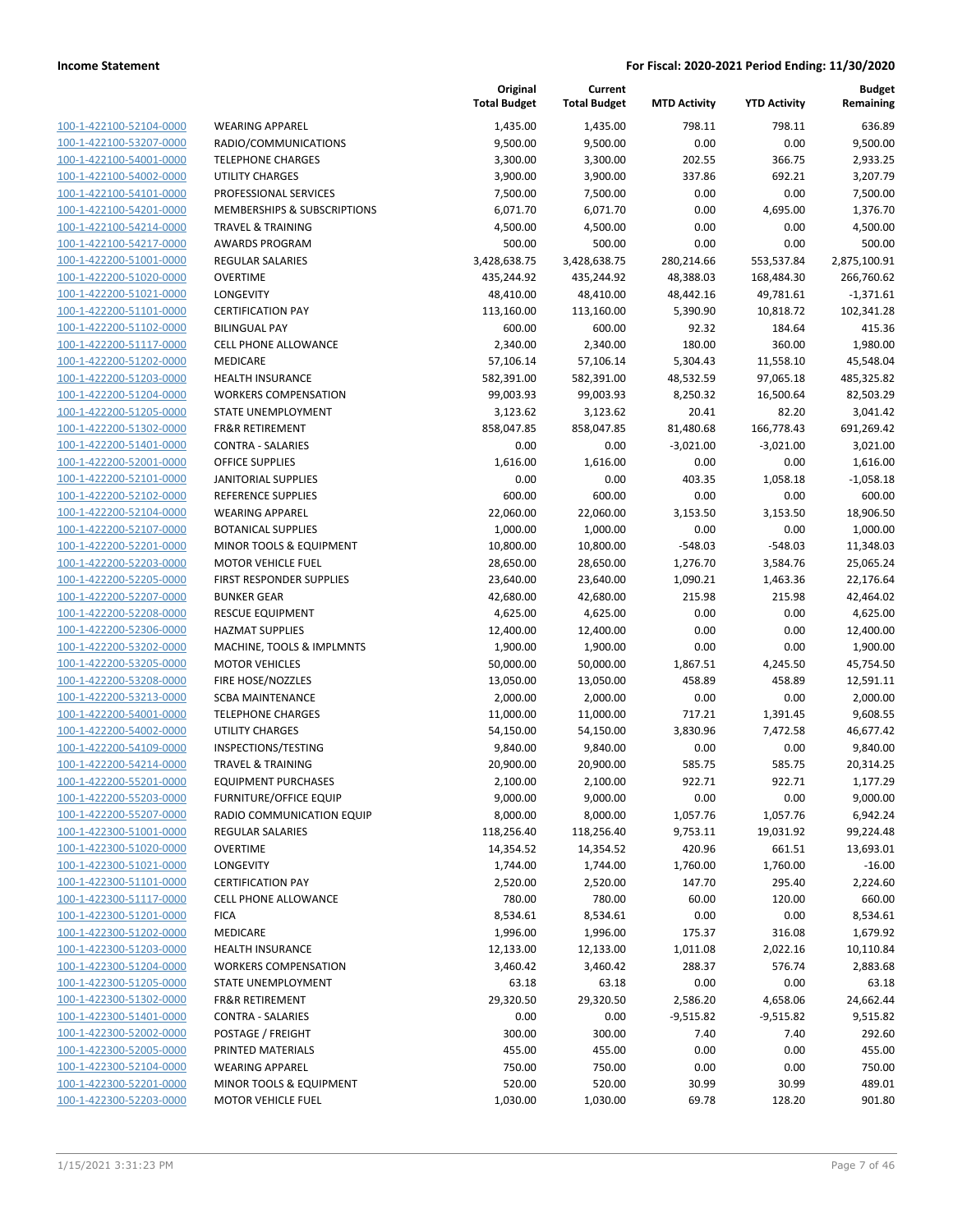| 100-1-422300-52304-0000        |
|--------------------------------|
| 100-1-422300-53205-0000        |
| 100-1-422300-54001-0000        |
| <u>100-1-422300-54201-0000</u> |
| 100-1-422300-54208-0000        |
| 100-1-422300-54210-0000        |
| 100-1-422300-54214-0000        |
| 100-1-422300-54217-0000        |
| 100-1-422400-53204-0000        |
| 100-1-422400-53209-0000        |
| 100-1-422400-54001-0000        |
| 100-1-422400-54201-0000        |
| 100-1-422400-54214-0000        |
| <u>100-1-431100-51001-0000</u> |
| 100-1-431100-51021-0000        |
| 100-1-431100-51116-0000        |
| 100-1-431100-51117-0000        |
| 100-1-431100-51201-0000        |
| 100-1-431100-51202-0000        |
| 100-1-431100-51203-0000        |
| 100-1-431100-51204-0000        |
| 100-1-431100-51205-0000        |
| 100-1-431100-51301-0000        |
| 100-1-431100-52001-0000        |
| 100-1-431100-52002-0000        |
| 100-1-431100-52103-0000        |
| 100-1-431100-52203-0000        |
| 100-1-431100-53201-0000        |
| 100-1-431100-53205-0000        |
| 100-1-431100-53207-0000        |
| 100-1-431100-54001-0000        |
| 100-1-431100-54002-0000        |
| 100-1-431100-54101-0000        |
| 100-1-431100-54201-0000        |
| 100-1-431100-54214-0000        |
| 100-1-431200-51001-0000        |
| 100-1-431200-51020-0000        |
| 100-1-431200-51021-0000        |
| 100-1-431200-51117-0000        |
| 100-1-431200-51201-0000        |
| 100-1-431200-51202-0000        |
| <u>100-1-431200-51203-0000</u> |
| <u>100-1-431200-51204-0000</u> |
| <u>100-1-431200-51205-0000</u> |
| 100-1-431200-51301-0000        |
| <u>100-1-431200-52001-0000</u> |
| 100-1-431200-52002-0000        |
| <u>100-1-431200-52103-0000</u> |
| <u>100-1-431200-52104-0000</u> |
| 100-1-431200-52106-0000        |
| <u>100-1-431200-52107-0000</u> |
| 100-1-431200-52201-0000        |
| 100-1-431200-52203-0000        |
| 100-1-431200-52302-0000        |
| <u>100-1-431200-52303-0000</u> |
| <u>100-1-431200-53202-0000</u> |
| 100-1-431200-53205-0000        |
| <u>100-1-431200-53207-0000</u> |
| <u>100-1-431200-53301-0000</u> |
|                                |

|                                                    |                                                   | Original<br><b>Total Budget</b> | Current<br><b>Total Budget</b> | <b>MTD Activity</b> | <b>YTD Activity</b> | <b>Budget</b><br>Remaining |
|----------------------------------------------------|---------------------------------------------------|---------------------------------|--------------------------------|---------------------|---------------------|----------------------------|
| 100-1-422300-52304-0000                            | FIRE PREVENTION SUPPLIES                          | 8,857.50                        | 8,857.50                       | 71.98               | 71.98               | 8,785.52                   |
| 100-1-422300-53205-0000                            | <b>MOTOR VEHICLES</b>                             | 250.00                          | 250.00                         | 0.00                | 0.00                | 250.00                     |
| 100-1-422300-54001-0000                            | <b>TELEPHONE CHARGES</b>                          | 450.00                          | 450.00                         | 36.32               | 72.56               | 377.44                     |
| 100-1-422300-54201-0000                            | MEMBERSHIPS & SUBSCRIPTIONS                       | 1,902.00                        | 1,902.00                       | 0.00                | 0.00                | 1,902.00                   |
| 100-1-422300-54208-0000                            | <b>LABORATORY WORK</b>                            | 660.00                          | 660.00                         | 0.00                | 0.00                | 660.00                     |
| 100-1-422300-54210-0000                            | PHOTO PROCESSING                                  | 50.00                           | 50.00                          | 0.00                | 0.00                | 50.00                      |
| 100-1-422300-54214-0000                            | <b>TRAVEL &amp; TRAINING</b>                      | 5,350.00                        | 5,350.00                       | 295.00              | 295.00              | 5,055.00                   |
| 100-1-422300-54217-0000                            | <b>AWARDS PROGRAM</b>                             | 625.00                          | 625.00                         | 0.00                | 0.00                | 625.00                     |
| 100-1-422400-53204-0000                            | <b>SIREN MAINTENANCE</b>                          | 1,000.00                        | 1,000.00                       | 0.00                | 0.00                | 1,000.00                   |
| 100-1-422400-53209-0000                            | HARDWARE/SOFTWARE                                 | 12,500.00                       | 12,500.00                      | 0.00                | 0.00                | 12,500.00                  |
| 100-1-422400-54001-0000                            | <b>TELEPHONE CHARGES</b>                          | 1,500.00                        | 1,500.00                       | 185.70              | 205.32              | 1,294.68                   |
| 100-1-422400-54201-0000                            | MEMBERSHIPS & SUBSCRIPTIONS                       | 3,150.00                        | 3,150.00                       | 0.00                | 0.00                | 3,150.00                   |
| 100-1-422400-54214-0000                            | <b>TRAVEL &amp; TRAINING</b>                      | 1,500.00                        | 1,500.00                       | 0.00                | 0.00                | 1,500.00                   |
| 100-1-431100-51001-0000                            | <b>REGULAR SALARIES</b>                           | 138,548.80                      | 138,548.80                     | 10,753.58           | 21,411.18           | 117,137.62                 |
| 100-1-431100-51021-0000                            | LONGEVITY                                         | 240.00                          | 240.00                         | 384.00              | 384.00              | $-144.00$                  |
| 100-1-431100-51116-0000                            | CAR ALLOWANCE<br><b>CELL PHONE ALLOWANCE</b>      | 4,200.00                        | 4,200.00                       | 323.08              | 646.16              | 3,553.84                   |
| 100-1-431100-51117-0000<br>100-1-431100-51201-0000 | <b>FICA</b>                                       | 1,950.00<br>8,919.34            | 1,950.00<br>8,919.34           | 150.00<br>694.32    | 300.00              | 1,650.00<br>7,544.56       |
| 100-1-431100-51202-0000                            | MEDICARE                                          | 2,101.61                        | 2,101.61                       | 162.38              | 1,374.78<br>321.52  | 1,780.09                   |
| 100-1-431100-51203-0000                            | <b>HEALTH INSURANCE</b>                           | 24,266.00                       | 24,266.00                      | 2,022.17            | 4,044.34            | 20,221.66                  |
| 100-1-431100-51204-0000                            | <b>WORKERS COMPENSATION</b>                       | 349.59                          | 349.59                         | 29.13               | 58.26               | 291.33                     |
| 100-1-431100-51205-0000                            | STATE UNEMPLOYMENT                                | 126.36                          | 126.36                         | 0.00                | 0.00                | 126.36                     |
| 100-1-431100-51301-0000                            | <b>TMRS</b>                                       | 16,686.08                       | 16,686.08                      | 1,306.23            | 2,558.45            | 14,127.63                  |
| 100-1-431100-52001-0000                            | <b>OFFICE SUPPLIES</b>                            | 600.00                          | 600.00                         | 0.00                | 0.00                | 600.00                     |
| 100-1-431100-52002-0000                            | POSTAGE / FREIGHT                                 | 100.00                          | 100.00                         | 0.00                | 0.00                | 100.00                     |
| 100-1-431100-52103-0000                            | <b>MEETING SUPPLIES</b>                           | 100.00                          | 100.00                         | 0.00                | 0.00                | 100.00                     |
| 100-1-431100-52203-0000                            | <b>MOTOR VEHICLE FUEL</b>                         | 200.00                          | 200.00                         | 0.00                | 0.00                | 200.00                     |
| 100-1-431100-53201-0000                            | FURNITURE & OFFICE EQUIPMENT                      | 500.00                          | 500.00                         | 0.00                | 0.00                | 500.00                     |
| 100-1-431100-53205-0000                            | <b>MOTOR VEHICLES</b>                             | 200.00                          | 200.00                         | 0.00                | 0.00                | 200.00                     |
| 100-1-431100-53207-0000                            | RADIO/COMMUNICATIONS                              | 1,800.00                        | 1,800.00                       | 0.00                | 0.00                | 1,800.00                   |
| 100-1-431100-54001-0000                            | <b>TELEPHONE CHARGES</b>                          | 3,300.00                        | 3,300.00                       | 306.53              | 446.73              | 2,853.27                   |
| 100-1-431100-54002-0000                            | <b>UTILITY CHARGES</b>                            | 850.00                          | 850.00                         | 57.95               | 75.80               | 774.20                     |
| 100-1-431100-54101-0000                            | PROFESSIONAL SERVICES                             | 500.00                          | 500.00                         | 0.00                | 0.00                | 500.00                     |
| 100-1-431100-54201-0000                            | MEMBERSHIPS & SUBSCRIPTIONS                       | 600.00                          | 600.00                         | 0.00                | 0.00                | 600.00                     |
| 100-1-431100-54214-0000                            | <b>TRAVEL &amp; TRAINING</b>                      | 1,250.00                        | 1,250.00                       | 0.00                | 0.00                | 1,250.00                   |
| 100-1-431200-51001-0000                            | <b>REGULAR SALARIES</b>                           | 401,752.00                      | 401,752.00                     | 26,859.58           | 53,435.64           | 348,316.36                 |
| 100-1-431200-51020-0000                            | <b>OVERTIME</b>                                   | 16,352.25                       | 16,352.25                      | 957.61              | 2,585.18            | 13,767.07                  |
| 100-1-431200-51021-0000                            | LONGEVITY                                         | 7,424.00                        | 7,424.00                       | 5,928.00            | 5,928.00            | 1,496.00                   |
| 100-1-431200-51117-0000                            | CELL PHONE ALLOWANCE                              | 1,560.00                        | 1,560.00                       | 120.00              | 240.00              | 1,320.00                   |
| 100-1-431200-51201-0000                            | <b>FICA</b>                                       | 26,479.47                       | 26,479.47                      | 1,931.59            | 3,594.19            | 22,885.28                  |
| 100-1-431200-51202-0000                            | MEDICARE                                          | 6,192.78                        | 6,192.78                       | 451.75              | 840.59              | 5,352.19                   |
| 100-1-431200-51203-0000                            | <b>HEALTH INSURANCE</b>                           | 133,465.00                      | 133,465.00                     | 11,122.08           | 22,244.16           | 111,220.84                 |
| 100-1-431200-51204-0000<br>100-1-431200-51205-0000 | <b>WORKERS COMPENSATION</b><br>STATE UNEMPLOYMENT | 20,511.17                       | 20,511.17                      | 1,709.26            | 3,418.52            | 17,092.65                  |
| 100-1-431200-51301-0000                            | <b>TMRS</b>                                       | 694.98<br>49,168.53             | 694.98<br>49,168.53            | 0.00<br>3,808.97    | 0.00<br>6,995.37    | 694.98<br>42,173.16        |
| 100-1-431200-52001-0000                            | <b>OFFICE SUPPLIES</b>                            | 518.00                          | 518.00                         | 0.00                | 0.00                | 518.00                     |
| 100-1-431200-52002-0000                            | POSTAGE / FREIGHT                                 | 20.00                           | 20.00                          | 0.00                | 0.00                | 20.00                      |
| 100-1-431200-52103-0000                            | <b>MEETING SUPPLIES</b>                           | 909.11                          | 909.11                         | 0.00                | 0.00                | 909.11                     |
| 100-1-431200-52104-0000                            | <b>WEARING APPAREL</b>                            | 8,000.00                        | 8,000.00                       | 881.80              | 881.80              | 7,118.20                   |
| 100-1-431200-52106-0000                            | <b>CHEMICAL SUPPLIES</b>                          | 4,194.20                        | 4,194.20                       | 0.00                | 0.00                | 4,194.20                   |
| 100-1-431200-52107-0000                            | <b>BOTANICAL SUPPLIES</b>                         | 1,349.97                        | 1,349.97                       | 0.00                | 0.00                | 1,349.97                   |
| 100-1-431200-52201-0000                            | MINOR TOOLS & EQUIPMENT                           | 8,131.41                        | 8,131.41                       | 34.50               | 1,584.43            | 6,546.98                   |
| 100-1-431200-52203-0000                            | <b>MOTOR VEHICLE FUEL</b>                         | 31,100.00                       | 31,100.00                      | 1,783.63            | 5,100.51            | 25,999.49                  |
| 100-1-431200-52302-0000                            | <b>MEDICAL SUPPLIES</b>                           | 150.00                          | 150.00                         | 0.00                | 0.00                | 150.00                     |
| 100-1-431200-52303-0000                            | <b>TRAINING SUPPLIES</b>                          | 212.99                          | 212.99                         | 0.00                | 0.00                | 212.99                     |
| 100-1-431200-53202-0000                            | MACHINE, TOOLS & IMPLMNTS                         | 2,914.95                        | 2,914.95                       | 0.00                | 0.00                | 2,914.95                   |
| 100-1-431200-53205-0000                            | <b>MOTOR VEHICLES</b>                             | 25,000.00                       | 25,000.00                      | 2,838.38            | 9,517.02            | 15,482.98                  |
| 100-1-431200-53207-0000                            | RADIO/COMMUNICATIONS                              | 3,210.00                        | 3,210.00                       | 0.00                | 0.00                | 3,210.00                   |
| 100-1-431200-53301-0000                            | SIDEWALKS, CURBS, & GUTTERS                       | 20,014.80                       | 20,014.80                      | 4,497.60            | 5,622.60            | 14,392.20                  |
|                                                    |                                                   |                                 |                                |                     |                     |                            |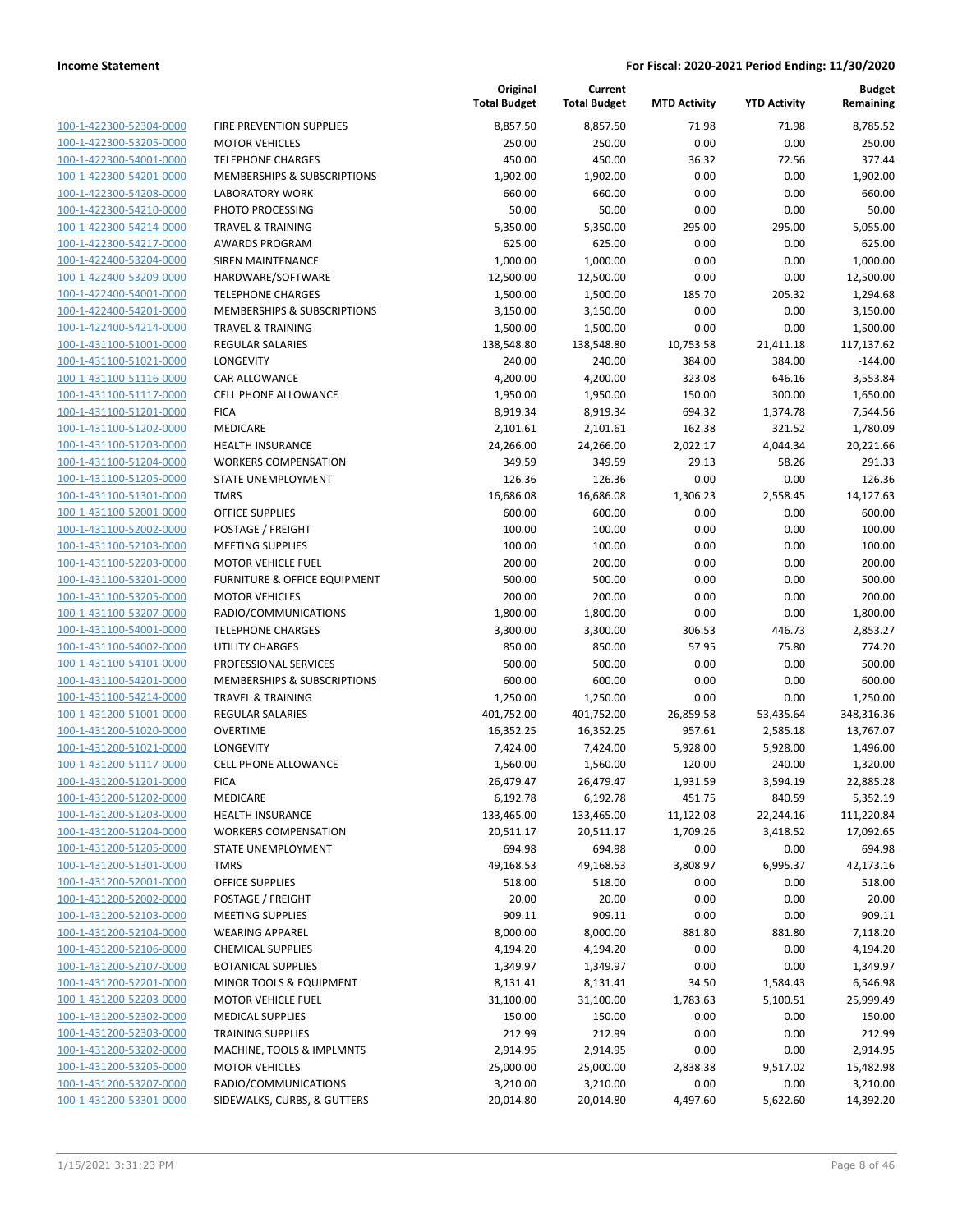| 100-1-431200-53303-0000        |
|--------------------------------|
| 100-1-431200-53305-0000        |
| 100-1-431200-53308-0000        |
| 100-1-431200-54001-0000        |
| 100-1-431200-54002-0000        |
| 100-1-431200-54201-0000        |
| 100-1-431200-54214-0000        |
| 100-1-431200-55207-0000        |
| 100-1-431600-51001-0000        |
| 100-1-431600-51020-0000        |
| 100-1-431600-51021-0000        |
| 100-1-431600-51101-0000        |
| 100-1-431600-51201-0000        |
| <u>100-1-431600-51202-0000</u> |
| 100-1-431600-51203-0000        |
| 100-1-431600-51204-0000        |
| 100-1-431600-51205-0000        |
| 100-1-431600-51301-0000        |
| 100-1-431600-52001-0000        |
| 100-1-431600-52002-0000        |
| 100-1-431600-52104-0000        |
| 100-1-431600-52106-0000        |
| 100-1-431600-52201-0000        |
| <u>100-1-431600-52203-0000</u> |
| 100-1-431600-53202-0000        |
| 100-1-431600-53205-0000        |
| 100-1-431600-53207-0000        |
| 100-1-431600-53303-0000        |
| 100-1-431600-54001-0000        |
| 100-1-431600-54002-0000        |
| 100-1-431600-54214-0000        |
| <u>100-1-431700-51001-0000</u> |
| 100-1-431700-51020-0000        |
| <u>100-1-431700-51021-0000</u> |
| 100-1-431700-51117-0000        |
| 100-1-431700-51201-0000        |
| 100-1-431700-51202-0000        |
| 100-1-431700-51203-0000        |
| <u>100-1-431700-51204-0000</u> |
| 100-1-431700-51205-0000        |
| 100-1-431700-51301-0000        |
| <u>100-1-431700-52001-0000</u> |
| 100-1-431700-52002-0000        |
| 100-1-431700-52104-0000        |
| 100-1-431700-52201-0000        |
| 100-1-431700-52203-0000        |
|                                |
| 100-1-431700-52303-0000        |
| 100-1-431700-53201-0000        |
| 100-1-431700-53205-0000        |
| 100-1-431700-53207-0000        |
| 100-1-431700-54001-0000        |
| <u>100-1-431700-54002-0000</u> |
| 100-1-431700-54201-0000        |
| <u>100-1-431700-54212-0000</u> |
| 100-1-431700-54214-0000        |
| 100-1-431700-54410-0000        |
| 100-1-441100-51001-0000        |
| <u>100-1-441100-51020-0000</u> |
| 100-1-441100-51021-0000        |

|                         |                                         | Original<br><b>Total Budget</b> | Current<br><b>Total Budget</b> | <b>MTD Activity</b> | <b>YTD Activity</b> | <b>Budget</b><br>Remaining |
|-------------------------|-----------------------------------------|---------------------------------|--------------------------------|---------------------|---------------------|----------------------------|
| 100-1-431200-53303-0000 | MAINT - STREET /ALLEY/APRN/RNWY         | 45,000.00                       | 45,000.00                      | 2,164.26            | 3,117.81            | 41,882.19                  |
| 100-1-431200-53305-0000 | <b>BRIDGES &amp; CULVERTS</b>           | 7,783.40                        | 7,783.40                       | 0.00                | 0.00                | 7,783.40                   |
| 100-1-431200-53308-0000 | <b>STORM SEWERS</b>                     | 4,998.64                        | 4,998.64                       | 0.00                | 0.00                | 4,998.64                   |
| 100-1-431200-54001-0000 | <b>TELEPHONE CHARGES</b>                | 1,200.00                        | 1,200.00                       | 96.45               | 192.69              | 1,007.31                   |
| 100-1-431200-54002-0000 | <b>UTILITY CHARGES</b>                  | 6,650.00                        | 6,650.00                       | 411.02              | 979.31              | 5,670.69                   |
| 100-1-431200-54201-0000 | MEMBERSHIPS & SUBSCRIPTIONS             | 1,770.00                        | 1,770.00                       | 0.00                | 0.00                | 1,770.00                   |
| 100-1-431200-54214-0000 | <b>TRAVEL &amp; TRAINING</b>            | 410.00                          | 410.00                         | 0.00                | 0.00                | 410.00                     |
| 100-1-431200-55207-0000 | <b>RADIO COMMUNICATION EQUIP</b>        | 1,887.50                        | 1,887.50                       | 0.00                | 0.00                | 1,887.50                   |
| 100-1-431600-51001-0000 | <b>REGULAR SALARIES</b>                 | 75,585.12                       | 75,585.12                      | 5,821.27            | 11,635.03           | 63,950.09                  |
| 100-1-431600-51020-0000 | <b>OVERTIME</b>                         | 8,721.36                        | 8,721.36                       | 2,125.42            | 2,176.54            | 6,544.82                   |
| 100-1-431600-51021-0000 | LONGEVITY                               | 2,436.00                        | 2,436.00                       | 2,490.00            | 2,490.00            | $-54.00$                   |
| 100-1-431600-51101-0000 | <b>CERTIFICATION PAY</b>                | 600.00                          | 600.00                         | 46.16               | 92.32               | 507.68                     |
| 100-1-431600-51201-0000 | <b>FICA</b>                             | 5,415.23                        | 5,415.23                       | 615.72              | 972.59              | 4,442.64                   |
| 100-1-431600-51202-0000 | MEDICARE                                | 1,266.47                        | 1,266.47                       | 144.01              | 227.47              | 1,039.00                   |
| 100-1-431600-51203-0000 | <b>HEALTH INSURANCE</b>                 | 24,266.00                       | 24,266.00                      | 2,022.17            | 4,044.34            | 20,221.66                  |
| 100-1-431600-51204-0000 | <b>WORKERS COMPENSATION</b>             | 4,194.68                        | 4,194.68                       | 349.56              | 699.12              | 3,495.56                   |
| 100-1-431600-51205-0000 | STATE UNEMPLOYMENT                      | 126.36                          | 126.36                         | 48.26               | 83.84               | 42.52                      |
| 100-1-431600-51301-0000 | <b>TMRS</b>                             | 10,055.30                       | 10,055.30                      | 1,179.33            | 1,844.32            | 8,210.98                   |
| 100-1-431600-52001-0000 | <b>OFFICE SUPPLIES</b>                  | 315.40                          | 315.40                         | 0.00                | 0.00                | 315.40                     |
| 100-1-431600-52002-0000 | POSTAGE / FREIGHT                       | 20.00                           | 20.00                          | 0.00                | 0.00                | 20.00                      |
| 100-1-431600-52104-0000 | <b>WEARING APPAREL</b>                  | 3,666.40                        | 3,666.40                       | 0.00                | 0.00                | 3,666.40                   |
| 100-1-431600-52106-0000 | <b>CHEMICAL SUPPLIES</b>                | 689.61                          | 689.61                         | 0.00                | 0.00                | 689.61                     |
| 100-1-431600-52201-0000 | MINOR TOOLS & EQUIPMENT                 | 6,678.65                        | 6,678.65                       | 1,202.96            | 1,202.96            | 5,475.69                   |
| 100-1-431600-52203-0000 | <b>MOTOR VEHICLE FUEL</b>               | 3,450.00                        | 3,450.00                       | 120.73              | 335.33              | 3,114.67                   |
| 100-1-431600-53202-0000 | MACHINE, TOOLS & IMPLMNTS               | 7,859.28                        | 7,859.28                       | 0.00                | 0.00                | 7,859.28                   |
| 100-1-431600-53205-0000 | <b>MOTOR VEHICLES</b>                   | 2,000.00                        | 2,000.00                       | 0.00                | 211.96              | 1,788.04                   |
| 100-1-431600-53207-0000 | RADIO/COMMUNICATIONS                    | 1,245.00                        | 1,245.00                       | 0.00                | 0.00                | 1,245.00                   |
| 100-1-431600-53303-0000 | MAINT - STREET /ALLEY/APRN/RNWY         | 20,000.00                       | 20,000.00                      | 754.39              | 754.39              | 19,245.61                  |
| 100-1-431600-54001-0000 | <b>TELEPHONE CHARGES</b>                | 1,300.00                        | 1,300.00                       | 93.43               | 157.63              | 1,142.37                   |
| 100-1-431600-54002-0000 | <b>UTILITY CHARGES</b>                  | 308,750.00                      | 308,750.00                     | 24,632.10           | 49,026.03           | 259,723.97                 |
| 100-1-431600-54214-0000 | <b>TRAVEL &amp; TRAINING</b>            | 862.00                          | 862.00                         | 0.00                | 0.00                | 862.00                     |
| 100-1-431700-51001-0000 | <b>REGULAR SALARIES</b>                 | 117,041.60                      | 117,041.60                     | 9,098.54            | 18,101.10           | 98,940.50                  |
| 100-1-431700-51020-0000 | <b>OVERTIME</b>                         | 363.45                          | 363.45                         | 0.00                | 0.00                | 363.45                     |
| 100-1-431700-51021-0000 | LONGEVITY                               | 2,058.00                        | 2,058.00                       | 2,226.00            | 2,226.00            | $-168.00$                  |
| 100-1-431700-51117-0000 | <b>CELL PHONE ALLOWANCE</b>             | 1,560.00                        | 1,560.00                       | 60.00               | 120.00              | 1,440.00                   |
| 100-1-431700-51201-0000 | <b>FICA</b>                             | 7,503.43                        | 7,503.43                       | 660.83              | 1,193.55            | 6,309.88                   |
| 100-1-431700-51202-0000 | MEDICARE                                | 1,754.83                        | 1,754.83                       | 154.55              | 279.13              | 1,475.70                   |
| 100-1-431700-51203-0000 | <b>HEALTH INSURANCE</b>                 | 24,266.00                       | 24,266.00                      | 2,022.17            | 4,044.34            | 20,221.66                  |
| 100-1-431700-51204-0000 | <b>WORKERS COMPENSATION</b>             | 661.66                          | 661.66                         | 55.14               | 110.28              | 551.38                     |
| 100-1-431700-51205-0000 | STATE UNEMPLOYMENT                      | 126.36                          | 126.36                         | 0.00                | 0.00                | 126.36                     |
| 100-1-431700-51301-0000 | <b>TMRS</b>                             | 13,932.78                       | 13,932.78                      | 1,280.77            | 2,300.31            | 11,632.47                  |
| 100-1-431700-52001-0000 | <b>OFFICE SUPPLIES</b>                  | 2,098.50                        | 2,098.50                       | 828.93              | 828.93              | 1,269.57                   |
| 100-1-431700-52002-0000 | POSTAGE / FREIGHT                       | 20.00                           | 20.00                          | 0.00                | 0.00                | 20.00                      |
| 100-1-431700-52104-0000 | <b>WEARING APPAREL</b>                  | 1,387.00                        | 1,387.00                       | 426.93              | 426.93              | 960.07                     |
| 100-1-431700-52201-0000 | MINOR TOOLS & EQUIPMENT                 | 1,180.25                        | 1,180.25                       | 0.00                | 0.00                | 1,180.25                   |
| 100-1-431700-52203-0000 | <b>MOTOR VEHICLE FUEL</b>               | 3,450.00                        | 3,450.00                       | 126.26              | 369.71              | 3,080.29                   |
| 100-1-431700-52303-0000 | <b>TRAINING SUPPLIES</b>                | 478.95                          | 478.95                         | 73.00               | 73.00               | 405.95                     |
| 100-1-431700-53201-0000 | <b>FURNITURE &amp; OFFICE EQUIPMENT</b> | 4,515.00                        | 4,515.00                       | 0.00                | 0.00                | 4,515.00                   |
| 100-1-431700-53205-0000 | <b>MOTOR VEHICLES</b>                   | 1,500.00                        | 1,500.00                       | 10.00               | $-2,580.16$         | 4,080.16                   |
| 100-1-431700-53207-0000 | RADIO/COMMUNICATIONS                    | 205.00                          | 205.00                         | 0.00                | 0.00                | 205.00                     |
| 100-1-431700-54001-0000 | <b>TELEPHONE CHARGES</b>                | 3,200.00                        | 3,200.00                       | 264.75              | 505.23              | 2,694.77                   |
| 100-1-431700-54002-0000 | UTILITY CHARGES                         | 850.00                          | 850.00                         | 57.95               | 75.80               | 774.20                     |
| 100-1-431700-54201-0000 | MEMBERSHIPS & SUBSCRIPTIONS             | 700.00                          | 700.00                         | 238.00              | 238.00              | 462.00                     |
| 100-1-431700-54212-0000 | PRINTING                                | 200.00                          | 200.00                         | 0.00                | 0.00                | 200.00                     |
| 100-1-431700-54214-0000 | <b>TRAVEL &amp; TRAINING</b>            | 1,500.00                        | 1,500.00                       | 0.00                | 0.00                | 1,500.00                   |
| 100-1-431700-54410-0000 | PERMITS/FEES                            | 200.00                          | 200.00                         | 0.00                | 0.00                | 200.00                     |
| 100-1-441100-51001-0000 | <b>REGULAR SALARIES</b>                 | 141,523.20                      | 141,523.20                     | 8,591.41            | 19,479.09           | 122,044.11                 |
| 100-1-441100-51020-0000 | <b>OVERTIME</b>                         | 1,176.84                        | 1,176.84                       | 0.00                | 78.58               | 1,098.26                   |
| 100-1-441100-51021-0000 | LONGEVITY                               | 966.00                          | 966.00                         | 750.00              | 750.00              | 216.00                     |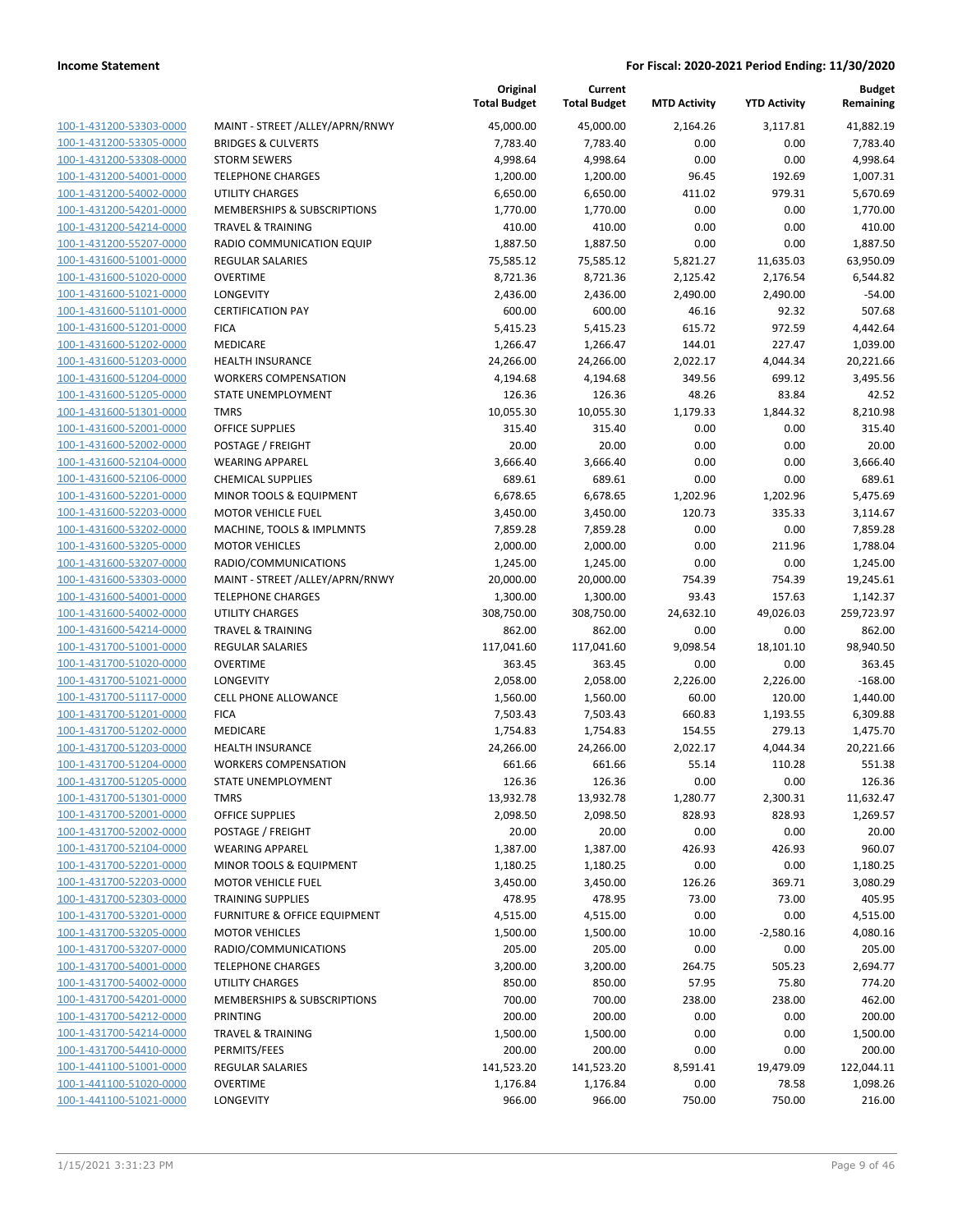| 100-1-441100-51102-0000        |
|--------------------------------|
| 100-1-441100-51117-0000        |
| 100-1-441100-51201-0000        |
| 100-1-441100-51202-0000        |
| 100-1-441100-51203-0000        |
| 100-1-441100-51204-0000        |
| 100-1-441100-51205-0000        |
| 100-1-441100-51301-0000        |
| 100-1-441100-52001-0000        |
| 100-1-441100-52002-0000        |
| 100-1-441100-52005-0000        |
| 100-1-441100-54001-0000        |
| 100-1-441100-54002-0000        |
| 100-1-441100-54214-0000        |
| 100-1-441200-51001-0000        |
| 100-1-441200-51021-0000        |
| 100-1-441200-51101-0000        |
| 100-1-441200-51117-0000        |
| 100-1-441200-51201-0000        |
| 100-1-441200-51202-0000        |
| 100-1-441200-51203-0000        |
| 100-1-441200-51204-0000        |
| 100-1-441200-51205-0000        |
| 100-1-441200-51301-0000        |
| 100-1-441200-52104-0000        |
| 100-1-441200-54201-0000        |
| 100-1-441200-54214-0000        |
| 100-1-441300-51001-0000        |
| 100-1-441300-51021-0000        |
| 100-1-441300-51101-0000        |
| 100-1-441300-51116-0000        |
| 100-1-441300-51117-0000        |
| 100-1-441300-51201-0000        |
| 100-1-441300-51202-0000        |
| 100-1-441300-51203-0000        |
| 100-1-441300-51204-0000        |
| 100-1-441300-51205-0000        |
| 100-1-441300-51301-0000        |
| 100-1-441300-52002-0000        |
| 100-1-441300-52005-0000        |
| 100-1-441300-52104-0000        |
|                                |
| <u>100-1-441300-52201-0000</u> |
| 100-1-441300-52203-0000        |
| 100-1-441300-53205-0000        |
| <u>100-1-441300-54001-0000</u> |
| <u>100-1-441300-54002-0000</u> |
| <u>100-1-441300-54201-0000</u> |
| 100-1-441300-54214-0000        |
| 100-1-441300-54410-0000        |
| <u>100-1-442200-53205-0000</u> |
| <u>100-1-443200-51001-0000</u> |
| <u>100-1-443200-51020-0000</u> |
| 100-1-443200-51021-0000        |
| 100-1-443200-51102-0000        |
| <u>100-1-443200-51117-0000</u> |
| <u>100-1-443200-51201-0000</u> |
| <u>100-1-443200-51202-0000</u> |
| <u>100-1-443200-51203-0000</u> |
| 100-1-443200-51204-0000        |
|                                |

|                                                    |                                                        | Original<br><b>Total Budget</b> | Current<br><b>Total Budget</b> | <b>MTD Activity</b> | <b>YTD Activity</b> | <b>Budget</b><br>Remaining |
|----------------------------------------------------|--------------------------------------------------------|---------------------------------|--------------------------------|---------------------|---------------------|----------------------------|
| 100-1-441100-51102-0000                            | <b>BILINGUAL PAY</b>                                   | 1,200.00                        | 1,200.00                       | 46.16               | 138.48              | 1,061.52                   |
| 100-1-441100-51117-0000                            | <b>CELL PHONE ALLOWANCE</b>                            | 960.00                          | 960.00                         | 73.84               | 147.68              | 812.32                     |
| 100-1-441100-51201-0000                            | <b>FICA</b>                                            | 9,041.21                        | 9,041.21                       | 563.64              | 1,233.17            | 7,808.04                   |
| 100-1-441100-51202-0000                            | <b>MEDICARE</b>                                        | 2,114.48                        | 2,114.48                       | 131.82              | 288.40              | 1,826.08                   |
| 100-1-441100-51203-0000                            | <b>HEALTH INSURANCE</b>                                | 36,399.00                       | 36,399.00                      | 3,033.25            | 6,066.50            | 30,332.50                  |
| 100-1-441100-51204-0000                            | <b>WORKERS COMPENSATION</b>                            | 655.41                          | 655.41                         | 54.62               | 109.24              | 546.17                     |
| 100-1-441100-51205-0000                            | STATE UNEMPLOYMENT                                     | 189.54                          | 189.54                         | 0.00                | 0.00                | 189.54                     |
| 100-1-441100-51301-0000                            | <b>TMRS</b>                                            | 16,788.22                       | 16,788.22                      | 1,064.42            | 2,316.82            | 14,471.40                  |
| 100-1-441100-52001-0000                            | <b>OFFICE SUPPLIES</b>                                 | 3,252.89                        | 3,252.89                       | 142.35              | 142.35              | 3,110.54                   |
| 100-1-441100-52002-0000                            | POSTAGE / FREIGHT                                      | 1,000.00                        | 1,000.00                       | 28.34               | 28.34               | 971.66                     |
| 100-1-441100-52005-0000                            | PRINTED MATERIALS                                      | 710.44                          | 710.44                         | 0.00                | 0.00                | 710.44                     |
| 100-1-441100-54001-0000                            | <b>TELEPHONE CHARGES</b>                               | 3,100.00                        | 3,100.00                       | 222.62              | 306.81              | 2,793.19                   |
| 100-1-441100-54002-0000                            | <b>UTILITY CHARGES</b>                                 | 850.00                          | 850.00                         | 57.95               | 75.80               | 774.20                     |
| 100-1-441100-54214-0000                            | <b>TRAVEL &amp; TRAINING</b>                           | 1,000.00                        | 1,000.00                       | 0.00                | 0.00                | 1,000.00                   |
| 100-1-441200-51001-0000                            | <b>REGULAR SALARIES</b>                                | 55,619.20                       | 55,619.20                      | 4,319.16            | 8,597.56            | 47,021.64                  |
| 100-1-441200-51021-0000                            | LONGEVITY                                              | 366.00                          | 366.00                         | 438.00              | 438.00              | $-72.00$                   |
| 100-1-441200-51101-0000                            | <b>CERTIFICATION PAY</b>                               | 1,200.00                        | 1,200.00                       | 0.00                | 0.00                | 1,200.00                   |
| 100-1-441200-51117-0000                            | <b>CELL PHONE ALLOWANCE</b>                            | 432.00                          | 432.00                         | 0.00                | 0.00                | 432.00                     |
| 100-1-441200-51201-0000                            | <b>FICA</b>                                            | 3,572.27                        | 3,572.27                       | 269.80              | 515.91              | 3,056.36                   |
| 100-1-441200-51202-0000                            | MEDICARE                                               | 835.45                          | 835.45                         | 63.09               | 120.64              | 714.81                     |
| 100-1-441200-51203-0000<br>100-1-441200-51204-0000 | <b>HEALTH INSURANCE</b><br><b>WORKERS COMPENSATION</b> | 12,133.00<br>315.00             | 12,133.00<br>315.00            | 1,011.08<br>26.25   | 2,022.16<br>52.50   | 10,110.84<br>262.50        |
| 100-1-441200-51205-0000                            | STATE UNEMPLOYMENT                                     | 63.18                           | 63.18                          | 0.00                | 0.00                | 63.18                      |
| 100-1-441200-51301-0000                            | <b>TMRS</b>                                            | 6,633.18                        | 6,633.18                       | 530.60              | 1,011.92            | 5,621.26                   |
| 100-1-441200-52104-0000                            | <b>WEARING APPAREL</b>                                 | 500.04                          | 500.04                         | 0.00                | 0.00                | 500.04                     |
| 100-1-441200-54201-0000                            | MEMBERSHIPS & SUBSCRIPTIONS                            | 250.00                          | 250.00                         | 0.00                | 0.00                | 250.00                     |
| 100-1-441200-54214-0000                            | <b>TRAVEL &amp; TRAINING</b>                           | 1,000.00                        | 1,000.00                       | 0.00                | 0.00                | 1,000.00                   |
| 100-1-441300-51001-0000                            | <b>REGULAR SALARIES</b>                                | 323,274.00                      | 323,274.00                     | 24,989.62           | 49,857.62           | 273,416.38                 |
| 100-1-441300-51021-0000                            | LONGEVITY                                              | 3,024.00                        | 3,024.00                       | 3,408.00            | 3,408.00            | $-384.00$                  |
| 100-1-441300-51101-0000                            | <b>CERTIFICATION PAY</b>                               | 2,400.00                        | 2,400.00                       | 184.62              | 369.24              | 2,030.76                   |
| 100-1-441300-51116-0000                            | CAR ALLOWANCE                                          | 4,200.00                        | 4,200.00                       | 323.08              | 646.16              | 3,553.84                   |
| 100-1-441300-51117-0000                            | <b>CELL PHONE ALLOWANCE</b>                            | 3,132.00                        | 3,132.00                       | 253.84              | 507.68              | 2,624.32                   |
| 100-1-441300-51201-0000                            | <b>FICA</b>                                            | 20,573.44                       | 20,573.44                      | 1,764.14            | 3,325.32            | 17,248.12                  |
| 100-1-441300-51202-0000                            | <b>MEDICARE</b>                                        | 4,811.53                        | 4,811.53                       | 412.59              | 777.71              | 4,033.82                   |
| 100-1-441300-51203-0000                            | <b>HEALTH INSURANCE</b>                                | 72,799.00                       | 72,799.00                      | 6,066.58            | 12,133.16           | 60,665.84                  |
| 100-1-441300-51204-0000                            | <b>WORKERS COMPENSATION</b>                            | 1,862.44                        | 1,862.44                       | 155.20              | 310.40              | 1,552.04                   |
| 100-1-441300-51205-0000                            | <b>STATE UNEMPLOYMENT</b>                              | 379.08                          | 379.08                         | 0.00                | 0.00                | 379.08                     |
| 100-1-441300-51301-0000                            | <b>TMRS</b>                                            | 38,201.88                       | 38,201.88                      | 3,279.57            | 6,162.89            | 32,038.99                  |
| 100-1-441300-52002-0000                            | POSTAGE / FREIGHT                                      | 6,000.00                        | 6,000.00                       | 406.90              | 836.97              | 5,163.03                   |
| 100-1-441300-52005-0000                            | PRINTED MATERIALS                                      | 1,490.40                        | 1,490.40                       | 24.00               | 24.00               | 1,466.40                   |
| 100-1-441300-52104-0000                            | <b>WEARING APPAREL</b>                                 | 2,800.00                        | 2,800.00                       | 170.00              | 170.00              | 2,630.00                   |
| 100-1-441300-52201-0000                            | MINOR TOOLS & EQUIPMENT                                | 500.00                          | 500.00                         | 0.00                | 0.00                | 500.00                     |
| 100-1-441300-52203-0000                            | <b>MOTOR VEHICLE FUEL</b>                              | 3,200.00                        | 3,200.00                       | 157.39              | 405.08              | 2.794.92                   |
| 100-1-441300-53205-0000                            | <b>MOTOR VEHICLES</b>                                  | 1,000.00                        | 1,000.00                       | 0.00                | 132.60              | 867.40                     |
| 100-1-441300-54001-0000                            | <b>TELEPHONE CHARGES</b>                               | 5,400.00                        | 5,400.00                       | 417.48              | 605.68              | 4,794.32                   |
| 100-1-441300-54002-0000                            | UTILITY CHARGES                                        | 850.00                          | 850.00                         | 57.95               | 75.80               | 774.20                     |
| 100-1-441300-54201-0000                            | <b>MEMBERSHIPS &amp; SUBSCRIPTIONS</b>                 | 750.00                          | 750.00                         | 176.00              | 176.00              | 574.00                     |
| 100-1-441300-54214-0000                            | <b>TRAVEL &amp; TRAINING</b>                           | 4,000.00                        | 4,000.00                       | 0.00                | 0.00                | 4,000.00                   |
| 100-1-441300-54410-0000                            | PERMITS/FEES                                           | 16,000.00                       | 16,000.00                      | 4,289.88            | 4,289.88            | 11,710.12                  |
| 100-1-442200-53205-0000                            | <b>MOTOR VEHICLES</b>                                  | 200.00                          | 200.00                         | 0.00                | 0.00                | 200.00                     |
| 100-1-443200-51001-0000                            | REGULAR SALARIES                                       | 210,600.00                      | 210,600.00                     | 17,429.94           | 34,702.78           | 175,897.22                 |
| 100-1-443200-51020-0000                            | <b>OVERTIME</b>                                        | 7,949.67                        | 7,949.67                       | 644.71              | 1,310.71            | 6,638.96                   |
| 100-1-443200-51021-0000                            | LONGEVITY                                              | 5,698.00                        | 5,698.00                       | 6,184.00            | 6,184.00            | $-486.00$                  |
| 100-1-443200-51102-0000                            | <b>BILINGUAL PAY</b>                                   | 600.00                          | 600.00                         | 92.32               | 184.64              | 415.36                     |
| 100-1-443200-51117-0000                            | <b>CELL PHONE ALLOWANCE</b>                            | 1,170.00                        | 1,170.00                       | 90.00               | 180.00              | 990.00                     |
| 100-1-443200-51201-0000                            | <b>FICA</b>                                            | 14,013.10                       | 14,013.10                      | 1,397.18            | 2,461.61            | 11,551.49                  |
| 100-1-443200-51202-0000                            | MEDICARE                                               | 3,277.26                        | 3,277.26                       | 326.76              | 575.70              | 2,701.56                   |
| 100-1-443200-51203-0000                            | <b>HEALTH INSURANCE</b>                                | 72,799.00                       | 72,799.00                      | 6,066.58            | 12,133.16           | 60,665.84                  |
| 100-1-443200-51204-0000                            | <b>WORKERS COMPENSATION</b>                            | 7,571.59                        | 7,571.59                       | 630.97              | 1,261.94            | 6,309.65                   |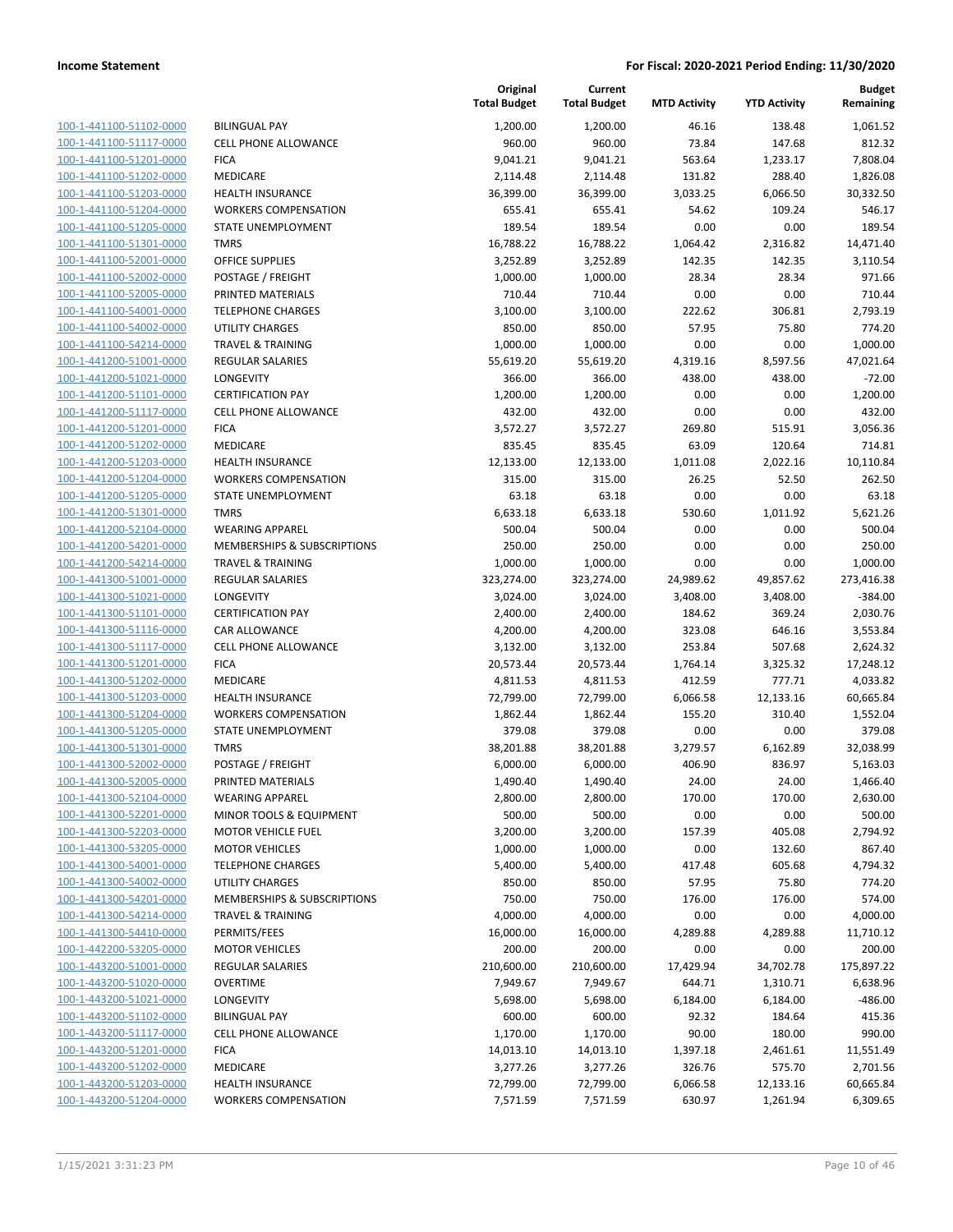|                                                    |                                               | Original<br><b>Total Budget</b> | Current<br><b>Total Budget</b> | <b>MTD Activity</b> | <b>YTD Activity</b> | <b>Budget</b><br>Remaining |
|----------------------------------------------------|-----------------------------------------------|---------------------------------|--------------------------------|---------------------|---------------------|----------------------------|
| 100-1-443200-51205-0000                            | STATE UNEMPLOYMENT                            | 379.08                          | 379.08                         | 0.00                | 0.00                | 379.08                     |
| 100-1-443200-51301-0000                            | <b>TMRS</b>                                   | 26,020.28                       | 26,020.28                      | 2,749.59            | 4,788.21            | 21,232.07                  |
| 100-1-443200-52001-0000                            | OFFICE SUPPLIES                               | 1,200.00                        | 1,200.00                       | 278.82              | 278.82              | 921.18                     |
| 100-1-443200-52002-0000                            | POSTAGE / FREIGHT                             | 40.00                           | 40.00                          | 0.00                | 0.79                | 39.21                      |
| 100-1-443200-52101-0000                            | <b>JANITORIAL SUPPLIES</b>                    | 2,500.00                        | 2,500.00                       | 46.79               | 107.08              | 2,392.92                   |
| 100-1-443200-52104-0000                            | <b>WEARING APPAREL</b>                        | 1,800.00                        | 1,800.00                       | 163.24              | 163.24              | 1,636.76                   |
| 100-1-443200-52106-0000                            | <b>CHEMICAL SUPPLIES</b>                      | 12,000.00                       | 12,000.00                      | 1,085.58            | 1,085.58            | 10,914.42                  |
| 100-1-443200-52108-0000                            | <b>MENAGERIE SUPPLIES</b>                     | 7,500.00                        | 7,500.00                       | 1,530.31            | 1,530.31            | 5,969.69                   |
| 100-1-443200-52201-0000                            | MINOR TOOLS & EQUIPMENT                       | 1,400.00                        | 1,400.00                       | 260.98              | 260.98              | 1,139.02                   |
| 100-1-443200-52203-0000                            | <b>MOTOR VEHICLE FUEL</b>                     | 4,200.00                        | 4,200.00                       | 254.91              | 559.79              | 3,640.21                   |
| 100-1-443200-53202-0000                            | MACHINE, TOOLS & IMPLMNTS                     | 2,500.00                        | 2,500.00                       | 0.00                | 0.00                | 2,500.00                   |
| 100-1-443200-53205-0000                            | <b>MOTOR VEHICLES</b>                         | 1,000.00                        | 1,000.00                       | 0.00                | 69.60               | 930.40                     |
| 100-1-443200-54001-0000                            | <b>TELEPHONE CHARGES</b>                      | 1,900.00                        | 1,900.00                       | 160.55              | 320.75              | 1,579.25                   |
| 100-1-443200-54002-0000                            | <b>UTILITY CHARGES</b>                        | 25,745.00                       | 25,745.00                      | 1,712.33            | 3,554.94            | 22,190.06                  |
| 100-1-443200-54107-0000                            | <b>MEDICAL</b>                                | 14,000.00                       | 14,000.00                      | 1,264.76            | 1,264.76            | 12,735.24                  |
| 100-1-443200-54108-0000                            | <b>VETERINARY SERVICES</b>                    | 7,800.00                        | 7,800.00                       | 219.00              | $-2,246.00$         | 10,046.00                  |
| 100-1-443200-54214-0000                            | <b>TRAVEL &amp; TRAINING</b>                  | 1,000.00                        | 1,000.00                       | 0.00                | 0.00                | 1,000.00                   |
| 100-1-451100-45310-0000                            | REECY DAVIS SUPPLIES                          | 17,693.96                       | 17,693.96                      | 1,168.25            | 1,168.25            | 16,525.71                  |
| 100-1-451100-51001-0000                            | <b>REGULAR SALARIES</b>                       | 672,233.00                      | 672,233.00                     | 49,304.01           | 101,010.36          | 571,222.64                 |
| 100-1-451100-51020-0000                            | <b>OVERTIME</b>                               | 26,200.00                       | 26,200.00                      | 4,150.58            | 5,820.76            | 20,379.24                  |
| 100-1-451100-51021-0000                            | LONGEVITY                                     | 3,162.00                        | 3,162.00                       | 3,960.00            | 3,960.00            | $-798.00$                  |
| 100-1-451100-51101-0000                            | <b>CERTIFICATION PAY</b>                      | 3,000.00                        | 3,000.00                       | 230.80              | 461.60              | 2,538.40                   |
| 100-1-451100-51102-0000                            | <b>BILINGUAL PAY</b>                          | 600.08                          | 600.08                         | 92.32               | 184.64              | 415.44                     |
| 100-1-451100-51116-0000                            | <b>CAR ALLOWANCE</b>                          | 4,200.00                        | 4,200.00                       | 323.08              | 646.16              | 3,553.84                   |
| 100-1-451100-51117-0000                            | <b>CELL PHONE ALLOWANCE</b>                   | 7,800.00                        | 7,800.00                       | 780.00              | 1,590.00            | 6,210.00                   |
| 100-1-451100-51201-0000                            | <b>FICA</b>                                   | 44,381.00                       | 44,381.00                      | 3,554.86            | 6,862.98            | 37,518.02                  |
| 100-1-451100-51202-0000                            | <b>MEDICARE</b>                               | 10,380.00                       | 10,380.00                      | 831.38              | 1,605.05            | 8,774.95                   |
| 100-1-451100-51203-0000                            | HEALTH INSURANCE                              | 218,397.00                      | 218,397.00                     | 18,199.75           | 36,399.50           | 181,997.50                 |
| 100-1-451100-51204-0000                            | <b>WORKERS COMPENSATION</b>                   | 12,634.00                       | 12,634.00                      | 944.60              | 1,889.20            | 10,744.80                  |
| 100-1-451100-51205-0000                            | STATE UNEMPLOYMENT                            | 1,169.00                        | 1,169.00                       | 50.24               | 202.81              | 966.19                     |
| 100-1-451100-51301-0000                            | <b>TMRS</b>                                   | 82,410.00                       | 82,410.00                      | 6,540.81            | 12,509.58           | 69,900.42                  |
| 100-1-451100-52001-0000                            | OFFICE SUPPLIES                               | 600.00                          | 600.00                         | 60.16               | 171.91              | 428.09                     |
| 100-1-451100-52002-0000                            | POSTAGE / FREIGHT                             | 250.00                          | 250.00                         | 23.03               | 23.03               | 226.97                     |
| 100-1-451100-52101-0000                            | <b>JANITORIAL SUPPLIES</b>                    | 6,485.00                        | 6,485.00                       | 785.33              | 785.33              | 5,699.67                   |
| 100-1-451100-52104-0000                            | <b>WEARING APPAREL</b>                        | 7,772.00                        | 7,772.00                       | 2,387.90            | 2,387.90            | 5,384.10                   |
| 100-1-451100-52106-0000                            | <b>SPLASH PAD SUPPLIES</b>                    | 7,755.00                        | 7,755.00                       | 0.00                | 0.00                | 7,755.00                   |
| 100-1-451100-52107-0000                            | <b>BOTANICAL SUPPLIES</b>                     | 11,250.00                       | 11,250.00                      | 206.64              | $-284.96$           | 11,534.96                  |
| 100-1-451100-52201-0000                            | <b>REPAIR &amp; MAINTENANCE</b>               | 12,800.00                       | 12,800.00                      | 2,346.11            | 2,939.36            | 9,860.64                   |
| 100-1-451100-52203-0000                            | <b>MOTOR VEHICLE FUEL</b>                     | 12,800.00                       | 12,800.00                      | 1,137.87            | 2,789.82            | 10,010.18                  |
| 100-1-451100-52401-0000                            | RECREATIONAL SUPPLIES                         | 500.00                          | 500.00                         | 6.24                | 6.24                | 493.76                     |
| 100-1-451100-53202-0000                            | MACHINE, TOOLS & IMPLMNTS                     | 10,937.58                       | 10,937.58                      | 663.73              | 663.73              | 10,273.85                  |
| 100-1-451100-53205-0000                            | <b>MOTOR VEHICLES</b>                         | 6,000.00                        | 6,000.00                       | 474.40              | 1,283.22            | 4,716.78                   |
| 100-1-451100-53207-0000                            | RADIO/COMMUNICATIONS                          | 1,380.00                        | 1,380.00                       | 0.00                | 0.00                | 1,380.00                   |
| 100-1-451100-53402-0000                            | <b>BUILDING MAINTENANCE</b>                   | 1,200.00                        | 1,200.00                       | 0.00                | 0.00                | 1,200.00                   |
| 100-1-451100-53707-0000                            | <b>MAINT - GROUNDS</b>                        | 14,230.00                       | 14,230.00                      | 898.46              | 898.46              | 13,331.54                  |
| 100-1-451100-53708-0000                            | <b>ATHLETIC FIELDS</b>                        | 16,200.00                       | 16,200.00                      | 285.44              | 285.44              | 15,914.56                  |
| 100-1-451100-53710-0000                            | <b>PARK IMPROVEMENTS</b>                      | 10,800.00                       | 10,800.00                      | 0.00                | 0.00                | 10,800.00                  |
| 100-1-451100-54001-0000                            | <b>TELEPHONE CHARGES</b>                      | 8,250.00                        | 8,250.00                       | 634.59              | 922.76              | 7,327.24                   |
| 100-1-451100-54002-0000                            | <b>UTILITY CHARGES</b>                        | 115,000.00                      | 115,000.00                     | 11,864.88           | 21,979.43           | 93,020.57                  |
| 100-1-451100-54101-0000                            | PROFESSIONAL SERVICES                         | 10,000.00                       | 10,000.00                      | 0.00                | 0.00                | 10,000.00                  |
| 100-1-451100-54201-0000<br>100-1-451100-54211-0000 | MEMBERSHIPS & SUBSCRIPTIONS<br>ADVERTISING    | 1,510.00<br>5,750.00            | 1,510.00<br>5,750.00           | 10.65<br>90.63      | 10.65<br>90.63      | 1,499.35                   |
| 100-1-451100-54212-0000                            | PRINTING                                      |                                 |                                |                     |                     | 5,659.37                   |
| 100-1-451100-54214-0000                            |                                               | 0.00                            | 0.00                           | 216.00              | 216.00              | $-216.00$                  |
| 100-1-451100-54301-0000                            | <b>TRAVEL &amp; TRAINING</b>                  | 2,461.58                        | 2,461.58                       | 649.37              | 649.37<br>3,070.07  | 1,812.21<br>60,079.93      |
| 100-1-451100-54409-0000                            | SPECIAL EVENTS<br><b>CEMETERY MAINTENANCE</b> | 63,150.00<br>80,700.00          | 63,150.00<br>80,700.00         | 1,795.07            |                     |                            |
|                                                    | REGULAR SALARIES                              |                                 |                                | 1,275.00            | 14,725.00           | 65,975.00<br>276,900.47    |
| 100-1-455100-51001-0000                            |                                               | 322,894.00                      | 322,894.00                     | 22,945.60           | 45,993.53           |                            |
| 100-1-455100-51021-0000<br>100-1-455100-51102-0000 | <b>LONGEVITY</b>                              | 3,840.00                        | 3,840.00                       | 3,996.00            | 3,996.00            | $-156.00$                  |
|                                                    | <b>BILINGUAL PAY</b>                          | 600.00                          | 600.00                         | 46.16               | 92.32               | 507.68                     |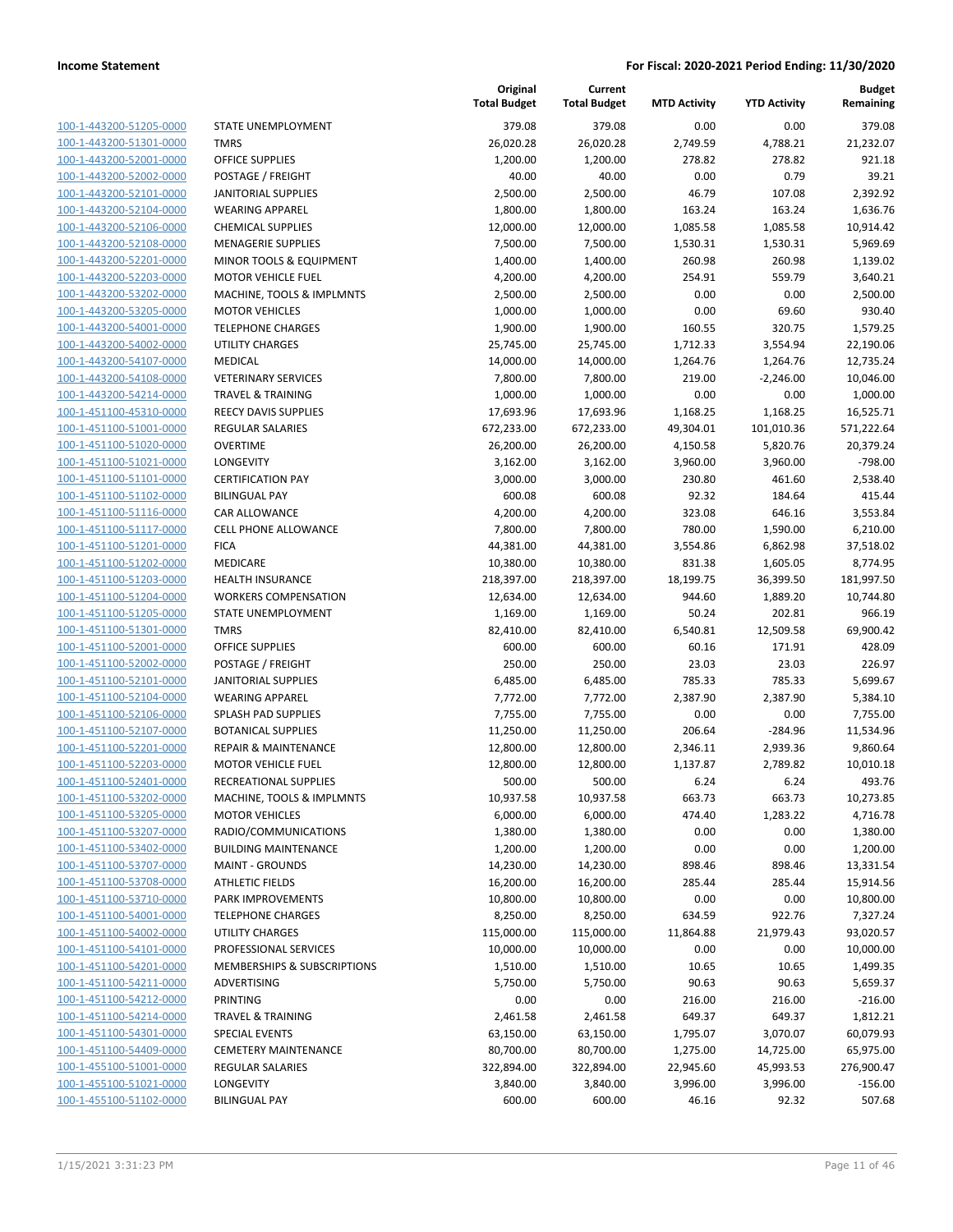| 100-1-455100-51116-0000             |
|-------------------------------------|
| 100-1-455100-51117-0000             |
| 100-1-455100-51201-0000             |
| 100-1-455100-51202-0000             |
| <u>100-1-455100-51203-0000</u>      |
| 100-1-455100-51204-0000             |
| 100-1-455100-51205-0000             |
| 100-1-455100-51301-0000             |
| 100-1-455100-52001-0000             |
| 100-1-455100-52002-0000             |
| 100-1-455100-52004-0000             |
| 100-1-455100-52005-0000             |
| 100-1-455100-52115-0000             |
| 100-1-455100-52201-0000             |
| <u>100-1-455100-52402-0000</u>      |
| 100-1-455100-53201-0000             |
| 100-1-455100-54001-0000             |
| 100-1-455100-54002-0000             |
| 100-1-455100-54101-0000             |
| 100-1-455100-54201-0000             |
| 100-1-455100-54202-0000             |
| 100-1-455100-54211-0000             |
| 100-1-455100-54214-0000             |
| 100-1-455100-55203-0000             |
| 100-1-455100-55211-0000             |
| 100-1-456100-51001-0000             |
| 100-1-456100-51021-0000             |
| 100-1-456100-51116-0000             |
| 100-1-456100-51117-0000             |
| 100-1-456100-51201-0000             |
| 100-1-456100-51202-0000             |
| 100-1-456100-51203-0000             |
| 100-1-456100-51204-0000             |
| 100-1-456100-51205-0000             |
| <u>100-1-456100-51301-0000</u>      |
| 100-1-456100-52001-0000             |
| 100-1-456100-52002-0000             |
| 100-1-456100-52103-0000             |
| 100-1-456100-54001-0000             |
| 100-1-456100-54201-0000             |
| 100-1-456100-54205-0000             |
| 100-1-456100-54214-0000             |
| 100-1-456100-54301-0000             |
| 100-1-456100-54523-0000             |
| 100-1-480000-52003-0000             |
| <u>100-1-480000-52006-0000</u>      |
| 100-1-480000-54002-0000             |
| 100-1-480000-54105-0000             |
| 100-1-480000-54201-0000             |
| 100-1-480000-54904-0000             |
| <u>100-1-480000-56309-0000</u>      |
| 100-1-480000-56309-0001             |
| 100-1-480000-57005-0000             |
| 100-1-480000-57007-0000             |
| <u>100-1-480000-57008-0000</u>      |
| <u>100-1-480000-57015-0000</u>      |
| 1-491000-58040-0000<br><u> 100-</u> |
| 100-1-491000-58204-0000             |
| 100-1-495000-58702-0000             |

|                                                    |                                             | Original<br><b>Total Budget</b> | Current<br><b>Total Budget</b> | <b>MTD Activity</b> | <b>YTD Activity</b> | <b>Budget</b><br>Remaining |
|----------------------------------------------------|---------------------------------------------|---------------------------------|--------------------------------|---------------------|---------------------|----------------------------|
| 100-1-455100-51116-0000                            | <b>CAR ALLOWANCE</b>                        | 4,200.00                        | 4,200.00                       | 323.08              | 646.16              | 3,553.84                   |
| 100-1-455100-51117-0000                            | <b>CELL PHONE ALLOWANCE</b>                 | 1,170.00                        | 1,170.00                       | 90.00               | 180.00              | 990.00                     |
| 100-1-455100-51201-0000                            | <b>FICA</b>                                 | 20,627.00                       | 20,627.00                      | 1,663.10            | 3,093.92            | 17,533.08                  |
| 100-1-455100-51202-0000                            | MEDICARE                                    | 4,824.00                        | 4,824.00                       | 388.95              | 723.57              | 4,100.43                   |
| 100-1-455100-51203-0000                            | <b>HEALTH INSURANCE</b>                     | 48,533.00                       | 48,533.00                      | 4,044.42            | 8,088.84            | 40,444.16                  |
| 100-1-455100-51204-0000                            | <b>WORKERS COMPENSATION</b>                 | 980.00                          | 980.00                         | 81.67               | 163.34              | 816.66                     |
| 100-1-455100-51205-0000                            | STATE UNEMPLOYMENT                          | 759.00                          | 759.00                         | 26.06               | 46.37               | 712.63                     |
| 100-1-455100-51301-0000                            | <b>TMRS</b>                                 | 28,408.15                       | 28,408.15                      | 2,566.14            | 4,783.26            | 23,624.89                  |
| 100-1-455100-52001-0000                            | <b>OFFICE SUPPLIES</b>                      | 2,650.00                        | 2,650.00                       | 309.84              | 494.23              | 2,155.77                   |
| 100-1-455100-52002-0000                            | POSTAGE / FREIGHT                           | 60.00                           | 60.00                          | 0.00                | 0.00                | 60.00                      |
| 100-1-455100-52004-0000                            | <b>COMPUTER SUPPLIES</b>                    | 75.00                           | 75.00                          | 0.00                | 0.00                | 75.00                      |
| 100-1-455100-52005-0000                            | PRINTED MATERIALS                           | 72.00                           | 72.00                          | 0.00                | 0.00                | 72.00                      |
| 100-1-455100-52115-0000                            | <b>CATALOGING SUPPLIES</b>                  | 1,500.00                        | 1,500.00                       | 81.42               | 81.42               | 1,418.58                   |
| 100-1-455100-52201-0000                            | MINOR TOOLS & EQUIPMENT                     | 75.00                           | 75.00                          | 0.00                | 0.00                | 75.00                      |
| 100-1-455100-52402-0000                            | <b>BASIC PROGRAM EXPENSE</b>                | 4,000.00                        | 4,000.00                       | 366.85              | 804.66              | 3,195.34                   |
| 100-1-455100-53201-0000                            | FURNITURE & OFFICE EQUIPMENT                | 669.00                          | 669.00                         | 0.00                | 0.00                | 669.00                     |
| 100-1-455100-54001-0000                            | <b>TELEPHONE CHARGES</b>                    | 4,700.00                        | 4,700.00                       | 393.07              | 785.29              | 3,914.71                   |
| 100-1-455100-54002-0000                            | <b>UTILITY CHARGES</b>                      | 26,600.00                       | 26,600.00                      | 3,146.12            | 5,233.75            | 21,366.25                  |
| 100-1-455100-54101-0000                            | PROFESSIONAL SERVICES                       | 0.00                            | 0.00                           | 0.00                | 350.00              | $-350.00$                  |
| 100-1-455100-54201-0000                            | <b>MEMBERSHIPS &amp; SUBSCRIPTIONS</b>      | 12,883.00                       | 12,883.00                      | 1,162.36            | 7,583.32            | 5,299.68                   |
| 100-1-455100-54202-0000                            | <b>LIBRARY PERIODICALS</b>                  | 650.00                          | 650.00                         | 0.00                | 0.00                | 650.00                     |
| 100-1-455100-54211-0000                            | ADVERTISING                                 | 1,500.00                        | 1,500.00                       | 0.00                | 0.00                | 1,500.00                   |
| 100-1-455100-54214-0000                            | <b>TRAVEL &amp; TRAINING</b>                | 1,900.00                        | 1,900.00                       | 488.00              | 488.00              | 1,412.00                   |
| 100-1-455100-55203-0000                            | <b>FURNITURE/OFFICE EQUIP</b>               | 2,217.52                        | 2,217.52                       | 549.90              | 549.90              | 1,667.62                   |
| 100-1-455100-55211-0000                            | <b>BOOKS</b>                                | 44,000.00                       | 44,000.00                      | 1,958.08            | 7,349.09            | 36,650.91                  |
| 100-1-456100-51001-0000                            | REGULAR SALARIES                            | 66,976.00                       | 66,976.00                      | 5,218.21            | 10,369.41           | 56,606.59                  |
| 100-1-456100-51021-0000                            | LONGEVITY                                   | 1,680.00                        | 1,680.00                       | 1,776.00            | 1,776.00            | $-96.00$                   |
| 100-1-456100-51116-0000                            | CAR ALLOWANCE                               | 4,200.00                        | 4,200.00                       | 323.08              | 646.16              | 3,553.84                   |
| 100-1-456100-51117-0000                            | CELL PHONE ALLOWANCE                        | 1,170.00                        | 1,170.00                       | 90.00               | 180.00              | 990.00                     |
| 100-1-456100-51201-0000                            | <b>FICA</b>                                 | 4,552.41                        | 4,552.41                       | 422.25              | 748.89              | 3,803.52                   |
| 100-1-456100-51202-0000                            | MEDICARE                                    | 1,064.68                        | 1,064.68                       | 98.75               | 175.15              | 889.53                     |
| 100-1-456100-51203-0000                            | <b>HEALTH INSURANCE</b>                     | 12,133.00                       | 12,133.00                      | 1,011.08            | 2,022.16            | 10,110.84                  |
| 100-1-456100-51204-0000                            | <b>WORKERS COMPENSATION</b>                 | 177.10                          | 177.10                         | 14.76               | 29.52               | 147.58                     |
| 100-1-456100-51205-0000                            | STATE UNEMPLOYMENT                          | 63.18                           | 63.18                          | 0.00                | 0.00                | 63.18                      |
| 100-1-456100-51301-0000                            | <b>TMRS</b>                                 | 8,453.17                        | 8,453.17                       | 833.32              | 1,459.30            | 6,993.87                   |
| 100-1-456100-52001-0000<br>100-1-456100-52002-0000 | <b>OFFICE SUPPLIES</b><br>POSTAGE / FREIGHT | 50.00<br>25.00                  | 50.00<br>25.00                 | 0.00<br>0.00        | 0.00<br>0.00        | 50.00<br>25.00             |
| 100-1-456100-52103-0000                            | <b>MEETING SUPPLIES</b>                     | 25.00                           | 25.00                          | 0.00                | 0.00                | 25.00                      |
| 100-1-456100-54001-0000                            | <b>TELEPHONE CHARGES</b>                    | 480.00                          | 480.00                         | 40.32               | 80.55               | 399.45                     |
| 100-1-456100-54201-0000                            | <b>MEMBERSHIPS &amp; SUBSCRIPTIONS</b>      | 1,255.00                        | 1,255.00                       | 0.00                | 0.00                | 1,255.00                   |
| 100-1-456100-54205-0000                            | <b>BUSINESS MEALS</b>                       | 25.00                           | 25.00                          | 0.00                | 0.00                | 25.00                      |
| 100-1-456100-54214-0000                            | <b>TRAVEL &amp; TRAINING</b>                | 700.00                          | 700.00                         | 0.00                | 0.00                | 700.00                     |
| 100-1-456100-54301-0000                            | <b>SPECIAL EVENTS</b>                       | 9,300.00                        | 9,300.00                       | 1,326.33            | 1,326.33            | 7,973.67                   |
| 100-1-456100-54523-0000                            | <b>PROPOSED EVENTS</b>                      | 50,000.00                       | 50,000.00                      | 15,000.00           | 15,000.00           | 35,000.00                  |
| 100-1-480000-52003-0000                            | <b>COPIER CHARGES</b>                       | 60,000.00                       | 60,000.00                      | 3,625.11            | 3,922.68            | 56,077.32                  |
| 100-1-480000-52006-0000                            | <b>COPIER PAPER</b>                         | 4,000.00                        | 4,000.00                       | 533.03              | 881.20              | 3,118.80                   |
| 100-1-480000-54002-0000                            | <b>UTILITY CHARGES</b>                      | 575.00                          | 575.00                         | 48.46               | 97.04               | 477.96                     |
| 100-1-480000-54105-0000                            | <b>MARKETING</b>                            | 7,000.00                        | 7,000.00                       | 3,500.00            | 3,500.00            | 3,500.00                   |
| 100-1-480000-54201-0000                            | MEMBERSHIPS & SUBSCRIPTIONS                 | 8,601.00                        | 8,601.00                       | 0.00                | 0.00                | 8,601.00                   |
| 100-1-480000-54904-0000                            | POSTAGE METER RENTAL                        | 0.00                            | 0.00                           | $-177.85$           | $-355.70$           | 355.70                     |
| 100-1-480000-56309-0000                            | PAYOUT ARRANGEMENT LOCAL SALES TAX          | 178,096.00                      | 178,096.00                     | 0.00                | 0.00                | 178,096.00                 |
| 100-1-480000-56309-0001                            | PAYOUT ARRANGEMENT - 380 AGREEMENT          | 100,000.00                      | 100,000.00                     | 0.00                | 0.00                | 100,000.00                 |
| 100-1-480000-57005-0000                            | <b>ACCRUED VAC &amp; SICK PAY</b>           | 210,000.00                      | 210,000.00                     | 845.67              | 76,725.07           | 133,274.93                 |
| 100-1-480000-57007-0000                            | <b>COMMUNITY SERVICES</b>                   | 32,000.00                       | 32,000.00                      | 0.00                | 0.00                | 32,000.00                  |
| 100-1-480000-57008-0000                            | <b>BANK CHARGES</b>                         | 8,000.00                        | 8,000.00                       | 985.10              | 1,852.91            | 6,147.09                   |
| 100-1-480000-57015-0000                            | <b>CONTINGENCY EXPENSE</b>                  | 50,000.00                       | 50,000.00                      | 0.00                | 0.00                | 50,000.00                  |
| 100-1-491000-58040-0000                            | <b>XFR - GENERAL CIP</b>                    | 2,321,998.00                    | 2,321,998.00                   | 193,499.83          | 386,999.66          | 1,934,998.34               |
| 100-1-491000-58204-0000                            | XFR - VEHICLE/EQUIP RPLCMNT                 | 658,178.00                      | 658,178.00                     | 54,848.16           | 109,696.32          | 548,481.68                 |
| 100-1-495000-58702-0000                            | CA - GEN GOV TO CENTRAL SERVICE FUND        | 2,984.00                        | 2,984.00                       | 248.67              | 497.34              | 2,486.66                   |
|                                                    |                                             |                                 |                                |                     |                     |                            |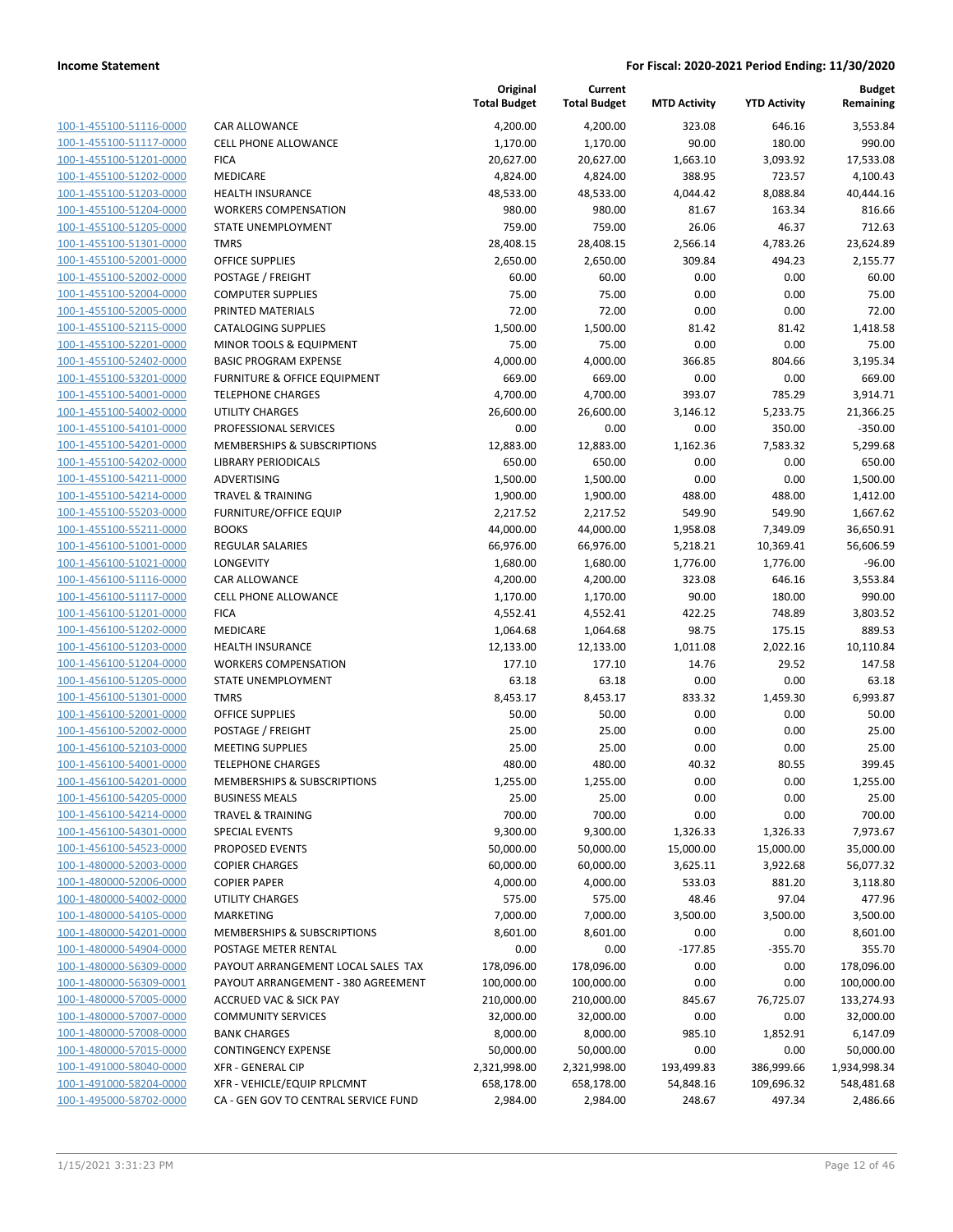|                                                           |                                                                  | Original<br><b>Total Budget</b> | Current<br><b>Total Budget</b> | <b>MTD Activity</b> | <b>YTD Activity</b> | <b>Budget</b><br>Remaining |
|-----------------------------------------------------------|------------------------------------------------------------------|---------------------------------|--------------------------------|---------------------|---------------------|----------------------------|
| 100-1-495000-58703-0000                                   | CA - PUBLIC WORKS TO CENTRAL SERVICE FU                          | 93,007.00                       | 93,007.00                      | 7,750.58            | 15,501.16           | 77,505.84                  |
| 100-1-495000-58704-0000                                   | CA - PUBLIC SAFETY TO CENTRAL SERVICE FU                         | 258,976.00                      | 258,976.00                     | 21,581.33           | 43,162.66           | 215,813.34                 |
| 100-1-495000-58705-0000                                   | CA - COM DEV TO CENTRAL SERVICE FUND                             | 57,355.00                       | 57,355.00                      | 4,779.58            | 9,559.16            | 47,795.84                  |
| 100-1-495000-58706-0000                                   | CA - PARKS & REC TO CENTRAL SERVICE FUND                         | 209,581.00                      | 209,581.00                     | 17,465.08           | 34,930.16           | 174,650.84                 |
| 100-1-495000-58712-0000                                   | CA - GEN GOV TO INSURANCE FUND                                   | 2,322.00                        | 2,322.00                       | 193.50              | 387.00              | 1,935.00                   |
| 100-1-495000-58713-0000                                   | CA - PUBLIC WORKS TO INSURANCE FUND                              | 33,789.00                       | 33,789.00                      | 2,815.75            | 5,631.50            | 28,157.50                  |
| 100-1-495000-58714-0000                                   | CA - PUBLIC SAFETY TO INSURANCE FUND                             | 117,137.00                      | 117,137.00                     | 9,761.42            | 19,522.84           | 97,614.16                  |
| 100-1-495000-58715-0000                                   | CA - COM DEV TO INSURANCE FUND                                   | 17,671.00                       | 17,671.00                      | 1,472.58            | 2,945.16            | 14,725.84                  |
| 100-1-495000-58716-0000                                   | CA - PARKS & REC TO INSURANCE FUND                               | 51,332.00                       | 51,332.00                      | 4,277.67            | 8,555.34            | 42,776.66                  |
| 100-1-495000-58722-0000                                   | CA - GEN GOVERNMENT TO MIS FUND                                  | 38,698.00                       | 38,698.00                      | 3,224.83            | 6,449.66            | 32,248.34                  |
| 100-1-495000-58723-0000                                   | CA - PUBLIC WORKS TO MIS FUND                                    | 20,569.00                       | 20,569.00                      | 1,714.08            | 3,428.16            | 17,140.84                  |
| 100-1-495000-58724-0000                                   | CA - PUBLIC SAFETY TO MIS FUND                                   | 244,018.00                      | 244,018.00                     | 20,334.83           | 40,669.66           | 203,348.34                 |
| 100-1-495000-58725-0000                                   | CA - COM DEV TO MIS FUND                                         | 114,886.00                      | 114,886.00                     | 9,573.83            | 19,147.66           | 95,738.34                  |
| 100-1-495000-58726-0000                                   | CA - PARKS & REC TO MIS FUND                                     | 152,134.00                      | 152,134.00                     | 12,677.83           | 25,355.66           | 126,778.34                 |
|                                                           | <b>Expense Total:</b>                                            | 27,648,157.04                   | 27,648,157.04                  | 2,294,416.06        | 4,505,182.51        | 23,142,974.53              |
|                                                           | Fund: 100 - GENERAL FUND Surplus (Deficit):                      | $-1,474,062.04$                 | -1,474,062.04                  | 387,793.92          | -416,217.96         |                            |
| <b>Fund: 101 - MUNICIPAL COURT BUILDING SECURITY FEES</b> |                                                                  |                                 |                                |                     |                     |                            |
| Revenue                                                   |                                                                  |                                 |                                |                     |                     |                            |
| 101-1-318001-44101-0000                                   | MUNICIPAL COURT COST/FEES                                        | 0.00                            | 0.00                           | 25.33               | 79.73               | $-79.73$                   |
| 101-1-318001-44101-0001                                   | LOCAL MUNICIPAL COURT COST/FEES                                  | 0.00                            | 0.00                           | 350.82              | 862.51              | $-862.51$                  |
| 101-1-319001-45401-0000                                   | <b>INTEREST REVENUES</b><br><b>Revenue Total:</b>                | 0.00<br>0.00                    | 0.00<br>0.00                   | 19.24<br>395.39     | $-0.82$<br>941.42   | 0.82<br>$-941.42$          |
|                                                           | Fund: 101 - MUNICIPAL COURT BUILDING SECURITY FEES Total:        | 0.00                            | 0.00                           | 395.39              | 941.42              |                            |
| Fund: 102 - MUNICIPAL COURT TECH FUND                     |                                                                  |                                 |                                |                     |                     |                            |
| Revenue                                                   |                                                                  |                                 |                                |                     |                     |                            |
| 102-1-318001-44101-0000                                   | MUNICIPAL COURT COST/FEES                                        | 0.00                            | 0.00                           | 38.38               | 104.39              | $-104.39$                  |
| 102-1-318001-44101-0001                                   | LOCAL MUNICIPAL COURT COST/FEES                                  | 0.00                            | 0.00                           | 281.77              | 702.12              | $-702.12$                  |
| 102-1-319001-45401-0000                                   | <b>INTEREST REVENUES</b>                                         | 0.00                            | 0.00                           | 13.32               | $-0.65$             | 0.65                       |
|                                                           | <b>Revenue Total:</b>                                            | 0.00                            | 0.00                           | 333.47              | 805.86              | -805.86                    |
|                                                           | Fund: 102 - MUNICIPAL COURT TECH FUND Total:                     | 0.00                            | 0.00                           | 333.47              | 805.86              |                            |
| Fund: 103 - MUNICIPAL COURT CHILD SAFETY FUND             |                                                                  |                                 |                                |                     |                     |                            |
| Revenue                                                   |                                                                  |                                 |                                |                     |                     |                            |
| 103-1-318001-44101-0000                                   | MUNICIPAL COURT COST/FEES                                        | 350.00                          | 350.00                         | 25.00               | 50.00               | 300.00                     |
| 103-1-318001-44110-0000                                   | OPTIONAL COUNTY FEE - CHILD SAFETY                               | 29,987.00                       | 29,987.00                      | 0.00                | 0.00                | 29,987.00                  |
| 103-1-319001-45401-0000                                   | <b>INTEREST REVENUES</b>                                         | 550.00                          | 550.00                         | 3.05<br>28.05       | 0.88<br>50.88       | 549.12<br>30.836.12        |
|                                                           | <b>Revenue Total:</b>                                            | 30,887.00                       | 30,887.00                      |                     |                     |                            |
| <b>Expense</b>                                            |                                                                  |                                 |                                |                     |                     |                            |
| 103-1-480000-57007-0000                                   | <b>COMMUNITY SERVICES</b>                                        | 25,000.00                       | 25,000.00                      | 0.00                | 0.00                | 25,000.00                  |
| 103-1-480000-57008-0000                                   | <b>BANK CHARGES</b><br><b>Expense Total:</b>                     | 50.00<br>25,050.00              | 50.00<br>25,050.00             | 0.00<br>0.00        | 0.00<br>0.00        | 50.00<br>25,050.00         |
|                                                           | Fund: 103 - MUNICIPAL COURT CHILD SAFETY FUND Surplus (Deficit): | 5,837.00                        | 5,837.00                       | 28.05               | 50.88               |                            |
| <b>Fund: 111 - RECREATION ACTIVITIES FUND</b>             |                                                                  |                                 |                                |                     |                     |                            |
| Revenue                                                   |                                                                  |                                 |                                |                     |                     |                            |
| 111-1-319010-45306-0000                                   | PARK CONCESSIONS                                                 | 25,950.00                       | 25,950.00                      | 761.18              | 1,122.06            | 24,827.94                  |
| 111-1-319011-44507-0000                                   | <b>ADULT RECREATION FEES</b>                                     | 28,775.00                       | 28,775.00                      | 1,651.56            | 2,349.21            | 26,425.79                  |
| 111-1-319011-44508-0000                                   | YOUTH RECREATION FEES                                            | 103,000.00                      | 103,000.00                     | $-44.10$            | 11,054.33           | 91,945.67                  |
| 111-1-319011-44511-0000                                   | REECY DAVIS MEMBERSHIPS                                          | 33,780.00                       | 33,780.00                      | 516.96              | 1,345.83            | 32,434.17                  |
| 111-1-319012-44509-0000                                   | SPECIAL EVENT FUNDING                                            | 32,200.00                       | 32,200.00                      | 0.00                | 1,780.00            | 30,420.00                  |
| 111-1-319012-45504-0000                                   | RECREATION FACILTY RENTAL                                        | 14,225.00                       | 14,225.00                      | 452.65              | 965.61              | 13,259.39                  |
|                                                           | <b>Revenue Total:</b>                                            | 237,930.00                      | 237,930.00                     | 3,338.25            | 18,617.04           | 219,312.96                 |
| <b>Expense</b>                                            |                                                                  |                                 |                                |                     |                     |                            |
| 111-1-451200-51001-0000                                   | REGULAR SALARIES / PART TIME TEMPORARY                           | 69,864.00                       | 81,594.00                      | 2,022.00            | 3,750.00            | 77,844.00                  |
| 111-1-451200-51201-0000                                   | <b>FICA</b>                                                      | 4,331.57                        | 4,331.57                       | 125.37              | 232.51              | 4,099.06                   |
| 111-1-451200-51202-0000                                   | MEDICARE                                                         | 1,013.03                        | 1,013.03                       | 29.32               | 54.38               | 958.65                     |
| 111-1-451200-51204-0000                                   | <b>WORKERS COMPENSATION</b>                                      | 497.32                          | 497.32                         | 41.44               | 82.88               | 414.44                     |
| 111-1-451200-51205-0000                                   | STATE UNEMPLOYMENT                                               | 313.37                          | 313.37                         | 23.57               | 51.21               | 262.16                     |
|                                                           |                                                                  |                                 |                                |                     |                     |                            |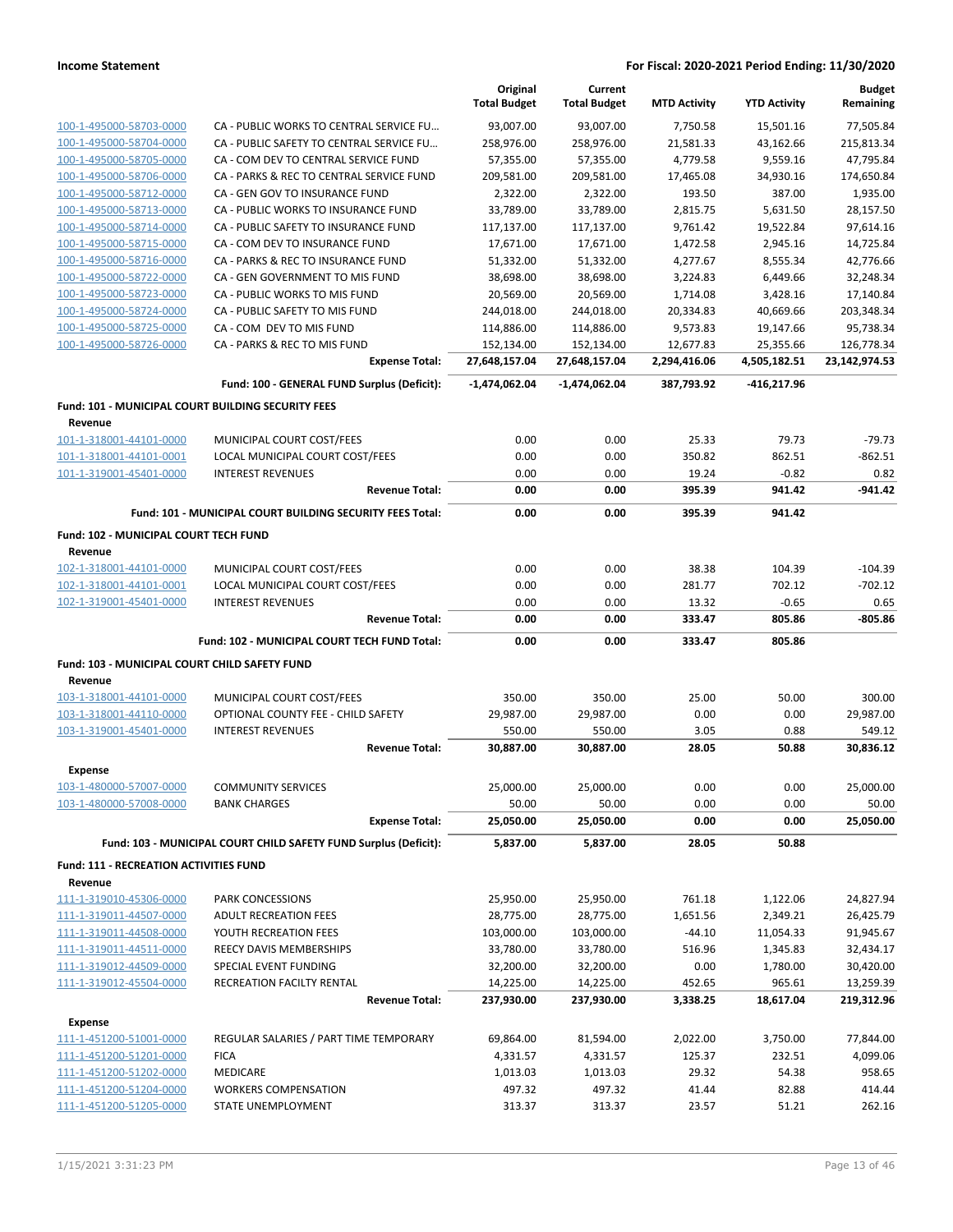|                                              |                                                           | Original<br><b>Total Budget</b> | Current<br><b>Total Budget</b> | <b>MTD Activity</b> | <b>YTD Activity</b> | <b>Budget</b><br>Remaining |
|----------------------------------------------|-----------------------------------------------------------|---------------------------------|--------------------------------|---------------------|---------------------|----------------------------|
| 111-1-451200-51301-0000                      | <b>TMRS</b>                                               | 6,053.73                        | 6,053.73                       | 54.68               | 54.68               | 5.999.05                   |
| 111-1-451200-52101-0000                      | <b>JANITORIAL SUPPLIES</b>                                | 750.00                          | 750.00                         | 0.00                | 0.00                | 750.00                     |
| 111-1-451200-52401-0000                      | YOUTH SPORT SUPPLIES                                      | 52,730.00                       | 52,730.00                      | 4,238.91            | 7,605.96            | 45,124.04                  |
| 111-1-451200-52403-0000                      | <b>RESALE ITEMS</b>                                       | 19,160.00                       | 19,160.00                      | 352.57              | 352.57              | 18,807.43                  |
| 111-1-451200-52412-0000                      | <b>ADULT SPORT SUPPLIES</b>                               | 11,450.00                       | 11,450.00                      | 1,775.95            | 2,585.88            | 8,864.12                   |
| 111-1-451200-54301-0000                      | <b>SPECIAL EVENTS</b>                                     | 32,200.00                       | 20,470.00                      | 0.00                | 0.00                | 20,470.00                  |
| 111-1-451200-54303-0000                      | ADULT OFFICIALS / INSTRUCTORS                             | 13,696.00                       | 13,696.00                      | 240.00              | 400.00              | 13,296.00                  |
| 111-1-451200-54305-0000                      | YOUTH OFFICALS/INSTRUCTORS                                | 29,557.00                       | 29,557.00                      | 1,964.00            | 1,964.00            | 27,593.00                  |
| 111-1-480000-52003-0000                      | <b>COPIER CHARGES</b>                                     | 2,600.00                        | 2,600.00                       | 100.91              | 66.23               | 2,533.77                   |
| 111-1-480000-57005-0000                      | <b>ACCRUED VACATION SICK</b>                              | 1,000.00                        | 1,000.00                       | 0.00                | 0.00                | 1,000.00                   |
| 111-1-480000-57008-0000                      | <b>BANK CHARGES</b>                                       | 2,800.00                        | 2,800.00                       | 122.68              | 600.64              | 2,199.36                   |
| 111-1-495000-58501-0000                      | CA - GENERAL FUND                                         | 973.00                          | 973.00                         | 81.08               | 162.16              | 810.84                     |
| 111-1-495000-58701-0000                      | CA - CENTRAL SERVICE FUND                                 | 75.00                           | 75.00                          | 6.25                | 12.50               | 62.50                      |
| 111-1-495000-58710-0000                      | CA - INSURANCE FUND                                       | 103.00                          | 103.00                         | 8.58                | 17.16               | 85.84                      |
| 111-1-495000-58720-0000                      | CA - MIS FUN                                              | 27.00                           | 27.00                          | 2.25                | 4.50                | 22.50                      |
|                                              | <b>Expense Total:</b>                                     | 249,194.02                      | 249,194.02                     | 11,189.56           | 17,997.26           | 231,196.76                 |
|                                              | Fund: 111 - RECREATION ACTIVITIES FUND Surplus (Deficit): | -11,264.02                      | $-11,264.02$                   | $-7,851.31$         | 619.78              |                            |
| Fund: 112 - GUN RANGE FUND                   |                                                           |                                 |                                |                     |                     |                            |
| Revenue                                      |                                                           |                                 |                                |                     |                     |                            |
| 112-1-319001-45401-0000                      | <b>INTEREST REVENUES</b>                                  | 50.00                           | 50.00                          | 0.28                | $-0.10$             | 50.10                      |
| 112-1-319001-45601-0000                      | MISCELLANEOUS REVENUES                                    | 1,266.00                        | 1,266.00                       | 0.00                | 0.00                | 1,266.00                   |
|                                              | <b>Revenue Total:</b>                                     | 1,316.00                        | 1,316.00                       | 0.28                | $-0.10$             | 1,316.10                   |
| <b>Expense</b>                               |                                                           |                                 |                                |                     |                     |                            |
| 112-1-421700-54501-0000                      | <b>SPECIAL SERVICES</b>                                   | 1,300.00                        | 1,300.00                       | 0.00                | 0.00                | 1,300.00                   |
|                                              | <b>Expense Total:</b>                                     | 1,300.00                        | 1,300.00                       | 0.00                | 0.00                | 1,300.00                   |
|                                              | Fund: 112 - GUN RANGE FUND Surplus (Deficit):             | 16.00                           | 16.00                          | 0.28                | $-0.10$             |                            |
| Fund: 113 - HOTEL / MOTEL OCCUPANCY TAX FUND |                                                           |                                 |                                |                     |                     |                            |
| Revenue                                      |                                                           |                                 |                                |                     |                     |                            |
| 113-1-313005-41402-0000                      | HOTEL/MOTEL OCCUPANCY TAX                                 | 485,250.00                      | 485,250.00                     | 54,168.82           | 94,789.97           | 390,460.03                 |
| 113-1-319001-45401-0000                      | <b>INTEREST REVENUES</b>                                  | 4,857.00                        | 4,857.00                       | 116.47              | $-4.68$             | 4,861.68                   |
|                                              | <b>Revenue Total:</b>                                     | 490,107.00                      | 490,107.00                     | 54,285.29           | 94,785.29           | 395,321.71                 |
| <b>Expense</b>                               |                                                           |                                 |                                |                     |                     |                            |
| 113-1-457100-54205-0000                      | <b>BUSINESS MEALS</b>                                     | 250.00                          | 250.00                         | 0.00                | 0.00                | 250.00                     |
| 113-1-458100-51001-0000                      | REGULAR                                                   | 44,262.40                       | 44,262.40                      | 2,040.31            | 4,076.87            | 40,185.53                  |
| 113-1-458100-51020-0000                      | <b>OVERTIME</b>                                           | 25.65                           | 25.65                          | 0.00                | 0.00                | 25.65                      |
| 113-1-458100-51021-0000                      | LONGEVITY                                                 | 360.00                          | 360.00                         | 195.00              | 195.00              | 165.00                     |
| 113-1-458100-51116-0000                      | CAR ALLOWANCE                                             | 1,200.00                        | 1,200.00                       | 161.54              | 323.08              | 876.92                     |
| 113-1-458100-51117-0000                      | CELL PHONE ALLOWANCE                                      | 585.00                          | 585.00                         | 45.00               | 90.00               | 495.00                     |
| 113-1-458100-51201-0000                      | <b>FICA</b>                                               | 2,878.85                        | 2,878.85                       | 141.38              | 270.44              | 2,608.41                   |
| 113-1-458100-51202-0000                      | <b>MEDICARE</b>                                           | 673.28                          | 673.28                         | 33.07               | 63.25               | 610.03                     |
| 113-1-458100-51203-0000                      | <b>HEALTH INSURANCE</b>                                   | 12,133.00                       | 12,133.00                      | 1,011.08            | 2,022.16            | 10,110.84                  |
| 113-1-458100-51204-0000                      | <b>WORKERS COMPENSATION</b>                               | 655.84                          | 655.84                         | 54.65               | 109.30              | 546.54                     |
| 113-1-458100-51205-0000                      | <b>UNEMPLOYMENT</b>                                       | 63.18                           | 63.18                          | 0.00                | 0.00                | 63.18                      |
| 113-1-458100-51301-0000                      | <b>TMRS</b>                                               | 5,345.60                        | 5,345.60                       | 256.54              | 490.72              | 4,854.88                   |
| 113-1-458100-52001-0000                      | <b>OFFICE SUPPLIES</b>                                    | 300.00                          | 300.00                         | 0.00                | 0.00                | 300.00                     |
| 113-1-458100-52002-0000                      | POSTAGE / FREIGHT                                         | 750.00                          | 750.00                         | 118.80              | 167.19              | 582.81                     |
| 113-1-458100-54101-0000                      | PROFESSIONAL SERVICES                                     | 16,000.00                       | 16,000.00                      | 0.00                | 0.00                | 16,000.00                  |
| 113-1-458100-54105-0000                      | MARKETING                                                 | 10,000.00                       | 10,000.00                      | 0.00                | 1,800.00            | 8,200.00                   |
| 113-1-458100-54201-0000                      | MEMBERSHIPS & SUBSCRIPTIONS                               | 1,500.00                        | 1,500.00                       | 540.00              | 540.00              | 960.00                     |
| 113-1-458100-54211-0000                      | ADVERTISING                                               | 55,000.00                       | 55,000.00                      | 3,969.29            | 4,969.29            | 50,030.71                  |
| 113-1-458100-54212-0000                      | PRINTING                                                  | 5,000.00                        | 5,000.00                       | 0.00                | 0.00                | 5,000.00                   |
| 113-1-458100-54214-0000                      | TRAVEL/TRAINING EXPENSE                                   | 2,500.00                        | 2,500.00                       | 0.00                | 0.00                | 2,500.00                   |
| 113-1-458100-54301-0000                      | <b>SPECIAL EVENTS</b>                                     | 15,500.00                       | 15,500.00                      | 0.00                | 0.00                | 15,500.00                  |
| 113-1-458100-55203-0000                      | FURNITURE/OFFICE EQUIP                                    | 400.00                          | 400.00                         | 0.00                | 0.00                | 400.00                     |
| 113-1-491000-58001-0000                      | <b>XFR - GENERAL FUND</b>                                 | 98,000.00                       | 98,000.00                      | 8,166.67            | 16,333.34           | 81,666.66                  |
| 113-1-491000-58040-0000                      | XFR - GENERAL CIP FUND                                    | 203,000.00                      | 203,000.00                     | 16,916.67           | 33,833.34           | 169,166.66                 |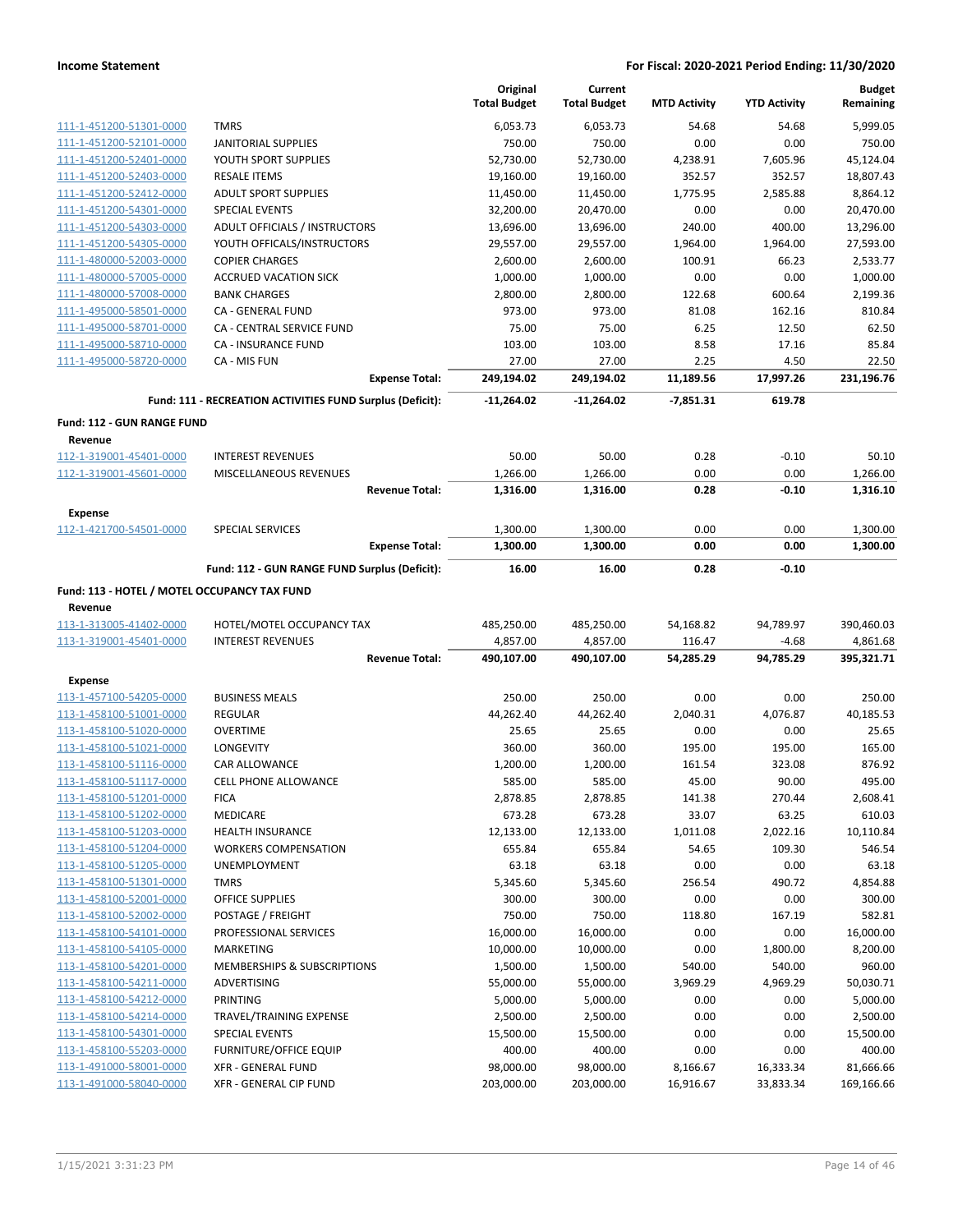|                                                    |                                                                    | Original<br><b>Total Budget</b> | Current<br><b>Total Budget</b> | <b>MTD Activity</b>   | <b>YTD Activity</b>   | <b>Budget</b><br>Remaining |
|----------------------------------------------------|--------------------------------------------------------------------|---------------------------------|--------------------------------|-----------------------|-----------------------|----------------------------|
| 113-1-491000-58101-0000                            | <b>XFR - UTILITY FUND</b><br><b>Expense Total:</b>                 | 45,000.00<br>521,382.80         | 45,000.00<br>521,382.80        | 3,750.00<br>37,400.00 | 7,500.00<br>72,783.98 | 37,500.00<br>448,598.82    |
|                                                    | Fund: 113 - HOTEL / MOTEL OCCUPANCY TAX FUND Surplus (Deficit):    | $-31,275.80$                    | $-31,275.80$                   | 16,885.29             | 22,001.31             |                            |
| Fund: 114 - VENUE MANAGEMENT FUND                  |                                                                    |                                 |                                |                       |                       |                            |
| Revenue                                            |                                                                    |                                 |                                |                       |                       |                            |
| 114-1-319010-45306-0000                            | CONCESSIONS                                                        | 1,198.00                        | 1,198.00                       | 0.00                  | 0.00                  | 1,198.00                   |
| 114-1-319030-45506-0000                            | <b>AUDITORIUM RENTALS</b>                                          | 24,495.00                       | 24,495.00                      | 725.00                | 1,075.00              | 23,420.00                  |
| 114-1-319031-45505-0000                            | <b>CIVIC CENTER RENTALS</b>                                        | 39,319.00                       | 39,319.00                      | 2,630.00              | 4,230.00              | 35,089.00                  |
| 114-1-319032-44509-0000                            | SPECIAL EVENTS/SPONSORS                                            | 4,444.00                        | 4,444.00                       | 500.00                | 500.00                | 3,944.00                   |
| 114-1-319033-45307-0000                            | <b>TICKET SALES</b>                                                | 46,561.00                       | 46,561.00                      | 54.12                 | 54.12                 | 46,506.88                  |
|                                                    | <b>Revenue Total:</b>                                              | 116,017.00                      | 116,017.00                     | 3,909.12              | 5,859.12              | 110,157.88                 |
| <b>Expense</b>                                     |                                                                    |                                 |                                |                       |                       |                            |
| 114-1-457100-51001-0000                            | <b>REGULAR SALARIES</b>                                            | 26,478.40                       | 26,478.40                      | 3,427.97              | 6,832.53              | 19,645.87                  |
| 114-1-457100-51020-0000                            | <b>OVERTIME</b>                                                    | 11,000.00                       | 11,000.00                      | 0.00                  | 0.00                  | 11,000.00                  |
| 114-1-457100-51021-0000                            | LONGEVITY                                                          | 318.00                          | 318.00                         | 408.00                | 408.00                | $-90.00$                   |
| 114-1-457100-51116-0000                            | <b>CAR ALLOWANCE</b>                                               | 1,200.00                        | 1,200.00                       | 161.54                | 323.08                | 876.92                     |
| 114-1-457100-51117-0000                            | <b>CELL PHONE ALLOWANCE</b>                                        | 585.00                          | 585.00                         | 45.00                 | 90.00                 | 495.00                     |
| 114-1-457100-51201-0000                            | <b>FICA</b>                                                        | 1,772.05                        | 1,772.05                       | 257.28                | 489.53                | 1,282.52                   |
| 114-1-457100-51202-0000                            | <b>MEDICARE</b>                                                    | 414.43                          | 414.43                         | 60.17                 | 114.48                | 299.95                     |
| 114-1-457100-51203-0000                            | <b>HEALTH INSURANCE</b>                                            | 6,067.00                        | 6,067.00                       | 505.58                | 1,011.16              | 5,055.84                   |
| 114-1-457100-51204-0000                            | <b>WORKERS COMPENSATION</b>                                        | 612.79                          | 612.79                         | 51.07                 | 102.14                | 510.65                     |
| 114-1-457100-51205-0000                            | STATE UNEMPLOYMENT                                                 | 31.59                           | 31.59                          | 0.00                  | 0.00                  | 31.59                      |
| 114-1-457100-51301-0000                            | <b>TMRS</b>                                                        | 3,290.43                        | 3,290.43                       | 472.95                | 897.37                | 2,393.06                   |
| 114-1-457100-52001-0000                            | <b>OFFICE SUPPLIES</b>                                             | 250.00                          | 250.00                         | 13.78                 | 13.78                 | 236.22                     |
| 114-1-457100-52002-0000                            | POSTAGE / FREIGHT                                                  | 5,000.00                        | 5,000.00                       | 0.00<br>598.82        | 0.00<br>613.80        | 5,000.00                   |
| 114-1-457100-52201-0000<br>114-1-457100-52403-0000 | MINOR TOOLS & EQUIPMENT<br><b>RESALE ITEMS</b>                     | 2,500.00<br>1,500.00            | 2,500.00<br>1,500.00           | 0.00                  | 0.00                  | 1,886.20<br>1,500.00       |
| 114-1-457100-53702-0000                            | AUDTIORIUM MAINTENANCE                                             | 10,000.00                       | 10,000.00                      | 287.36                | 2,296.92              | 7,703.08                   |
| 114-1-457100-53704-0000                            | <b>CIVIC CENTER</b>                                                | 6,000.00                        | 6,000.00                       | 828.99                | 828.99                | 5,171.01                   |
| 114-1-457100-54001-0000                            | <b>TELEPHONE CHARGES</b>                                           | 200.00                          | 200.00                         | 0.00                  | 0.00                  | 200.00                     |
| 114-1-457100-54005-0000                            | <b>CIVIC CENTER UTILITY CHARGES</b>                                | 0.00                            | 0.00                           | 2,121.58              | 3,963.60              | $-3,963.60$                |
| 114-1-457100-54101-0000                            | PROFESSIONAL SERVICES                                              | 7,500.00                        | 7,500.00                       | 0.00                  | 0.00                  | 7,500.00                   |
| 114-1-457100-54105-0000                            | MARKETING                                                          | 5,500.00                        | 5,500.00                       | 0.00                  | 0.00                  | 5,500.00                   |
| 114-1-457100-54201-0000                            | MEMBERSHIPS & SUBSCRIPTIONS                                        | 2,000.00                        | 2,000.00                       | 220.83                | 220.83                | 1,779.17                   |
| 114-1-457100-54205-0000                            | <b>BUSINESS MEALS</b>                                              | 100.00                          | 100.00                         | 0.00                  | 0.00                  | 100.00                     |
| 114-1-457100-54211-0000                            | ADVERTISING                                                        | 25,000.00                       | 25,000.00                      | 350.90                | 350.90                | 24,649.10                  |
| 114-1-457100-54214-0000                            | <b>TRAVEL &amp; TRAINING</b>                                       | 500.00                          | 500.00                         | 0.00                  | 0.00                  | 500.00                     |
| 114-1-457100-54301-0000                            | SPECIAL EVENTS                                                     | 75,000.00                       | 75,000.00                      | 9,949.00              | 9,949.00              | 65,051.00                  |
| 114-1-480000-52003-0000                            | <b>COPIER CHARGES</b>                                              | 1,000.00                        | 1,000.00                       | 100.91                | 135.59                | 864.41                     |
| 114-1-480000-57008-0000                            | <b>BANK CHARGES</b>                                                | 0.00                            | 0.00                           | 174.97                | 419.17                | $-419.17$                  |
| 114-1-495000-58501-0000                            | CA - GENERAL FUND                                                  | 4,129.00                        | 4,129.00                       | 344.08                | 688.16                | 3,440.84                   |
| 114-1-495000-58701-0000                            | CA - CENTRAL SERVICE FUND                                          | 308.00                          | 308.00                         | 25.67                 | 51.34                 | 256.66                     |
| 114-1-495000-58710-0000                            | CA - INSURANCE FUND                                                | 260.00                          | 260.00                         | 21.67                 | 43.34                 | 216.66                     |
| 114-1-495000-58720-0000                            | CA - MIS FUN                                                       | 1,750.00                        | 1,750.00                       | 145.83                | 291.66                | 1,458.34                   |
|                                                    | <b>Expense Total:</b>                                              | 200,266.69                      | 200,266.69                     | 20,573.95             | 30,135.37             | 170,131.32                 |
|                                                    | Fund: 114 - VENUE MANAGEMENT FUND Surplus (Deficit):               | $-84,249.69$                    | $-84,249.69$                   | $-16,664.83$          | $-24,276.25$          |                            |
|                                                    | Fund: 123 - PTRAIN - POLICE REIMBURSEMENT GRANTS & CONT EDUCAT     |                                 |                                |                       |                       |                            |
| Revenue                                            |                                                                    |                                 |                                |                       |                       |                            |
| 123-1-310001-43104-0000                            | <b>GRANTS / LEOSE</b>                                              | 0.00                            | 0.00                           | 0.00                  | $-150.00$             | 150.00                     |
| 123-1-319001-45401-0000                            | <b>INTEREST REVENUES</b>                                           | 0.00                            | 0.00                           | 1.98                  | $-0.08$               | 0.08                       |
|                                                    | <b>Revenue Total:</b>                                              | 0.00                            | 0.00                           | 1.98                  | $-150.08$             | 150.08                     |
|                                                    | Fund: 123 - PTRAIN - POLICE REIMBURSEMENT GRANTS & CONT EDUCAT Tot | 0.00                            | 0.00                           | 1.98                  | $-150.08$             |                            |
| Fund: 140 - DEBT SERVICE FUND                      |                                                                    |                                 |                                |                       |                       |                            |
| Revenue                                            |                                                                    |                                 |                                |                       |                       |                            |
| 140-1-311001-41101-0000                            | <b>REAL PROPERTY TAXES</b>                                         | 5,209,360.00                    | 5,209,360.00                   | 908,181.89            | 1,048,739.18          | 4,160,620.82               |
| 140-1-311002-41102-0000                            | <b>DELINQUENT TAXES</b>                                            | 68,517.00                       | 68,517.00                      | 8,214.00              | 9,770.00              | 58,747.00                  |
| 140-1-319001-45401-0000                            | <b>INTEREST REVENUES</b>                                           | 22,102.00                       | 22,102.00                      | 280.58                | 121.90                | 21,980.10                  |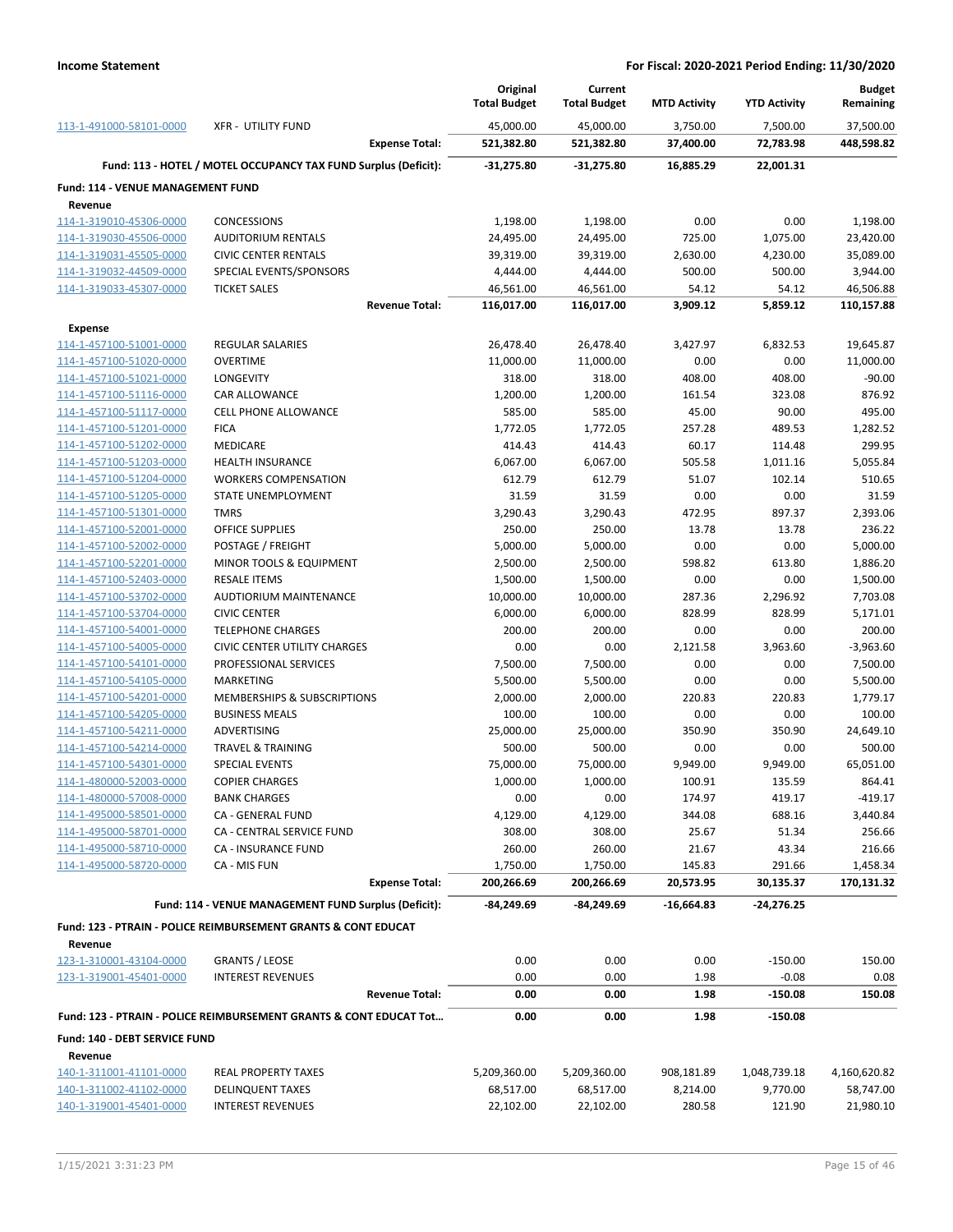|                                              |                                                                 |                       | Original<br><b>Total Budget</b> | Current<br><b>Total Budget</b> | <b>MTD Activity</b> | <b>YTD Activity</b> | <b>Budget</b><br>Remaining |
|----------------------------------------------|-----------------------------------------------------------------|-----------------------|---------------------------------|--------------------------------|---------------------|---------------------|----------------------------|
| 140-1-323001-46100-0000                      | <b>XFR - UTILITY FUND</b>                                       |                       | 1,476,165.00                    | 1,476,165.00                   | 123,013.75          | 246,027.50          | 1,230,137.50               |
|                                              |                                                                 | <b>Revenue Total:</b> | 6,776,144.00                    | 6,776,144.00                   | 1,039,690.22        | 1,304,658.58        | 5,471,485.42               |
| <b>Expense</b>                               |                                                                 |                       |                                 |                                |                     |                     |                            |
| 140-1-471100-56106-0000                      | 2013 CO PRINCIPAL                                               |                       | 270,000.00                      | 270,000.00                     | 0.00                | 0.00                | 270,000.00                 |
| 140-1-471100-56308-0000                      | 2011 GO REFUND PRINCIPAL                                        |                       | 1,160,000.00                    | 1,160,000.00                   | 0.00                | 0.00                | 1,160,000.00               |
| 140-1-471100-56310-0000                      | 2014 GO REFUND PRINCIPAL                                        |                       | 188,000.00                      | 188,000.00                     | 0.00                | 0.00                | 188,000.00                 |
| 140-1-471100-56311-0000                      | 2014 GENERAL OBLIGATIONS PRINCIPAL                              |                       | 320,000.00                      | 320,000.00                     | 0.00                | 0.00                | 320,000.00                 |
| 140-1-471100-56312-0000                      | 2015 GENERAL OBLIGATIONS PRINCIPAL                              |                       | 481,000.00                      | 481,000.00                     | 0.00                | 0.00                | 481,000.00                 |
| 140-1-471100-56313-0000                      | 2017 GO REFUND PRINCIPAL                                        |                       | 1,875,000.00                    | 1,875,000.00                   | 0.00                | 0.00                | 1,875,000.00               |
| 140-1-471100-56314-0000                      | 2019 GO AND REFUNDING PRINCIPAL                                 |                       | 1,160,000.00                    | 1,160,000.00                   | 0.00                | 0.00                | 1,160,000.00               |
| 140-1-471200-56206-0000                      | 2013 CO INTEREST                                                |                       | 12,282.00                       | 12,282.00                      | 0.00                | 0.00                | 12,282.00                  |
| 140-1-471200-56408-0000                      | 2011 GO REFUND INTEREST                                         |                       | 56,135.00                       | 56,135.00                      | 0.00                | 0.00                | 56,135.00                  |
| 140-1-471200-56409-0000                      | 2014 GENERAL OBLIGATIONS - INTEREST                             |                       | 86,652.00                       | 86,652.00                      | 0.00                | 0.00                | 86,652.00                  |
| 140-1-471200-56410-0000                      | 2015 GO - INTEREST                                              |                       | 120,915.00                      | 120,915.00                     | 0.00                | 0.00                | 120,915.00                 |
| 140-1-471200-56411-0000                      | 2014 GO REFUND INTEREST                                         |                       | 17,760.00                       | 17,760.00                      | 0.00                | 0.00                | 17,760.00                  |
| 140-1-471200-56413-0000                      | 2017 GO REFUND INTEREST                                         |                       | 145,625.00                      | 145,625.00                     | 0.00                | 0.00                | 145,625.00                 |
| 140-1-471200-56414-0000                      | 2019 GO AND REFUNDING INTEREST                                  |                       | 792,156.00                      | 792,156.00                     | 0.00                | 0.00                | 792,156.00                 |
| 140-1-475100-56002-0000                      | <b>AGENT FEE</b>                                                |                       | 1,500.00                        | 1,500.00                       | 0.00                | 0.00                | 1,500.00                   |
| 140-1-475100-56005-0000                      | ARBITRAGE                                                       |                       | 6,100.00                        | 6,100.00                       | 0.00                | 0.00                | 6,100.00                   |
| 140-1-480000-57008-0000                      | <b>BANK CHARGES</b>                                             |                       | 450.00                          | 450.00                         | 0.00                | 0.00                | 450.00                     |
| 140-1-491000-58001-0000                      | <b>XFR - GENERAL FUND</b>                                       |                       | 118,309.00                      | 118,309.00                     | 9,859.08            | 19,718.16           | 98,590.84                  |
|                                              |                                                                 | <b>Expense Total:</b> | 6,811,884.00                    | 6,811,884.00                   | 9,859.08            | 19,718.16           | 6,792,165.84               |
|                                              | Fund: 140 - DEBT SERVICE FUND Surplus (Deficit):                |                       | $-35,740.00$                    | $-35,740.00$                   | 1,029,831.14        | 1,284,940.42        |                            |
| Fund: 160 - GENERAL CAPITAL IMPROVEMENT FUND |                                                                 |                       |                                 |                                |                     |                     |                            |
| Revenue                                      |                                                                 |                       |                                 |                                |                     |                     |                            |
| 160-1-314004-41808-0000                      | FRANCHISE FEES/CABLE-SICFA                                      |                       | 41,774.00                       | 41,774.00                      | 0.00                | 0.00                | 41,774.00                  |
| 160-1-319001-45401-0000                      | <b>INTEREST REVENUES</b>                                        |                       | 49,234.00                       | 49,234.00                      | 1,626.27            | 1,589.93            | 47,644.07                  |
| 160-1-323001-46001-0000                      | <b>XFR - GENERAL FUND</b>                                       |                       | 2,321,998.00                    | 2,321,998.00                   | 193,499.83          | 386,999.66          | 1,934,998.34               |
| 160-1-323001-46008-0000                      | <b>XFR - TOURISM FUND</b>                                       |                       | 203,000.00                      | 203,000.00                     | 16,916.67           | 33,833.34           | 169,166.66                 |
|                                              |                                                                 | <b>Revenue Total:</b> | 2,616,006.00                    | 2,616,006.00                   | 212,042.77          | 422,422.93          | 2,193,583.07               |
| <b>Expense</b>                               |                                                                 |                       |                                 |                                |                     |                     |                            |
| 160-1-000000-55098-0000                      | GBOD INDUSTRIAL PROJECT - TRACKING ONLY                         |                       | 0.00                            | 0.00                           | 14,705.00           | 14,705.00           | $-14,705.00$               |
| 160-1-421240-55207-0000                      | RADIO COMMUNICATION EQUIP                                       |                       | 0.00                            | 0.00                           | 14,341.32           | 16,547.68           | $-16,547.68$               |
| 160-1-422200-55003-0000                      | <b>BUILDING IMPROVEMENTS</b>                                    |                       | 48,500.00                       | 48,500.00                      | 0.00                | 0.00                | 48,500.00                  |
| 160-1-431200-53304-0000                      | STREET IMPROV PROGRAM                                           |                       | 2,000,000.00                    | 2,000,000.00                   | 169,049.44          | 109,049.44          | 1,890,950.56               |
| 160-1-431200-55002-0000                      | <b>IMPROVEMENTS</b>                                             |                       | 175,000.00                      | 175,000.00                     | 0.00                | 0.00                | 175,000.00                 |
| 160-1-431600-55102-0000                      | <b>STREETS</b>                                                  |                       | 0.00                            | 0.00                           | 439,715.86          | 539,036.94          | -539,036.94                |
| 160-1-443200-55201-0000                      | <b>EQUIPMENT PURCHASES</b>                                      |                       | 7,600.00                        | 7,600.00                       | 2,384.40            | 2,384.40            | 5,215.60                   |
| 160-1-451100-55201-0000                      | <b>EQUIPMENT PURCHASES</b>                                      |                       | 60,898.00                       | 60,898.00                      | 0.00                | 0.00                | 60,898.00                  |
| 160-1-456100-55204-0000                      | <b>OLD TOWN GREENVILLE</b>                                      |                       | 0.00                            | 0.00                           | 0.00                | 0.00                | 0.00                       |
| 160-1-457100-55003-0000                      | <b>BUILDING IMPROVEMENTS</b>                                    |                       | 160,000.00                      | 160,000.00                     | 0.00                | 0.00                | 160,000.00                 |
| 160-1-480000-54101-0000                      | PROFESSIONAL SERVICES                                           |                       | 0.00                            | 0.00                           | 1,536.30            | 1,536.30            | $-1,536.30$                |
| 160-1-480000-55002-0000                      | <b>IMPROVEMENTS</b>                                             |                       | 43,000.00                       | 43,000.00                      | 0.00                | 0.00                | 43,000.00                  |
| 160-1-480000-55201-0000                      | <b>EQUIPMENT PURCHASES</b>                                      |                       | 30,000.00                       | 30,000.00                      | 0.00                | 13,971.83           | 16,028.17                  |
| 160-1-480000-57008-0000                      | <b>BANK CHARGES</b>                                             |                       | 1,000.00                        | 1,000.00                       | 0.00                | 0.00                | 1,000.00                   |
|                                              |                                                                 | <b>Expense Total:</b> | 2,525,998.00                    | 2,525,998.00                   | 641,732.32          | 697,231.59          | 1,828,766.41               |
|                                              | Fund: 160 - GENERAL CAPITAL IMPROVEMENT FUND Surplus (Deficit): |                       | 90,008.00                       | 90,008.00                      | -429,689.55         | -274,808.66         |                            |
|                                              |                                                                 |                       |                                 |                                |                     |                     |                            |
| Fund: 161 - STREET CONSTRUCTION FUND         |                                                                 |                       |                                 |                                |                     |                     |                            |
| Revenue                                      |                                                                 |                       |                                 |                                |                     |                     |                            |
| 161-1-319001-45401-0000                      | <b>INTEREST REVENUES</b>                                        |                       | 10,000.00                       | 10,000.00                      | 233.31              | 4.04                | 9,995.96                   |
|                                              |                                                                 | <b>Revenue Total:</b> | 10,000.00                       | 10,000.00                      | 233.31              | 4.04                | 9,995.96                   |
| <b>Expense</b>                               |                                                                 |                       |                                 |                                |                     |                     |                            |
| 161-1-431200-55007-0000                      | ENG/ARCHITECTS/MGMT                                             |                       | 0.00                            | 0.00                           | 333,965.43          | 333,965.43          | -333,965.43                |
| 161-1-480000-57008-0000                      | <b>BANK CHARGES</b>                                             |                       | 400.00                          | 400.00                         | 0.00                | 0.00                | 400.00                     |
|                                              |                                                                 | <b>Expense Total:</b> | 400.00                          | 400.00                         | 333,965.43          | 333,965.43          | $-333,565.43$              |
|                                              | Fund: 161 - STREET CONSTRUCTION FUND Surplus (Deficit):         |                       | 9,600.00                        | 9,600.00                       | -333,732.12         | -333,961.39         |                            |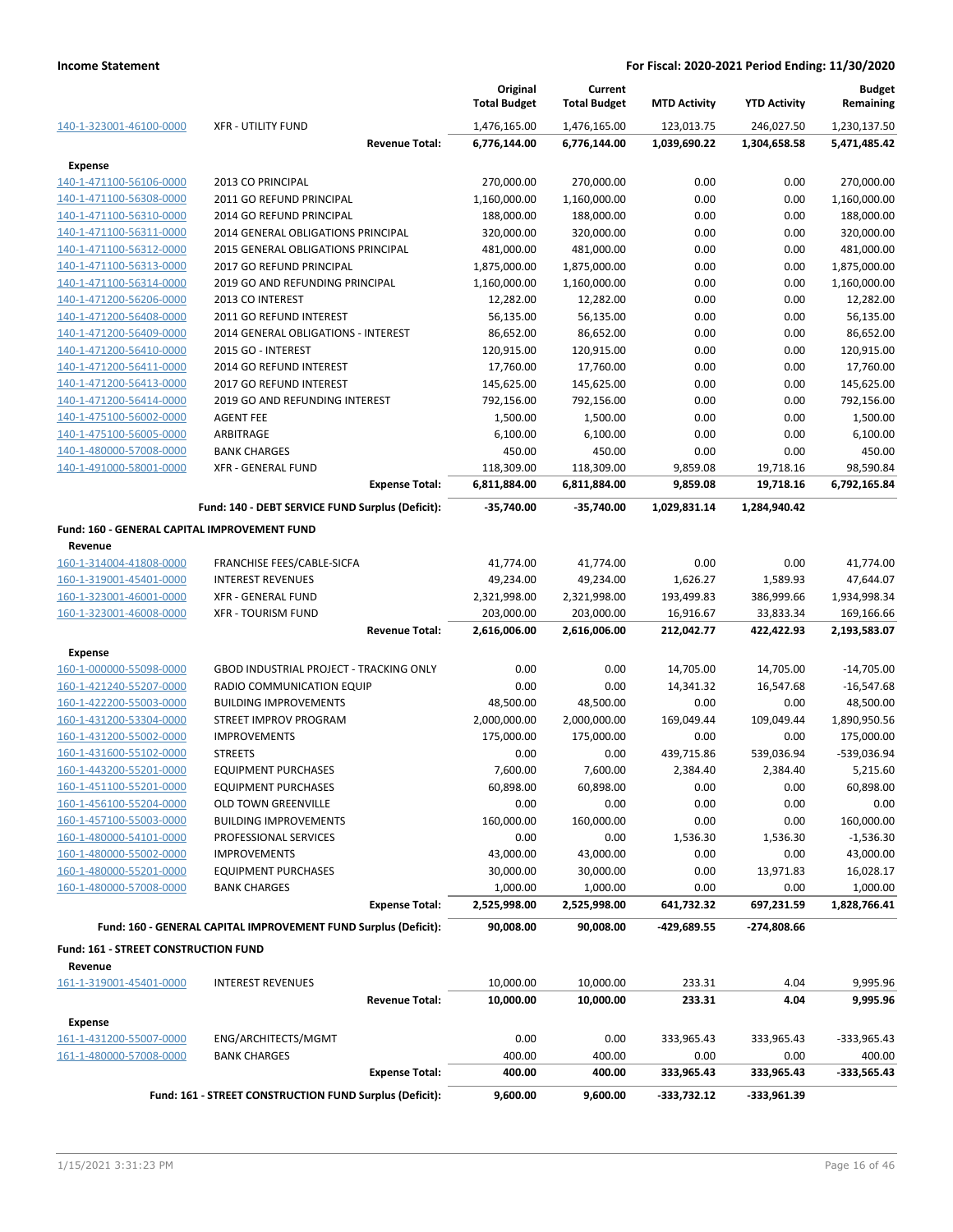| <b>Income Statement</b>                            |                                                                 |                                 |                                | For Fiscal: 2020-2021 Period Ending: 11/30/2020 |                          |                            |
|----------------------------------------------------|-----------------------------------------------------------------|---------------------------------|--------------------------------|-------------------------------------------------|--------------------------|----------------------------|
|                                                    |                                                                 | Original<br><b>Total Budget</b> | Current<br><b>Total Budget</b> | <b>MTD Activity</b>                             | <b>YTD Activity</b>      | <b>Budget</b><br>Remaining |
| Fund: 164 - 2013 CO CAPITAL FUND                   |                                                                 |                                 |                                |                                                 |                          |                            |
| Revenue                                            |                                                                 |                                 |                                |                                                 |                          |                            |
| 164-1-319001-45401-0000                            | <b>INTEREST REVENUES</b>                                        | 275.00                          | 275.00                         | 9.39                                            | 0.20                     | 274.80                     |
|                                                    | <b>Revenue Total:</b>                                           | 275.00                          | 275.00                         | 9.39                                            | 0.20                     | 274.80                     |
| <b>Expense</b>                                     |                                                                 |                                 |                                |                                                 |                          |                            |
| 164-1-480000-57008-0000                            | <b>BANK CHARGES</b>                                             | 15.00                           | 15.00                          | 0.00                                            | 0.00                     | 15.00                      |
|                                                    | <b>Expense Total:</b>                                           | 15.00                           | 15.00                          | 0.00                                            | 0.00                     | 15.00                      |
|                                                    | Fund: 164 - 2013 CO CAPITAL FUND Surplus (Deficit):             | 260.00                          | 260.00                         | 9.39                                            | 0.20                     |                            |
| Fund: 165 - 2014 GO FUND                           |                                                                 |                                 |                                |                                                 |                          |                            |
| Revenue<br>165-1-319001-45401-0000                 | <b>INTEREST REVENUES</b>                                        | 10,000.00                       | 10,000.00                      | 67.98                                           | 146.67                   | 9,853.33                   |
|                                                    | <b>Revenue Total:</b>                                           | 10,000.00                       | 10,000.00                      | 67.98                                           | 146.67                   | 9,853.33                   |
|                                                    | Fund: 165 - 2014 GO FUND Total:                                 | 10,000.00                       | 10,000.00                      | 67.98                                           | 146.67                   |                            |
| Fund: 171 - MAIN STREET SPECIAL REVENUE            |                                                                 |                                 |                                |                                                 |                          |                            |
| Revenue                                            |                                                                 |                                 |                                |                                                 |                          |                            |
| 171-1-310001-43101-0000                            | <b>GRANT REVENUE - FEDERAL</b>                                  | 0.00                            | 0.00                           | 19,547.27                                       | 19,547.27                | $-19,547.27$               |
|                                                    | <b>Revenue Total:</b>                                           | 0.00                            | 0.00                           | 19,547.27                                       | 19,547.27                | $-19,547.27$               |
| <b>Expense</b>                                     |                                                                 |                                 |                                |                                                 |                          |                            |
| 171-1-456100-54501-0000                            | <b>SPECIAL SERVICES</b>                                         | 0.00                            | 0.00                           | 11,500.00                                       | 15,863.75                | $-15,863.75$               |
| 171-1-456100-55012-0000                            | <b>CONSTRUCTION</b>                                             | 0.00                            | 0.00                           | 4,956.55                                        | 24,503.79                | $-24,503.79$               |
|                                                    | <b>Expense Total:</b>                                           | 0.00                            | 0.00                           | 16,456.55                                       | 40,367.54                | $-40,367.54$               |
|                                                    | Fund: 171 - MAIN STREET SPECIAL REVENUE Surplus (Deficit):      | 0.00                            | 0.00                           | 3,090.72                                        | -20,820.27               |                            |
| Fund: 200 - WATER / WASTEWATER FUND                |                                                                 |                                 |                                |                                                 |                          |                            |
| Revenue                                            |                                                                 |                                 |                                |                                                 |                          |                            |
| 200-2-318003-42304-0000                            | <b>BACKFLOW INSPECTION FEES</b>                                 | 8,487.00                        | 8,487.00                       | 0.00                                            | 0.00                     | 8,487.00                   |
| 200-2-318003-44302-0000<br>200-2-318003-44304-0000 | WATER REVENUES / SERVICE CHARGES<br><b>NEW SERVICES - WATER</b> | 187,446.00<br>67,507.00         | 187,446.00<br>67,507.00        | 17,518.76<br>0.00                               | 36,637.01<br>0.00        | 150,808.99<br>67,507.00    |
| 200-2-318003-44305-0000                            | LATE CHARGES - WATER                                            | 41,970.00                       | 41,970.00                      | 28.75                                           | 37.11                    | 41,932.89                  |
| 200-2-318003-44306-0000                            | WATER REVENUES / WATER REREAD                                   | 0.00                            | 0.00                           | 0.00                                            | 5.00                     | $-5.00$                    |
| 200-2-318003-44312-0000                            | <b>METER TAMPERING</b>                                          | 1,236.00                        | 1,236.00                       | 250.00                                          | 250.00                   | 986.00                     |
| 200-2-318003-45103-0000                            | <b>GEUS RAW WATER CONSUMPTN</b>                                 | 105,000.00                      | 105,000.00                     | 0.00                                            | 0.00                     | 105,000.00                 |
| 200-2-318004-42303-0000                            | <b>WASTE HAULER PERMITS</b>                                     | 5,000.00                        | 5,000.00                       | 300.00                                          | 1,500.00                 | 3,500.00                   |
| 200-2-318004-44307-0000                            | <b>NEW SERVICES - SEWER</b>                                     | 2,493.00                        | 2,493.00                       | 0.00                                            | 0.00                     | 2,493.00                   |
| 200-2-318004-44309-0000                            | SEWER REVENUES / SERVICE CHARGES                                | 35,666.00                       | 35,666.00                      | 1,818.13                                        | 3,823.04                 | 31,842.96                  |
| 200-2-318004-44310-0000                            | LATE CHARGES - SEWER                                            | 37,427.00                       | 37,427.00                      | 18.14                                           | 18.83                    | 37,408.17                  |
| 200-2-318004-44318-0000<br>200-2-318004-45106-0000 | LATE CHARGES - WASTEHAULERS<br>L-3 COMM COD DISCHARGE           | 5,787.00<br>126,360.00          | 5,787.00<br>126,360.00         | 0.00<br>10,530.00                               | 0.00<br>21,060.00        | 5,787.00<br>105,300.00     |
| 200-2-318004-45201-0000                            | SEWER REV/ SEWER HAULER FEES                                    | 400,000.00                      | 400,000.00                     | 0.00                                            | 0.00                     | 400,000.00                 |
| 200-2-319003-45101-0000                            | WATER REVENUES / METERED SALES                                  | 7,035,000.00                    | 7,035,000.00                   | 523,977.56                                      | 1,131,423.34             | 5,903,576.66               |
| 200-2-319004-45104-0000                            | SEWER COLLECTION FEES                                           | 6,314,917.00                    | 6,314,917.00                   | 481,974.58                                      | 1,004,574.98             | 5,310,342.02               |
| 200-2-319004-45105-0000                            | SEWER REVENUES / EPA REVENUE                                    | 0.00                            | 0.00                           | 74.93                                           | 74.93                    | $-74.93$                   |
| 200-2-320003-45401-0000                            | <b>INTEREST REVENUES</b>                                        | 35,000.00                       | 35,000.00                      | 29.65                                           | $-0.59$                  | 35,000.59                  |
| 200-2-320003-45601-0000                            | MISCELLANEOUS REVENUES                                          | 1,000.00                        | 1,000.00                       | 0.00                                            | 0.00                     | 1,000.00                   |
| 200-2-323001-58013-0000                            | <b>XFR - TOURISM FUND</b><br><b>Revenue Total:</b>              | 45,000.00<br>14,455,296.00      | 45,000.00<br>14,455,296.00     | 3,750.00<br>1,040,270.50                        | 7,500.00<br>2,206,903.65 | 37,500.00<br>12,248,392.35 |
|                                                    |                                                                 |                                 |                                |                                                 |                          |                            |
| <b>Expense</b><br>200-2-436100-51001-0000          | REGULAR SALARIES                                                | 76,752.00                       | 76,752.00                      | 5,956.51                                        | 11,795.71                | 64,956.29                  |
| 200-2-436100-51020-0000                            | <b>OVERTIME</b>                                                 | 307.50                          | 307.50                         | 97.52                                           | 121.51                   | 185.99                     |
| 200-2-436100-51021-0000                            | LONGEVITY                                                       | 2,248.00                        | 2,248.00                       | 804.00                                          | 804.00                   | 1,444.00                   |
| 200-2-436100-51101-0000                            | <b>CERTIFICATION PAY</b>                                        | 600.00                          | 600.00                         | 92.32                                           | 184.64                   | 415.36                     |
| 200-2-436100-51102-0000                            | <b>BILINGUAL PAY</b>                                            | 0.00                            | 0.00                           | 46.16                                           | 46.16                    | $-46.16$                   |
| 200-2-436100-51117-0000                            | <b>CELL PHONE ALLOWANCE</b>                                     | 780.00                          | 780.00                         | 60.00                                           | 120.00                   | 660.00                     |
| 200-2-436100-51201-0000                            | <b>FICA</b>                                                     | 5,002.63                        | 5,002.63                       | 408.90                                          | 779.75                   | 4,222.88                   |
| 200-2-436100-51202-0000                            | <b>MEDICARE</b>                                                 | 1,169.97                        | 1,169.97                       | 95.63                                           | 182.37                   | 987.60                     |
| 200-2-436100-51203-0000<br>200-2-436100-51204-0000 | <b>HEALTH INSURANCE</b><br><b>WORKERS COMPENSATION</b>          | 24,266.00<br>1,090.18           | 24,266.00<br>1,090.18          | 2,022.17<br>90.85                               | 4,044.34<br>181.70       | 20,221.66<br>908.48        |
|                                                    |                                                                 |                                 |                                |                                                 |                          |                            |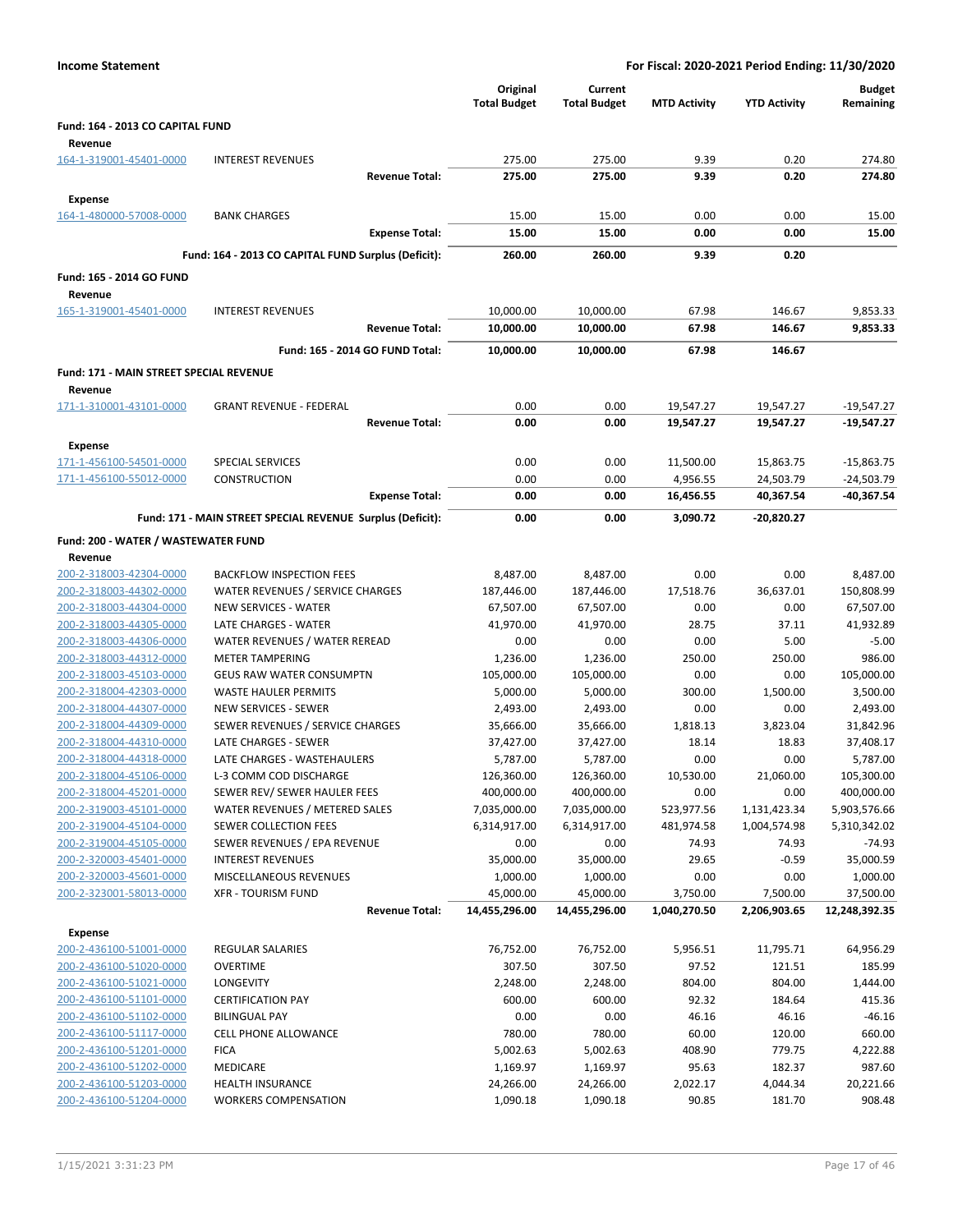200-2-436100-51205-0000 200-2-436100-51301-0000 200-2-436100-52001-0000 200-2-436100-52002-0000 200-2-436100-52201-0000 200-2-436100-52305-0000 200-2-436100-53402-0000 200-2-436100-54001-0000 200-2-436100-54002-0000 200-2-436200-51001-0000 200-2-436200-51020-0000 200-2-436200-51021-0000 200-2-436200-51101-0000 200-2-436200-51117-0000 200-2-436200-51201-0000 200-2-436200-51202-0000 200-2-436200-51203-0000 200-2-436200-51204-0000 200-2-436200-51205-0000 200-2-436200-51301-0000 200-2-436200-52001-0000 200-2-436200-52002-0000 200-2-436200-52101-0000 200-2-436200-52104-0000 200-2-436200-52105-0000 200-2-436200-52106-0000 200-2-436200-52201-0000 200-2-436200-52202-0000 200-2-436200-52203-0000 200-2-436200-52301-0000 200-2-436200-53201-0000 200-2-436200-53202-0000 200-2-436200-53203-0000 200-2-436200-53205-0000 200-2-436200-53310-0000 200-2-436200-53402-0000 200-2-436200-53403-0000 200-2-436200-53404-0000 200-2-436200-53605-0000 200-2-436200-53606-0000 200-2-436200-54001-0000 200-2-436200-54002-0000 200-2-436200-54201-0000 200-2-436200-54208-0000 200-2-436200-54212-0000 200-2-436200-54214-0000 200-2-436200-54219-0000 200-2-436200-54410-0000 200-2-436300-51001-0000 200-2-436300-51020-0000 200-2-436300-51021-0000 200-2-436300-51101-0000 200-2-436300-51117-0000 200-2-436300-51201-0000 200-2-436300-51202-0000 200-2-436300-51203-0000 200-2-436300-51204-0000 200-2-436300-51205-0000 200-2-436300-51301-0000

|                                                       | Original            | Current             |                     |                     | <b>Budget</b>        |
|-------------------------------------------------------|---------------------|---------------------|---------------------|---------------------|----------------------|
|                                                       | <b>Total Budget</b> | <b>Total Budget</b> | <b>MTD Activity</b> | <b>YTD Activity</b> | Remaining            |
| STATE UNEMPLOYMENT                                    | 126.36              | 126.36              | 0.00                | 0.00                | 126.36               |
| <b>TMRS</b>                                           | 9,287.98            | 9,287.98            | 793.85              | 1,470.59            | 7,817.39             |
| <b>OFFICE SUPPLIES</b>                                | 500.00              | 500.00              | 0.00                | 0.00                | 500.00               |
| POSTAGE / FREIGHT                                     | 7,000.00            | 7,000.00            | 0.00                | 0.00                | 7,000.00             |
| MINOR TOOLS & EQUIPMENT                               | 698.26              | 698.26              | 0.00                | 0.00                | 698.26               |
| PUBLIC EDUCATION                                      | 7,000.00            | 7,000.00            | 0.00                | 0.00                | 7,000.00             |
| <b>BUILDING MAINTENANCE</b>                           | 0.00                | 0.00                | 197.00              | 867.77              | $-867.77$            |
| <b>TELEPHONE CHARGES</b>                              | 950.00              | 950.00              | 80.36               | 160.55              | 789.45               |
| <b>UTILITY CHARGES</b>                                | 35,000.00           | 35,000.00           | 1,654.54            | 3,651.02            | 31,348.98            |
| <b>REGULAR SALARIES</b>                               | 390,061.00          | 390,061.00          | 24,371.83           | 53,642.71           | 336,418.29           |
| <b>OVERTIME</b>                                       | 17,804.00           | 17,804.00           | 3,243.85            | 5,716.74            | 12,087.26            |
| <b>LONGEVITY</b>                                      | 3,792.00            | 3,792.00            | 3,564.00            | 3,564.00            | 228.00               |
| <b>CERTIFICATION PAY</b>                              | 3,000.00            | 3,000.00            | 138.48              | 369.26              | 2,630.74             |
| <b>CELL PHONE ALLOWANCE</b>                           | 780.00              | 780.00              | 0.00                | 60.00               | 720.00               |
| <b>FICA</b>                                           | 25,757.00           | 25,757.00           | 1,847.14            | 4,316.56            | 21,440.44            |
| MEDICARE                                              | 6,024.00            | 6,024.00            | 431.99              | 1,009.51            | 5,014.49             |
| <b>HEALTH INSURANCE</b>                               | 109,199.00          | 109,199.00          | 8,088.75            | 16,177.50           | 93,021.50            |
| <b>WORKERS COMPENSATION</b>                           | 11,401.00           | 11,401.00           | 885.13              | 1,770.26            | 9,630.74             |
| STATE UNEMPLOYMENT                                    | 631.80              | 631.80              | 43.29               | 80.56               | 551.24               |
| <b>TMRS</b>                                           | 46,685.00           | 46,685.00           | 3,523.31            | 8,117.57            | 38,567.43            |
| <b>OFFICE SUPPLIES</b>                                | 538.00              | 538.00              | 62.56               | 62.56               | 475.44               |
| POSTAGE / FREIGHT                                     | 2,302.00            | 2,302.00            | 8.35                | 8.35                | 2,293.65             |
| <b>JANITORIAL SUPPLIES</b>                            | 956.00              | 956.00              | 988.72              | 988.72              | $-32.72$             |
| <b>WEARING APPAREL</b>                                | 6,278.00            | 6,278.00            | 1,193.23            | 1,193.23            | 5,084.77             |
| <b>LABORATORY</b>                                     | 14,107.00           | 14,107.00           | 2,016.21            | 2,016.21            | 12,090.79            |
| <b>CHEMICAL SUPPLIES</b>                              | 320,950.00          | 320,950.00          | 33,117.48           | 37,102.35           | 283,847.65           |
| MINOR TOOLS & EQUIPMENT                               | 1,490.00            | 1,490.00            | 0.00                | 171.90              | 1,318.10             |
| <b>MECHANICAL SUPPLIES</b>                            | 1,552.00            | 1,552.00            | 337.50              | 337.50              | 1,214.50             |
| <b>MOTOR VEHICLE FUEL</b>                             | 3,900.00            | 3,900.00            | 210.69              | 422.84              | 3,477.16             |
| <b>SAFETY SUPPLIES</b>                                | 2,135.00            | 2,135.00            | 222.22              | 222.22              | 1,912.78             |
| FURNITURE & OFFICE EQUIPMENT                          | 250.00              | 250.00              | 0.00                | 0.00                | 250.00               |
| MACHINE, TOOLS & IMPLMNTS                             | 5,236.00            | 5,236.00            | 297.90              | 297.90              | 4,938.10             |
| <b>INSTRUMENTS &amp; APPARATUS</b>                    | 6,553.00            | 6,553.00            | 0.00                | 0.00                | 6,553.00             |
| <b>MOTOR VEHICLES</b>                                 | 1,500.00            | 1,500.00            | 109.20              | 109.20              | 1,390.80             |
| RESVRS/STRG TANKS/ST PIPE                             | 20,140.00           | 20,140.00           | 0.00                | 50.00               | 20,090.00            |
| <b>BUILDING MAINTENANCE</b>                           | 1,410.00            | 1,410.00            | 657.18              | 657.18              | 752.82               |
| <b>HEATING &amp; COOLING SYSTEMS</b>                  | 3,381.00            | 3,381.00            | 0.00                | 0.00                | 3,381.00             |
| <b>STRUCTURES / EXTERIOR STRUCTURES</b>               | 500.00              | 500.00              | 0.00                | 0.00                | 500.00               |
| STRUCTURES / FILTRATION PLANT                         | 33,825.00           | 33,825.00           | 12,982.54           | 17,182.54           | 16,642.46            |
| <b>MAINT - GROUNDS</b>                                | 340.00              | 340.00              | 0.00                | 0.00                | 340.00               |
| <b>TELEPHONE CHARGES</b>                              | 7,000.00            | 7,000.00            | 430.69              | 774.86              | 6,225.14             |
| UTILITY CHARGES                                       | 325,000.00          | 325,000.00          | 47,264.07           | 72,097.01           | 252,902.99<br>736.00 |
| MEMBERSHIPS & SUBSCRIPTIONS<br><b>LABORATORY WORK</b> | 1,261.00            | 1,261.00            | 525.00              | 525.00              | 50,042.00            |
| PRINTING                                              | 51,471.00<br>850.00 | 51,471.00<br>850.00 | 1,171.00<br>0.00    | 1,429.00<br>0.00    | 850.00               |
| <b>TRAVEL &amp; TRAINING</b>                          | 5,602.00            | 5,602.00            | 0.00                | 0.00                | 5,602.00             |
| SABINE RIVER AUTHORITY                                | 1,049,386.00        | 1,049,386.00        | 72,818.50           | 72,818.50           | 976,567.50           |
| PERMITS/FEES                                          | 26,000.00           | 26,000.00           | 0.00                | 0.00                | 26,000.00            |
| <b>REGULAR SALARIES</b>                               | 562,434.08          | 562,434.08          | 51,672.64           | 101,296.99          | 461,137.09           |
| <b>OVERTIME</b>                                       | 59,909.10           | 59,909.10           | 9,975.71            | 17,842.54           | 42,066.56            |
| LONGEVITY                                             | 4,814.00            | 4,814.00            | 5,849.00            | 5,849.00            | $-1,035.00$          |
| <b>CERTIFICATION PAY</b>                              | 600.00              | 600.00              | 46.16               | 92.32               | 507.68               |
| <b>CELL PHONE ALLOWANCE</b>                           | 2,130.00            | 2,130.00            | 90.00               | 180.00              | 1,950.00             |
| <b>FICA</b>                                           | 39,053.19           | 39,053.19           | 3,905.17            | 7,318.44            | 31,734.75            |
| MEDICARE                                              | 9,133.41            | 9,133.41            | 913.30              | 1,711.56            | 7,421.85             |
| <b>HEALTH INSURANCE</b>                               | 206,263.00          | 206,263.00          | 17,188.58           | 34,377.16           | 171,885.84           |
| <b>WORKERS COMPENSATION</b>                           | 16,977.93           | 16,977.93           | 1,414.82            | 2,829.64            | 14,148.29            |
| STATE UNEMPLOYMENT                                    | 1,105.65            | 1,105.65            | 35.88               | 114.41              | 991.24               |
| <b>TMRS</b>                                           | 72,516.11           | 72,516.11           | 7,607.96            | 14,091.08           | 58,425.03            |
|                                                       |                     |                     |                     |                     |                      |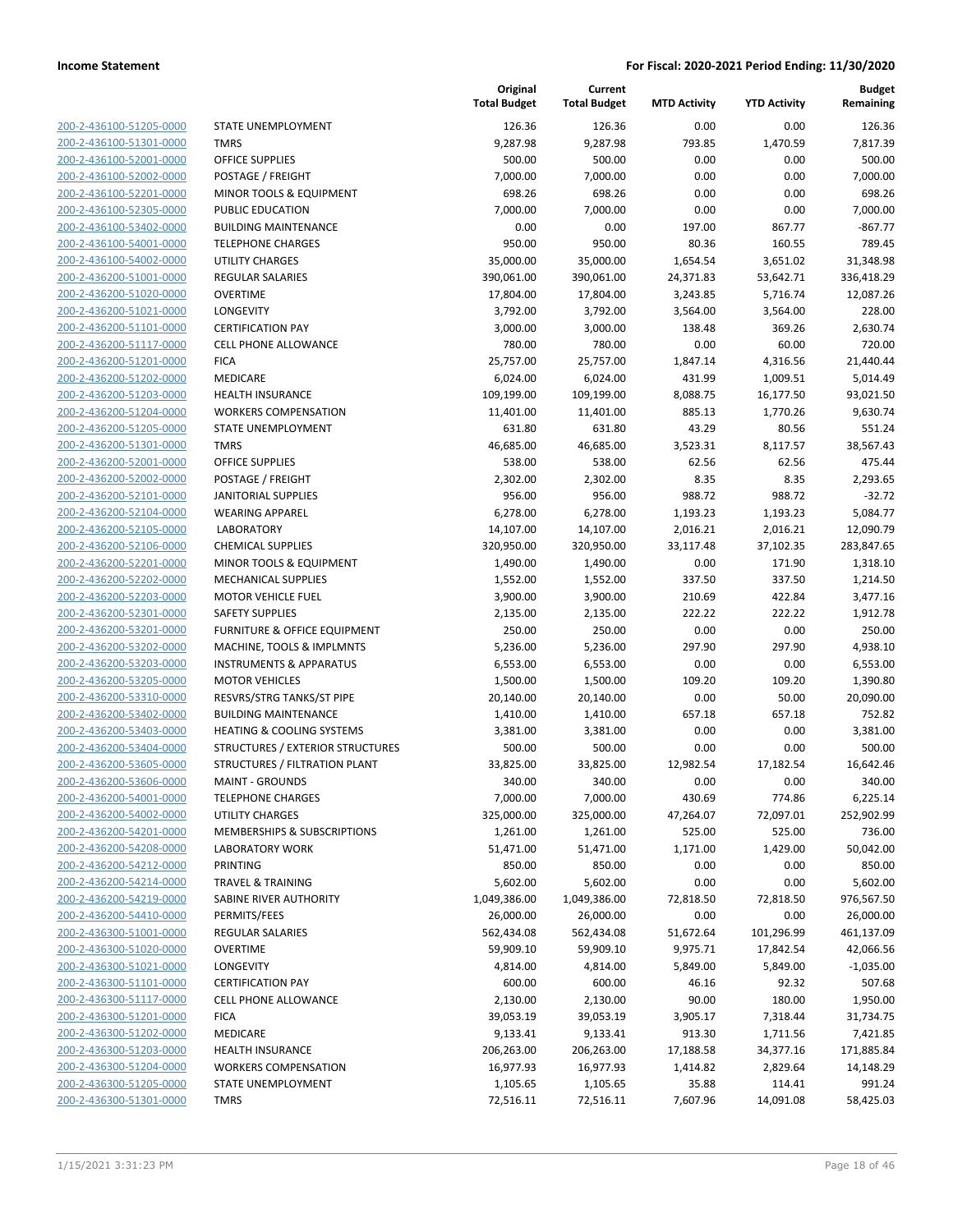| 200-2-436300-52001-0000        |
|--------------------------------|
| 200-2-436300-52002-0000        |
| 200-2-436300-52005-0000        |
| 200-2-436300-52104-0000        |
| 200-2-436300-52106-0000        |
| 200-2-436300-52201-0000        |
|                                |
| 200-2-436300-52203-0000        |
| 200-2-436300-52303-0000        |
| 200-2-436300-53201-0000        |
| 200-2-436300-53202-0000        |
| 200-2-436300-53205-0000        |
| 200-2-436300-53207-0000        |
| 200-2-436300-53210-0000        |
| 200-2-436300-53211-0000        |
|                                |
| 200-2-436300-53306-0000        |
| 200-2-436300-53306-0001        |
| 200-2-436300-54001-0000        |
| 200-2-436300-54214-0000        |
| 200-2-436300-55201-0000        |
| 200-2-437200-51001-0000        |
| 200-2-437200-51020-0000        |
| 200-2-437200-51021-0000        |
| 200-2-437200-51101-0000        |
| 200-2-437200-51117-0000        |
| 200-2-437200-51201-0000        |
|                                |
| 200-2-437200-51202-0000        |
| 200-2-437200-51203-0000        |
| 200-2-437200-51204-0000        |
| 200-2-437200-51205-0000        |
| 200-2-437200-51301-0000        |
| 200-2-437200-52104-0000        |
| 200-2-437200-52106-0000        |
| 200-2-437200-52107-0000        |
| 200-2-437200-52201-0000        |
| 200-2-437200-52203-0000        |
|                                |
| 200-2-437200-52303-0000        |
| 200-2-437200-53202-0000        |
| 200-2-437200-53205-0000        |
| 200-2-437200-53207-0000        |
| 200-2-437200-53309-0000        |
| 200-2-437200-53311-0000        |
| 200-2-437200-54001-0000        |
| <u>200-2-437200-54002-0000</u> |
| <u>200-2-437200-54214-0000</u> |
| 200-2-437300-51001-0000        |
| 200-2-437300-51020-0000        |
|                                |
| 200-2-437300-51021-0000        |
| 200-2-437300-51101-0000        |
| <u>200-2-437300-51117-0000</u> |
| 200-2-437300-51201-0000        |
| 200-2-437300-51202-0000        |
| 200-2-437300-51203-0000        |
| <u>200-2-437300-51204-0000</u> |
| <u>200-2-437300-51205-0000</u> |
| 200-2-437300-51301-0000        |
| 200-2-437300-52001-0000        |
|                                |
| 200-2-437300-52002-0000        |
| <u>200-2-437300-52005-0000</u> |
| 200-2-437300-52101-0000        |
|                                |

| <b>OFFICE SUPPLIES</b>                   |
|------------------------------------------|
| POSTAGE / FREIGHT                        |
| PRINTED MATERIALS                        |
| <b>WEARING APPAREL</b>                   |
| <b>CHEMICAL SUPPLIES</b>                 |
| <b>MINOR TOOLS &amp; EQUIPMENT</b>       |
| <b>MOTOR VEHICLE FUEL</b>                |
| <b>TRAINING SUPPLIES</b>                 |
| <b>FURNITURE &amp; OFFICE EQUIPMENT</b>  |
| MACHINE, TOOLS & IMPLMNTS                |
| <b>MOTOR VEHICLES</b>                    |
| RADIO/COMMUNICATIONS                     |
| <b>FIRE HYDRANTS</b>                     |
| <b>METERS &amp; SETTINGS</b>             |
| <b>WATER MAINS</b>                       |
| UTILITY TAPS                             |
| <b>TELEPHONE CHARGES</b>                 |
| <b>TRAVEL &amp; TRAINING</b>             |
| <b>EQUIPMENT PURCHASES</b>               |
| <b>REGULAR SALARIES</b>                  |
| <b>OVERTIME</b>                          |
| <b>LONGEVITY</b>                         |
| <b>CERTIFICATION PAY</b>                 |
| <b>CELL PHONE ALLOWANCE</b>              |
| <b>FICA</b>                              |
| MEDICARE                                 |
| <b>HEALTH INSURANCE</b>                  |
| <b>WORKERS COMPENSATION</b>              |
| <b>STATE UNEMPLOYMENT</b><br><b>TMRS</b> |
| <b>WEARING APPAREL</b>                   |
| <b>CHEMICAL SUPPLIES</b>                 |
| <b>BOTANICAL SUPPLIES</b>                |
| MINOR TOOLS & EQUIPMENT                  |
| <b>MOTOR VEHICLE FUEL</b>                |
| <b>TRAINING SUPPLIES</b>                 |
| MACHINE, TOOLS & IMPLMNTS                |
| <b>MOTOR VEHICLES</b>                    |
| RADIO/COMMUNICATIONS                     |
| SANITARY SEWER & TCEQ SSO                |
| <b>LIFT STATIONS</b>                     |
| <b>TELEPHONE CHARGES</b>                 |
| <b>UTILITY CHARGES</b>                   |
| <b>TRAVEL &amp; TRAINING</b>             |
| <b>REGULAR SALARIES</b>                  |
| <b>OVERTIME</b>                          |
| <b>LONGEVITY</b>                         |
| <b>CERTIFICATION PAY</b>                 |
| CELL PHONE ALLOWANCE                     |
| <b>FICA</b>                              |
| <b>MEDICARE</b>                          |
| <b>HEALTH INSURANCE</b>                  |
| <b>WORKERS COMPENSATION</b>              |
| <b>STATE UNEMPLOYMENT</b>                |
| <b>TMRS</b>                              |
| <b>OFFICE SUPPLIES</b>                   |
| POSTAGE / FREIGHT                        |
| PRINTED MATERIALS                        |
| <b>JANITORIAL SUPPLIES</b>               |

|                                                    |                                            | Original<br><b>Total Budget</b> | Current<br><b>Total Budget</b> | <b>MTD Activity</b>    | <b>YTD Activity</b>    | <b>Budget</b><br>Remaining |
|----------------------------------------------------|--------------------------------------------|---------------------------------|--------------------------------|------------------------|------------------------|----------------------------|
| 200-2-436300-52001-0000                            | <b>OFFICE SUPPLIES</b>                     | 300.00                          | 300.00                         | 0.00                   | 0.00                   | 300.00                     |
| 200-2-436300-52002-0000                            | POSTAGE / FREIGHT                          | 50.00                           | 50.00                          | 0.00                   | 0.00                   | 50.00                      |
| 200-2-436300-52005-0000                            | PRINTED MATERIALS                          | 100.00                          | 100.00                         | 0.00                   | 0.00                   | 100.00                     |
| 200-2-436300-52104-0000                            | <b>WEARING APPAREL</b>                     | 15,000.00                       | 15,000.00                      | 1,271.38               | 1,271.38               | 13,728.62                  |
| 200-2-436300-52106-0000                            | <b>CHEMICAL SUPPLIES</b>                   | 500.00                          | 500.00                         | 0.00                   | 0.00                   | 500.00                     |
| 200-2-436300-52201-0000                            | MINOR TOOLS & EQUIPMENT                    | 11,926.00                       | 11,926.00                      | 8,064.21               | 8,937.82               | 2,988.18                   |
| 200-2-436300-52203-0000                            | <b>MOTOR VEHICLE FUEL</b>                  | 32,000.00                       | 32,000.00                      | 1,692.24               | 4,461.93               | 27,538.07                  |
| 200-2-436300-52303-0000                            | <b>TRAINING SUPPLIES</b>                   | 300.00                          | 300.00                         | 0.00                   | 0.00                   | 300.00                     |
| 200-2-436300-53201-0000                            | <b>FURNITURE &amp; OFFICE EQUIPMENT</b>    | 96.00                           | 96.00                          | 343.91                 | 343.91                 | $-247.91$                  |
| 200-2-436300-53202-0000                            | MACHINE, TOOLS & IMPLMNTS                  | 4,598.00                        | 4,598.00                       | 6.00                   | 6.00                   | 4,592.00                   |
| 200-2-436300-53205-0000                            | <b>MOTOR VEHICLES</b>                      | 25,000.00                       | 25,000.00                      | 580.83                 | 1,577.62               | 23,422.38                  |
| 200-2-436300-53207-0000                            | RADIO/COMMUNICATIONS                       | 4,484.00                        | 4,484.00                       | 0.00                   | 0.00                   | 4,484.00                   |
| 200-2-436300-53210-0000                            | <b>FIRE HYDRANTS</b>                       | 8,000.00                        | 8,000.00                       | 7,047.92               | 7,047.92               | 952.08                     |
| 200-2-436300-53211-0000                            | <b>METERS &amp; SETTINGS</b>               | 81,696.00                       | 81,696.00                      | 11,951.22              | 11,951.22              | 69,744.78                  |
| 200-2-436300-53306-0000<br>200-2-436300-53306-0001 | <b>WATER MAINS</b><br>UTILITY TAPS         | 390,598.20<br>0.00              | 390,598.20<br>0.00             | 27,776.44<br>30,634.00 | 42,207.85<br>63,700.00 | 348,390.35<br>$-63,700.00$ |
| 200-2-436300-54001-0000                            | <b>TELEPHONE CHARGES</b>                   | 1,400.00                        | 1,400.00                       | 103.94                 | 144.17                 | 1,255.83                   |
| 200-2-436300-54214-0000                            | <b>TRAVEL &amp; TRAINING</b>               | 3,985.00                        | 3,985.00                       | 601.00                 | 601.00                 | 3,384.00                   |
| 200-2-436300-55201-0000                            | <b>EQUIPMENT PURCHASES</b>                 | 0.00                            | 0.00                           | 11.75                  | 11.75                  | $-11.75$                   |
| 200-2-437200-51001-0000                            | <b>REGULAR SALARIES</b>                    | 392,444.00                      | 392,444.00                     | 26,295.26              | 53,591.19              | 338,852.81                 |
| 200-2-437200-51020-0000                            | <b>OVERTIME</b>                            | 60,093.45                       | 60,093.45                      | 2,550.23               | 9,987.71               | 50,105.74                  |
| 200-2-437200-51021-0000                            | LONGEVITY                                  | 15,190.00                       | 15,190.00                      | 13,225.00              | 13,225.00              | 1,965.00                   |
| 200-2-437200-51101-0000                            | <b>CERTIFICATION PAY</b>                   | 1,200.00                        | 1,200.00                       | 92.30                  | 184.60                 | 1,015.40                   |
| 200-2-437200-51117-0000                            | <b>CELL PHONE ALLOWANCE</b>                | 780.00                          | 780.00                         | 150.00                 | 300.00                 | 480.00                     |
| 200-2-437200-51201-0000                            | <b>FICA</b>                                | 29,121.86                       | 29,121.86                      | 2,509.45               | 4,609.65               | 24,512.21                  |
| 200-2-437200-51202-0000                            | MEDICARE                                   | 6,810.76                        | 6,810.76                       | 586.88                 | 1,078.06               | 5,732.70                   |
| 200-2-437200-51203-0000                            | HEALTH INSURANCE                           | 133,465.00                      | 133,465.00                     | 11,122.08              | 22,244.16              | 111,220.84                 |
| 200-2-437200-51204-0000                            | <b>WORKERS COMPENSATION</b>                | 9,011.87                        | 9,011.87                       | 750.99                 | 1,501.98               | 7,509.89                   |
| 200-2-437200-51205-0000                            | STATE UNEMPLOYMENT                         | 663.39                          | 663.39                         | 34.08                  | 78.66                  | 584.73                     |
| 200-2-437200-51301-0000                            | <b>TMRS</b>                                | 54,075.07                       | 54,075.07                      | 4,760.17               | 8,694.94               | 45,380.13                  |
| 200-2-437200-52104-0000                            | <b>WEARING APPAREL</b>                     | 15,000.00                       | 15,000.00                      | 409.15                 | 961.11                 | 14,038.89                  |
| 200-2-437200-52106-0000                            | <b>CHEMICAL SUPPLIES</b>                   | 2,400.00                        | 2,400.00                       | 0.00                   | 0.00                   | 2,400.00                   |
| 200-2-437200-52107-0000                            | <b>BOTANICAL SUPPLIES</b>                  | 390.00                          | 390.00                         | 0.00                   | 0.00                   | 390.00                     |
| 200-2-437200-52201-0000                            | MINOR TOOLS & EQUIPMENT                    | 10,995.00                       | 10,995.00                      | 385.97                 | 385.97                 | 10,609.03                  |
| 200-2-437200-52203-0000                            | <b>MOTOR VEHICLE FUEL</b>                  | 14,000.00                       | 14,000.00                      | 970.18                 | 2,344.97               | 11,655.03                  |
| 200-2-437200-52303-0000                            | <b>TRAINING SUPPLIES</b>                   | 275.00                          | 275.00                         | 0.00                   | 0.00                   | 275.00                     |
| 200-2-437200-53202-0000                            | MACHINE, TOOLS & IMPLMNTS                  | 4,963.00                        | 4,963.00                       | 75.61                  | 75.61                  | 4,887.39                   |
| 200-2-437200-53205-0000                            | <b>MOTOR VEHICLES</b>                      | 13,000.00                       | 13,000.00                      | 353.78                 | 920.33                 | 12,079.67                  |
| 200-2-437200-53207-0000<br>200-2-437200-53309-0000 | RADIO/COMMUNICATIONS                       | 3,000.00                        | 3,000.00                       | 0.00                   | 0.00                   | 3,000.00                   |
| 200-2-437200-53311-0000                            | SANITARY SEWER & TCEQ SSO<br>LIFT STATIONS | 97,750.09<br>22,490.00          | 97,750.09                      | 4,064.40               | 8,008.35               | 89,741.74<br>22,490.00     |
| 200-2-437200-54001-0000                            | <b>TELEPHONE CHARGES</b>                   | 4,000.00                        | 22,490.00<br>4,000.00          | 0.00<br>453.44         | 0.00<br>491.69         | 3,508.31                   |
| 200-2-437200-54002-0000                            | <b>UTILITY CHARGES</b>                     | 35,000.00                       | 35,000.00                      | 2,732.63               | 6,147.05               | 28,852.95                  |
| 200-2-437200-54214-0000                            | <b>TRAVEL &amp; TRAINING</b>               | 2,800.00                        | 2,800.00                       | 924.75                 | 924.75                 | 1,875.25                   |
| 200-2-437300-51001-0000                            | <b>REGULAR SALARIES</b>                    | 518,606.40                      | 518,606.40                     | 41,466.84              | 82,471.70              | 436,134.70                 |
| 200-2-437300-51020-0000                            | OVERTIME                                   | 42,624.84                       | 42,624.84                      | 3,511.77               | 4,935.41               | 37,689.43                  |
| 200-2-437300-51021-0000                            | LONGEVITY                                  | 12,838.00                       | 12,838.00                      | 13,894.00              | 13,894.00              | $-1,056.00$                |
| 200-2-437300-51101-0000                            | <b>CERTIFICATION PAY</b>                   | 6,600.00                        | 6,600.00                       | 553.86                 | 1,107.72               | 5,492.28                   |
| 200-2-437300-51117-0000                            | <b>CELL PHONE ALLOWANCE</b>                | 1,644.00                        | 1,644.00                       | 60.00                  | 120.00                 | 1,524.00                   |
| 200-2-437300-51201-0000                            | <b>FICA</b>                                | 36,103.42                       | 36,103.42                      | 3,515.30               | 6,087.87               | 30,015.55                  |
| 200-2-437300-51202-0000                            | MEDICARE                                   | 8,443.54                        | 8,443.54                       | 822.13                 | 1,423.78               | 7,019.76                   |
| 200-2-437300-51203-0000                            | HEALTH INSURANCE                           | 145,598.00                      | 145,598.00                     | 12,133.17              | 24,266.34              | 121,331.66                 |
| 200-2-437300-51204-0000                            | <b>WORKERS COMPENSATION</b>                | 11,111.47                       | 11,111.47                      | 925.96                 | 1,851.92               | 9,259.55                   |
| 200-2-437300-51205-0000                            | STATE UNEMPLOYMENT                         | 758.16                          | 758.16                         | 0.00                   | 0.00                   | 758.16                     |
| 200-2-437300-51301-0000                            | <b>TMRS</b>                                | 67,038.81                       | 67,038.81                      | 6,692.24               | 11,534.51              | 55,504.30                  |
| 200-2-437300-52001-0000                            | <b>OFFICE SUPPLIES</b>                     | 600.00                          | 600.00                         | 301.39                 | 376.78                 | 223.22                     |
| 200-2-437300-52002-0000                            | POSTAGE / FREIGHT                          | 600.00                          | 600.00                         | 55.12                  | 114.83                 | 485.17                     |
| 200-2-437300-52005-0000                            | PRINTED MATERIALS                          | 1,200.00                        | 1,200.00                       | 0.00                   | 0.00                   | 1,200.00                   |
| 200-2-437300-52101-0000                            | <b>JANITORIAL SUPPLIES</b>                 | 1,650.00                        | 1,650.00                       | 173.37                 | 173.37                 | 1,476.63                   |
|                                                    |                                            |                                 |                                |                        |                        |                            |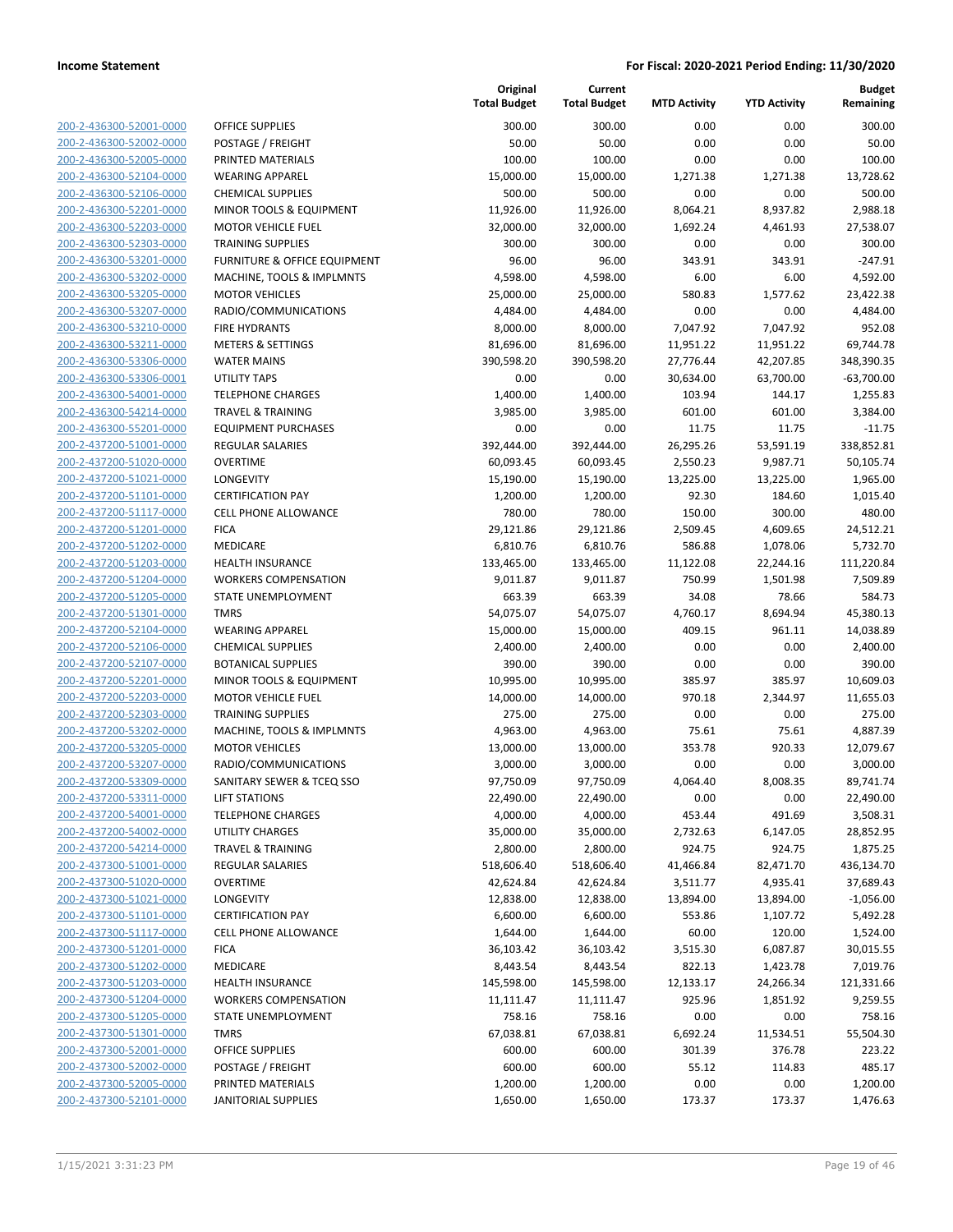| 200-2-437300-52102-0000     |
|-----------------------------|
| 200-2-437300-52104-0000     |
| 200-2-437300-52105-0000     |
| 200-2-437300-52106-0000     |
| 200-2-437300-52107-0000     |
| 200-2-437300-52201-0000     |
| 200-2-437300-52202-0000     |
| 200-2-437300-52203-0000     |
| 200-2-437300-52301-0000     |
| 200-2-437300-53202-0000     |
| 200-2-437300-53203-0000     |
| 200-2-437300-53205-0000     |
| 200-2-437300-53402-0000     |
| 200-2-437300-54001-0000     |
| 200-2-437300-54002-0000     |
| 200-2-437300-54103-0000     |
| 200-2-437300-54201-0000     |
| 200-2-437300-54208-0000     |
| 200-2-437300-54214-0000     |
| 200-2-437300-54410-0000     |
| 200-2-471100-56507-0000     |
| 200-2-471100-56508-0000     |
| 200-2-471100-56510-0000     |
| 200-2-471200-56607-0000     |
| 200-2-471200-56611-0000     |
| 200-2-480000-52003-0000     |
| 200-2-480000-52006-0000     |
| 200-2-480000-54002-0000     |
| 200-2-480000-54226-0000     |
| 200-2-480000-57002-0000     |
| 200-2-480000-57005-0000     |
| 200-2-480000-57008-0000     |
| 2-480000-57015-0000<br>200- |
| 200-2-491000-58001-0000     |
| 200-2-491000-58037-0000     |
| 200-2-491000-58120-0000     |
| 200-2-495000-58580-0000     |
| 200-2-495000-58581-0000     |
| 200-2-495000-58701-0000     |
| 200-2-495000-58710-0000     |
| 200-2-495000-58720-0000     |
| 200-2-495000-58900-0000     |
|                             |

|                               |                                                        | Original<br><b>Total Budget</b> | Current<br><b>Total Budget</b> | <b>MTD Activity</b> | <b>YTD Activity</b> | <b>Budget</b><br>Remaining |
|-------------------------------|--------------------------------------------------------|---------------------------------|--------------------------------|---------------------|---------------------|----------------------------|
| 200-2-437300-52102-0000       | <b>REFERENCE SUPPLIES</b>                              | 500.00                          | 500.00                         | 0.00                | 0.00                | 500.00                     |
| 200-2-437300-52104-0000       | <b>WEARING APPAREL</b>                                 | 11,720.00                       | 11,720.00                      | 247.48              | 247.48              | 11,472.52                  |
| 200-2-437300-52105-0000       | <b>LABORATORY</b>                                      | 15,000.00                       | 15,000.00                      | 3,482.87            | 3,482.87            | 11,517.13                  |
| 200-2-437300-52106-0000       | <b>CHEMICAL SUPPLIES</b>                               | 55,650.40                       | 55,650.40                      | 0.00                | 0.00                | 55,650.40                  |
| 200-2-437300-52107-0000       | <b>BOTANICAL SUPPLIES</b>                              | 900.00                          | 900.00                         | 0.00                | 0.00                | 900.00                     |
| 200-2-437300-52201-0000       | MINOR TOOLS & EQUIPMENT                                | 6,300.00                        | 6,300.00                       | 2,503.04            | 2,556.06            | 3,743.94                   |
| 200-2-437300-52202-0000       | MECHANICAL SUPPLIES                                    | 18,400.00                       | 18,400.00                      | 2,992.29            | 5,117.18            | 13,282.82                  |
| 200-2-437300-52203-0000       | <b>MOTOR VEHICLE FUEL</b>                              | 5,000.00                        | 5,000.00                       | 120.62              | 343.60              | 4,656.40                   |
| 200-2-437300-52301-0000       | <b>SAFETY SUPPLIES</b>                                 | 2,300.00                        | 2,300.00                       | 0.00                | 19.98               | 2,280.02                   |
| 200-2-437300-53202-0000       | MACHINE, TOOLS & IMPLMNTS                              | 70,000.00                       | 70,000.00                      | 2,971.75            | 2,971.75            | 67,028.25                  |
| 200-2-437300-53203-0000       | <b>INSTRUMENTS &amp; APPARATUS</b>                     | 6,000.00                        | 6,000.00                       | 0.00                | 0.00                | 6,000.00                   |
| 200-2-437300-53205-0000       | <b>MOTOR VEHICLES</b>                                  | 3,000.00                        | 3,000.00                       | 0.00                | 59.29               | 2,940.71                   |
| 200-2-437300-53402-0000       | <b>BUILDING MAINTENANCE</b>                            | 6,500.00                        | 6,500.00                       | 49.50               | 49.50               | 6,450.50                   |
| 200-2-437300-54001-0000       | <b>TELEPHONE CHARGES</b>                               | 4,300.00                        | 4,300.00                       | 438.17              | 770.37              | 3,529.63                   |
| 200-2-437300-54002-0000       | <b>UTILITY CHARGES</b>                                 | 350,000.00                      | 350,000.00                     | 27,520.59           | 54,088.06           | 295,911.94                 |
| 200-2-437300-54103-0000       | CONSULTING                                             | 250,000.00                      | 250,000.00                     | 0.00                | 0.00                | 250,000.00                 |
| 200-2-437300-54201-0000       | MEMBERSHIPS & SUBSCRIPTIONS                            | 12,500.00                       | 12,500.00                      | 6,179.80            | 6,179.80            | 6,320.20                   |
| 200-2-437300-54208-0000       | <b>LABORATORY WORK</b>                                 | 12,400.00                       | 12,400.00                      | 818.00              | 818.00              | 11,582.00                  |
| 200-2-437300-54214-0000       | <b>TRAVEL &amp; TRAINING</b>                           | 4,500.00                        | 4,500.00                       | 0.00                | 0.00                | 4,500.00                   |
| 200-2-437300-54410-0000       | PERMITS/FEES                                           | 44,459.00                       | 44,459.00                      | 37,403.32           | 37,403.32           | 7,055.68                   |
| 200-2-471100-56507-0000       | 08 REV BONDS - PRINCIPAL                               | 995,000.00                      | 995,000.00                     | 0.00                | 0.00                | 995,000.00                 |
| 200-2-471100-56508-0000       | 09 TWDP REV BOND - PRINC                               | 15,000.00                       | 15,000.00                      | 0.00                | 0.00                | 15,000.00                  |
| 200-2-471100-56510-0000       | 2019 REVENUE BONDS PRINCIPAL                           | 370,000.00                      | 370,000.00                     | 0.00                | 0.00                | 370,000.00                 |
| 200-2-471200-56607-0000       | 08 REV BONDS - INTEREST                                | 262,583.75                      | 262,583.75                     | 0.00                | 0.00                | 262,583.75                 |
| 200-2-471200-56611-0000       | 2019 REVENUE BONDS INTEREST                            | 724,962.50                      | 724,962.50                     | 0.00                | 0.00                | 724,962.50                 |
| 200-2-480000-52003-0000       | <b>COPIER CHARGES</b>                                  | 7,500.00                        | 7,500.00                       | 530.11              | 530.11              | 6,969.89                   |
| 200-2-480000-52006-0000       | <b>COPIER PAPER</b>                                    | 250.00                          | 250.00                         | 62.71               | 62.71               | 187.29                     |
| 200-2-480000-54002-0000       | <b>UTILITY CHARGES</b>                                 | 13,500.00                       | 13,500.00                      | 1,623.30            | 2,700.35            | 10,799.65                  |
| 200-2-480000-54226-0000       | <b>INSURANCE EXPENSE</b>                               | 75,000.00                       | 75,000.00                      | 0.00                | 74,869.24           | 130.76                     |
| 200-2-480000-57002-0000       | <b>BAD DEBT EXPENSE</b>                                | 20,000.00                       | 20,000.00                      | 0.00                | 0.00                | 20,000.00                  |
| 200-2-480000-57005-0000       | <b>ACCRUED VAC &amp; SICK PAY</b>                      | 26,000.00                       | 26,000.00                      | 4,609.41            | 13,412.78           | 12,587.22                  |
| 200-2-480000-57008-0000       | <b>BANK CHARGES</b>                                    | 20,000.00                       | 20,000.00                      | 319.41              | 2,840.76            | 17,159.24                  |
| 200-2-480000-57015-0000       | <b>CONTINGENCY EXPENSE</b>                             | 50,000.00                       | 50,000.00                      | 0.00                | 0.00                | 50,000.00                  |
| 200-2-491000-58001-0000       | <b>XFR - GENERAL FUND</b>                              | 1,300,000.00                    | 1,300,000.00                   | 58,484.77           | 116,969.54          | 1,183,030.46               |
| 200-2-491000-58037-0000       | XFR - DEBT SERVICE FUND                                | 1,476,165.00                    | 1,476,165.00                   | 123,013.75          | 246,027.50          | 1,230,137.50               |
| 200-2-491000-58120-0000       | <b>XFR - UTILITY CIP FUND</b>                          | 508,867.00                      | 508,867.00                     | 42,405.58           | 84,811.16           | 424,055.84                 |
| 200-2-495000-58580-0000       | CA - GENERAL FUND - GENERAL GOVERNMENT                 | 366,411.00                      | 366,411.00                     | 30,534.25           | 61,068.50           | 305,342.50                 |
| 200-2-495000-58581-0000       | CA - GENERAL FUND - PUBLIC WORKS                       | 159,224.00                      | 159,224.00                     | 13,268.67           | 26,537.34           | 132,686.66                 |
| 200-2-495000-58701-0000       | CA - CENTRAL SERVICE FUND                              | 213,071.00                      | 213,071.00                     | 17,755.92           | 35,511.84           | 177,559.16                 |
| 200-2-495000-58710-0000       | CA - INSURANCE FUND                                    | 99,678.00                       | 99,678.00                      | 8,306.50            | 16,613.00           | 83,065.00                  |
| 200-2-495000-58720-0000       | CA - MIS FUN                                           | 87,361.00                       | 87,361.00                      | 7,280.08            | 14,560.16           | 72,800.84                  |
| 200-2-495000-58900-0000       | <b>CA - ELECTRIC FUND</b>                              | 563,523.00                      | 563,523.00                     | 46,960.25           | 93,920.50           | 469,602.50                 |
|                               | <b>Expense Total:</b>                                  | 14,254,657.13                   | 14,254,657.13                  | 1,018,168.32        | 1,844,324.32        | 12,410,332.81              |
|                               | Fund: 200 - WATER / WASTEWATER FUND Surplus (Deficit): | 200,638.87                      | 200,638.87                     | 22,102.18           | 362,579.33          |                            |
| Fund: 216 - UTILIITY CIP FUND |                                                        |                                 |                                |                     |                     |                            |
| Revenue                       |                                                        |                                 |                                |                     |                     |                            |
| 216-2-319001-45401-0000       | <b>INTEREST REVENUES</b>                               | 160,000.00                      | 160,000.00                     | 5,348.64            | 4,447.74            | 155,552.26                 |

| 216-2-319001-45401-0000 | <b>INTEREST REVENUES</b>             | 160,000.00 | 160,000.00 | 5,348.64  | 4.447.74  | 155,552.26 |
|-------------------------|--------------------------------------|------------|------------|-----------|-----------|------------|
| 216-2-323001-46100-0000 | <b>XFR - UTILITY FUND</b>            | 446,649.00 | 446,649.00 | 37,220.75 | 74,441.50 | 372,207.50 |
|                         | <b>Revenue Total:</b>                | 606,649.00 | 606,649.00 | 42,569.39 | 78,889.24 | 527,759.76 |
| Expense                 |                                      |            |            |           |           |            |
| 216-2-436200-53310-0000 | RESVRS/STRG TANKS/ST PIPE            | 0.00       | 0.00       | 0.00      | 0.00      | 0.00       |
| 216-2-436200-55002-0000 | <b>IMPROVEMENTS</b>                  | 250,000.00 | 250,000.00 | 0.00      | 0.00      | 250,000.00 |
| 216-2-436300-55105-0000 | <b>WATER MAINS</b>                   | 30.670.00  | 30,670.00  | 1,469.85  | 5,153.94  | 25,516.06  |
| 216-2-436300-55201-0000 | <b>EQUIPMENT PURCHASES</b>           | 105,979.00 | 105,979.00 | 0.00      | 0.00      | 105,979.00 |
| 216-2-437300-53605-0000 | <b>STRUCTURES / FILTRATION PLANT</b> | 60.000.00  | 60,000.00  | 0.00      | 0.00      | 60.000.00  |
|                         | <b>Expense Total:</b>                | 446.649.00 | 446,649.00 | 1.469.85  | 5.153.94  | 441.495.06 |

**Fund: 216 - UTILIITY CIP FUND Surplus (Deficit): 160,000.00 160,000.00 41,099.54 73,735.30**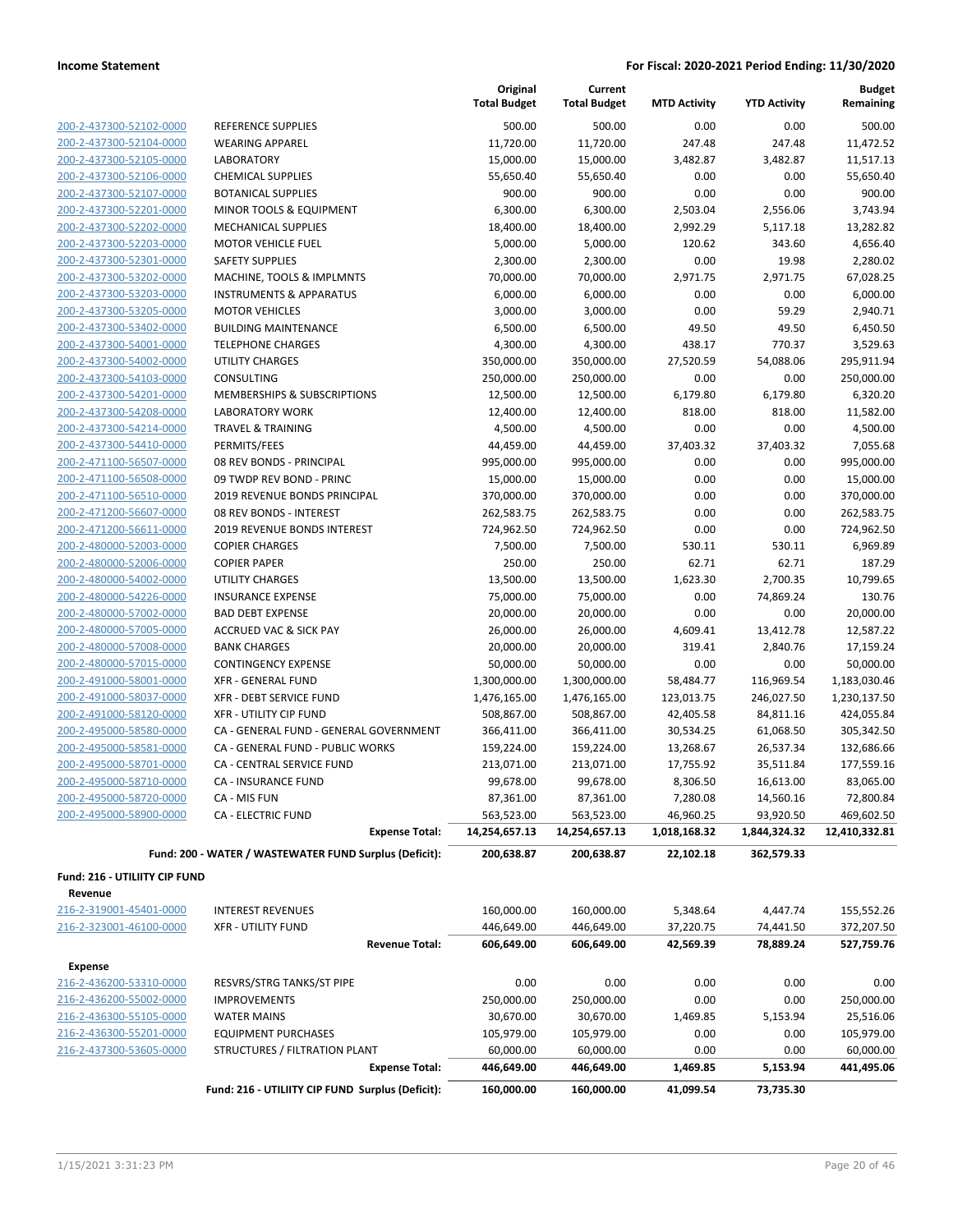|                                                |                                                         | Original<br><b>Total Budget</b> | Current<br><b>Total Budget</b> | <b>MTD Activity</b>   | <b>YTD Activity</b>    | <b>Budget</b><br>Remaining |
|------------------------------------------------|---------------------------------------------------------|---------------------------------|--------------------------------|-----------------------|------------------------|----------------------------|
| <b>Fund: 217 - WASTEWATER RECLAMATION FUND</b> |                                                         |                                 |                                |                       |                        |                            |
| Revenue<br>217-2-319001-45401-0000             | <b>INTEREST REVENUES</b>                                | 7,950.00                        | 7,950.00                       | 65.94                 | 142.28                 | 7,807.72                   |
|                                                | <b>Revenue Total:</b>                                   | 7,950.00                        | 7,950.00                       | 65.94                 | 142.28                 | 7,807.72                   |
|                                                | <b>Fund: 217 - WASTEWATER RECLAMATION FUND Total:</b>   | 7,950.00                        | 7,950.00                       | 65.94                 | 142.28                 |                            |
| Fund: 300 - AIRPORT FUND                       |                                                         |                                 |                                |                       |                        |                            |
| Revenue                                        |                                                         |                                 |                                |                       |                        |                            |
| 300-2-319001-44315-0000                        | <b>AIRPORT FUEL FEES</b>                                | 925.00                          | 925.00                         | 0.00                  | 0.00                   | 925.00                     |
| 300-2-319001-45401-0000                        | <b>INTEREST REVENUES</b>                                | 17,000.00                       | 17,000.00                      | 869.94                | 762.01                 | 16,237.99                  |
| 300-2-321001-45507-0000                        | L-3 COMM LEASE                                          | 639,217.00                      | 639,217.00                     | 53,268.08             | 106,536.16             | 532,680.84                 |
| 300-2-321001-45508-0000                        | AIR EVAC HANGAR FEES                                    | 8,101.00                        | 8,101.00                       | 675.09                | 675.09                 | 7,425.91                   |
| 300-2-321001-45509-0000                        | BLUE SKY T-HANGAR & LA ND LEASES                        | 4,768.00                        | 4,768.00                       | 0.00                  | 0.00                   | 4,768.00                   |
| 300-2-321001-45510-0000                        | ARKOMA - HORIZONS AHEAD LEASE                           | 48,096.00                       | 48,096.00                      | 4,008.00              | 8,016.00               | 40,080.00                  |
| 300-2-321001-45513-0000                        | MAJORS FLYING CLUB LAND LEASE                           | 1,396.00                        | 1,396.00                       | 116.33                | 232.66                 | 1,163.34                   |
| 300-2-321001-45515-0000                        | TEXSAN AVIATION LAND LEASE                              | 1,080.00                        | 1,080.00                       | 0.00                  | 0.00                   | 1,080.00                   |
| 300-2-324001-46108-0000                        | XFR - AIRPORT TXDOT GRANT FUND<br><b>Revenue Total:</b> | 0.00<br>720,583.00              | 0.00<br>720,583.00             | 5,676.74<br>64,614.18 | 5,676.74<br>121,898.66 | $-5,676.74$<br>598,684.34  |
| <b>Expense</b>                                 |                                                         |                                 |                                |                       |                        |                            |
| 300-2-438100-51001-0000                        | <b>REGULAR SALARIES</b>                                 | 61,464.00                       | 61,464.00                      | 4,727.20              | 9,454.40               | 52,009.60                  |
| 300-2-438100-51021-0000                        | LONGEVITY                                               | 294.00                          | 294.00                         | 366.00                | 366.00                 | $-72.00$                   |
| 300-2-438100-51117-0000                        | <b>CELL PHONE ALLOWANCE</b>                             | 1,170.00                        | 1,170.00                       | 90.00                 | 180.00                 | 990.00                     |
| 300-2-438100-51201-0000                        | <b>FICA</b>                                             | 3,901.54                        | 3,901.54                       | 321.51                | 620.33                 | 3,281.21                   |
| 300-2-438100-51202-0000                        | <b>MEDICARE</b>                                         | 912.46                          | 912.46                         | 75.19                 | 145.07                 | 767.39                     |
| 300-2-438100-51203-0000                        | <b>HEALTH INSURANCE</b>                                 | 12,133.00                       | 12,133.00                      | 1,011.08              | 2,022.16               | 10,110.84                  |
| 300-2-438100-51204-0000                        | <b>WORKERS COMPENSATION</b>                             | 1,123.19                        | 1,123.19                       | 93.60                 | 187.20                 | 935.99                     |
| 300-2-438100-51205-0000                        | STATE UNEMPLOYMENT                                      | 126.36                          | 126.36                         | 0.00                  | 0.00                   | 126.36                     |
| 300-2-438100-51301-0000                        | <b>TMRS</b>                                             | 7,244.59                        | 7,244.59                       | 583.12                | 1,125.06               | 6,119.53                   |
| 300-2-438100-52001-0000                        | <b>OFFICE SUPPLIES</b>                                  | 200.00                          | 200.00                         | 0.00                  | 9.63                   | 190.37                     |
| 300-2-438100-52002-0000                        | POSTAGE / FREIGHT                                       | 100.00                          | 100.00                         | 0.00                  | 0.00                   | 100.00                     |
| 300-2-438100-52201-0000                        | MINOR TOOLS & EQUIPMENT                                 | 500.00                          | 500.00                         | 0.00                  | 0.00                   | 500.00                     |
| 300-2-438100-53202-0000                        | MACHINE, TOOLS & IMPLMNTS                               | 16,470.00                       | 16,470.00                      | 0.00                  | 0.00                   | 16,470.00                  |
| 300-2-438100-53205-0000                        | <b>MOTOR VEHICLES</b>                                   | 500.00                          | 500.00                         | 0.00                  | 0.00                   | 500.00                     |
| 300-2-438100-53303-0000                        | MAINT - STREET /ALLEY/APRN/RNWY                         | 2,500.00                        | 2,500.00                       | 0.00                  | 0.00                   | 2,500.00                   |
| 300-2-438100-53402-0000                        | <b>BUILDING MAINTENANCE</b>                             | 15,000.00                       | 15,000.00                      | 34.95                 | 112.74                 | 14,887.26                  |
| 300-2-438100-54001-0000                        | <b>TELEPHONE CHARGES</b>                                | 1,800.00                        | 1,800.00                       | 173.47                | 265.71                 | 1,534.29                   |
| 300-2-438100-54002-0000                        | UTILITY CHARGES                                         | 13,500.00                       | 13,500.00                      | 902.56                | 1,771.19               | 11,728.81                  |
| 300-2-438100-54105-0000                        | <b>MARKETING</b>                                        | 18,950.00                       | 18,950.00                      | 0.00                  | 0.00                   | 18,950.00                  |
| 300-2-438100-54110-0000                        | <b>AUDIT</b>                                            | 10,000.00                       | 10,000.00                      | 0.00                  | 0.00                   | 10,000.00                  |
| 300-2-438100-54201-0000                        | MEMBERSHIPS & SUBSCRIPTIONS                             | 465.00                          | 465.00                         | 0.00                  | 0.00                   | 465.00                     |
| 300-2-438100-54214-0000                        | <b>TRAVEL &amp; TRAINING</b>                            | 2,504.00                        | 2,504.00                       | 0.00                  | 0.00                   | 2,504.00                   |
| 300-2-438100-54408-0000                        | OTHER / INSURANCE EXPENSE                               | 0.00                            | 0.00                           | 0.00                  | 8,050.44               | $-8,050.44$                |
| 300-2-438100-54410-0000                        | PERMITS/FEES                                            | 1,376.00                        | 1,376.00                       | 0.00                  | 0.00                   | 1,376.00                   |
| 300-2-480000-52003-0000                        | <b>COPIER CHARGES</b>                                   | 0.00                            | 0.00                           | 126.47                | 126.47                 | $-126.47$                  |
| 300-2-491000-58127-0000                        | <b>AIRPORT CIP FUND</b>                                 | 1,500,000.00                    | 1,500,000.00                   | 125,000.00            | 250,000.00             | 1,250,000.00               |
|                                                | <b>Expense Total:</b>                                   | 1,672,234.14                    | 1,672,234.14                   | 133,505.15            | 274,436.40             | 1,397,797.74               |
|                                                | Fund: 300 - AIRPORT FUND Surplus (Deficit):             | $-951,651.14$                   | -951,651.14                    | -68,890.97            | $-152,537.74$          |                            |
| Fund: 360 - AIRPORT CAPITAL FUND               |                                                         |                                 |                                |                       |                        |                            |
| Revenue                                        |                                                         |                                 |                                |                       |                        |                            |
| 360-2-319001-45401-0000                        | <b>INTEREST REVENUES</b>                                | 95,850.00                       | 95,850.00                      | 2,186.02              | $-41.67$               | 95,891.67                  |
| 360-2-323001-46107-0000                        | <b>XFR - AIRPORT FUND</b>                               | 1,500,000.00                    | 1,500,000.00                   | 125,000.00            | 250,000.00             | 1,250,000.00               |
|                                                | <b>Revenue Total:</b>                                   | 1,595,850.00                    | 1,595,850.00                   | 127,186.02            | 249,958.33             | 1,345,891.67               |
| <b>Expense</b>                                 |                                                         |                                 |                                |                       |                        |                            |
| 360-2-438100-55012-0000                        | CONSTRUCTION                                            | 2,212,038.00                    | 2,212,038.00                   | 0.00                  | 0.00                   | 2,212,038.00               |
| 360-2-438100-55017-0000                        | CAP PROJETS / MAINT & REPAIRS                           | 6,114.00                        | 6,114.00                       | 0.00                  | 0.00                   | 6,114.00                   |
| 360-2-480000-57008-0000                        | <b>BANK CHARGES</b>                                     | 2,500.00                        | 2,500.00                       | 0.00                  | 0.00                   | 2,500.00                   |
|                                                | <b>Expense Total:</b>                                   | 2,220,652.00                    | 2,220,652.00                   | 0.00                  | 0.00                   | 2,220,652.00               |
|                                                | Fund: 360 - AIRPORT CAPITAL FUND Surplus (Deficit):     | $-624,802.00$                   | -624,802.00                    | 127,186.02            | 249,958.33             |                            |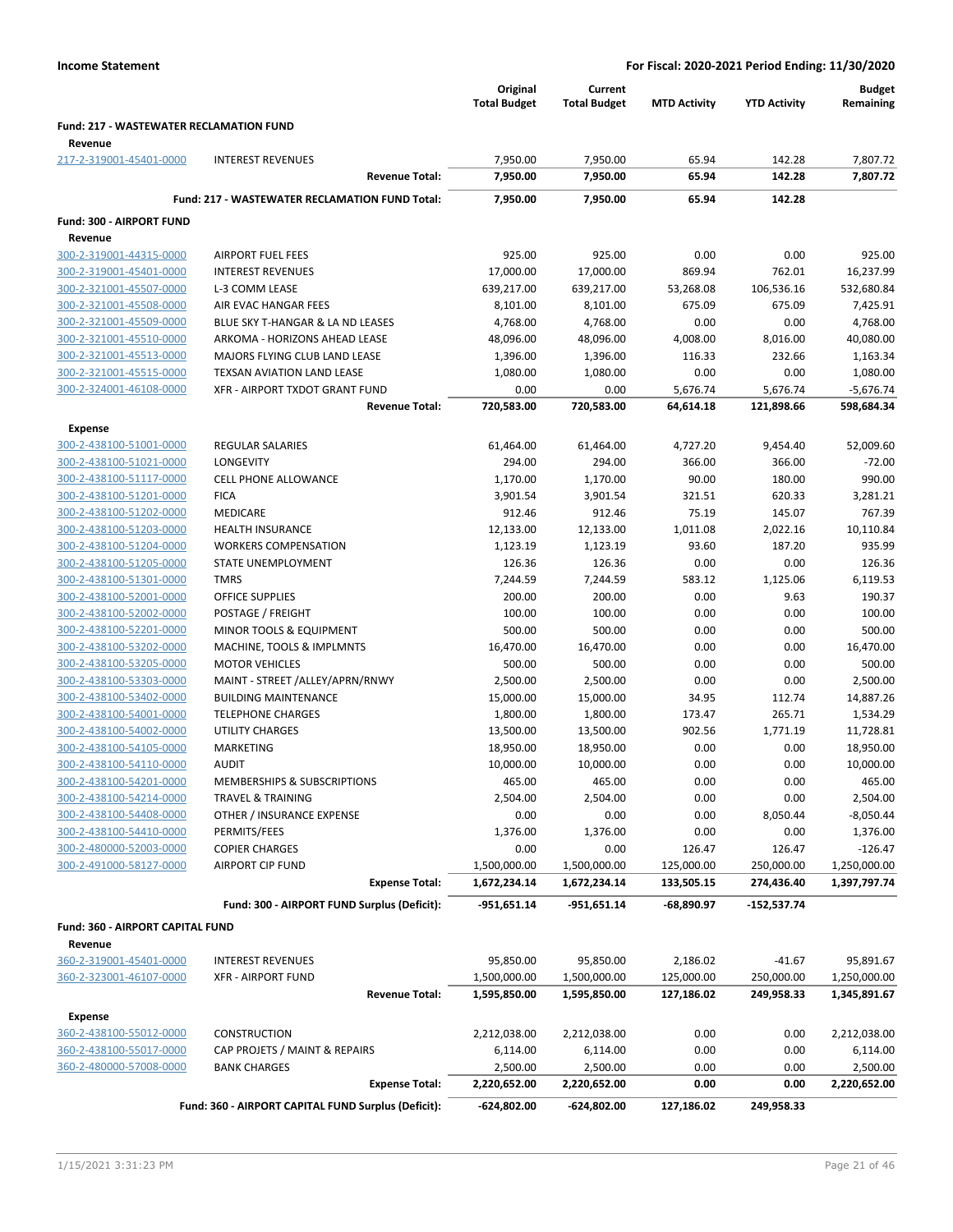| <b>Income Statement</b>                 |                                                 |                                 | For Fiscal: 2020-2021 Period Ending: 11/30/2020 |                     |                     |                            |
|-----------------------------------------|-------------------------------------------------|---------------------------------|-------------------------------------------------|---------------------|---------------------|----------------------------|
|                                         |                                                 | Original<br><b>Total Budget</b> | Current<br><b>Total Budget</b>                  | <b>MTD Activity</b> | <b>YTD Activity</b> | <b>Budget</b><br>Remaining |
| Fund: 362 - AIRPORT FBO FUEL<br>Revenue |                                                 |                                 |                                                 |                     |                     |                            |
| 362-2-319001-44315-0000                 | <b>AIRPORT - FUEL FEES</b>                      | 400,000.00                      | 400,000.00                                      | 26,562.59           | 58,867.12           | 341,132.88                 |
| 362-2-319001-44316-0000                 | AIRPORT - PARKING, TIE DOWNS, & RAMP FE         | 2,500.00                        | 2,500.00                                        | 267.99              | 448.44              | 2,051.56                   |
| 362-2-319001-44320-0000                 | AIRPORT - OIL                                   | 4,000.00                        | 4,000.00                                        | 417.30              | 479.03              | 3,520.97                   |
| 362-2-319001-44322-0000                 | <b>AIRPORT - PILOT SUPPLIES</b>                 | 150.00                          | 150.00                                          | 19.50               | 19.50               | 130.50                     |
| 362-2-319001-45401-0000                 | <b>INTEREST REVENUES</b>                        | 3,000.00                        | 3,000.00                                        | 86.43               | 13.52               | 2,986.48                   |
|                                         | <b>Revenue Total:</b>                           | 409,650.00                      | 409,650.00                                      | 27,353.81           | 59,827.61           | 349,822.39                 |
| <b>Expense</b>                          |                                                 |                                 |                                                 |                     |                     |                            |
| 362-2-438100-52221-0000                 | <b>AIRPORT - FUEL FEES</b>                      | 0.00                            | 0.00                                            | 0.00                | 9,479.11            | $-9,479.11$                |
| 362-2-438100-52222-0000                 | AIRPORT - OIL                                   | 0.00                            | 0.00                                            | 1,828.30            | 1,828.30            | $-1,828.30$                |
| 362-2-438100-52422-0000                 | AIRPORT - PILOT SUPPLIES                        | 0.00                            | 0.00                                            | 0.00                | 54.00               | $-54.00$                   |
| 362-2-438100-57003-0000                 | <b>CREDIT CARD FEES</b>                         | 0.00                            | 0.00                                            | 845.65              | 2,017.39            | $-2,017.39$                |
|                                         | <b>Expense Total:</b>                           | 0.00                            | 0.00                                            | 2,673.95            | 13,378.80           | -13,378.80                 |
|                                         | Fund: 362 - AIRPORT FBO FUEL Surplus (Deficit): | 409,650.00                      | 409,650.00                                      | 24,679.86           | 46,448.81           |                            |
| Fund: 400 - GOLF FUND                   |                                                 |                                 |                                                 |                     |                     |                            |
| Revenue<br>400-2-319001-45604-0000      | OTHER REVENUE / OVER/SHORT                      | 0.00                            | 0.00                                            | 0.00                | $-12.75$            | 12.75                      |
| 400-2-319005-44510-0000                 | <b>GREENS FEES</b>                              | 81,514.00                       | 81,514.00                                       | 9,214.84            | 19,746.42           | 61,767.58                  |
| 400-2-319006-45308-0000                 | PRO SHOP CONCESSIONS                            | 9,841.00                        | 9,841.00                                        | 269.55              | 519.83              | 9,321.17                   |
| 400-2-319007-45309-0000                 | <b>MERCHANDISE SALES</b>                        | 5,590.00                        | 5,590.00                                        | 372.95              | 517.59              | 5,072.41                   |
| 400-2-319008-45511-0000                 | <b>CART RENTALS</b>                             | 45,000.00                       | 45,000.00                                       | 7,090.39            | 11,754.33           | 33,245.67                  |
| 400-2-319009-45512-0000                 | <b>GOLF LEASES / MEMBERSHIPS</b>                | 49,643.00                       | 49,643.00                                       | 2,518.78            | 4,642.86            | 45,000.14                  |
|                                         | <b>Revenue Total:</b>                           | 191,588.00                      | 191,588.00                                      | 19,466.51           | 37,168.28           | 154,419.72                 |
| Expense                                 |                                                 |                                 |                                                 |                     |                     |                            |
| 400-2-451250-51001-0000                 | <b>REGULAR SALARIES</b>                         | 111,526.00                      | 111,526.00                                      | 7,883.00            | 16,429.06           | 95,096.94                  |
| 400-2-451250-51020-0000                 | <b>OVERTIME</b>                                 | 5,481.50                        | 5,481.50                                        | 0.00                | 1,044.98            | 4,436.52                   |
| 400-2-451250-51021-0000                 | <b>LONGEVITY</b>                                | 6,656.00                        | 6,656.00                                        | 6,184.00            | 6,184.00            | 472.00                     |
| 400-2-451250-51101-0000                 | <b>CERTIFICATION PAY</b>                        | 600.00                          | 600.00                                          | 46.16               | 92.32               | 507.68                     |
| 400-2-451250-51117-0000                 | <b>CELL PHONE ALLOWANCE</b>                     | 780.00                          | 780.00                                          | 60.00               | 120.00              | 660.00                     |
| 400-2-451250-51201-0000                 | <b>FICA</b>                                     | 7,752.70                        | 7,752.70                                        | 862.81              | 1,456.29            | 6,296.41                   |
| 400-2-451250-51202-0000                 | <b>MEDICARE</b>                                 | 1,813.13                        | 1,813.13                                        | 201.79              | 340.59              | 1,472.54                   |
| 400-2-451250-51203-0000                 | <b>HEALTH INSURANCE</b>                         | 12,133.00                       | 12,133.00                                       | 1,011.08            | 2,022.16            | 10,110.84                  |
| 400-2-451250-51204-0000                 | <b>WORKERS COMPENSATION</b>                     | 3,002.64                        | 3,002.64                                        | 250.22              | 500.44              | 2,502.20                   |
| 400-2-451250-51205-0000                 | STATE UNEMPLOYMENT                              | 357.16                          | 357.16                                          | 51.08               | 95.26               | 261.90                     |
| 400-2-451250-51301-0000                 | <b>TMRS</b>                                     | 11,646.68                       | 11,646.68                                       | 1,235.30            | 2,015.56            | 9,631.12                   |
| 400-2-451250-52001-0000                 | OFFICE SUPPLIES                                 | 350.00                          | 350.00                                          | 0.00                | 0.00                | 350.00                     |
| 400-2-451250-52101-0000                 | JANITORIAL SUPPLIES                             | 500.00                          | 500.00                                          | 30.62               | 30.62               | 469.38                     |
| 400-2-451250-52104-0000                 | <b>WEARING APPAREL</b>                          | 450.00                          | 450.00                                          | 0.00                | 0.00                | 450.00                     |
| 400-2-451250-52107-0000                 | <b>BOTANICAL SUPPLIES</b>                       | 9,600.00                        | 9,600.00                                        | 1,390.00            | 1,390.00            | 8,210.00                   |
| 400-2-451250-52201-0000                 | <b>MINOR TOOLS &amp; EQUIPMENT</b>              | 500.00                          | 500.00                                          | 0.00                | 0.00                | 500.00                     |
| 400-2-451250-52203-0000                 | MOTOR VEHICLE FUEL                              | 750.00                          | 750.00                                          | 22.24               | 151.01              | 598.99                     |
| 400-2-451250-52401-0000                 | RECREATIONAL SUPPLIES                           | 500.00                          | 500.00                                          | 0.00                | 0.00                | 500.00                     |
| 400-2-451250-52403-0000                 | <b>RESALE ITEMS</b>                             | 15,000.00                       | 15,000.00                                       | 0.00                | 0.00                | 15,000.00                  |
| 400-2-451250-53202-0000                 | MACHINE, TOOLS & IMPLMNTS                       | 3,500.00                        | 3,500.00                                        | 0.00                | 0.00                | 3,500.00                   |
| 400-2-451250-53205-0000                 | <b>MOTOR VEHICLES</b>                           | 200.00                          | 200.00                                          | 19.95               | 19.95               | 180.05                     |
| 400-2-451250-53307-0000                 | <b>IRRIGATION</b>                               | 1,500.00                        | 1,500.00                                        | 0.00                | 0.00                | 1,500.00                   |
| 400-2-451250-53402-0000                 | <b>BUILDING MAINTENANCE</b>                     | 1,000.00                        | 1,000.00                                        | 0.00                | 0.00                | 1,000.00                   |
| 400-2-451250-54001-0000                 | <b>TELEPHONE CHARGES</b>                        | 750.00                          | 750.00                                          | 64.37               | 128.60              | 621.40                     |
| 400-2-451250-54002-0000                 | UTILITY CHARGES                                 | 10,000.00                       | 10,000.00                                       | 640.80              | 1,281.67            | 8,718.33                   |
| 400-2-451250-54201-0000                 | <b>MEMBERSHIPS &amp; SUBSCRIPTIONS</b>          | 785.00                          | 785.00                                          | 0.00                | 0.00                | 785.00                     |
| 400-2-451250-54214-0000                 | TRAVEL & TRAINING                               | 1,100.00                        | 1,100.00                                        | 0.00                | 0.00                | 1,100.00                   |
| 400-2-451250-54226-0000                 | <b>INSURANCE EXPENSE</b>                        | 3,000.00                        | 3,000.00                                        | 0.00                | 3,220.18            | $-220.18$                  |
| 400-2-451250-54909-0000                 | <b>GOLF CART LEASE EXPENSE</b>                  | 31,000.00                       | 31,000.00                                       | 0.00                | 2,500.00            | 28,500.00                  |
| 400-2-480000-52003-0000                 | <b>COPIER CHARGES</b>                           | 1,235.00                        | 1,235.00                                        | 126.47              | 124.56              | 1,110.44                   |
| 400-2-480000-57005-0000                 | <b>ACCRUED VAC &amp; SICK PAY</b>               | 1,600.00                        | 1,600.00                                        | 0.00                | 0.00                | 1,600.00                   |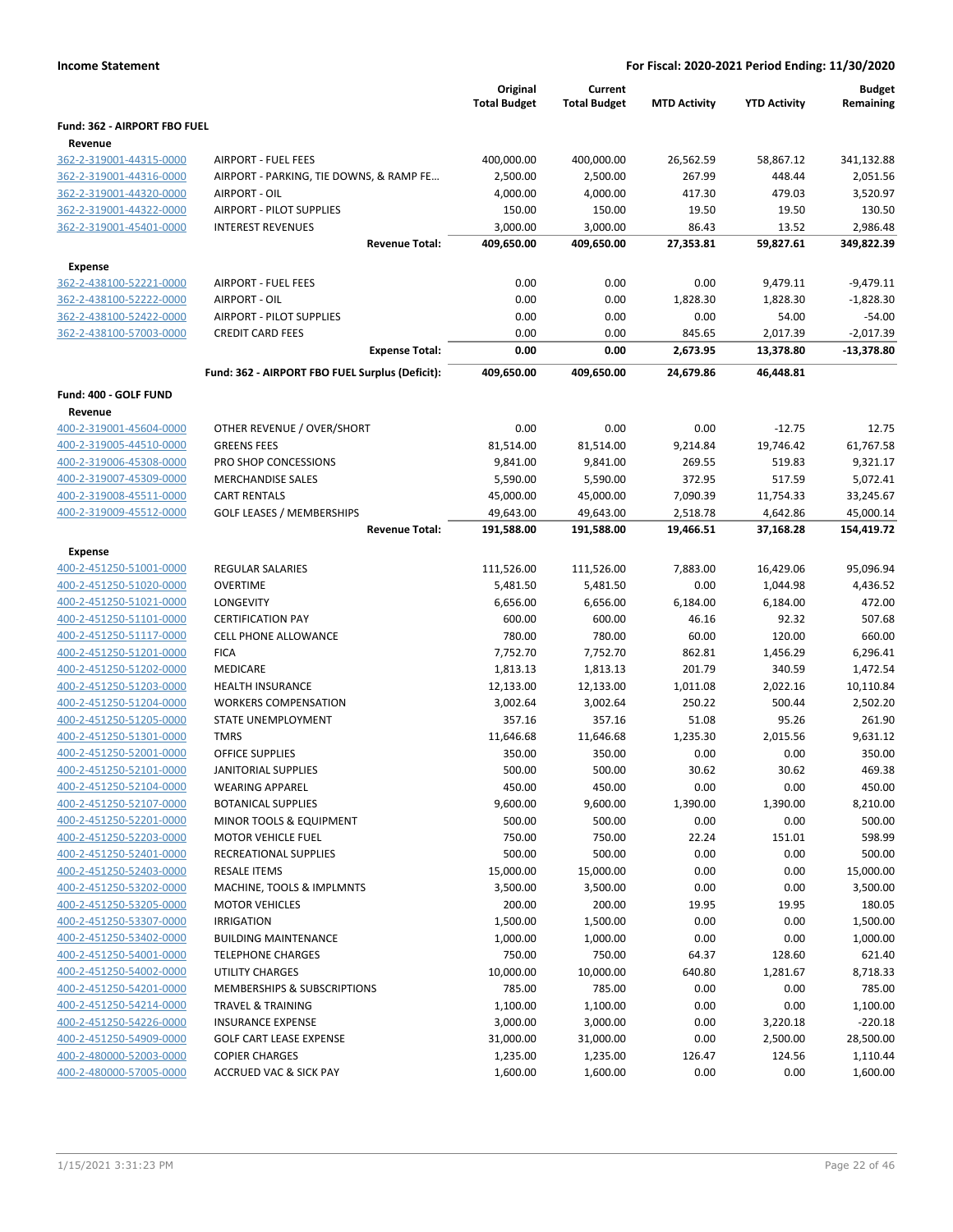|                                    |                                                | Original<br><b>Total Budget</b> | Current<br><b>Total Budget</b> | <b>MTD Activity</b> | <b>YTD Activity</b> | <b>Budget</b><br>Remaining |
|------------------------------------|------------------------------------------------|---------------------------------|--------------------------------|---------------------|---------------------|----------------------------|
| 400-2-480000-57008-0000            | <b>BANK CHARGES</b>                            | 1,000.00                        | 1,000.00                       | 0.00                | 0.00                | 1,000.00                   |
|                                    | <b>Expense Total:</b>                          | 246,068.81                      | 246,068.81                     | 20,079.89           | 39,147.25           | 206,921.56                 |
|                                    | Fund: 400 - GOLF FUND Surplus (Deficit):       | -54,480.81                      | -54,480.81                     | $-613.38$           | $-1,978.97$         |                            |
| <b>Fund: 500 - SANITATION FUND</b> |                                                |                                 |                                |                     |                     |                            |
| Revenue                            |                                                |                                 |                                |                     |                     |                            |
| 500-2-318001-44314-0000            | <b>LATE CHARGES</b>                            | 87,500.00                       | 87,500.00                      | 3,377.86            | 7,096.24            | 80,403.76                  |
| 500-2-319001-45401-0000            | <b>INTEREST REVENUES</b>                       | 22,500.00                       | 22,500.00                      | 437.37              | 3.82                | 22,496.18                  |
| 500-2-319020-44313-0000            | <b>FUEL SURCHARGE</b>                          | 76,888.00                       | 76,888.00                      | 6,778.86            | 13,283.19           | 63,604.81                  |
| 500-2-319020-45107-0000            | <b>COLLECTION CHARGES</b>                      | 4,250,000.00                    | 4,250,000.00                   | 366,324.95          | 716,716.40          | 3,533,283.60               |
| 500-2-319021-45108-0000            | <b>DISPOSAL CHARGES</b>                        | 380,000.00                      | 380,000.00                     | 32,780.56           | 61,841.66           | 318,158.34                 |
| 500-2-319022-45612-0000            | REG HH HAZ WASTE COL CTR                       | 15,757.00                       | 15,757.00                      | 0.00                | 0.00                | 15,757.00                  |
| 500-2-324001-46612-0000            | CA - SANITATION FD COL & FUEL                  | 147,850.00                      | 147,850.00                     | 15,545.99           | 30,416.64           | 117,433.36                 |
|                                    | <b>Revenue Total:</b>                          | 4,980,495.00                    | 4,980,495.00                   | 425,245.59          | 829,357.95          | 4,151,137.05               |
| <b>Expense</b>                     |                                                |                                 |                                |                     |                     |                            |
| 500-2-432300-54412-0000            | <b>COLLECTION CHARGES</b>                      | 4,559,104.00                    | 4,651,056.00                   | 357,666.14          | 364,965.96          | 4,286,090.04               |
| 500-2-432500-54002-0000            | <b>UTILITY CHARGES</b>                         | 2,400.00                        | 2,400.00                       | 189.55              | 382.68              | 2,017.32                   |
| 500-2-432500-54403-0000            | <b>DISPOSAL CHARGES</b>                        | 24,500.00                       | 24,500.00                      | 5,805.00            | 5,805.00            | 18,695.00                  |
| 500-2-442200-51001-0000            | <b>REGULAR SALARIES</b>                        | 141,215.36                      | 141,215.36                     | 8,770.33            | 18,514.79           | 122,700.57                 |
| 500-2-442200-51021-0000            | LONGEVITY                                      | 3,242.00                        | 3,242.00                       | 3,096.00            | 3,096.00            | 146.00                     |
| 500-2-442200-51101-0000            | <b>CERTIFICATION PAY</b>                       | 1,200.00                        | 1,200.00                       | 92.30               | 184.60              | 1,015.40                   |
| 500-2-442200-51201-0000            | <b>FICA</b>                                    | 9,030.76                        | 9,030.76                       | 769.01              | 1,378.67            | 7,652.09                   |
| 500-2-442200-51202-0000            | <b>MEDICARE</b>                                | 2,112.03                        | 2,112.03                       | 179.84              | 322.42              | 1,789.61                   |
| 500-2-442200-51203-0000            | <b>HEALTH INSURANCE</b>                        | 12,133.00                       | 12,133.00                      | 1,011.08            | 2,022.16            | 10,110.84                  |
| 500-2-442200-51204-0000            | <b>WORKERS COMPENSATION</b>                    | 3,122.89                        | 3,122.89                       | 260.24              | 520.48              | 2,602.41                   |
| 500-2-442200-51205-0000            | STATE UNEMPLOYMENT                             | 505.44                          | 505.44                         | 4.18                | 24.61               | 480.83                     |
| 500-2-442200-51301-0000            | <b>TMRS</b>                                    | 16,768.80                       | 16,768.80                      | 1,396.18            | 2,502.80            | 14,266.00                  |
| 500-2-442200-52104-0000            | <b>WEARING APPAREL</b>                         | 1,854.00                        | 1,854.00                       | 0.00                | 0.00                | 1,854.00                   |
| 500-2-442200-52203-0000            | <b>MOTOR VEHICLE FUEL</b>                      | 5,050.00                        | 5,050.00                       | 214.82              | 946.21              | 4,103.79                   |
| 500-2-442200-53202-0000            | MACHINE, TOOLS & IMPLMNTS                      | 9,668.80                        | 9,668.80                       | 150.64              | 150.64              | 9,518.16                   |
| 500-2-442200-53205-0000            | <b>MOTOR VEHICLES</b>                          | 500.00                          | 500.00                         | 10.00               | 401.51              | 98.49                      |
| 500-2-442200-55201-0000            | <b>EQUIPMENT PURCHASES</b>                     | 710.00                          | 710.00                         | 0.00                | 0.00                | 710.00                     |
| 500-2-480000-54413-0000            | <b>BULK WASTE PICK-UP</b>                      | 40,000.00                       | 40,000.00                      | 0.00                | 0.00                | 40,000.00                  |
| 500-2-480000-54901-0000            | <b>RENTALS / LEASES</b>                        | 53,692.00                       | 53,692.00                      | 0.00                | 0.00                | 53,692.00                  |
| 500-2-480000-57005-0000            | <b>ACCRUED VAC &amp; SICK PAY</b>              | 300.00                          | 300.00                         | 451.91              | 451.91              | $-151.91$                  |
| 500-2-480000-57007-0000            | <b>COMMUNITY SERVICES</b>                      | 38,000.00                       | 38,000.00                      | 7,599.12            | 7,599.12            | 30,400.88                  |
| 500-2-480000-57008-0000            | <b>BANK CHARGES</b>                            | 10,000.00                       | 10,000.00                      | 125.06              | 1,099.24            | 8,900.76                   |
| 500-2-491000-58001-0000            | <b>XFR - GENERAL FUND</b>                      | 437,000.00                      | 437,000.00                     | 64,134.57           | 127,256.14          | 309,743.86                 |
| 500-2-495000-58501-0000            | <b>CA - GENERAL FUND</b>                       | 40,166.00                       | 40,166.00                      | 3,347.17            | 6,694.34            | 33,471.66                  |
| <u>500-2-495000-58701-0000</u>     | CA - CENTRAL SERVICE FUND                      | 2,803.00                        | 2,803.00                       | 233.58              | 467.16              | 2,335.84                   |
| 500-2-495000-58710-0000            | <b>CA - INSURANCE FUND</b>                     | 521.00                          | 521.00                         | 43.42               | 86.84               | 434.16                     |
| 500-2-495000-58720-0000            | CA - MIS FUN                                   | 6,632.00                        | 6,632.00                       | 552.67              | 1,105.34            | 5,526.66                   |
| 500-2-495000-58900-0000            | <b>CA - ELECTRIC FUND</b>                      | 105,160.00                      | 105,160.00                     | 8,763.33            | 17,526.66           | 87,633.34                  |
|                                    | <b>Expense Total:</b>                          | 5,527,391.08                    | 5,619,343.08                   | 464,866.14          | 563,505.28          | 5,055,837.80               |
|                                    | Fund: 500 - SANITATION FUND Surplus (Deficit): | -546,896.08                     | -638,848.08                    | -39,620.55          | 265,852.67          |                            |
| Fund: 601 - CENTRAL SERVICE FUND   |                                                |                                 |                                |                     |                     |                            |
| Revenue                            |                                                |                                 |                                |                     |                     |                            |
| 601-2-324001-46501-0000            | CA - GENERAL FUND                              | 621,903.00                      | 621,903.00                     | 51,825.24           | 103,650.48          | 518,252.52                 |
| 601-2-324001-46506-0000            | CA - RECREATION FUND                           | 75.00                           | 75.00                          | 6.25                | 12.50               | 62.50                      |
| 601-2-324001-46509-0000            | CA - VENUE MGMT FUND                           | 308.00                          | 308.00                         | 25.67               | 51.34               | 256.66                     |
| 601-2-324001-46611-0000            | CA - UTILITY FUND                              | 213,071.00                      | 213,071.00                     | 17,755.92           | 35,511.84           | 177,559.16                 |
| 601-2-324001-46614-0000            | CA - SANITATION FUND COLLECTION                |                                 | 2,803.00                       | 233.58              | 467.16              |                            |
|                                    |                                                | 2,803.00<br>88,804.00           |                                |                     |                     | 2,335.84                   |
| 601-2-324009-46901-0000            | CA - ELECTRIC UTILITY                          |                                 | 88,804.00                      | 7,400.33            | 14,800.66           | 74,003.34                  |
| 601-2-324009-46906-0000            | CA - CABLE UTILITY                             | 13,450.00                       | 13,450.00                      | 1,120.83            | 2,241.66            | 11,208.34                  |
|                                    | <b>Revenue Total:</b>                          | 940,414.00                      | 940,414.00                     | 78,367.82           | 156,735.64          | 783,678.36                 |
| <b>Expense</b>                     |                                                |                                 |                                |                     |                     |                            |
| 601-2-461100-51001-0000            | REGULAR SALARIES                               | 272,791.82                      | 272,791.82                     | 21,119.15           | 41,911.24           | 230,880.58                 |
| 601-2-461100-51020-0000            | <b>OVERTIME</b>                                | 11,286.02                       | 11,286.02                      | 1,965.99            | 3,928.12            | 7,357.90                   |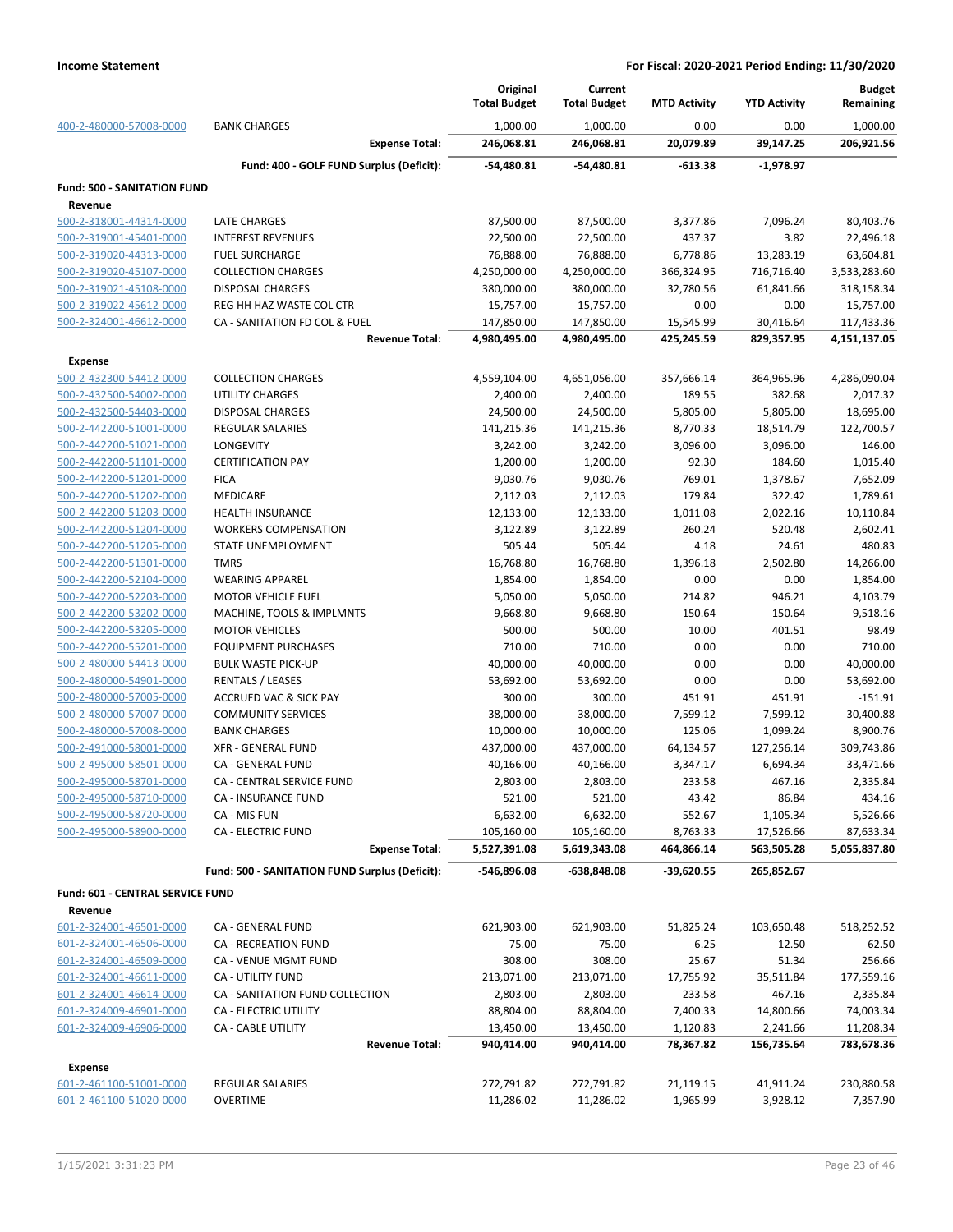| 601-2-461100-51021-0000        |
|--------------------------------|
| 601-2-461100-51101-0000        |
| 601-2-461100-51117-0000        |
| 601-2-461100-51201-0000        |
| 601-2-461100-51202-0000        |
| 601-2-461100-51203-0000        |
| 601-2-461100-51204-0000        |
| 601-2-461100-51205-0000        |
| 601-2-461100-51301-0000        |
| <u>601-2-461100-51401-0000</u> |
| 601-2-461100-52001-0000        |
| 601-2-461100-52002-0000        |
| 601-2-461100-52101-0000        |
| 601-2-461100-52104-0000        |
| <u>601-2-461100-52201-0000</u> |
| 601-2-461100-52203-0000        |
| 601-2-461100-53205-0000        |
| 601-2-461100-53302-0000        |
| 601-2-461100-53406-0000        |
| 601-2-461100-53407-0000        |
| 601-2-461100-53408-0000        |
| 601-2-461100-53501-0000        |
| 601-2-461100-53503-0000        |
| 601-2-461100-53504-0000        |
| <u>601-2-461100-53505-0000</u> |
| 601-2-461100-53506-0000        |
| 601-2-461100-53507-0000        |
| 601-2-461100-53601-0000        |
| 601-2-461100-53602-0000        |
| <u>601-2-461100-53603-0000</u> |
| 601-2-461100-53604-0000        |
| 601-2-461100-53701-0000        |
| 601-2-461100-53703-0000        |
| 601-2-461100-53704-0000        |
| 601-2-461100-53706-0000        |
| 601-2-461100-54001-0000        |
| 601-2-461100-54002-0000        |
| 601-2-461100-54112-0000        |
| 601-2-461200-51001-0000        |
| 601-2-461200-51020-0000        |
| 601-2-461200-51021-0000        |
| 601-2-461200-51101-0000        |
| 601-2-461200-51117-0000        |
| 601-2-461200-51201-0000        |
| <u>601-2-461200-51202-0000</u> |
| 601-2-461200-51203-0000        |
| 601-2-461200-51204-0000        |
| 601-2-461200-51205-0000        |
| 601-2-461200-51301-0000        |
| <u>601-2-461200-52001-0000</u> |
| 601-2-461200-52002-0000        |
| 601-2-461200-52104-0000        |
| 601-2-461200-52201-0000        |
| 601-2-461200-52202-0000        |
| <u>601-2-461200-52203-0000</u> |
| <u>601-2-461200-53202-0000</u> |
| 601-2-461200-53205-0000        |
| 601-2-461200-53402-0000        |
| 601-2-461200-54001-0000        |
|                                |

|                         |                                 | Original<br><b>Total Budget</b> | Current<br><b>Total Budget</b> | <b>MTD Activity</b> | <b>YTD Activity</b> | Budget<br>Remaining |
|-------------------------|---------------------------------|---------------------------------|--------------------------------|---------------------|---------------------|---------------------|
| 601-2-461100-51021-0000 | LONGEVITY                       | 5,780.00                        | 5,780.00                       | 6,212.00            | 6,212.00            | $-432.00$           |
| 601-2-461100-51101-0000 | <b>CERTIFICATION PAY</b>        | 1,200.00                        | 1,200.00                       | 92.32               | 184.64              | 1,015.36            |
| 601-2-461100-51117-0000 | CELL PHONE ALLOWANCE            | 780.00                          | 780.00                         | 60.00               | 120.00              | 660.00              |
| 601-2-461100-51201-0000 | <b>FICA</b>                     | 18,093.95                       | 18,093.95                      | 1,729.76            | 3,092.41            | 15,001.54           |
| 601-2-461100-51202-0000 | MEDICARE                        | 4,231.65                        | 4,231.65                       | 404.53              | 723.22              | 3,508.43            |
| 601-2-461100-51203-0000 | HEALTH INSURANCE                | 103,132.00                      | 103,132.00                     | 8,594.33            | 17,188.66           | 85,943.34           |
| 601-2-461100-51204-0000 | <b>WORKERS COMPENSATION</b>     | 8,239.85                        | 8,239.85                       | 686.65              | 1,373.30            | 6,866.55            |
| 601-2-461100-51205-0000 | STATE UNEMPLOYMENT              | 600.21                          | 600.21                         | 0.00                | 0.00                | 600.21              |
| 601-2-461100-51301-0000 | <b>TMRS</b>                     | 32,141.06                       | 32,141.06                      | 3,181.53            | 5,648.91            | 26,492.15           |
| 601-2-461100-51401-0000 | <b>CONTRA - SALARIES</b>        | $-2,500.00$                     | $-2,500.00$                    | 0.00                | 0.00                | $-2,500.00$         |
| 601-2-461100-52001-0000 | <b>OFFICE SUPPLIES</b>          | 100.00                          | 100.00                         | 0.00                | 0.00                | 100.00              |
| 601-2-461100-52002-0000 | POSTAGE / FREIGHT               | 25.00                           | 25.00                          | 12.99               | 12.99               | 12.01               |
| 601-2-461100-52101-0000 | JANITORIAL/CLEANING             | 22,000.00                       | 22,000.00                      | 1,377.26            | 2,592.44            | 19,407.56           |
| 601-2-461100-52104-0000 | <b>WEARING APPAREL</b>          | 4,000.00                        | 4,000.00                       | 0.00                | 0.00                | 4,000.00            |
| 601-2-461100-52201-0000 | MINOR TOOLS & EQUIPMENT         | 1,500.00                        | 1,500.00                       | 39.56               | 126.39              | 1,373.61            |
| 601-2-461100-52203-0000 | <b>MOTOR VEHICLE FUEL</b>       | 3,450.00                        | 3,450.00                       | 167.43              | 358.54              | 3,091.46            |
| 601-2-461100-53205-0000 | <b>MOTOR VEHICLES</b>           | 1,100.00                        | 1,100.00                       | 0.00                | 140.26              | 959.74              |
| 601-2-461100-53302-0000 | <b>WALKS &amp; PARKING LOTS</b> | 9,100.00                        | 9,100.00                       | 0.00                | 0.00                | 9,100.00            |
| 601-2-461100-53406-0000 | <b>CITY HALL</b>                | 33,000.00                       | 33,000.00                      | 1,356.38            | 1,641.48            | 31,358.52           |
| 601-2-461100-53407-0000 | <b>ANIMAL SHELTER</b>           | 5,000.00                        | 5,000.00                       | 877.19              | 939.44              | 4,060.56            |
| 601-2-461100-53408-0000 | <b>FLEET MAINTENANCE</b>        | 2,000.00                        | 2,000.00                       | 0.00                | 0.00                | 2,000.00            |
| 601-2-461100-53501-0000 | POLICE & COURTS BLDG            | 30,000.00                       | 30,000.00                      | 1,444.80            | 1,867.29            | 28,132.71           |
| 601-2-461100-53503-0000 | FIRE ADMINISTRATION             | 750.00                          | 750.00                         | 34.95               | 34.95               | 715.05              |
| 601-2-461100-53504-0000 | <b>FIRE STATION 1</b>           | 2,500.00                        | 2,500.00                       | 34.95               | 34.95               | 2,465.05            |
| 601-2-461100-53505-0000 | <b>FIRE STATION 2</b>           | 2,500.00                        | 2,500.00                       | 171.65              | 171.65              | 2,328.35            |
| 601-2-461100-53506-0000 | <b>FIRE STATION 3</b>           | 2,800.00                        | 2,800.00                       | 11,172.42           | 11,204.41           | $-8,404.41$         |
| 601-2-461100-53507-0000 | <b>FIRE STATION 4</b>           | 2,500.00                        | 2,500.00                       | 63.55               | 79.54               | 2,420.46            |
| 601-2-461100-53601-0000 | ANNEX                           | 3,000.00                        | 3,000.00                       | 105.75              | 390.70              | 2,609.30            |
| 601-2-461100-53602-0000 | <b>SERVICE CENTER</b>           | 6,000.00                        | 6,000.00                       | 346.13              | 350.85              | 5,649.15            |
| 601-2-461100-53603-0000 | <b>WATER TREATMENT BLDG</b>     | 500.00                          | 500.00                         | 0.00                | 0.00                | 500.00              |
| 601-2-461100-53604-0000 | WASTEWATER TRTMNT BLDG          | 300.00                          | 300.00                         | 0.00                | 0.00                | 300.00              |
| 601-2-461100-53701-0000 | LIBRARY                         | 8,000.00                        | 8,000.00                       | 34.95               | 34.95               | 7,965.05            |
| 601-2-461100-53703-0000 | REECY DAVIS REC CENTER          | 17,000.00                       | 17,000.00                      | 1,086.45            | 1,086.45            | 15,913.55           |
| 601-2-461100-53704-0000 | <b>CIVIC CENTER</b>             | 10,000.00                       | 10,000.00                      | 0.00                | 919.76              | 9,080.24            |
| 601-2-461100-53706-0000 | SPORTSPARK                      | 15,375.00                       | 15,375.00                      | 0.00                | 0.00                | 15,375.00           |
| 601-2-461100-54001-0000 | <b>TELEPHONE CHARGES</b>        | 3,800.00                        | 3,800.00                       | 368.94              | 518.71              | 3,281.29            |
| 601-2-461100-54002-0000 | UTILITY CHARGES                 | 100,100.00                      | 100,100.00                     | 7,211.87            | 11,153.45           | 88,946.55           |
| 601-2-461100-54112-0000 | <b>ALARM MONITOR SERVICE</b>    | 0.00                            | 0.00                           | 0.00                | 500.00              | $-500.00$           |
| 601-2-461200-51001-0000 | <b>REGULAR SALARIES</b>         | 154,377.60                      | 154,377.60                     | 11,965.76           | 23,840.96           | 130,536.64          |
| 601-2-461200-51020-0000 | OVERTIME                        | 6,679.80                        | 6,679.80                       | 619.55              | 1,421.64            | 5,258.16            |
| 601-2-461200-51021-0000 | LONGEVITY                       | 2,824.00                        | 2,824.00                       | 3,144.00            | 3,144.00            | $-320.00$           |
| 601-2-461200-51101-0000 | <b>CERTIFICATION PAY</b>        | 1,800.00                        | 1,800.00                       | 184.64              | 369.28              | 1,430.72            |
| 601-2-461200-51117-0000 | CELL PHONE ALLOWANCE            | 2,520.00                        | 2,520.00                       | 193.84              | 387.68              | 2,132.32            |
| 601-2-461200-51201-0000 | <b>FICA</b>                     | 10,428.49                       | 10,428.49                      | 939.62              | 1,711.52            | 8,716.97            |
| 601-2-461200-51202-0000 | MEDICARE                        | 2,438.92                        | 2,438.92                       | 219.75              | 400.27              | 2,038.65            |
| 601-2-461200-51203-0000 | <b>HEALTH INSURANCE</b>         | 48,533.00                       | 48,533.00                      | 4,044.42            | 8,088.84            | 40,444.16           |
| 601-2-461200-51204-0000 | <b>WORKERS COMPENSATION</b>     | 7,131.34                        | 7,131.34                       | 594.28              | 1,188.56            | 5,942.78            |
| 601-2-461200-51205-0000 | STATE UNEMPLOYMENT              | 252.72                          | 252.72                         | 0.00                | 0.00                | 252.72              |
| 601-2-461200-51301-0000 | <b>TMRS</b>                     | 19,364.19                       | 19,364.19                      | 1,812.12            | 3,280.90            | 16,083.29           |
| 601-2-461200-52001-0000 | <b>OFFICE SUPPLIES</b>          | 100.00                          | 100.00                         | 0.00                | 0.00                | 100.00              |
| 601-2-461200-52002-0000 | POSTAGE / FREIGHT               | 50.00                           | 50.00                          | 0.00                | 0.00                | 50.00               |
| 601-2-461200-52104-0000 | <b>WEARING APPAREL</b>          | 4,200.00                        | 4,200.00                       | 1,246.24            | 1,246.24            | 2,953.76            |
| 601-2-461200-52201-0000 | MINOR TOOLS & EQUIPMENT         | 3,000.00                        | 3,000.00                       | 571.80              | 571.80              | 2,428.20            |
| 601-2-461200-52202-0000 | <b>MECHANICAL SUPPLIES</b>      | 12,000.00                       | 12,000.00                      | 1,749.05            | 1,813.66            | 10,186.34           |
| 601-2-461200-52203-0000 | <b>MOTOR VEHICLE FUEL</b>       | 5,200.00                        | 5,200.00                       | 65.03               | 194.81              | 5,005.19            |
| 601-2-461200-53202-0000 | MACHINE, TOOLS & IMPLMNTS       | 1,000.00                        | 1,000.00                       | 0.00                | 0.00                | 1,000.00            |
| 601-2-461200-53205-0000 | <b>MOTOR VEHICLES</b>           | 500.00                          | 500.00                         | 343.43              | 343.43              | 156.57              |
| 601-2-461200-53402-0000 | <b>BUILDING MAINTENANCE</b>     | 250.00                          | 250.00                         | 0.00                | 0.00                | 250.00              |
| 601-2-461200-54001-0000 | <b>TELEPHONE CHARGES</b>        | 1,400.00                        | 1,400.00                       | 133.96              | 226.20              | 1,173.80            |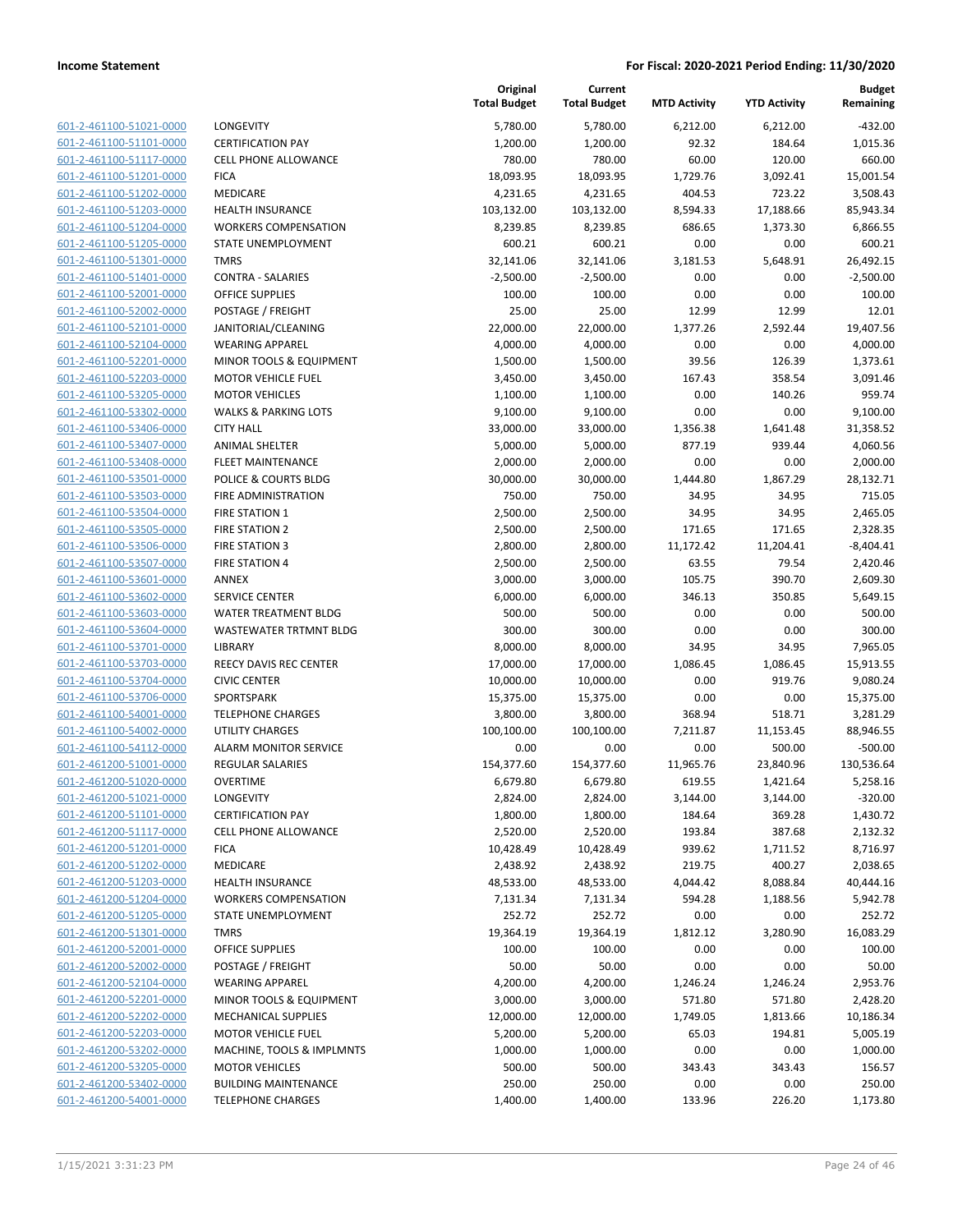|                                   |                                                     | Original<br><b>Total Budget</b> | Current<br><b>Total Budget</b> | <b>MTD Activity</b> | <b>YTD Activity</b> | <b>Budget</b><br>Remaining |
|-----------------------------------|-----------------------------------------------------|---------------------------------|--------------------------------|---------------------|---------------------|----------------------------|
| 601-2-461200-54002-0000           | <b>UTILITY CHARGES</b>                              | 11,500.00                       | 11,500.00                      | 688.76              | 1,390.71            | 10,109.29                  |
| 601-2-461200-54201-0000           | MEMBERSHIPS & SUBSCRIPTIONS                         | 1,500.00                        | 1,500.00                       | 0.00                | 0.00                | 1,500.00                   |
| 601-2-461200-54214-0000           | <b>TRAVEL &amp; TRAINING</b>                        | 1,000.00                        | 1,000.00                       | 0.00                | 0.00                | 1,000.00                   |
| 601-2-480000-57004-0000           | <b>INVENTORY LOSS/GAIN</b>                          | 0.00                            | 0.00                           | $-2,849.51$         | $-2,849.51$         | 2,849.51                   |
|                                   | <b>Expense Total:</b>                               | 1,040,226.62                    | 1,040,226.62                   | 95,620.22           | 161,312.69          | 878,913.93                 |
|                                   | Fund: 601 - CENTRAL SERVICE FUND Surplus (Deficit): | -99,812.62                      | -99,812.62                     | $-17,252.40$        | -4,577.05           |                            |
| <b>Fund: 602 - INSURANCE FUND</b> |                                                     |                                 |                                |                     |                     |                            |
| Revenue                           |                                                     |                                 |                                |                     |                     |                            |
| 602-2-319001-45401-0000           | <b>INTEREST REVENUES</b>                            | 3,560.00                        | 3,560.00                       | 130.92              | $-22.71$            | 3,582.71                   |
| 602-2-322001-43201-0000           | <b>EMPLOYEE PORTION</b>                             | 500,000.00                      | 500,000.00                     | 45,586.35           | 68,361.29           | 431,638.71                 |
| 602-2-322001-43202-0000           | <b>CITY PORTION-HEALTH</b>                          | 3,313,254.00                    | 3,313,254.00                   | 277,944.10          | 555,888.20          | 2,757,365.80               |
| 602-2-322001-43203-0000           | <b>CITY PORTION-WORK COMP</b>                       | 346,681.00                      | 346,681.00                     | 28,951.18           | 57,902.36           | 288,778.64                 |
| 602-2-322001-43204-0000           | <b>CITY PORTION-TWC FUTA</b>                        | 250.00                          | 250.00                         | 19.26               | 38.52               | 211.48                     |
| 602-2-322001-43205-0000           | <b>GEUS EMPLOYEE PORTION</b>                        | 265,980.00                      | 265,980.00                     | 22,649.42           | 33,974.13           | 232,005.87                 |
| 602-2-322001-43206-0000           | <b>GEUS PORTION-HEALTH</b>                          | 1,489,258.00                    | 1,489,258.00                   | 124,104.83          | 248,209.66          | 1,241,048.34               |
| 602-2-322001-43207-0000           | <b>GEUS PORTION-WORK COMP</b>                       | 154,423.00                      | 154,423.00                     | 12,868.58           | 25,737.16           | 128,685.84                 |
| 602-2-322001-48610-0000           | OTHER REV / CITY EMPL-DEPENDENT CARE                | 24,000.00                       | 24,000.00                      | 2,120.36            | 4,240.72            | 19,759.28                  |
| 602-2-324001-46501-0000           | CA - GENERAL FUND                                   | 222,251.00                      | 222,251.00                     | 18,520.92           | 37,041.84           | 185,209.16                 |
| 602-2-324001-46506-0000           | <b>CA - RECREATION FUND</b>                         | 103.00                          | 103.00                         | 8.58                | 17.16               | 85.84                      |
| 602-2-324001-46509-0000           | CA - VENUE MGMT FUND                                | 260.00                          | 260.00                         | 21.67               | 43.34               | 216.66                     |
| 602-2-324001-46611-0000           | <b>CA - UTILITY FUND</b>                            | 99,678.00                       | 99,678.00                      | 8,306.50            | 16,613.00           | 83,065.00                  |
| 602-2-324001-46614-0000           | CA - SANITATION FUND COLLECTION                     | 521.00                          | 521.00                         | 43.42               | 86.84               | 434.16                     |
| 602-2-324009-46612-0000           | <b>CA - ELECTRIC UTILITY</b>                        | 20,231.00                       | 20,231.00                      | 1,685.92            | 3,371.84            | 16,859.16                  |
| 602-2-324009-46613-0000           | <b>CA - CABLE UTILITY</b>                           | 3,047.00                        | 3,047.00                       | 253.92              | 507.84              | 2,539.16                   |
|                                   | <b>Revenue Total:</b>                               | 6,443,497.00                    | 6,443,497.00                   | 543,215.93          | 1,052,011.19        | 5,391,485.81               |
| <b>Expense</b>                    |                                                     |                                 |                                |                     |                     |                            |
| 602-2-462100-54101-0000           | PROFESSIONAL SERVICES                               | 25,000.00                       | 25,000.00                      | 1,176.00            | 1,176.00            | 23,824.00                  |
| 602-2-462100-54801-0000           | <b>WELLNESS PROGRAM</b>                             | 10,000.00                       | 10,000.00                      | 0.00                | 0.00                | 10,000.00                  |
| 602-2-462100-54809-0000           | HEALTH AND DENTAL / PREMIUMS                        | 5,362,479.00                    | 5,362,479.00                   | 444,250.12          | 885,666.90          | 4,476,812.10               |
| 602-2-462100-54810-0000           | RETIREE INSURANCE PREMIUM                           | 50,000.00                       | 50,000.00                      | 2,309.20            | 4,559.20            | 45,440.80                  |
| 602-2-462100-54812-0000           | LONG TERM DISABILITY                                | 50,000.00                       | 50,000.00                      | 0.00                | 4,878.88            | 45,121.12                  |
| 602-2-462100-54813-0000           | LIFE / AD & D INSURANCE                             | 20,000.00                       | 20,000.00                      | 0.00                | 1,815.54            | 18,184.46                  |
| 602-2-462100-54820-0000           | AIR EVAC PREMIUMS                                   | 21,000.00                       | 21,000.00                      | 0.00                | 21,206.00           | $-206.00$                  |
| 602-2-462100-54821-0000           | <b>WORKERS' COMPENSATION</b>                        | 450,000.00                      | 450,000.00                     | 0.00                | 395,006.20          | 54,993.80                  |
| 602-2-462100-54822-0000           | STATE UNEMPLOYMENT INS.                             | 0.00                            | 0.00                           | $-0.01$             | $-0.09$             | 0.09                       |
| 602-2-462100-54823-0000           | HEALTH CARE-125 FLEX PLAN & HSA                     | 25,000.00                       | 25,000.00                      | 750.00              | 3,355.38            | 21,644.62                  |
| 602-2-480000-54101-0000           | PROFESSIONAL SERVICES                               | 120,000.00                      | 120,000.00                     | 3,068.32            | 5,165.78            | 114,834.22                 |
| 602-2-480000-54226-0000           | <b>PROP INSURANCE EXP</b>                           | 350,000.00                      | 350,000.00                     | 0.00                | 360,796.32          | $-10,796.32$               |
| <u>602-2-480000-57008-0000</u>    | <b>BANK CHARGES</b>                                 | 175.00                          | 175.00                         | 0.00                | 0.00                | 175.00                     |
|                                   | <b>Expense Total:</b>                               | 6,483,654.00                    | 6,483,654.00                   | 451,553.63          | 1,683,626.11        | 4,800,027.89               |
|                                   | Fund: 602 - INSURANCE FUND Surplus (Deficit):       | -40,157.00                      | -40,157.00                     | 91,662.30           | -631,614.92         |                            |
| Fund: 604 - MIS FUND              |                                                     |                                 |                                |                     |                     |                            |
| Revenue                           |                                                     |                                 |                                |                     |                     |                            |
| 604-2-324001-46501-0000           | CA - GENERAL FUND                                   | 570,305.00                      | 570,305.00                     | 47,525.40           | 95,050.80           | 475,254.20                 |
| 604-2-324001-46506-0000           | CA - RECREATION FUND                                | 27.00                           | 27.00                          | 2.25                | 4.50                | 22.50                      |
| 604-2-324001-46509-0000           | CA - VENUE MGMT FUND                                | 1,750.00                        | 1,750.00                       | 145.83              | 291.66              | 1,458.34                   |
| 604-2-324001-46611-0000           | CA - UTILITY FUND                                   | 87,361.00                       | 87,361.00                      | 7,280.08            | 14,560.16           | 72,800.84                  |
| 604-2-324001-46614-0000           | CA - SANITATION FUND COLLECTION                     | 6,632.00                        | 6,632.00                       | 552.67              | 1,105.34            | 5,526.66                   |
| 604-2-324009-46901-0000           | CA - ELECTRIC UTILITY                               | 80,139.00                       | 80,139.00                      | 13,356.50           | 26,713.00           | 53,426.00                  |
| 604-2-324009-46906-0000           | CA - CABLE UTILITY                                  | 12,161.00                       | 12,161.00                      | 2,026.83            | 4,053.66            | 8,107.34                   |
|                                   | <b>Revenue Total:</b>                               | 758,375.00                      | 758,375.00                     | 70,889.56           | 141,779.12          | 616,595.88                 |
| <b>Expense</b>                    |                                                     |                                 |                                |                     |                     |                            |
| 604-2-441400-54001-0000           | <b>TELEPHONE CHARGES</b>                            | 430.00                          | 430.00                         | 36.31               | 72.54               | 357.46                     |
| 604-2-441400-54002-0000           | UTILITY CHARGES                                     | 850.00                          | 850.00                         | 57.94               | 75.79               | 774.21                     |
| 604-2-465100-51001-0000           | REGULAR SALARIES                                    | 302,190.00                      | 302,190.00                     | 19,692.92           | 35,736.76           | 266,453.24                 |
| 604-2-465100-51020-0000           | <b>OVERTIME</b>                                     | 8,268.75                        | 8,268.75                       | 629.40              | 1,767.77            | 6,500.98                   |
| 604-2-465100-51021-0000           | LONGEVITY                                           | 4,654.00                        | 4,654.00                       | 4,870.00            | 4,870.00            | $-216.00$                  |
|                                   |                                                     |                                 |                                |                     |                     |                            |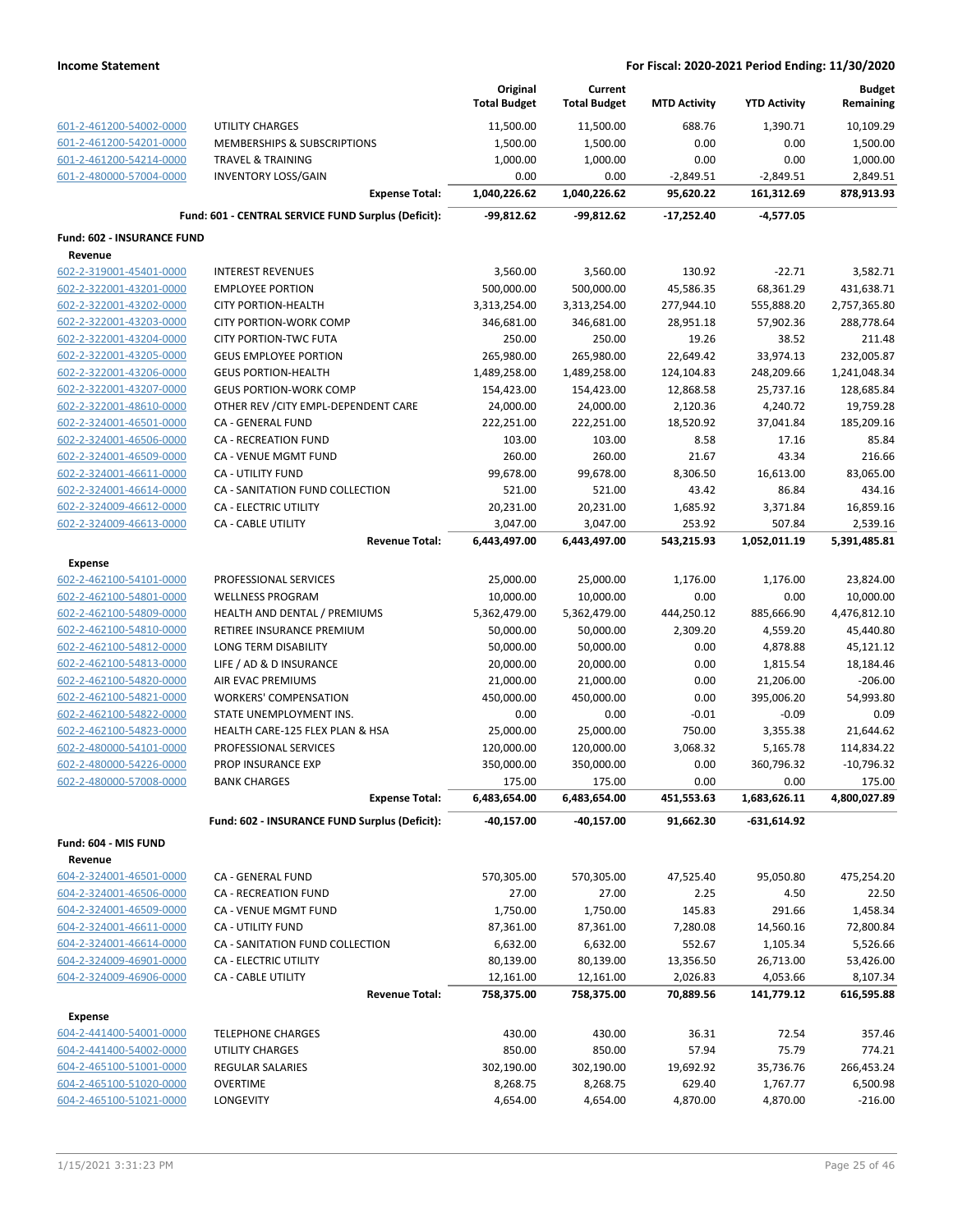|                                      |                                                         | Original<br><b>Total Budget</b> | Current<br><b>Total Budget</b> | <b>MTD Activity</b>   | <b>YTD Activity</b>     | <b>Budget</b><br>Remaining |
|--------------------------------------|---------------------------------------------------------|---------------------------------|--------------------------------|-----------------------|-------------------------|----------------------------|
| 604-2-465100-51116-0000              | CAR ALLOWANCE                                           | 1,800.00                        | 1,800.00                       | 276.92                | 553.84                  | 1,246.16                   |
| 604-2-465100-51117-0000              | <b>CELL PHONE ALLOWANCE</b>                             | 1,920.00                        | 1,920.00                       | 295.36                | 516.88                  | 1,403.12                   |
| 604-2-465100-51201-0000              | <b>FICA</b>                                             | 20,011.00                       | 20,011.00                      | 1,520.60              | 2,571.38                | 17,439.62                  |
| 604-2-465100-51202-0000              | <b>MEDICARE</b>                                         | 4,680.05                        | 4,680.05                       | 355.63                | 601.37                  | 4,078.68                   |
| 604-2-465100-51203-0000              | <b>HEALTH INSURANCE</b>                                 | 49,438.00                       | 49,438.00                      | 4,119.83              | 8,239.66                | 41,198.34                  |
| 604-2-465100-51204-0000              | <b>WORKERS COMPENSATION</b>                             | 778.50                          | 778.50                         | 64.88                 | 129.76                  | 648.74                     |
| 604-2-465100-51205-0000              | STATE UNEMPLOYMENT                                      | 126.35                          | 126.35                         | 36.35                 | 36.35                   | 90.00                      |
| 604-2-465100-51301-0000              | <b>TMRS</b>                                             | 37,157.97                       | 37,157.97                      | 2,898.51              | 4,887.58                | 32,270.39                  |
| 604-2-465100-52001-0000              | OFFICE SUPPLIES                                         | 150.00                          | 150.00                         | 0.00                  | 0.00                    | 150.00                     |
| 604-2-465100-52002-0000              | POSTAGE / FREIGHT                                       | 25.00                           | 25.00                          | 0.00                  | 0.00                    | 25.00                      |
| 604-2-465100-52004-0000              | <b>COMPUTER SUPPLIES</b>                                | 1,000.00                        | 0.00                           | 0.00                  | 0.00                    | 0.00                       |
| 604-2-465100-52203-0000              | <b>MOTOR VEHICLE FUEL</b>                               | 125.00                          | 125.00                         | 17.92                 | 36.15                   | 88.85                      |
| 604-2-465100-53205-0000              | <b>MOTOR VEHICLES</b>                                   | 400.00                          | 400.00                         | 0.00                  | 66.30                   | 333.70                     |
| 604-2-465100-53209-0000              | HARDWARE/SOFTWARE                                       | 509,196.00                      | 509,196.00                     | 45,420.54             | 81,238.76               | 427,957.24                 |
| 604-2-465100-54001-0000              | <b>TELEPHONE CHARGES</b>                                | 12,000.00                       | 12,000.00                      | 665.68                | 937.93                  | 11,062.07                  |
| 604-2-465100-54101-0000              | PROFESSIONAL SERVICES                                   | 2,500.00                        | 4,798.87                       | 0.00                  | 757.00                  | 4,041.87                   |
| 604-2-465100-54214-0000              | <b>TRAVEL &amp; TRAINING</b>                            | 5,000.00                        | 5,000.00                       | 0.00                  | 0.00                    | 5,000.00                   |
| 604-2-465100-54901-0000              | <b>RENTALS / LEASES</b>                                 | 25,000.00                       | 25,000.00                      | 1,783.93              | 3,567.86                | 21,432.14                  |
| 604-2-465100-54908-0000              | LEASE PURCHASE PAYMENTS                                 | 25,000.00                       | 23,701.13                      | 0.00                  | 0.00                    | 23,701.13                  |
| 604-2-465100-55205-0000              | COMPUTER EQUIPMENT / SOFTWARE                           | 8,250.00                        | 8,250.00                       | 0.00                  | 0.00                    | 8,250.00                   |
| 604-2-480000-55205-0000              | <b>COMPUTER EQUIPMENT</b>                               | 50,000.00                       | 50,000.00                      | 0.00                  | 1,254.74                | 48,745.26                  |
|                                      | <b>Expense Total:</b>                                   | 1,070,950.62                    | 1,070,950.62                   | 82,742.72             | 147,918.42              | 923,032.20                 |
|                                      | Fund: 604 - MIS FUND Surplus (Deficit):                 | $-312,575.62$                   | $-312,575.62$                  | $-11,853.16$          | $-6,139.30$             |                            |
| Fund: 660 - VEHICLE REPLACEMENT FUND |                                                         |                                 |                                |                       |                         |                            |
| Revenue                              |                                                         |                                 |                                |                       |                         |                            |
| 660-2-319001-45401-0000              | <b>INTEREST REVENUES</b>                                | 10,000.00                       | 10,000.00                      | 76.73                 | 165.55                  | 9,834.45                   |
| 660-2-323001-46001-0000              | <b>XFR - GENERAL FUND</b>                               | 658,178.00                      | 658,178.00                     | 54,848.16             | 109,696.32              | 548,481.68                 |
| 660-2-323001-46105-0000              | <b>XFR - UTILITY CIP FUND</b><br><b>Revenue Total:</b>  | 62,218.00<br>730,396.00         | 62,218.00<br>730,396.00        | 5,184.83<br>60,109.72 | 10,369.66<br>120,231.53 | 51,848.34<br>610,164.47    |
| <b>Expense</b>                       |                                                         |                                 |                                |                       |                         |                            |
| 660-2-421210-55202-0000              | <b>VEHICLES</b>                                         | 47,708.00                       | 47,708.00                      | $-6,088.83$           | $-1,177.51$             | 48,885.51                  |
| 660-2-421230-55202-0000              | <b>VEHICLES</b>                                         | 116,178.00                      | 116,178.00                     | $-6,565.38$           | $-1,482.18$             | 117,660.18                 |
| 660-2-422200-55202-0000              | <b>VEHICLES</b>                                         | 262,278.00                      | 262,278.00                     | 0.00                  | 0.00                    | 262,278.00                 |
| 660-2-422300-55202-0000              | <b>VEHICLES</b>                                         | 95,557.00                       | 95,557.00                      | 0.00                  | 0.00                    | 95,557.00                  |
| 660-2-431200-55201-0000              | <b>EQUIPMENT PURCHASES</b>                              | 25,639.00                       | 25,639.00                      | 0.00                  | 1,533.48                | 24,105.52                  |
| 660-2-431600-55202-0000              | <b>VEHICLES</b>                                         | 0.00                            | 0.00                           | 0.00                  | 2,535.84                | $-2,535.84$                |
| 660-2-431700-55202-0000              | <b>VEHICLES</b>                                         | 13,471.00                       | 13,471.00                      | 0.00                  | 2,108.36                | 11,362.64                  |
| 660-2-436200-55202-0000              | <b>VEHICLES</b>                                         | 14,817.00                       | 14,817.00                      | 0.00                  | 0.00                    | 14,817.00                  |
| 660-2-436300-55202-0000              | <b>VEHICLES</b>                                         | 23,050.00                       | 23,050.00                      | 0.00                  | 0.00                    | 23,050.00                  |
| 660-2-437200-55202-0000              | <b>VEHICLES</b>                                         | 24,351.00                       | 24,351.00                      | 0.00                  | 0.00                    | 24,351.00                  |
| 660-2-441300-55202-0000              | <b>VEHICLES</b>                                         | 11,188.00                       | 11,188.00                      | 0.00                  | 1,732.00                | 9,456.00                   |
| 660-2-443200-55202-0000              | <b>VEHICLES</b>                                         | 16,026.00                       | 16,026.00                      | 0.00                  | 1,318.02                | 14,707.98                  |
| 660-2-451100-55202-0000              | <b>VEHICLES</b>                                         | 41,835.00                       | 41,835.00                      | 9.70                  | 6,548.44                | 35,286.56                  |
| 660-2-461100-55201-0000              | <b>EQUIPMENT PURCHASES</b>                              | 19,614.00                       | 19,614.00                      | 0.00                  | 3,062.42                | 16,551.58                  |
| 660-2-461200-55201-0000              | <b>EQUIPMENT PURCHASES</b>                              | 8,685.00                        | 8,685.00                       | $-54.75$              | 1,502.27                | 7,182.73                   |
|                                      | <b>Expense Total:</b>                                   | 720,397.00                      | 720,397.00                     | $-12,699.26$          | 17,681.14               | 702,715.86                 |
|                                      | Fund: 660 - VEHICLE REPLACEMENT FUND Surplus (Deficit): | 9,999.00                        | 9,999.00                       | 72,808.98             | 102,550.39              |                            |
| Fund: 800 - SPENCE FUND              |                                                         |                                 |                                |                       |                         |                            |
| Revenue                              |                                                         |                                 |                                |                       |                         |                            |
| 800-3-319001-45401-0000              | <b>INTEREST REVENUES</b>                                | 6,000.00                        | 6,000.00                       | 51.05                 | 110.14                  | 5,889.86                   |
|                                      | <b>Revenue Total:</b>                                   | 6,000.00                        | 6,000.00                       | 51.05                 | 110.14                  | 5,889.86                   |
| <b>Expense</b>                       |                                                         |                                 |                                |                       |                         |                            |
| 800-3-495000-58501-0000              | CA - GENERAL FUND                                       | 600.00                          | 600.00                         | 50.00                 | 100.00                  | 500.00                     |
|                                      | <b>Expense Total:</b>                                   | 600.00                          | 600.00                         | 50.00                 | 100.00                  | 500.00                     |
|                                      | Fund: 800 - SPENCE FUND Surplus (Deficit):              | 5,400.00                        | 5,400.00                       | 1.05                  | 10.14                   |                            |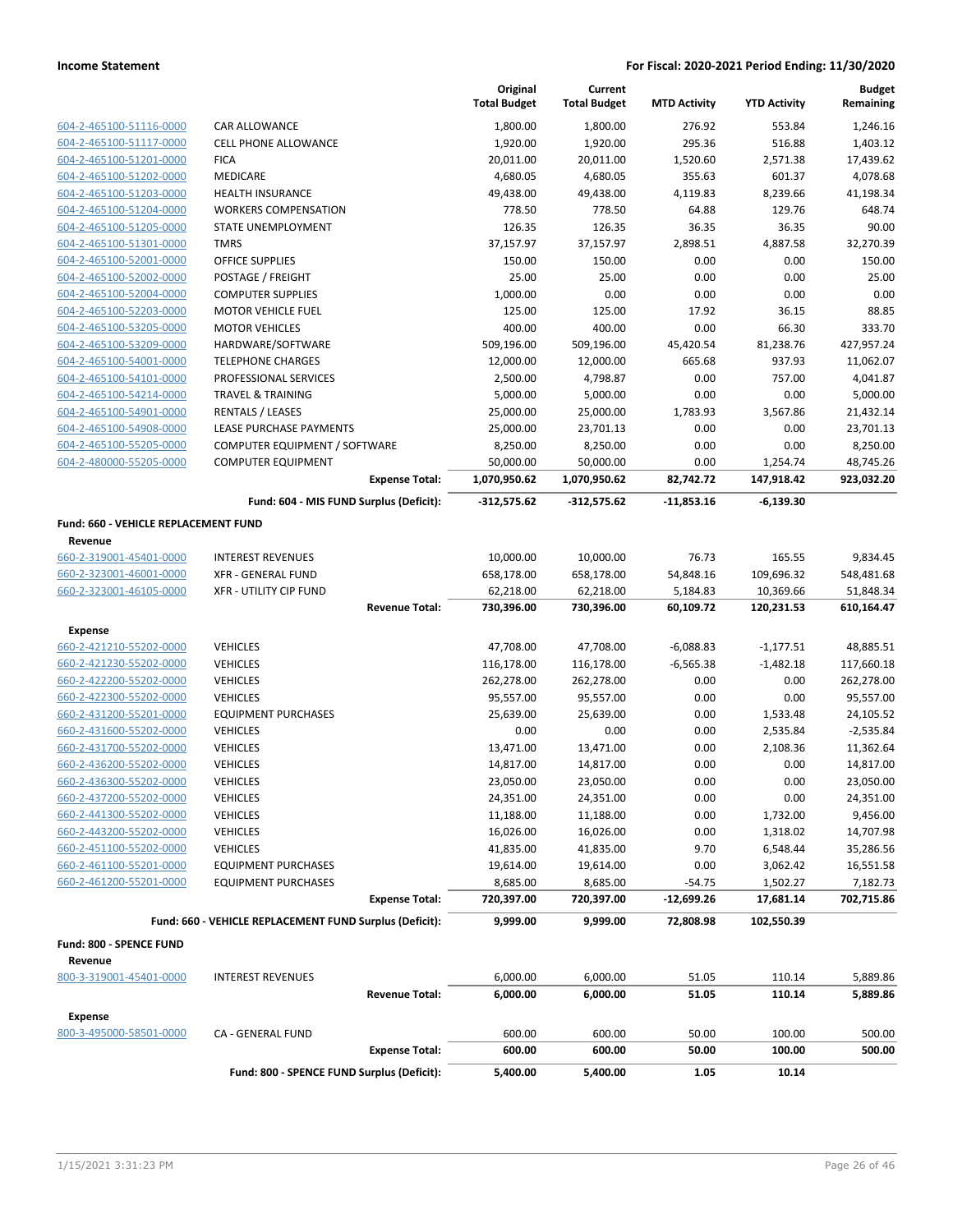| <b>Income Statement</b>                            |                                                                            |                                 |                                | For Fiscal: 2020-2021 Period Ending: 11/30/2020 |                     |                            |
|----------------------------------------------------|----------------------------------------------------------------------------|---------------------------------|--------------------------------|-------------------------------------------------|---------------------|----------------------------|
|                                                    |                                                                            | Original<br><b>Total Budget</b> | Current<br><b>Total Budget</b> | <b>MTD Activity</b>                             | <b>YTD Activity</b> | <b>Budget</b><br>Remaining |
| Fund: 801 - JONES LIBRARY TRUST                    |                                                                            |                                 |                                |                                                 |                     |                            |
| Revenue                                            |                                                                            |                                 |                                |                                                 |                     |                            |
| 801-3-319001-45401-0000                            | <b>INTEREST REVENUES</b>                                                   | 0.00                            | 0.00                           | 4.51                                            | $-0.09$             | 0.09                       |
|                                                    | <b>Revenue Total:</b>                                                      | 0.00                            | 0.00                           | 4.51                                            | $-0.09$             | 0.09                       |
|                                                    | Fund: 801 - JONES LIBRARY TRUST Total:                                     | 0.00                            | 0.00                           | 4.51                                            | $-0.09$             |                            |
| Fund: 809 - GREENVILLE IDC (L-3)                   |                                                                            |                                 |                                |                                                 |                     |                            |
| Revenue                                            |                                                                            |                                 |                                |                                                 |                     |                            |
| 809-3-319001-45609-0000                            | INTERGOVERNMENTAL / IDC GREENVILLE                                         | 0.00                            | 0.00                           | 124,521.10                                      | 124,521.10          | $-124,521.10$              |
|                                                    | <b>Revenue Total:</b>                                                      | 0.00                            | 0.00                           | 124,521.10                                      | 124,521.10          | $-124,521.10$              |
| <b>Expense</b>                                     |                                                                            |                                 |                                |                                                 |                     |                            |
| 809-3-438100-55320-0000                            | <b>CONSTRUCTION PROJECTS</b>                                               | 0.00                            | 0.00                           | 124,521.10                                      | 124,521.10          | $-124,521.10$              |
|                                                    | <b>Expense Total:</b>                                                      | 0.00                            | 0.00                           | 124,521.10                                      | 124,521.10          | $-124,521.10$              |
|                                                    | Fund: 809 - GREENVILLE IDC (L-3) Surplus (Deficit):                        | 0.00                            | 0.00                           | 0.00                                            | 0.00                |                            |
| Fund: 810 - SEIZURE FUNDS - STATE RULES            |                                                                            |                                 |                                |                                                 |                     |                            |
| Revenue                                            |                                                                            |                                 |                                |                                                 |                     |                            |
| 810-3-319001-45401-0000                            | <b>INTEREST REVENUES</b>                                                   | 3,000.00                        | 3,000.00                       | 72.60                                           | $-1.39$             | 3,001.39                   |
|                                                    | <b>Revenue Total:</b>                                                      | 3,000.00                        | 3,000.00                       | 72.60                                           | $-1.39$             | 3,001.39                   |
| <b>Expense</b>                                     |                                                                            |                                 |                                |                                                 |                     |                            |
| 810-3-421600-55201-0000                            | <b>EQUIPMENT PURCHASES</b>                                                 | 0.00                            | 0.00                           | 0.00                                            | 0.00                | 0.00                       |
| 810-3-480000-57008-0000                            | <b>BANK CHARGES</b>                                                        | 100.00                          | 100.00                         | 0.00                                            | 0.00                | 100.00                     |
|                                                    | <b>Expense Total:</b>                                                      | 100.00                          | 100.00                         | 0.00                                            | 0.00                | 100.00                     |
|                                                    | Fund: 810 - SEIZURE FUNDS - STATE RULES Surplus (Deficit):                 | 2,900.00                        | 2,900.00                       | 72.60                                           | $-1.39$             |                            |
| Fund: 811 - SEIZURE FUNDS - FED RULES              |                                                                            |                                 |                                |                                                 |                     |                            |
| Revenue                                            |                                                                            |                                 |                                |                                                 |                     |                            |
| 811-3-319001-45401-0000                            | <b>INTEREST REVENUES</b>                                                   | 2,500.00                        | 2,500.00                       | 62.31                                           | $-1.18$             | 2,501.18                   |
|                                                    | <b>Revenue Total:</b>                                                      | 2,500.00                        | 2,500.00                       | 62.31                                           | $-1.18$             | 2,501.18                   |
| Expense                                            |                                                                            |                                 |                                |                                                 |                     |                            |
| 811-3-480000-57008-0000                            | <b>BANK CHARGES</b>                                                        | 100.00                          | 100.00                         | 0.00                                            | 0.00                | 100.00                     |
|                                                    | <b>Expense Total:</b>                                                      | 100.00                          | 100.00                         | 0.00                                            | 0.00                | 100.00                     |
|                                                    | Fund: 811 - SEIZURE FUNDS - FED RULES Surplus (Deficit):                   | 2,400.00                        | 2,400.00                       | 62.31                                           | $-1.18$             |                            |
|                                                    | Fund: 820 - TIRZ FUND (Tax Increment Reinvestment Zone)                    |                                 |                                |                                                 |                     |                            |
| Revenue                                            |                                                                            |                                 |                                |                                                 |                     |                            |
| 820-3-311001-41101-0000                            | <b>REAL PROPERTY TAXES - CITY</b>                                          | 469,027.00                      | 469,027.00                     | 11,132.41                                       | 13,060.12           | 455,966.88                 |
| 820-3-311001-41111-0000<br>820-3-311001-41112-0000 | REAL PROPERTY TAXES - COUNTY<br>REAL PROPERTY TAXES - HOSPITAL             | 193,907.00<br>87,704.00         | 193,907.00<br>87,704.00        | 0.00<br>0.00                                    | 0.00<br>0.00        | 193,907.00<br>87,704.00    |
| 820-3-311002-41102-0000                            | <b>DELINQUENT TAXES</b>                                                    | 1,000.00                        | 1,000.00                       | 60.47                                           | 1,413.42            | $-413.42$                  |
| 820-3-319001-45401-0000                            | <b>INTEREST REVENUES</b>                                                   | 0.00                            | 0.00                           | 754.66                                          | $-46.04$            | 46.04                      |
|                                                    | <b>Revenue Total:</b>                                                      | 751,638.00                      | 751,638.00                     | 11,947.54                                       | 14,427.50           | 737,210.50                 |
| <b>Expense</b>                                     |                                                                            |                                 |                                |                                                 |                     |                            |
| 820-3-416100-54101-0000                            | PROFESSIONAL SERVICES                                                      | 25,000.00                       | 25,000.00                      | 1,284.50                                        | 3,044.00            | 21,956.00                  |
| 820-3-416100-55002-0000                            | <b>IMPROVEMENTS</b>                                                        | 135,000.00                      | 135,000.00                     | 0.00                                            | 0.00                | 135,000.00                 |
| 820-3-480000-57008-0000                            | <b>BANK CHARGES</b>                                                        | 725.00                          | 725.00                         | 0.00                                            | 0.00                | 725.00                     |
|                                                    | <b>Expense Total:</b>                                                      | 160,725.00                      | 160,725.00                     | 1,284.50                                        | 3,044.00            | 157,681.00                 |
|                                                    | Fund: 820 - TIRZ FUND (Tax Increment Reinvestment Zone) Surplus (Deficit): | 590,913.00                      | 590,913.00                     | 10,663.04                                       | 11,383.50           |                            |
| Fund: 899 - POOLED CASH                            |                                                                            |                                 |                                |                                                 |                     |                            |
| Revenue                                            |                                                                            |                                 |                                |                                                 |                     |                            |
| 899-8-319001-45401-0000                            | <b>INTEREST REVENUES</b>                                                   | 0.00                            | 0.00                           | $-0.01$                                         | $-0.01$             | 0.01                       |
|                                                    | <b>Revenue Total:</b>                                                      | 0.00                            | 0.00                           | $-0.01$                                         | $-0.01$             | 0.01                       |
|                                                    | Fund: 899 - POOLED CASH Total:                                             | 0.00                            | 0.00                           | $-0.01$                                         | $-0.01$             |                            |
| Fund: 910 - ELECTRIC OPERATING FUND                |                                                                            |                                 |                                |                                                 |                     |                            |
| Revenue                                            |                                                                            |                                 |                                |                                                 |                     |                            |
| 910-9-000000-49001-4400                            | METERED SALES - RESIDENTIAL                                                | 12,417,255.00                   | 12,417,255.00                  | 741,499.68                                      | 1,671,164.07        | 10,746,090.93              |
| 910-9-000000-49010-4421                            | METERED SALES - GS-NO DEMAND                                               | 708,154.00                      | 708,154.00                     | 61,403.76                                       | 131,233.81          | 576,920.19                 |
| 910-9-000000-49020-4422                            | METERED SALES - GS-DEMAND                                                  | 16,659,767.00                   | 16,659,767.00                  | 1,208,573.73                                    | 2,509,242.00        | 14,150,525.00              |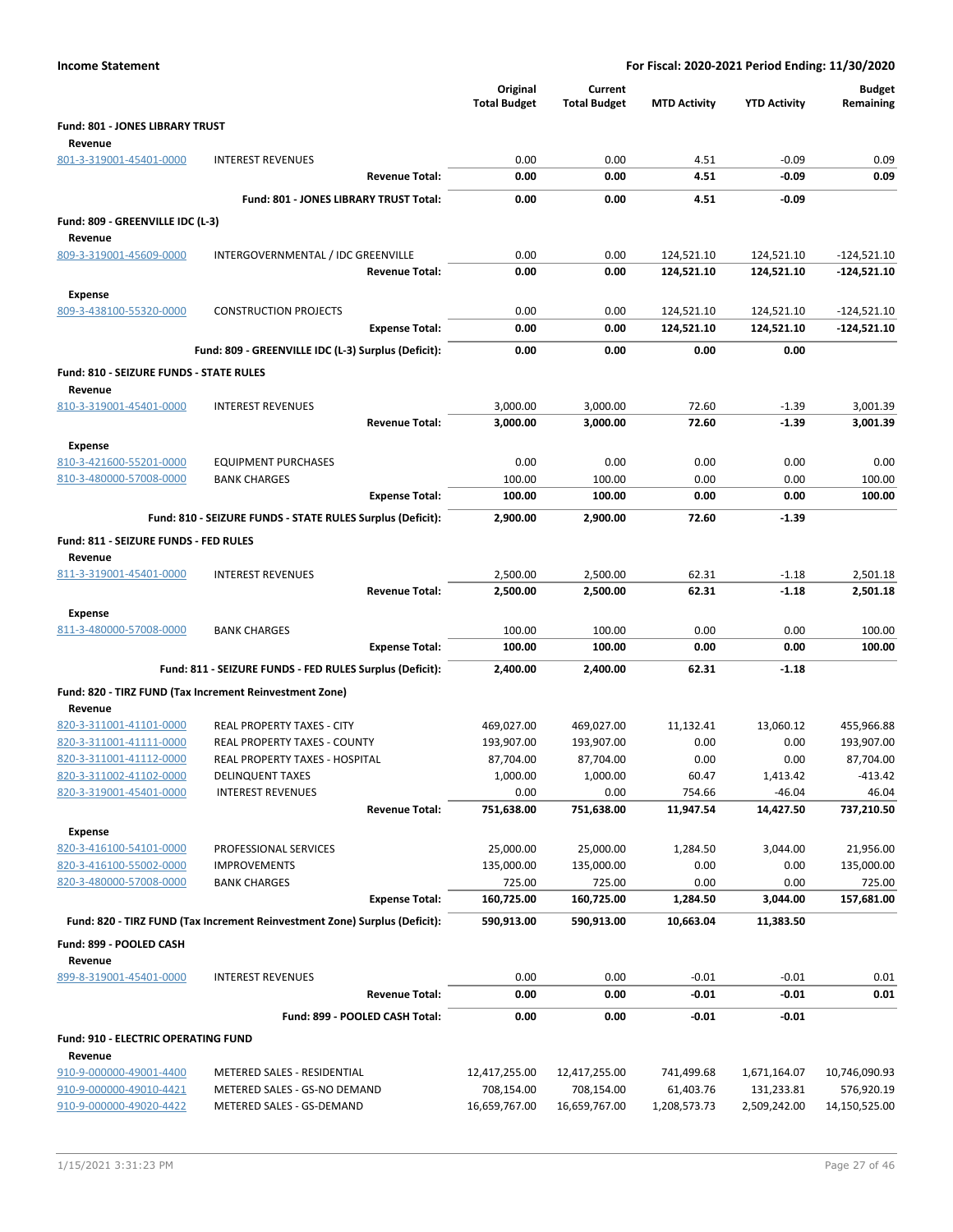|                         |                                         | Original<br><b>Total Budget</b> | Current<br><b>Total Budget</b> | <b>MTD Activity</b> | <b>YTD Activity</b> | <b>Budget</b><br>Remaining |
|-------------------------|-----------------------------------------|---------------------------------|--------------------------------|---------------------|---------------------|----------------------------|
| 910-9-000000-49030-4424 | METERED SALES - GS-PRIMARY              | 1,203,209.00                    | 1,203,209.00                   | 22,540.63           | 48,847.20           | 1,154,361.80               |
| 910-9-000000-49040-4440 | METERED SALES - STREET LIGHTS           | 216,161.00                      | 216,161.00                     | 18,462.66           | 36,925.32           | 179,235.68                 |
| 910-9-000000-49050-4400 | <b>FUEL ADJUSTMENT</b>                  | 19,240,422.00                   | 19,240,422.00                  | 844,201.14          | 1,833,397.16        | 17,407,024.84              |
| 910-9-000000-49057-4490 | POWER COST RECOVERY                     | 0.00                            | 0.00                           | 9.33                | 9.33                | $-9.33$                    |
| 910-9-000000-49058-4400 | <b>REGULATORY CHARGE</b>                | 3,166,493.00                    | 3,166,493.00                   | 51,893.12           | 110,989.60          | 3,055,503.40               |
| 910-9-000000-49140-4490 | <b>VAPOR LIGHT REVENUES</b>             | 147,775.00                      | 147,775.00                     | 12,449.35           | 24,901.23           | 122,873.77                 |
| 910-9-000000-49201-4510 | <b>LATE CHARGES</b>                     | 240,969.00                      | 240,969.00                     | 60.85               | 75.57               | 240,893.43                 |
| 910-9-000000-49209-4511 | SERVICE CHARGES - CLEARING              | 0.00                            | 0.00                           | 0.00                | 60.00               | $-60.00$                   |
| 910-9-000000-49210-4511 | <b>ELECTRIC SERVICE CHARGES</b>         | 83,779.00                       | 83,779.00                      | 2,994.52            | 6,184.16            | 77,594.84                  |
| 910-9-000000-49211-4511 | VAPOR LIGHT SERVICE CHARGES             | 430.00                          | 430.00                         | 14.35               | 21.81               | 408.19                     |
| 910-9-000000-49212-4511 | SAW POLES SERVICE CHARGES               | 1,398.00                        | 1,398.00                       | 0.00                | 100.00              | 1,298.00                   |
| 910-9-000000-49213-4511 | AMPY SERVICE CHARGES                    | 0.00                            | 0.00                           | 671.59              | 2,174.74            | $-2,174.74$                |
| 910-9-000000-49220-4512 | <b>RE-READ CHARGES</b>                  | 52.00                           | 52.00                          | 0.00                | 0.00                | 52.00                      |
| 910-9-000000-49301-4490 | METERED SALES - 5% XFER to GENERAL FUND | 2,690,834.00                    | 2,690,834.00                   | 148,623.55          | 319,471.49          | 2,371,362.51               |
| 910-9-000000-49307-4490 | METERED SALES - 1% XFER to GBOD         | 538,167.00                      | 538,167.00                     | 29,721.52           | 63,886.87           | 474,280.13                 |
| 910-9-000000-49410-4564 | <b>CUSTOMER AID TO CONSTRUCTION</b>     | 131,916.00                      | 131,916.00                     | 4,117.68            | 5,067.68            | 126,848.32                 |
| 910-9-000000-49420-4564 | UNDERGROUND SERVICE                     | 24,371.00                       | 24,371.00                      | 8,819.27            | 10,706.42           | 13,664.58                  |
| 910-9-000000-49430-4564 | <b>RELOCATION OF SERVICE</b>            | 7,585.00                        | 7,585.00                       | 0.00                | 0.00                | 7,585.00                   |
| 910-9-000000-49450-4564 | <b>ACCIDENTS</b>                        | 12,688.00                       | 12,688.00                      | 0.00                | 7,413.88            | 5,274.12                   |
| 910-9-000000-49455-4564 | <b>INSURANCE REIMBURSEMENTS</b>         | 5,000.00                        | 5,000.00                       | 2,169.73            | 2,169.73            | 2,830.27                   |
| 910-9-000000-49460-4564 | <b>METER DAMAGE</b>                     | 199.00                          | 199.00                         | 23.27               | 46.54               | 152.46                     |
| 910-9-000000-49470-4564 | OTHER REIMBURSEMENTS                    | 8,407.00                        | 8,407.00                       | 0.00                | 7,426.87            | 980.13                     |
| 910-9-000000-49480-4564 | <b>METER BASES</b>                      | 4,277.00                        | 4,277.00                       | 0.00                | 0.00                | 4,277.00                   |
| 910-9-000000-49490-4564 | <b>MATERIAL SALES</b>                   | 15,425.00                       | 15,425.00                      | 0.00                | 0.00                | 15,425.00                  |
| 910-9-000000-49520-4470 | <b>ENERGY SALES</b>                     | 5,455,381.00                    | 5,455,381.00                   | 932,231.03          | 2,065,147.24        | 3,390,233.76               |
| 910-9-000000-49521-4470 | <b>RUC REVENUES</b>                     | 730.00                          | 730.00                         | 0.00                | 0.00                | 730.00                     |
| 910-9-000000-49523-4470 | RENEWABLE ENERGY CREDITS                | 25,500.00                       | 25,500.00                      | 0.00                | 226,630.40          | $-201,130.40$              |
| 910-9-000000-49530-4572 | TCR AUCTION PROCEEDS                    | 690,023.00                      | 690,023.00                     | 42,782.14           | 92,237.92           | 597,785.08                 |
| 910-9-000000-49560-4571 | <b>TCOS REVENUES</b>                    | 426,482.00                      | 426,482.00                     | 41,704.69           | 36,394.12           | 390,087.88                 |
| 910-9-000000-49601-4540 | POLE USE REVENUES                       | 50,926.00                       | 50,926.00                      | 17,563.00           | 0.00                | 50,926.00                  |
| 910-9-000000-49602-4118 | EPA ALLOWANCE SALES                     | 1.00                            | 1.00                           | 0.00                | 0.00                | 1.00                       |
| 910-9-000000-49670-4116 | ROUNDUP PROGRAM                         | 0.00                            | 0.00                           | 1.47                | 4.62                | $-4.62$                    |
| 910-9-000000-49699-4116 | OTHER GAINS/LOSSES                      | 19,663.00                       | 19,663.00                      | 0.00                | 0.00                | 19,663.00                  |
| 910-9-000000-49701-4567 | XFER FROM COG - GEN FUND                | 668,683.00                      | 668,683.00                     | 55,723.58           | 111,447.16          | 557,235.84                 |
| 910-9-000000-49754-4994 | XFER FROM 950 - BILLING                 | 52,407.00                       | 52,407.00                      | 4,367.25            | 8,734.50            | 43,672.50                  |
| 910-9-000000-49755-4995 | XFER FROM 950 - CASHIERS                | 78,121.00                       | 78,121.00                      | 6,510.08            | 13,020.16           | 65,100.84                  |
| 910-9-000000-49759-4545 | XFER FROM 950 FOR POLE USE              | 30,000.00                       | 30,000.00                      | 0.00                | 0.00                | 30,000.00                  |
| 910-9-000000-49801-4190 | <b>INTEREST INCOME</b>                  | 94,859.00                       | 94,859.00                      | 7,246.98            | 316.54              | 94,542.46                  |
| 910-9-000000-49809-4190 | INTEREST ON ERCOT COLLATERAL            | 62.00                           | 62.00                          | 0.00                | 0.00                | 62.00                      |
| 910-9-000000-49900-4171 | <b>ENERGY EFFICIENCY CREDITS</b>        | 0.00                            | 0.00                           | $-135.00$           | $-135.00$           | 135.00                     |
|                         | <b>Revenue Total:</b>                   | 65,117,571.00                   | 65,117,571.00                  | 4,266,244.95        | 9,345,313.14        | 55,772,257.86              |
|                         |                                         |                                 |                                |                     |                     |                            |
| <b>Expense</b>          |                                         |                                 |                                |                     |                     |                            |
| 910-9-901000-51001-5000 | REGULAR SALARIES                        | 434,110.00                      | 434,110.00                     | 33,487.88           | 64,387.77           | 369,722.23                 |
| 910-9-901000-51020-5000 | <b>OVERTIME</b>                         | 55,045.00                       | 55,045.00                      | 5,216.67            | 8,361.66            | 46,683.34                  |
| 910-9-901000-51115-5000 | <b>CLOTHING ALLOWANCE</b>               | 3,717.00                        | 3,717.00                       | 0.00                | 0.00                | 3,717.00                   |
| 910-9-901000-51116-5000 | CAR ALLOWANCE                           | 975.00                          | 975.00                         | 150.00              | 300.00              | 675.00                     |
| 910-9-901000-51117-5000 | CELL PHONE ALLOWANCE                    | 623.00                          | 623.00                         | 47.92               | 95.84               | 527.16                     |
| 910-9-901000-51201-5000 | <b>FICA</b>                             | 30,429.00                       | 30,429.00                      | 2,399.00            | 4,918.13            | 25,510.87                  |
| 910-9-901000-51202-5000 | MEDICARE                                | 7,119.00                        | 7,119.00                       | 561.05              | 1,150.20            | 5,968.80                   |
| 910-9-901000-51203-5000 | <b>HEALTH INSURANCE</b>                 | 70,377.00                       | 70,377.00                      | 6,259.17            | 12,518.34           | 57,858.66                  |
| 910-9-901000-51204-5000 | <b>WORKERS COMPENSATION</b>             | 9,133.00                        | 9,133.00                       | 761.08              | 1,522.16            | 7,610.84                   |
| 910-9-901000-51205-5000 | UNEMPLOYMENT                            | 1,044.00                        | 1,044.00                       | 0.00                | 0.00                | 1,044.00                   |
| 910-9-901000-51301-5000 | <b>TMRS</b>                             | 56,501.00                       | 56,501.00                      | 4,895.13            | 9,736.96            | 46,764.04                  |
| 910-9-901001-59020-5010 | <b>NATURAL GAS</b>                      | 373,121.00                      | 373,121.00                     | 13,779.41           | 48,975.20           | 324,145.80                 |
| 910-9-901008-59110-5080 | <b>GEUS OPERATIONS</b>                  | 24,750.00                       | 24,750.00                      | 2,213.85            | 2,624.45            | 22,125.55                  |
| 910-9-901008-59112-5080 | SAFETY                                  | 8,750.00                        | 8,750.00                       | 0.00                | 0.00                | 8,750.00                   |
| 910-9-901008-59121-5080 | MECHANICAL SUPPLIES                     | 15,000.00                       | 15,000.00                      | 1,899.69            | 1,899.69            | 13,100.31                  |
| 910-9-901008-59122-5080 | <b>ELECTRICAL SUPPLIES</b>              | 11,750.00                       | 11,750.00                      | 770.85              | 770.85              | 10,979.15                  |
| 910-9-901008-59125-5080 | CHEMICAL & LABORATORY SUPPLIES          | 45,500.00                       | 45,500.00                      | 9,392.89            | 9,392.89            | 36,107.11                  |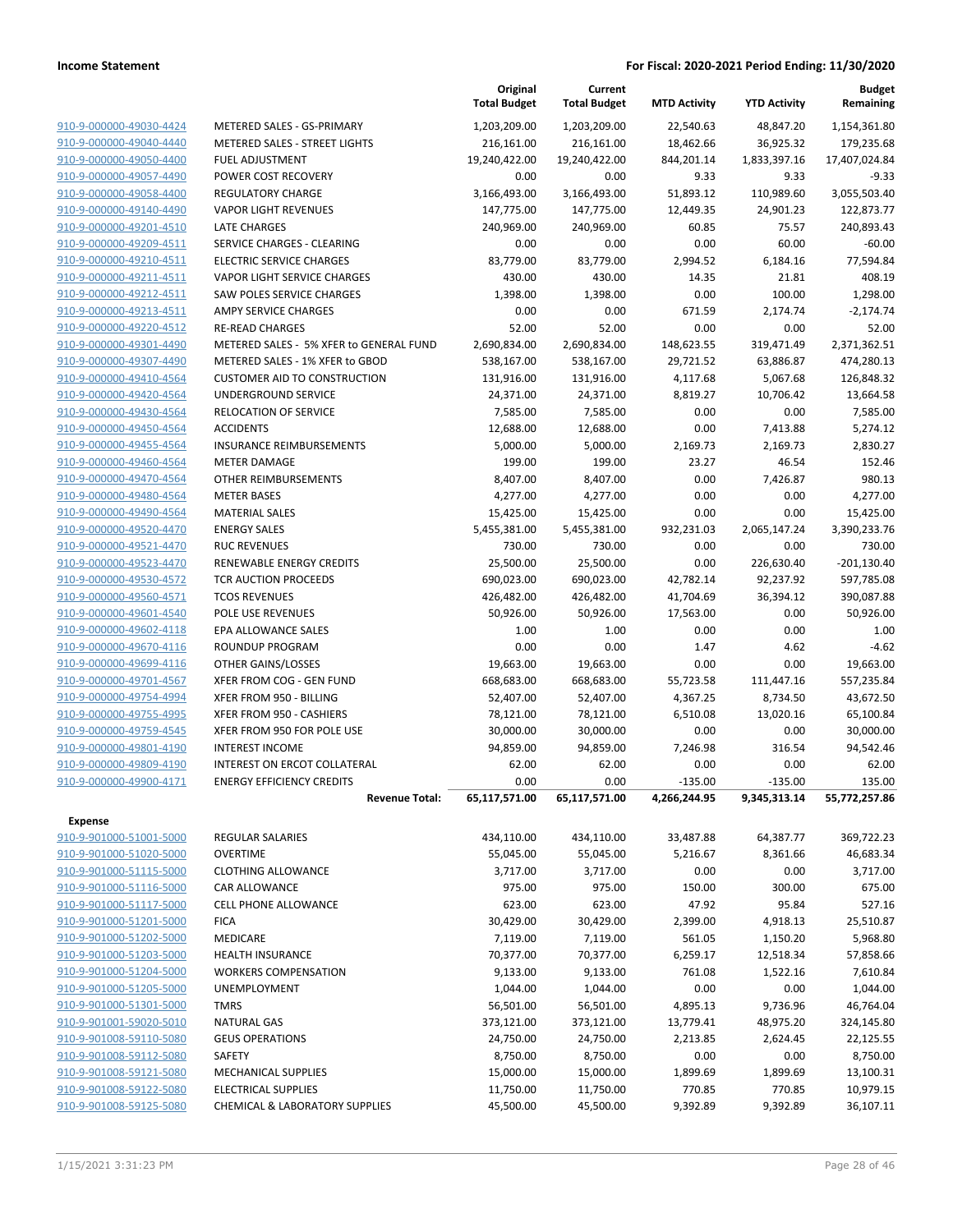**Current**

**Original**

**Budget Remaining**

|                                                    |                                     | <b>Total Budget</b> | <b>Total Budget</b> | <b>MTD Activity</b> | <b>YTD Activity</b>  | Remaining           |
|----------------------------------------------------|-------------------------------------|---------------------|---------------------|---------------------|----------------------|---------------------|
| 910-9-901008-59141-5080                            | <b>UTILITY BILLS</b>                | 250,000.00          | 250,000.00          | 6,004.86            | 13,156.89            | 236,843.11          |
| 910-9-901008-59144-5080                            | MISCELLANEOUS SERVICES              | 60,250.00           | 60,250.00           | 292.00              | 292.00               | 59,958.00           |
| 910-9-901008-59145-5080                            | <b>ENVIRONMENTAL SERVICES</b>       | 159,400.00          | 159,400.00          | 5,935.04            | 27,243.04            | 132,156.96          |
| 910-9-901008-59146-5080                            | TRAINING AND/OR TRAVEL              | 26,000.00           | 26,000.00           | 0.00                | 0.00                 | 26,000.00           |
| 910-9-901008-59148-5080                            | <b>FUEL</b>                         | 1,500.00            | 1,500.00            | 83.39               | 121.28               | 1,378.72            |
| 910-9-901015-51001-5150                            | <b>REGULAR SALARIES</b>             | 244,589.00          | 244,589.00          | 19,265.43           | 37,937.68            | 206,651.32          |
| 910-9-901015-51010-5150                            | PART TIME REGULAR                   | 21,548.00           | 21,548.00           | 0.00                | 0.00                 | 21,548.00           |
| 910-9-901015-51020-5150                            | <b>OVERTIME</b>                     | 34,963.00           | 34,963.00           | 1,279.12            | 3,731.89             | 31,231.11           |
| 910-9-901015-51115-5150                            | <b>CLOTHING ALLOWANCE</b>           | 3,431.00            | 3,431.00            | 0.00                | 0.00                 | 3,431.00            |
| 910-9-901015-51116-5150                            | <b>CAR ALLOWANCE</b>                | 0.00                | 0.00                | 150.00              | 150.00               | $-150.00$           |
| 910-9-901015-51117-5150                            | CELL PHONE ALLOWANCE                | 0.00                | 0.00                | 16.62               | 16.62                | $-16.62$            |
| 910-9-901015-51201-5150                            | <b>FICA</b>                         | 18,671.00           | 18,671.00           | 1,096.77            | 2,364.04             | 16,306.96           |
| 910-9-901015-51202-5150                            | MEDICARE                            | 4,368.00            | 4,368.00            | 256.50              | 552.88               | 3,815.12            |
| 910-9-901015-51203-5150                            | <b>HEALTH INSURANCE</b>             | 42,469.00           | 42,469.00           | 3,777.08            | 7,554.16             | 34,914.84           |
| 910-9-901015-51204-5150                            | <b>WORKERS COMPENSATION</b>         | 5,604.00            | 5,604.00            | 467.00              | 934.00               | 4,670.00            |
| 910-9-901015-51205-5150                            | UNEMPLOYMENT                        | 720.00              | 720.00              | 0.00                | 30.74                | 689.26              |
| 910-9-901015-51301-5150                            | <b>TMRS</b>                         | 32,185.00           | 32,185.00           | 2,330.02            | 4,706.58             | 27,478.42           |
| 910-9-901015-59201-5150                            | <b>BUILDING MAINTENANCE</b>         | 26,500.00           | 26,500.00           | 2,052.60            | 2,845.08             | 23,654.92           |
| 910-9-901015-59205-5150                            | <b>EQUIPMENT MAINTENANCE</b>        | 7,100.00            | 7,100.00            | 183.18              | 183.18               | 6,916.82            |
| 910-9-901015-59290-5150                            | GENERAL PLANT EQUIPMENT MAINTENANCE | 27,500.00           | 27,500.00           | 541.50              | 541.50               | 26,958.50           |
| 910-9-901015-59291-5150                            | UNIT 1 MAINTENANCE                  | 233,100.00          | 233,100.00          | 6,385.09            | 6,385.09             | 226,714.91          |
| 910-9-901015-59292-5150                            | UNIT 2 MAINTENANCE                  | 208,100.00          | 208,100.00          | 6,384.21            | 6,384.21             | 201,715.79          |
| 910-9-901015-59293-5150                            | UNIT 3 MAINTENANCE                  | 253,600.00          | 253,600.00          | 8,908.94            | 9,658.94             | 243,941.06          |
| 910-9-901090-59311-9900                            | STEAM PLANT STRUCTURES              | 32,300.00           | 32,300.00           | 0.00                | 0.00                 | 32,300.00           |
| 910-9-901090-59312-9900                            | <b>BOILER PLANT EQUIPMENT</b>       | 683,500.00          | 683,500.00          | 975.12              | 975.12               | 682,524.88          |
| 910-9-901090-59314-9900                            | <b>GENERATORS</b>                   | 250,000.00          | 250,000.00          | 0.00                | 0.00                 | 250,000.00          |
| 910-9-901090-59315-9900                            | ACCESSORY ELECTRIC EQUIPMENT        | 20,000.00           | 20,000.00           | 0.00                | 0.00                 | 20,000.00           |
| 910-9-901090-59316-9900                            | MISC POWER PLANT EQUIP              | 5,000.00            | 5,000.00            | 0.00                | 0.00                 | 5,000.00            |
| 910-9-901146-51001-5460                            | <b>REGULAR SALARIES</b>             | 434,110.00          | 434,110.00          | 33,487.86           | 64,387.74            | 369,722.26          |
| 910-9-901146-51020-5460                            | <b>OVERTIME</b>                     | 55,045.00           | 55,045.00           | 5,216.63            | 8,361.61             | 46,683.39           |
| 910-9-901146-51115-5460                            | <b>CLOTHING ALLOWANCE</b>           | 3,717.00            | 3,717.00            | 0.00                | 0.00                 | 3,717.00            |
| 910-9-901146-51116-5460<br>910-9-901146-51117-5460 | CAR ALLOWANCE                       | 975.00              | 975.00              | 0.00                | 0.00                 | 975.00              |
| 910-9-901146-51201-5460                            | CELL PHONE ALLOWANCE<br><b>FICA</b> | 623.00<br>30,429.00 | 623.00<br>30,429.00 | 47.88<br>2,402.65   | 95.76                | 527.24<br>25,912.60 |
| 910-9-901146-51202-5460                            | MEDICARE                            | 7,120.00            | 7,120.00            | 561.91              | 4,516.40<br>1,056.25 | 6,063.75            |
| 910-9-901146-51203-5460                            | <b>HEALTH INSURANCE</b>             | 70,371.00           | 70,371.00           | 6,259.17            | 12,518.34            | 57,852.66           |
| 910-9-901146-51204-5460                            | <b>WORKERS COMPENSATION</b>         | 9,133.00            | 9,133.00            | 761.08              | 1,522.16             | 7,610.84            |
| 910-9-901146-51205-5460                            | UNEMPLOYMENT                        | 1,044.00            | 1,044.00            | 0.00                | 0.00                 | 1,044.00            |
| 910-9-901146-51301-5460                            | <b>TMRS</b>                         | 56,501.00           | 56,501.00           | 4,359.66            | 8,195.13             | 48,305.87           |
| 910-9-901147-59020-5470                            | NATURAL GAS                         | 829,858.00          | 829,858.00          | 64,994.11           | 155,885.14           | 673,972.86          |
| <u>910-9-901151-59110-5501</u>                     | <b>GEUS OPERATIONS</b>              | 7,300.00            | 7,300.00            | 300.00              | 300.00               | 7,000.00            |
| 910-9-901151-59112-5501                            | SAFETY PROGRAM                      | 2,850.00            | 2,850.00            | 322.00              | 361.00               | 2,489.00            |
| 910-9-901151-59121-5501                            | <b>MECHANICAL SUPPLIES</b>          | 10,000.00           | 10,000.00           | 0.00                | 0.00                 | 10,000.00           |
| 910-9-901151-59122-5501                            | <b>ELECTRICAL SUPPLIES</b>          | 5,000.00            | 5,000.00            | 57.68               | 57.68                | 4,942.32            |
| 910-9-901151-59125-5501                            | <b>CHEMICAL &amp; LABORATORY</b>    | 17,500.00           | 17,500.00           | 0.00                | 0.00                 | 17,500.00           |
| 910-9-901151-59141-5501                            | <b>UTILITY BILLS</b>                | 200.00              | 200.00              | 10.43               | 10.43                | 189.57              |
| 910-9-901151-59144-5501                            | MISCELLANEOUS SERVICES              | 9,250.00            | 9,250.00            | 412.00              | 412.00               | 8,838.00            |
| 910-9-901151-59145-5501                            | <b>ENVIRONMENTAL SERVICES</b>       | 29,500.00           | 29,500.00           | 0.00                | 0.00                 | 29,500.00           |
| 910-9-901151-59146-5501                            | TRAINING AND/OR TRAVEL              | 28,000.00           | 28,000.00           | 0.00                | 0.00                 | 28,000.00           |
| 910-9-901154-51001-5541                            | REGULAR SALARIES                    | 244,589.00          | 244,589.00          | 19,265.36           | 37,937.60            | 206,651.40          |
| 910-9-901154-51010-5541                            | PART TIME REGULAR                   | 21,548.00           | 21,548.00           | 0.00                | 0.00                 | 21,548.00           |
| 910-9-901154-51020-5541                            | <b>OVERTIME</b>                     | 34,963.00           | 34,963.00           | 1,279.12            | 3,731.85             | 31,231.15           |
| 910-9-901154-51115-5541                            | <b>CLOTHING ALLOWANCE</b>           | 3,431.00            | 3,431.00            | 0.00                | 0.00                 | 3,431.00            |
| 910-9-901154-51117-5541                            | <b>CELL PHONE ALLOWANCE</b>         | 0.00                | 0.00                | 16.60               | 16.60                | $-16.60$            |
| 910-9-901154-51201-5541                            | <b>FICA</b>                         | 18,671.00           | 18,671.00           | 1,274.79            | 2,650.02             | 16,020.98           |
| 910-9-901154-51202-5541                            | MEDICARE                            | 4,368.00            | 4,368.00            | 298.14              | 619.77               | 3,748.23            |
| 910-9-901154-51203-5541                            | <b>HEALTH INSURANCE</b>             | 42,465.00           | 42,465.00           | 3,777.08            | 7,554.16             | 34,910.84           |
| 910-9-901154-51204-5541                            | <b>WORKERS COMPENSATION</b>         | 5,604.00            | 5,604.00            | 467.00              | 934.00               | 4,670.00            |
| 910-9-901154-51205-5541                            | UNEMPLOYMENT                        | 720.00              | 720.00              | 0.00                | 20.17                | 699.83              |
|                                                    |                                     |                     |                     |                     |                      |                     |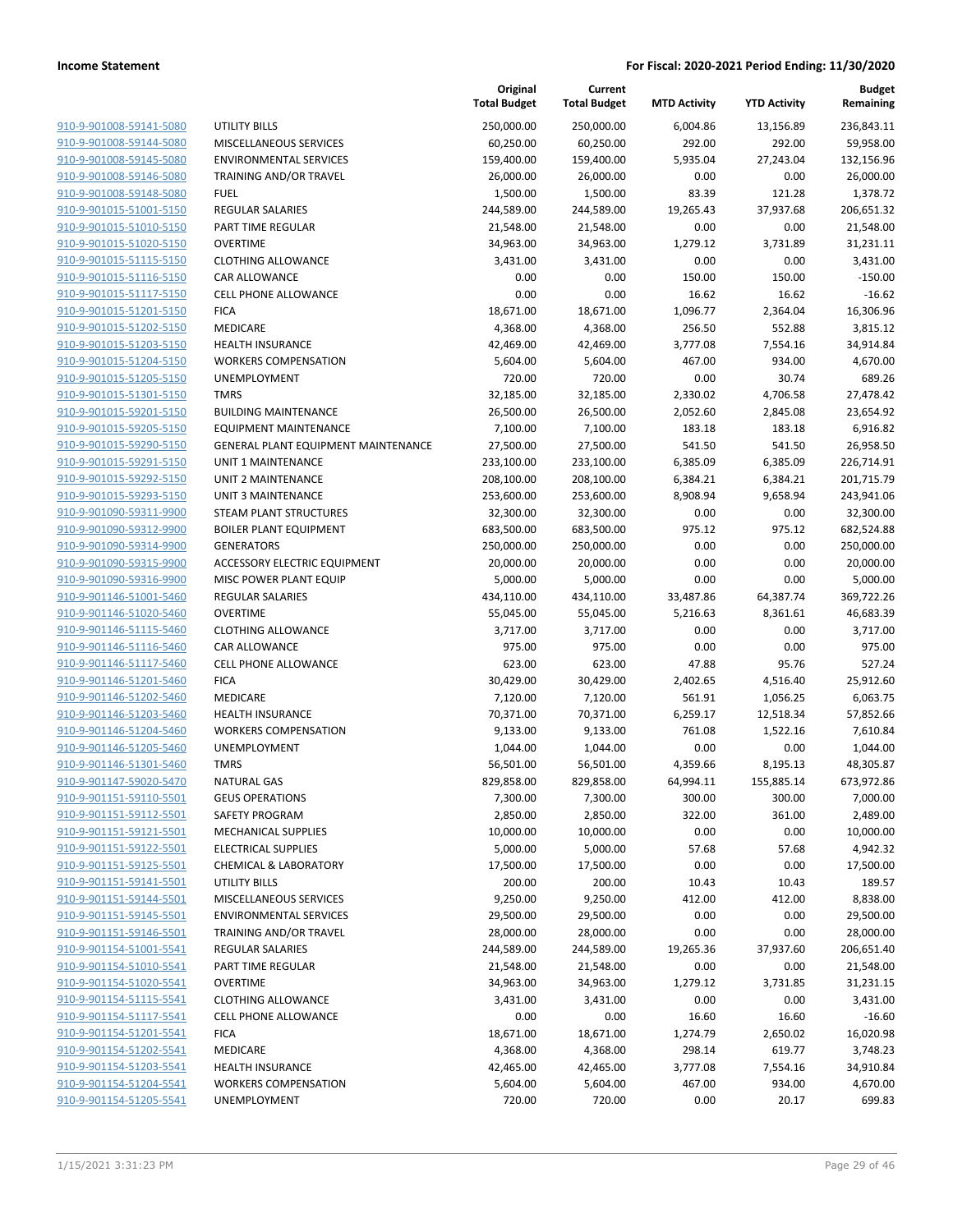|                                                    |                                                   | Original<br><b>Total Budget</b> | Current<br><b>Total Budget</b> | <b>MTD Activity</b> | <b>YTD Activity</b> | Budget<br>Remaining    |
|----------------------------------------------------|---------------------------------------------------|---------------------------------|--------------------------------|---------------------|---------------------|------------------------|
| 910-9-901154-51301-5541                            | <b>TMRS</b>                                       | 32,185.00                       | 32,185.00                      | 2,313.12            | 4,689.67            | 27,495.33              |
| 910-9-901154-59201-5541                            | <b>BUILDINGS MAINTENANCE</b>                      | 42,600.00                       | 42,600.00                      | 990.60              | 1,783.08            | 40,816.92              |
| 910-9-901154-59205-5541                            | <b>EQUIPMENT MAINTENANCE</b>                      | 11,100.00                       | 11,100.00                      | 0.00                | 0.00                | 11,100.00              |
| 910-9-901154-59206-5541                            | <b>GENERATOR MAINTENANCE</b>                      | 12,500.00                       | 12,500.00                      | 0.00                | 0.00                | 12,500.00              |
| 910-9-901154-59290-5541                            | GENERAL PLANT EQUIPMENT MAINTENANCE               | 45,500.00                       | 45,500.00                      | 0.00                | 0.00                | 45,500.00              |
| 910-9-901154-59291-5541                            | <b>UNIT 1 MAINTENANCE</b>                         | 107,500.00                      | 107,500.00                     | 259.90              | 259.90              | 107,240.10             |
| 910-9-901154-59292-5541                            | UNIT 2 MAINTENANCE                                | 107,500.00                      | 107,500.00                     | 13,191.83           | 3,000.00            | 104,500.00             |
| 910-9-901154-59293-5541                            | <b>UNIT 3 MAINTENANCE</b>                         | 107,500.00                      | 107,500.00                     | 3,310.00            | 3,310.00            | 104,190.00             |
| 910-9-901190-59344-9900                            | <b>ENGINE PLANT GENERATORS</b>                    | 92,000.00                       | 92,000.00                      | 0.00                | 0.00                | 92,000.00              |
| 910-9-901500-59040-5550                            | <b>TMPA FIXED COST</b>                            | 2,410,919.28                    | 2,410,919.28                   | 203,322.39          | 404,232.33          | 2,006,686.95           |
| 910-9-901500-59050-5550                            | DUKE WIND ENERGY                                  | 3,129,447.00                    | 3,129,447.00                   | 195,906.07          | 385,256.53          | 2,744,190.47           |
| 910-9-901500-59051-5550                            | <b>SOLAR ENERGY</b>                               | 1,321,375.00                    | 1,321,375.00                   | 92,491.06           | 203,676.95          | 1,117,698.05           |
| 910-9-901500-59052-5550                            | OFF-SYSTEM NET PURCHASES                          | 11,980,592.00                   | 11,980,592.00                  | 753,651.32          | 1,531,776.32        | 10,448,815.68          |
| 910-9-901500-59053-5550                            | <b>ERCOT BALANCING ENERGY</b>                     | 4,321,383.00                    | 4,321,383.00                   | 832,095.74          | 1,791,007.87        | 2,530,375.13           |
| 910-9-901500-59054-5550                            | <b>ANCILLARY SERVICES</b>                         | 388,549.00                      | 388,549.00                     | 38,230.30           | 45,527.55           | 343,021.45             |
| 910-9-901500-59055-5550                            | <b>CONTROL CENTER COSTS</b>                       | 237,000.00                      | 237,000.00                     | 19,750.00           | 39,500.00           | 197,500.00             |
| 910-9-901500-59057-5550                            | <b>ERCOT UPLIFT</b>                               | 198,404.00                      | 198,404.00                     | 47,101.84           | 64,872.56           | 133,531.44             |
| 910-9-901500-59059-5550                            | <b>EILS</b>                                       | 80,000.00                       | 80,000.00                      | 0.00                | 0.00                | 80,000.00              |
| 910-9-901500-59063-5550                            | <b>ERCOT CONGESTION RIGHTS</b>                    | 86,120.00                       | 86,120.00                      | $-1,612.52$         | 2,493.43            | 83,626.57              |
| 910-9-901500-59099-5550                            | GARLAND CLEARING ACCOUNT                          | 0.00                            | 0.00                           | $-152,498.26$       | $-34,179.77$        | 34,179.77              |
| 910-9-901600-51001-5750                            | REGULAR SALARIES                                  | 204,000.00                      | 204,000.00                     | 15,692.80           | 31,385.60           | 172,614.40             |
| 910-9-901600-51116-5750                            | CAR ALLOWANCE                                     | 1,950.00                        | 1,950.00                       | 150.00              | 300.00              | 1,650.00               |
| 910-9-901600-51117-5750                            | <b>CELL PHONE ALLOWANCE</b>                       | 1,272.00                        | 1,272.00                       | 97.84               | 195.68              | 1,076.32               |
| 910-9-901600-51201-5750                            | <b>FICA</b>                                       | 11,841.00                       | 11,841.00                      | 986.30              | 1,973.04            | 9,867.96               |
| 910-9-901600-51202-5750                            | MEDICARE                                          | 3,004.00                        | 3,004.00                       | 230.66              | 461.43              | 2,542.57               |
| 910-9-901600-51203-5750                            | <b>HEALTH INSURANCE</b>                           | 24,266.00                       | 24,266.00                      | 2,158.33            | 4,316.66            | 19,949.34              |
| 910-9-901600-51204-5750                            | <b>WORKERS COMPENSATION</b>                       | 3,855.00                        | 3,855.00                       | 321.25              | 642.50              | 3,212.50               |
| 910-9-901600-51205-5750                            | UNEMPLOYMENT                                      | 360.00                          | 360.00                         | 0.00                | 0.00                | 360.00                 |
| 910-9-901600-51301-5750                            | <b>TMRS</b>                                       | 23,857.00                       | 23,857.00                      | 1,793.32            | 3,586.64            | 20,270.36              |
| 910-9-901600-59110-5750                            | <b>GEUS OPERATIONS</b>                            | 75,440.00                       | 75,440.00                      | 3,370.00            | 4,330.00            | 71,110.00              |
| 910-9-901600-59146-5750                            | TRAINING AND/OR TRAVEL                            | 4,000.00                        | 4,000.00                       | 0.00                | 0.00                | 4,000.00               |
| 910-9-901690-59303-9900                            | <b>MISC INTANGIBLE</b>                            | 75,000.00                       | 75,000.00                      | 0.00                | 0.00                | 75,000.00              |
| 910-9-910120-51001-9200                            | <b>REGULAR SALARIES</b>                           | 276,814.00                      | 276,814.00                     | 19,187.39           | 38,239.72           | 238,574.28             |
| 910-9-910120-51115-9200                            | <b>CLOTHING ALLOWANCE</b>                         | 485.00                          | 485.00                         | 0.00                | 0.00                | 485.00                 |
| 910-9-910120-51116-9200                            | <b>CAR ALLOWANCE</b>                              | 5,600.00                        | 5,600.00                       | 538.46              | 1,076.92            | 4,523.08               |
| 910-9-910120-51117-9200                            | CELL PHONE ALLOWANCE                              | 1,209.00                        | 1,209.00                       | 80.72               | 161.44              | 1,047.56               |
| 910-9-910120-51201-9200                            | <b>FICA</b>                                       | 13,818.00                       | 13,818.00                      | 400.72              | 815.35              | 13,002.65              |
| 910-9-910120-51202-9200                            | MEDICARE                                          | 4,112.00                        | 4,112.00                       | 268.08              | 540.77              | 3,571.23               |
| 910-9-910120-51203-9200                            | <b>HEALTH INSURANCE</b>                           | 35,185.00                       | 35,185.00                      | 3,129.58            | 6,259.16            | 28,925.84              |
| 910-9-910120-51204-9200                            | <b>WORKERS COMPENSATION</b>                       | 5,277.00                        | 5,277.00                       | 439.75              | 879.50              | 4,397.50               |
| 910-9-910120-51205-9200                            | <b>UNEMPLOYMENT</b>                               | 522.00                          | 522.00                         | 0.00                | 0.00                | 522.00                 |
| 910-9-910120-51301-9200                            | <b>TMRS</b>                                       | 32,651.00                       | 32,651.00                      | 2,228.23            | 4,441.27            | 28,209.73              |
| 910-9-910121-59110-9210                            | <b>GEUS OPERATIONS</b>                            | 6,700.00                        | 6,700.00                       | 408.05              | 447.05              | 6,252.95               |
| 910-9-910121-59116-9210                            | <b>BUILDING OPERATIONS</b>                        | 4,000.00                        | 4,000.00                       | 648.18              | 774.89              | 3,225.11               |
| 910-9-910121-59141-9210                            | UTILITY BILLS                                     | 81,000.00                       | 81,000.00                      | 5,251.05            | 9,906.93            | 71,093.07              |
| 910-9-910121-59143-9210                            | PROFESSIONAL SERVICES                             | 88,000.00                       | 88,000.00                      | 5,315.00            | 7,990.00            | 80,010.00              |
| 910-9-910121-59144-9210                            | MISCELLANEOUS SERVICES                            | 17,000.00                       | 17,000.00                      | 634.50              | 634.50              | 16,365.50              |
| 910-9-910121-59148-9210                            | <b>FUEL</b>                                       | 500.00                          | 500.00                         | 18.50               | 38.61               | 461.39                 |
| 910-9-910121-59193-9210                            | <b>GEUS INTERNET SERVICE</b>                      | 38,000.00                       | 38,000.00                      | 0.00                | 0.00                | 38,000.00              |
| 910-9-910121-59198-9210                            | <b>COLOCATION CHARGES</b>                         | 10,189.00                       | 10,189.00                      | 0.00                | 0.00                | 10,189.00              |
| 910-9-910132-59110-9302                            | <b>GEUS OPERATIONS</b>                            | 10,000.00                       | 10,000.00                      | 402.00              | 722.00              | 9,278.00               |
| 910-9-910132-59142-9302                            | <b>MEMBERSHIP FEES</b>                            | 57,500.00                       | 57,500.00                      | 4,000.00            | 6,000.00            | 51,500.00              |
| 910-9-910132-59146-9302<br>910-9-910135-59200-9350 | TRAINING AND/OR TRAVEL<br>LANDSCAPING MAINTENANCE | 8,000.00                        | 8,000.00                       | 0.00                | 0.00                | 8,000.00               |
| 910-9-910135-59201-9350                            | <b>BUILDING MAINTENANCE</b>                       | 18,500.00<br>33,500.00          | 18,500.00<br>33,500.00         | 0.00                | 800.00<br>2,724.90  | 17,700.00<br>30,775.10 |
| 910-9-910135-59205-9350                            | EQUIPMENT MAINTENANCE                             | 250.00                          | 250.00                         | 2,724.90<br>9.91    | 9.91                | 240.09                 |
| 910-9-910190-59390-9900                            | <b>STRUCTURES &amp; IMPROVEMENTS</b>              | 78,134.00                       | 78,134.00                      | 10,000.00           | 10,000.00           | 68,134.00              |
| 910-9-910190-59391-9900                            | <b>FURNITURE &amp; OFFICE EQUIPMENT</b>           | 5,000.00                        | 5,000.00                       | 0.00                | 0.00                | 5,000.00               |
| 910-9-911120-51001-9201                            | <b>REGULAR SALARIES</b>                           | 440,471.00                      | 440,471.00                     | 30,982.46           | 61,863.47           | 378,607.53             |
|                                                    |                                                   |                                 |                                |                     |                     |                        |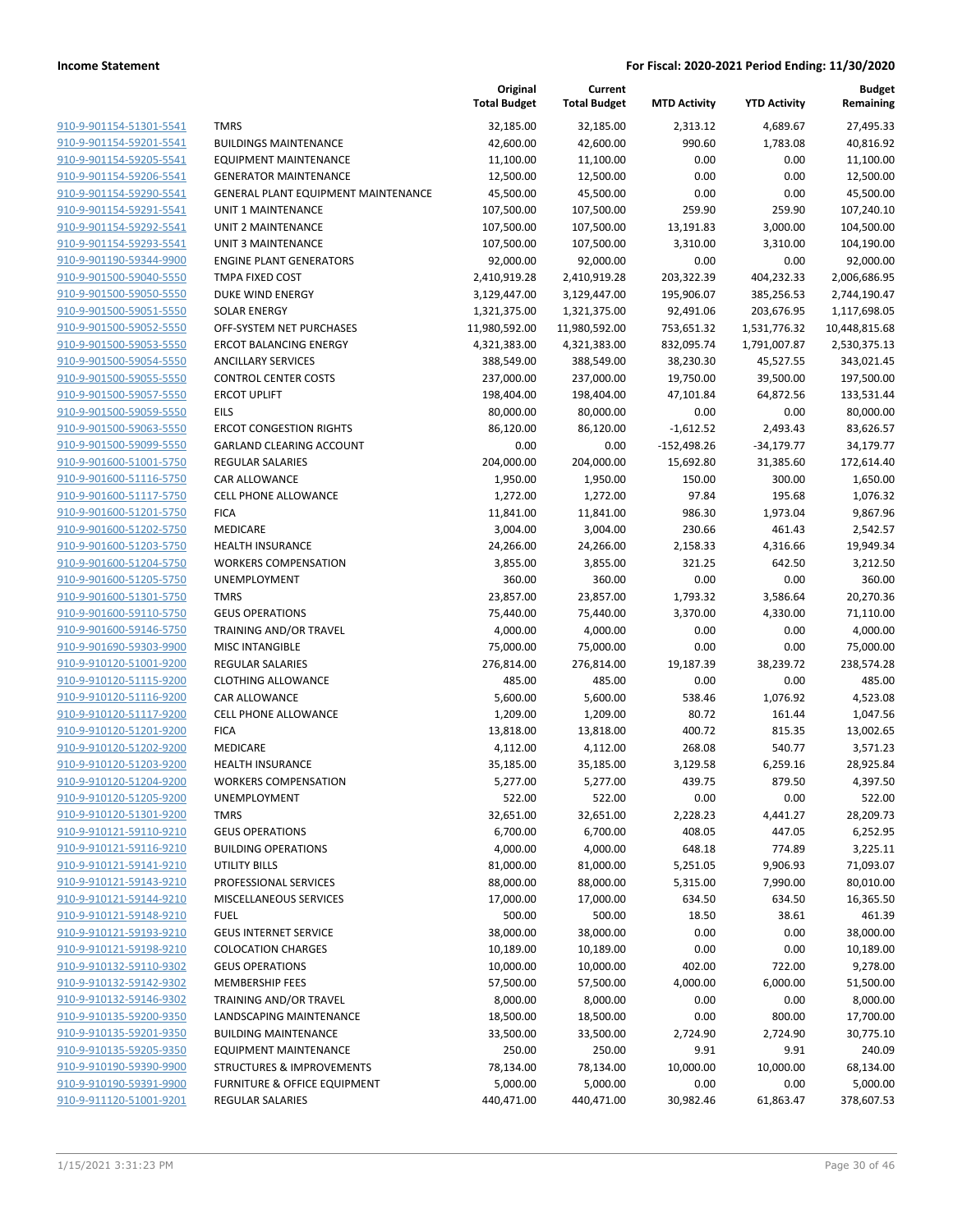| 910-9-911120-51020-9201        |
|--------------------------------|
| 910-9-911120-51102-9201        |
| 910-9-911120-51115-9201        |
| <u>910-9-911120-51116-9201</u> |
| 910-9-911120-51117-9201        |
| 910-9-911120-51201-9201        |
| 910-9-911120-51202-9201        |
| 910-9-911120-51203-9201        |
| 910-9-911120-51204-9201        |
| 910-9-911120-51205-9201        |
| 910-9-911120-51301-9201        |
| 910-9-911121-59110-9211        |
| 910-9-911121-59142-9211        |
|                                |
| <u>910-9-911121-59146-9211</u> |
| 910-9-911121-59148-9211        |
| 910-9-911135-59205-9351        |
| 910-9-913101-51001-9301        |
| 910-9-913101-51020-9301        |
| <u>910-9-913101-51115-9301</u> |
| 910-9-913101-51117-9301        |
| 910-9-913101-51201-<br>-9301   |
| 910-9-913101-51202-9301        |
| 910-9-913101-51203-9301        |
| <u>910-9-913101-51204-9301</u> |
| 910-9-913101-51205-9301        |
| 910-9-913101-51301-9301        |
| 910-9-913101-59110-9301        |
| 910-9-913101-59112-9301        |
| <u>910-9-913101-59131-9301</u> |
| 910-9-913101-59146-9301        |
| 910-9-913101-59160-9301        |
| 910-9-913101-59195-9301        |
| 910-9-913102-51001-9020        |
| <u>910-9-913102-51020-9020</u> |
| 910-9-913102-51115-9020        |
| 910-9-913102-51117-9020        |
|                                |
| 910-9-913102-51201-9020        |
| 910-9-913102-51202-9020        |
| 910-9-913102-51203-9020        |
| 910-9-913102-51204-9020        |
| 910-9-913102-51205-9020        |
| 910-9-913102-51301-9020        |
| 910-9-913102-59110-9020        |
| <u>910-9-913102-59148-9020</u> |
| 910-9-913102-59169-9020        |
| 910-9-913103-51001-9303        |
| 910-9-913103-51020-9303        |
| <u>910-9-913103-51115-9303</u> |
| <u>910-9-913103-51117-9303</u> |
| <u>910-9-913103-51201-9303</u> |
| 910-9-913103-51202-9303        |
| 910-9-913103-51203-9303        |
| <u>910-9-913103-51204-9303</u> |
| <u>910-9-913103-51205-9303</u> |
| <u>910-9-913103-51301-9303</u> |
| 910-9-913103-59110-9303        |
|                                |
| 910-9-913103-59112-9303        |
| <u>910-9-913103-59146-9303</u> |
| <u>910-9-913103-59160-9303</u> |

|                                                    |                                                          | Original<br><b>Total Budget</b> | Current<br><b>Total Budget</b> | <b>MTD Activity</b> | <b>YTD Activity</b> | <b>Budget</b><br>Remaining |
|----------------------------------------------------|----------------------------------------------------------|---------------------------------|--------------------------------|---------------------|---------------------|----------------------------|
| 910-9-911120-51020-9201                            | <b>OVERTIME</b>                                          | 0.00                            | 0.00                           | 26.19               | 124.15              | $-124.15$                  |
| 910-9-911120-51102-9201                            | <b>BILINGUAL PAY</b>                                     | 600.00                          | 600.00                         | 46.16               | 92.32               | 507.68                     |
| 910-9-911120-51115-9201                            | <b>CLOTHING ALLOWANCE</b>                                | 816.00                          | 816.00                         | 0.00                | 0.00                | 816.00                     |
| 910-9-911120-51116-9201                            | <b>CAR ALLOWANCE</b>                                     | 1,950.00                        | 1,950.00                       | 150.00              | 300.00              | 1,650.00                   |
| 910-9-911120-51117-9201                            | <b>CELL PHONE ALLOWANCE</b>                              | 1,435.00                        | 1,435.00                       | 110.38              | 220.76              | 1,214.24                   |
| 910-9-911120-51201-9201                            | <b>FICA</b>                                              | 26,575.00                       | 26,575.00                      | 1,866.24            | 3,758.19            | 22,816.81                  |
| 910-9-911120-51202-9201                            | MEDICARE                                                 | 6,444.00                        | 6,444.00                       | 436.46              | 878.93              | 5,565.07                   |
| 910-9-911120-51203-9201                            | <b>HEALTH INSURANCE</b>                                  | 75,833.00                       | 75,833.00                      | 6,745.00            | 13,490.00           | 62,343.00                  |
| 910-9-911120-51204-9201                            | <b>WORKERS COMPENSATION</b>                              | 8,271.00                        | 8,271.00                       | 689.25              | 1,378.50            | 6,892.50                   |
| 910-9-911120-51205-9201                            | <b>UNEMPLOYMENT</b>                                      | 1,125.00                        | 1,125.00                       | 0.00                | 0.00                | 1,125.00                   |
| 910-9-911120-51301-9201                            | <b>TMRS</b>                                              | 51,169.00                       | 51,169.00                      | 3,521.46            | 7,041.09            | 44,127.91                  |
| 910-9-911121-59110-9211                            | <b>GEUS OPERATIONS</b>                                   | 29,282.00                       | 29,282.00                      | 4,241.76            | 4,332.76            | 24,949.24                  |
| 910-9-911121-59142-9211                            | <b>MEMBERSHIP FEES</b>                                   | 17,085.00                       | 17,085.00                      | 0.00                | 0.00                | 17,085.00                  |
| 910-9-911121-59146-9211                            | TRAINING AND/OR TRAVEL                                   | 8,500.00                        | 8,500.00                       | 0.00                | 0.00                | 8,500.00                   |
| 910-9-911121-59148-9211                            | <b>FUEL</b>                                              | 500.00                          | 500.00                         | 0.00                | 0.00                | 500.00                     |
| 910-9-911135-59205-9351                            | <b>EQUIPMENT MAINTENANCE</b>                             | 6,500.00                        | 6,500.00                       | 0.00                | 0.00                | 6,500.00                   |
| 910-9-913101-51001-9301<br>910-9-913101-51020-9301 | <b>REGULAR SALARIES</b><br><b>OVERTIME</b>               | 124,835.00<br>0.00              | 124,835.00<br>0.00             | 17,178.20<br>14.75  | 34,298.20<br>14.75  | 90,536.80<br>$-14.75$      |
| 910-9-913101-51115-9301                            | <b>CLOTHING ALLOWANCE</b>                                | 318.00                          | 318.00                         | 0.00                | 0.00                | 318.00                     |
| 910-9-913101-51117-9301                            | <b>CELL PHONE ALLOWANCE</b>                              | 636.00                          | 636.00                         | 97.84               | 195.68              | 440.32                     |
| 910-9-913101-51201-9301                            | <b>FICA</b>                                              | 7,779.00                        | 7,779.00                       | 1,032.61            | 2,071.01            | 5,707.99                   |
| 910-9-913101-51202-9301                            | MEDICARE                                                 | 1,819.00                        | 1,819.00                       | 241.50              | 484.35              | 1,334.65                   |
| 910-9-913101-51203-9301                            | <b>HEALTH INSURANCE</b>                                  | 24,266.00                       | 24,266.00                      | 2,158.33            | 4,316.66            | 19,949.34                  |
| 910-9-913101-51204-9301                            | <b>WORKERS COMPENSATION</b>                              | 2,334.00                        | 2,334.00                       | 194.50              | 389.00              | 1,945.00                   |
| 910-9-913101-51205-9301                            | <b>UNEMPLOYMENT</b>                                      | 360.00                          | 360.00                         | 0.00                | 0.00                | 360.00                     |
| 910-9-913101-51301-9301                            | <b>TMRS</b>                                              | 14,445.00                       | 14,445.00                      | 1,945.20            | 3,882.20            | 10,562.80                  |
| 910-9-913101-59110-9301                            | <b>GEUS OPERATIONS</b>                                   | 8,500.00                        | 8,500.00                       | 519.51              | 672.43              | 7,827.57                   |
| 910-9-913101-59112-9301                            | <b>SAFETY</b>                                            | 911.00                          | 911.00                         | 0.00                | 208.00              | 703.00                     |
| 910-9-913101-59131-9301                            | NON-BAD DEBT WRITE OFFS                                  | 2,000.00                        | 2,000.00                       | 65.85               | 219.18              | 1,780.82                   |
| 910-9-913101-59146-9301                            | TRAINING AND/OR TRAVEL                                   | 2,500.00                        | 2,500.00                       | 0.00                | 0.00                | 2,500.00                   |
| 910-9-913101-59160-9301                            | ADVERTISING                                              | 0.00                            | 0.00                           | 500.00              | 500.00              | $-500.00$                  |
| 910-9-913101-59195-9301                            | PUBLIC SERVICE BY GEUS C/I                               | 15,000.00                       | 15,000.00                      | 0.00                | 0.00                | 15,000.00                  |
| 910-9-913102-51001-9020                            | <b>REGULAR SALARIES</b>                                  | 265,667.00                      | 265,667.00                     | 21,352.14           | 42,144.73           | 223,522.27                 |
| 910-9-913102-51020-9020                            | <b>OVERTIME</b>                                          | 15,353.00                       | 15,353.00                      | 2,003.74            | 4,263.67            | 11,089.33                  |
| 910-9-913102-51115-9020                            | <b>CLOTHING ALLOWANCE</b>                                | 3,892.00                        | 3,892.00                       | 0.00                | 0.00                | 3,892.00                   |
| 910-9-913102-51117-9020                            | <b>CELL PHONE ALLOWANCE</b>                              | 864.00                          | 864.00                         | 66.44               | 132.88              | 731.12                     |
| 910-9-913102-51201-9020                            | <b>FICA</b>                                              | 17,477.00                       | 17,477.00                      | 1,317.22            | 2,682.08            | 14,794.92                  |
| 910-9-913102-51202-9020                            | MEDICARE                                                 | 4,087.00                        | 4,087.00                       | 308.06              | 627.26              | 3,459.74                   |
| 910-9-913102-51203-9020                            | <b>HEALTH INSURANCE</b>                                  | 87,357.00                       | 87,357.00                      | 7,770.00            | 15,540.00           | 71,817.00                  |
| 910-9-913102-51204-9020                            | <b>WORKERS COMPENSATION</b>                              | 5,244.00                        | 5,244.00                       | 437.00              | 874.00              | 4,370.00                   |
| 910-9-913102-51205-9020                            | UNEMPLOYMENT                                             | 1,296.00                        | 1,296.00                       | 1.03                | 34.93               | 1,261.07                   |
| 910-9-913102-51301-9020                            | <b>TMRS</b>                                              | 32,453.00                       | 32,453.00                      | 2,626.20            | 5,227.09            | 27,225.91                  |
| 910-9-913102-59110-9020                            | <b>GEUS OPERATIONS</b>                                   | 33,112.00                       | 33,112.00                      | 568.54              | 571.53              | 32,540.47                  |
| 910-9-913102-59148-9020                            | <b>FUEL</b>                                              | 12,000.00                       | 12,000.00                      | 825.62              | 912.30              | 11,087.70                  |
| 910-9-913102-59169-9020                            | PRE PAID METER COSTS                                     | 0.00                            | 0.00                           | 0.00                | 1,274.36            | $-1,274.36$                |
| 910-9-913103-51001-9303<br>910-9-913103-51020-9303 | <b>REGULAR SALARIES</b>                                  | 69,466.00                       | 69,466.00                      | 0.00                | 0.00                | 69,466.00                  |
| 910-9-913103-51115-9303                            | <b>OVERTIME</b>                                          | 628.00                          | 628.00                         | 0.00                | 0.00                | 628.00                     |
| 910-9-913103-51117-9303                            | <b>CLOTHING ALLOWANCE</b><br><b>CELL PHONE ALLOWANCE</b> | 200.00<br>585.00                | 200.00<br>585.00               | 0.00                | 0.00                | 200.00<br>585.00           |
| 910-9-913103-51201-9303                            | <b>FICA</b>                                              | 4,392.00                        | 4,392.00                       | 0.00<br>0.00        | 0.00<br>0.00        | 4,392.00                   |
| 910-9-913103-51202-9303                            | MEDICARE                                                 | 1,027.00                        | 1,027.00                       | 0.00                | 0.00                | 1,027.00                   |
| 910-9-913103-51203-9303                            | <b>HEALTH INSURANCE</b>                                  | 12,134.00                       | 12,134.00                      | 1,079.25            | 2,158.50            | 9,975.50                   |
| 910-9-913103-51204-9303                            | <b>WORKERS COMPENSATION</b>                              | 1,319.00                        | 1,319.00                       | 109.92              | 219.84              | 1,099.16                   |
| 910-9-913103-51205-9303                            | UNEMPLOYMENT                                             | 180.00                          | 180.00                         | 0.00                | 0.00                | 180.00                     |
| 910-9-913103-51301-9303                            | <b>TMRS</b>                                              | 8,155.00                        | 8,155.00                       | 0.00                | 0.00                | 8,155.00                   |
| 910-9-913103-59110-9303                            | <b>GEUS OPERATIONS</b>                                   | 9,400.00                        | 9,400.00                       | 0.00                | 0.00                | 9,400.00                   |
| 910-9-913103-59112-9303                            | SAFETY                                                   | 50.00                           | 50.00                          | 0.00                | 39.00               | 11.00                      |
| 910-9-913103-59146-9303                            | TRAINING AND/OR TRAVEL                                   | 2,700.00                        | 2,700.00                       | 0.00                | 0.00                | 2,700.00                   |
| 910-9-913103-59160-9303                            | ADVERTISING                                              | 60,550.00                       | 60,550.00                      | 5,894.80            | 12,750.68           | 47,799.32                  |
|                                                    |                                                          |                                 |                                |                     |                     |                            |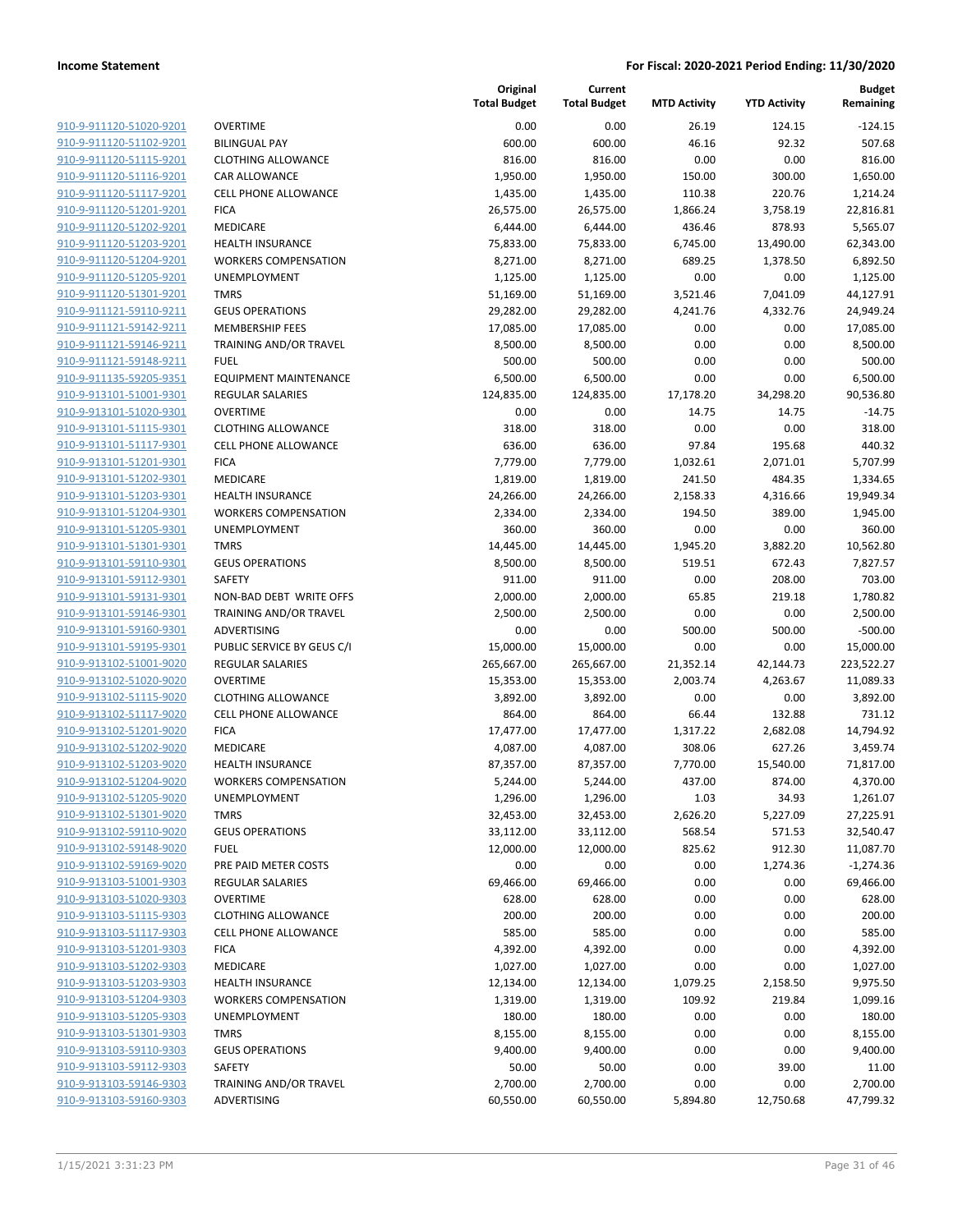| 910-9-913103-59167-9303                            |
|----------------------------------------------------|
| 910-9-913130-51001-9030                            |
| 910-9-913130-51010-9030                            |
| 910-9-913130-51020-9030                            |
| 910-9-913130-51102-9030                            |
| 910-9-913130-51201-9030                            |
| 910-9-913130-51202-9030                            |
| 910-9-913130-51203-9030                            |
| 910-9-913130-51204-9030                            |
| 910-9-913130-51205-9030                            |
| 910-9-913130-51301-9030                            |
| 910-9-913130-59110-9030                            |
| 910-9-913130-59146-9030                            |
| 910-9-913130-59166-9030                            |
| <u>910-9-913131-51001-9031</u>                     |
| 910-9-913131-51020-9031                            |
| 910-9-913131-51102-9031                            |
| 910-9-913131-51201-9031                            |
| 910-9-913131-51202-9031                            |
| 910-9-913131-51203-9031                            |
| 910-9-913131-51204-9031                            |
| 910-9-913131-51205-9031                            |
| 910-9-913131-51301-9031                            |
| 910-9-913131-59110-9031                            |
| <u>910-9-913131-59146-9031</u>                     |
| 910-9-913134-51001-9034                            |
| 910-9-913134-51020-9034                            |
| 910-9-913134-51201-9034                            |
| 910-9-913134-51202-9034                            |
| 910-9-913134-51203-9034                            |
| 910-9-913134-51204-9034<br>910-9-913134-51205-9034 |
| 910-9-913134-51301-9034                            |
| 910-9-913134-59110-9034                            |
| <u>910-9-913134-59146-9034</u>                     |
| 910-9-913135-51001-9035                            |
| 910-9-913135-51010-9035                            |
| 910-9-913135-51020-9035                            |
| 910-9-913135-51102-9035                            |
| 910-9-913135-51201-9035                            |
| 910-9-913135-51202-9035                            |
| 910-9-913135-51203-9035                            |
| 910-9-913135-51204-9035                            |
| 910-9-913135-51205-9035                            |
| <u>910-9-913135-51301-9035</u>                     |
| <u>910-9-913135-59146-9035</u>                     |
| 910-9-913135-59170-9035                            |
| 910-9-913135-59172-9035                            |
| <u>910-9-913135-59173-9035</u>                     |
| <u>910-9-913135-59174-9035</u>                     |
| <u>910-9-913135-59175-9035</u>                     |
| 910-9-913136-51001-9036                            |
| 910-9-913136-51115-9036                            |
| <u>910-9-913136-51201-9036</u>                     |
| <u>910-9-913136-51202-9036</u>                     |
| <u>910-9-913136-51203-9036</u>                     |
| 910-9-913136-51204-9036                            |
| 910-9-913136-51205-9036                            |
| 910-9-913136-51301-9036                            |
|                                                    |

|                                     | Tota            |
|-------------------------------------|-----------------|
| <b>ENERGY EFFICIENCY OPERATIONS</b> | $1\phantom{.0}$ |
| <b>REGULAR SALARIES</b>             | 29              |
| PART TIME REGULAR                   | 2               |
| <b>OVERTIME</b>                     |                 |
| <b>BILINGUAL PAY</b>                |                 |
| <b>FICA</b>                         | 2               |
| <b>MEDICARE</b>                     |                 |
| <b>HEALTH INSURANCE</b>             | 9               |
| <b>WORKERS COMPENSATION</b>         |                 |
| UNEMPLOYMENT                        |                 |
| <b>TMRS</b>                         | 3               |
| <b>GEUS OPERATIONS</b>              | 2               |
| <b>TRAINING AND/OR TRAVEL</b>       |                 |
| LOW INCOME ASSISTANCE               | 1               |
| <b>REGULAR SALARIES</b>             | 4               |
| <b>OVERTIME</b>                     |                 |
| <b>BILINGUAL PAY</b>                |                 |
| <b>FICA</b>                         |                 |
| <b>MEDICARE</b>                     |                 |
| <b>HEALTH INSURANCE</b>             | 1               |
| <b>WORKERS COMPENSATION</b>         |                 |
| UNEMPLOYMENT<br><b>TMRS</b>         |                 |
| <b>GEUS OPERATIONS</b>              | 2               |
| <b>TRAINING AND/OR TRAVEL</b>       |                 |
| <b>REGULAR SALARIES</b>             | 15              |
| <b>OVERTIME</b>                     |                 |
| <b>FICA</b>                         |                 |
| <b>MEDICARE</b>                     |                 |
| <b>HEALTH INSURANCE</b>             | 4               |
| <b>WORKERS COMPENSATION</b>         |                 |
| <b>UNEMPLOYMENT</b>                 |                 |
| <b>TMRS</b>                         | 1               |
| <b>GEUS OPERATIONS</b>              | 24              |
| <b>TRAINING AND/OR TRAVEL</b>       |                 |
| <b>REGULAR SALARIES</b>             | 12              |
| PART TIME REGULAR                   | 3               |
| <b>OVERTIME</b>                     |                 |
| <b>BILINGUAL PAY</b>                |                 |
| <b>FICA</b>                         | $1\phantom{.0}$ |
| <b>MEDICARE</b>                     |                 |
| <b>HEALTH INSURANCE</b>             | 3               |
| <b>WORKERS COMPENSATION</b>         |                 |
| <b>UNEMPLOYMENT</b>                 |                 |
| <b>TMRS</b>                         | $1^{\circ}$     |
| TRAINING AND/OR TRAVEL              |                 |
| <b>CREDIT CARD FEES</b>             | 11              |
| LOCKBOX OVER/SHORT                  |                 |
| <b>ONLINE PAYMENT OVER/SHORT</b>    |                 |
| <b>BANK RECS OVER/SHORT</b>         |                 |
| <b>CASHIERS OVER/SHORT</b>          |                 |
| <b>REGULAR SALARIES</b>             | 3               |
| <b>CLOTHING ALLOWANCE</b>           |                 |
| <b>FICA</b>                         |                 |
| <b>MEDICARE</b>                     |                 |
| <b>HEALTH INSURANCE</b>             | 1               |
| <b>WORKERS COMPENSATION</b>         |                 |
| <b>UNEMPLOYMENT</b><br><b>TMRS</b>  |                 |
|                                     |                 |

|                                                    |                                         | Original<br><b>Total Budget</b> | Current<br><b>Total Budget</b> | <b>MTD Activity</b> | <b>YTD Activity</b> | <b>Budget</b><br>Remaining |
|----------------------------------------------------|-----------------------------------------|---------------------------------|--------------------------------|---------------------|---------------------|----------------------------|
| 910-9-913103-59167-9303                            | <b>ENERGY EFFICIENCY OPERATIONS</b>     | 10,000.00                       | 10,000.00                      | 0.00                | 0.00                | 10,000.00                  |
| 910-9-913130-51001-9030                            | <b>REGULAR SALARIES</b>                 | 295,662.00                      | 295,662.00                     | 25,413.21           | 50,656.61           | 245,005.39                 |
| 910-9-913130-51010-9030                            | PART TIME REGULAR                       | 29,014.00                       | 29,014.00                      | 0.00                | 0.00                | 29,014.00                  |
| 910-9-913130-51020-9030                            | <b>OVERTIME</b>                         | 1,099.00                        | 1,099.00                       | 12.10               | 142.33              | 956.67                     |
| 910-9-913130-51102-9030                            | <b>BILINGUAL PAY</b>                    | 2,400.00                        | 2,400.00                       | 184.64              | 369.28              | 2,030.72                   |
| 910-9-913130-51201-9030                            | <b>FICA</b>                             | 20,348.00                       | 20,348.00                      | 1,504.06            | 3,036.01            | 17,311.99                  |
| 910-9-913130-51202-9030                            | <b>MEDICARE</b>                         | 4,757.00                        | 4,757.00                       | 351.76              | 710.04              | 4,046.96                   |
| 910-9-913130-51203-9030                            | <b>HEALTH INSURANCE</b>                 | 94,030.00                       | 94,030.00                      | 7,554.17            | 15,108.34           | 78,921.66                  |
| 910-9-913130-51204-9030                            | <b>WORKERS COMPENSATION</b>             | 6,106.00                        | 6,106.00                       | 445.92              | 891.84              | 5,214.16                   |
| 910-9-913130-51205-9030                            | UNEMPLOYMENT                            | 1,755.00                        | 1,755.00                       | 60.28               | 120.25              | 1,634.75                   |
| 910-9-913130-51301-9030                            | <b>TMRS</b>                             | 37,781.00                       | 37,781.00                      | 2,881.14            | 5,756.46            | 32,024.54                  |
| 910-9-913130-59110-9030                            | <b>GEUS OPERATIONS</b>                  | 24,200.00                       | 24,200.00                      | 488.40              | 1,211.40            | 22,988.60                  |
| 910-9-913130-59146-9030                            | TRAINING AND/OR TRAVEL                  | 2,500.00                        | 2,500.00                       | 0.00                | 0.00                | 2,500.00                   |
| 910-9-913130-59166-9030                            | LOW INCOME ASSISTANCE                   | 15,000.00                       | 15,000.00                      | 0.00                | 0.00                | 15,000.00                  |
| 910-9-913131-51001-9031                            | <b>REGULAR SALARIES</b>                 | 45,802.00                       | 45,802.00                      | 3,633.11            | 7,258.71            | 38,543.29                  |
| 910-9-913131-51020-9031<br>910-9-913131-51102-9031 | <b>OVERTIME</b><br><b>BILINGUAL PAY</b> | 0.00<br>600.00                  | 0.00<br>600.00                 | 42.98<br>46.16      | 42.98<br>92.32      | $-42.98$<br>507.68         |
| 910-9-913131-51201-9031                            | <b>FICA</b>                             | 2,877.00                        | 2,877.00                       | 221.47              | 444.46              | 2,432.54                   |
| 910-9-913131-51202-9031                            | <b>MEDICARE</b>                         | 673.00                          | 673.00                         | 51.79               | 103.94              | 569.06                     |
| 910-9-913131-51203-9031                            | <b>HEALTH INSURANCE</b>                 | 12,133.00                       | 12,133.00                      | 1,079.17            | 2,158.34            | 9,974.66                   |
| 910-9-913131-51204-9031                            | <b>WORKERS COMPENSATION</b>             | 863.00                          | 863.00                         | 71.92               | 143.84              | 719.16                     |
| 910-9-913131-51205-9031                            | UNEMPLOYMENT                            | 180.00                          | 180.00                         | 0.00                | 0.00                | 180.00                     |
| 910-9-913131-51301-9031                            | <b>TMRS</b>                             | 5,342.00                        | 5,342.00                       | 418.75              | 831.83              | 4,510.17                   |
| 910-9-913131-59110-9031                            | <b>GEUS OPERATIONS</b>                  | 25,700.00                       | 25,700.00                      | 212.14              | 1,353.56            | 24,346.44                  |
| 910-9-913131-59146-9031                            | TRAINING AND/OR TRAVEL                  | 750.00                          | 750.00                         | 0.00                | 0.00                | 750.00                     |
| 910-9-913134-51001-9034                            | <b>REGULAR SALARIES</b>                 | 151,064.00                      | 151,064.00                     | 9,137.62            | 18,162.51           | 132,901.49                 |
| 910-9-913134-51020-9034                            | <b>OVERTIME</b>                         | 2,639.00                        | 2,639.00                       | 135.95              | 371.18              | 2,267.82                   |
| 910-9-913134-51201-9034                            | <b>FICA</b>                             | 9,530.00                        | 9,530.00                       | 516.00              | 1,060.69            | 8,469.31                   |
| 910-9-913134-51202-9034                            | <b>MEDICARE</b>                         | 2,228.00                        | 2,228.00                       | 120.68              | 248.06              | 1,979.94                   |
| 910-9-913134-51203-9034                            | <b>HEALTH INSURANCE</b>                 | 46,105.00                       | 46,105.00                      | 4,100.83            | 8,201.66            | 37,903.34                  |
| 910-9-913134-51204-9034                            | <b>WORKERS COMPENSATION</b>             | 2,860.00                        | 2,860.00                       | 238.33              | 476.66              | 2,383.34                   |
| 910-9-913134-51205-9034                            | UNEMPLOYMENT                            | 684.00                          | 684.00                         | 0.00                | 0.00                | 684.00                     |
| 910-9-913134-51301-9034                            | <b>TMRS</b>                             | 17,695.00                       | 17,695.00                      | 1,038.15            | 2,079.90            | 15,615.10                  |
| 910-9-913134-59110-9034                            | <b>GEUS OPERATIONS</b>                  | 241,291.00                      | 241,291.00                     | 5.22                | 70.22               | 241,220.78                 |
| 910-9-913134-59146-9034                            | TRAINING AND/OR TRAVEL                  | 3,500.00                        | 3,500.00                       | 0.00                | 0.00                | 3,500.00                   |
| 910-9-913135-51001-9035                            | <b>REGULAR SALARIES</b>                 | 129,314.00                      | 129,314.00                     | 12,522.65           | 25,158.05           | 104,155.95                 |
| 910-9-913135-51010-9035                            | PART TIME REGULAR                       | 33,202.00                       | 33,202.00                      | 0.00                | 0.00                | 33,202.00                  |
| 910-9-913135-51020-9035                            | <b>OVERTIME</b>                         | 3,089.00                        | 3,089.00                       | 933.87              | 2,157.74            | 931.26                     |
| 910-9-913135-51102-9035                            | <b>BILINGUAL PAY</b>                    | 600.00                          | 600.00                         | 46.16               | 92.32               | 507.68                     |
| 910-9-913135-51201-9035                            | <b>FICA</b>                             | 10,305.00                       | 10,305.00                      | 780.31              | 1,612.33            | 8,692.67                   |
| 910-9-913135-51202-9035                            | <b>MEDICARE</b>                         | 2,409.00                        | 2,409.00                       | 182.50              | 377.08              | 2,031.92                   |
| 910-9-913135-51203-9035                            | <b>HEALTH INSURANCE</b>                 | 36,399.00                       | 36,399.00                      | 3,237.50            | 6,475.00            | 29,924.00                  |
| 910-9-913135-51204-9035                            | <b>WORKERS COMPENSATION</b>             | 3,092.00                        | 3,092.00                       | 257.67              | 515.34              | 2,576.66                   |
| 910-9-913135-51205-9035                            | UNEMPLOYMENT                            | 900.00                          | 900.00                         | 22.49               | 43.60               | 856.40                     |
| 910-9-913135-51301-9035                            | <b>TMRS</b>                             | 19,134.00                       | 19,134.00                      | 1,225.26            | 2,487.20            | 16,646.80                  |
| 910-9-913135-59146-9035                            | TRAINING AND/OR TRAVEL                  | 1,500.00                        | 1,500.00                       | 0.00                | 0.00                | 1,500.00                   |
| 910-9-913135-59170-9035                            | <b>CREDIT CARD FEES</b>                 | 113,000.00                      | 113,000.00                     | 943.64              | 11,029.35           | 101,970.65                 |
| 910-9-913135-59172-9035                            | LOCKBOX OVER/SHORT                      | 500.00                          | 500.00                         | 0.00                | 0.00                | 500.00                     |
| 910-9-913135-59173-9035                            | <b>ONLINE PAYMENT OVER/SHORT</b>        | 500.00                          | 500.00                         | 29,584.30           | 745.02              | $-245.02$                  |
| 910-9-913135-59174-9035                            | <b>BANK RECS OVER/SHORT</b>             | 100.00                          | 100.00                         | 50,758.49           | 0.00                | 100.00                     |
| 910-9-913135-59175-9035                            | <b>CASHIERS OVER/SHORT</b>              | 100.00                          | 100.00                         | 41.87               | 10.50               | 89.50                      |
| 910-9-913136-51001-9036                            | <b>REGULAR SALARIES</b>                 | 32,822.00                       | 32,822.00                      | 2,595.18            | 5,094.38            | 27,727.62                  |
| 910-9-913136-51115-9036                            | <b>CLOTHING ALLOWANCE</b>               | 272.00                          | 272.00                         | 0.00                | 0.00                | 272.00                     |
| 910-9-913136-51201-9036                            | <b>FICA</b>                             | 2,035.00                        | 2,035.00                       | 127.95              | 265.25              | 1,769.75                   |
| 910-9-913136-51202-9036                            | <b>MEDICARE</b>                         | 476.00                          | 476.00                         | 29.93               | 62.04               | 413.96                     |
| 910-9-913136-51203-9036                            | <b>HEALTH INSURANCE</b>                 | 12,133.00                       | 12,133.00                      | 1,888.58            | 3,777.16            | 8,355.84                   |
| 910-9-913136-51204-9036                            | <b>WORKERS COMPENSATION</b>             | 611.00                          | 611.00                         | 113.83              | 227.66              | 383.34                     |
| 910-9-913136-51205-9036                            | UNEMPLOYMENT                            | 180.00                          | 180.00                         | 0.00                | 0.00                | 180.00                     |
| 910-9-913136-51301-9036                            | <b>TMRS</b>                             | 3,779.00                        | 3,779.00                       | 291.96              | 573.12              | 3,205.88                   |
|                                                    |                                         |                                 |                                |                     |                     |                            |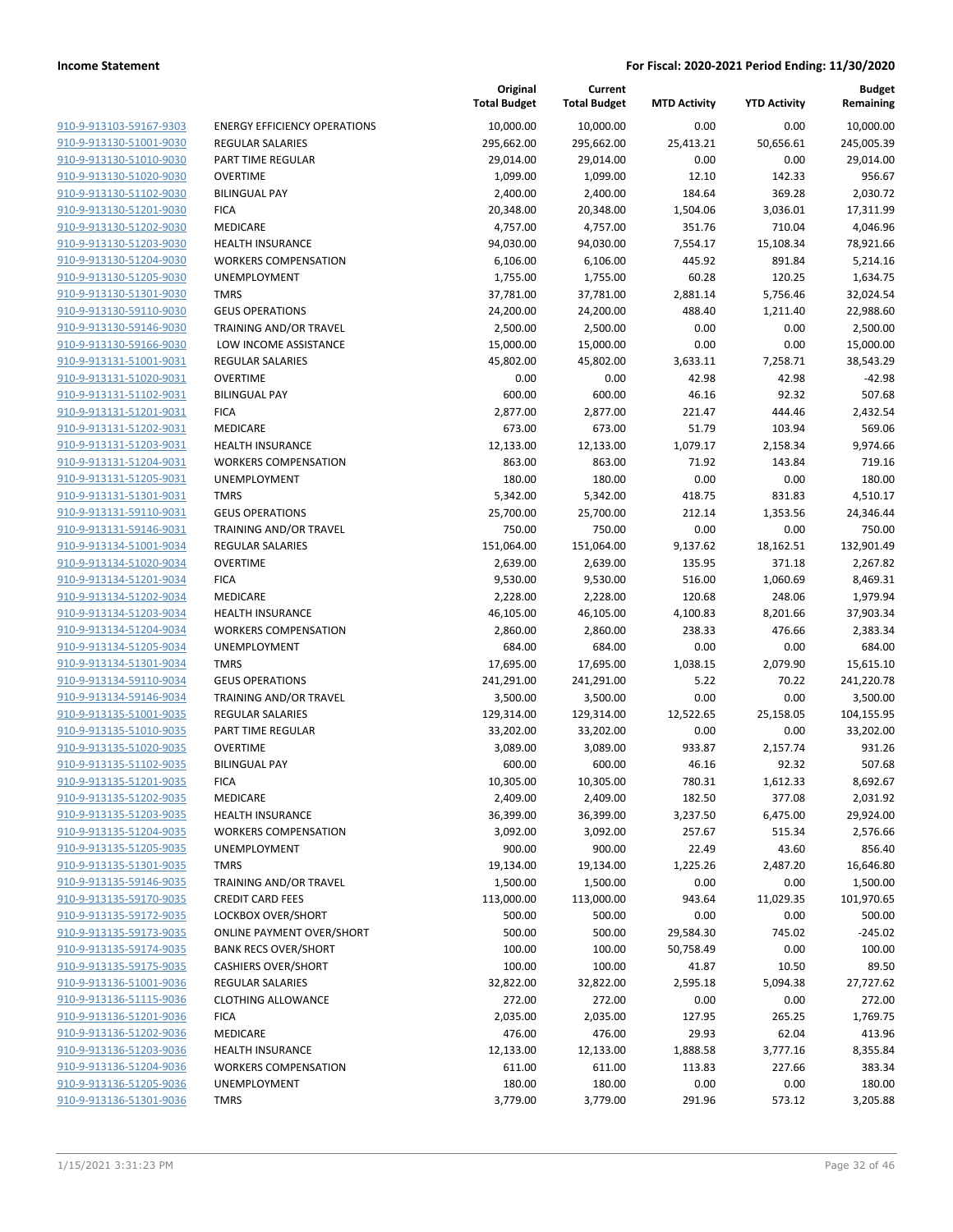|                         |                                      | Original<br><b>Total Budget</b> | Current<br><b>Total Budget</b> | <b>MTD Activity</b> | <b>YTD Activity</b> | <b>Budget</b><br>Remaining |
|-------------------------|--------------------------------------|---------------------------------|--------------------------------|---------------------|---------------------|----------------------------|
| 910-9-913136-59110-9036 | <b>GEUS OPERATIONS</b>               | 20,955.00                       | 20,955.00                      | 823.89              | 823.89              | 20,131.11                  |
| 910-9-913136-59141-9036 | <b>UTILITY BILLS</b>                 | 50,000.00                       | 50,000.00                      | 3,210.48            | 6,487.77            | 43,512.23                  |
| 910-9-913139-59780-9240 | PROPERTY INSURANCE                   | 7,793.00                        | 7,793.00                       | 191,555.44          | 191,555.44          | $-183,762.44$              |
| 910-9-913139-59781-9250 | <b>LIABILITY INSURANCE</b>           | 8,323.00                        | 8,323.00                       | 0.00                | 3,484.19            | 4,838.81                   |
| 910-9-913139-59902-9301 | XFER to COG - ADMIN EXPENSES         | 82,689.00                       | 82,689.00                      | 6,890.75            | 18,697.08           | 63,991.92                  |
| 910-9-913139-59926-9301 | XFER to COG - GARAGE                 | 17,224.00                       | 17,224.00                      | 1,435.33            | 2,870.66            | 14,353.34                  |
| 910-9-913139-59927-9301 | XFER to COG - INSURANCE              | 3,924.00                        | 3,924.00                       | 327.00              | 654.00              | 3,270.00                   |
| 910-9-913139-59928-9301 | XFER to COG - IT                     | 125,380.00                      | 125,380.00                     | 10,448.33           | 20,896.66           | 104,483.34                 |
| 910-9-913159-59200-9353 | LANDSCAPING MAINTENANCE              | 3,500.00                        | 3,500.00                       | 0.00                | 192.00              | 3,308.00                   |
| 910-9-913159-59201-9353 | <b>BUILDINGS MAINTENANCE</b>         | 20,300.00                       | 20,300.00                      | 85.00               | 85.00               | 20,215.00                  |
| 910-9-913159-59205-9353 | <b>EQUIPMENT MAINTENANCE</b>         | 4,000.00                        | 4,000.00                       | 68.95               | 68.95               | 3,931.05                   |
| 910-9-913190-59390-9900 | <b>STRUCTURES &amp; IMPROVEMENTS</b> | 5,000.00                        | 5,000.00                       | 0.00                | 0.00                | 5,000.00                   |
| 910-9-930000-59060-5650 | <b>TRANSMISSION COSTS</b>            | 3,593,619.00                    | 3,593,619.00                   | 316,095.37          | 612,003.11          | 2,981,615.89               |
| 910-9-930000-59110-5600 | <b>GEUS OPERATIONS</b>               | 108,800.00                      | 108,800.00                     | 32,368.81           | 44,676.31           | 64,123.69                  |
| 910-9-930161-51001-5610 | REGULAR SALARIES                     | 267,462.00                      | 267,462.00                     | 19,930.74           | 39,513.05           | 227,948.95                 |
| 910-9-930161-51020-5610 | <b>OVERTIME</b>                      | 19,429.00                       | 19,429.00                      | 2,446.35            | 4,099.11            | 15,329.89                  |
| 910-9-930161-51115-5610 | <b>CLOTHING ALLOWANCE</b>            | 60.00                           | 60.00                          | 0.00                | 0.00                | 60.00                      |
| 910-9-930161-51116-5610 | CAR ALLOWANCE                        | 1,950.00                        | 1,950.00                       | 150.00              | 300.00              | 1,650.00                   |
| 910-9-930161-51117-5610 | <b>CELL PHONE ALLOWANCE</b>          | 432.00                          | 432.00                         | 33.22               | 66.44               | 365.56                     |
| 910-9-930161-51201-5610 | <b>FICA</b>                          | 17,936.00                       | 17,936.00                      | 1,290.48            | 2,555.74            | 15,380.26                  |
| 910-9-930161-51202-5610 | MEDICARE                             | 4,193.00                        | 4,193.00                       | 301.80              | 597.71              | 3,595.29                   |
| 910-9-930161-51203-5610 | <b>HEALTH INSURANCE</b>              | 40,948.00                       | 40,948.00                      | 3,642.08            | 7,284.16            | 33,663.84                  |
| 910-9-930161-51204-5610 | <b>WORKERS COMPENSATION</b>          | 5,382.00                        | 5,382.00                       | 448.50              | 897.00              | 4,485.00                   |
| 910-9-930161-51205-5610 | UNEMPLOYMENT                         | 610.00                          | 610.00                         | 0.00                | 0.00                | 610.00                     |
| 910-9-930161-51301-5610 | <b>TMRS</b>                          | 33,302.00                       | 33,302.00                      | 2,538.04            | 4,947.61            | 28,354.39                  |
| 910-9-930161-59110-5610 | <b>GEUS OPERATIONS</b>               | 17,525.00                       | 17,525.00                      | 2,133.94            | 2,133.94            | 15,391.06                  |
| 910-9-930161-59146-5610 | TRAINING AND/OR TRAVEL               | 35,000.00                       | 35,000.00                      | 0.00                | 0.00                | 35,000.00                  |
| 910-9-930181-51001-5810 | <b>REGULAR SALARIES</b>              | 164,522.00                      | 164,522.00                     | 11,838.64           | 23,424.86           | 141,097.14                 |
| 910-9-930181-51020-5810 | <b>OVERTIME</b>                      | 19,429.00                       | 19,429.00                      | 2,446.34            | 4,099.14            | 15,329.86                  |
| 910-9-930181-51115-5810 | <b>CLOTHING ALLOWANCE</b>            | 843.00                          | 843.00                         | 0.00                | 0.00                | 843.00                     |
| 910-9-930181-51201-5810 | <b>FICA</b>                          | 11,406.00                       | 11,406.00                      | 885.67              | 1,706.49            | 9,699.51                   |
| 910-9-930181-51202-5810 | MEDICARE                             | 2,666.00                        | 2,666.00                       | 207.13              | 399.10              | 2,266.90                   |
| 910-9-930181-51203-5810 | <b>HEALTH INSURANCE</b>              | 28,815.00                       | 28,815.00                      | 2,562.92            | 5,125.84            | 23,689.16                  |
| 910-9-930181-51204-5810 | <b>WORKERS COMPENSATION</b>          | 3,423.00                        | 3,423.00                       | 285.25              | 570.50              | 2,852.50                   |
| 910-9-930181-51205-5810 | UNEMPLOYMENT                         | 430.00                          | 430.00                         | 0.00                | 0.00                | 430.00                     |
| 910-9-930181-51301-5810 | <b>TMRS</b>                          | 21,177.00                       | 21,177.00                      | 1,607.06            | 3,096.45            | 18,080.55                  |
| 910-9-930181-59110-5810 | <b>GEUS OPERATIONS</b>               | 10,725.00                       | 10,725.00                      | 116.83              | 116.83              | 10,608.17                  |
| 910-9-930190-59390-9900 | <b>STRUCTURES &amp; IMPROVEMENTS</b> | 0.00                            | 550,000.00                     | 0.00                | 0.00                | 550,000.00                 |
| 910-9-930190-59391-9900 | FURNITURE & OFFICE EQUIPMENT         | 550,000.00                      | 0.00                           | 0.00                | 0.00                | 0.00                       |
| 910-9-931080-51001-5800 | REGULAR SALARIES                     | 749,375.00                      | 749,375.00                     | 50,112.08           | 98,304.32           | 651,070.68                 |
| 910-9-931080-51010-5800 | PART TIME REGULAR                    | 75,491.00                       | 75,491.00                      | 0.00                | 0.00                | 75,491.00                  |
| 910-9-931080-51020-5800 | <b>OVERTIME</b>                      | 1,695.00                        | 1,695.00                       | 0.00                | 0.00                | 1,695.00                   |
| 910-9-931080-51115-5800 | <b>CLOTHING ALLOWANCE</b>            | 850.00                          | 850.00                         | 0.00                | 0.00                | 850.00                     |
| 910-9-931080-51116-5800 | CAR ALLOWANCE                        | 3,900.00                        | 3,900.00                       | 300.00              | 600.00              | 3,300.00                   |
| 910-9-931080-51117-5800 | CELL PHONE ALLOWANCE                 | 4,070.00                        | 4,070.00                       | 313.08              | 601.70              | 3,468.30                   |
| 910-9-931080-51201-5800 | <b>FICA</b>                          | 48,592.00                       | 48,592.00                      | 2,915.91            | 5,838.93            | 42,753.07                  |
| 910-9-931080-51202-5800 | MEDICARE                             | 12,102.00                       | 12,102.00                      | 700.21              | 1,383.82            | 10,718.18                  |
| 910-9-931080-51203-5800 | <b>HEALTH INSURANCE</b>              | 89,784.00                       | 89,784.00                      | 7,985.84            | 15,971.68           | 73,812.32                  |
| 910-9-931080-51204-5800 | <b>WORKERS COMPENSATION</b>          | 15,525.00                       | 15,525.00                      | 1,293.75            | 2,587.50            | 12,937.50                  |
| 910-9-931080-51205-5800 | UNEMPLOYMENT                         | 1,692.00                        | 1,692.00                       | 30.04               | 30.04               | 1,661.96                   |
| 910-9-931080-51301-5800 | <b>TMRS</b>                          | 87,384.00                       | 87,384.00                      | 5,507.12            | 10,812.01           | 76,571.99                  |
| 910-9-931080-59110-5800 | <b>GEUS OPERATIONS</b>               | 8,780.00                        | 8,780.00                       | 1,729.63            | 1,802.39            | 6,977.61                   |
| 910-9-931080-59146-5800 | TRAINING AND/OR TRAVEL               | 14,600.00                       | 14,600.00                      | 0.00                | 0.00                | 14,600.00                  |
| 910-9-931080-59148-5800 | <b>FUEL</b>                          | 4,000.00                        | 4,000.00                       | 73.64               | 220.97              | 3,779.03                   |
| 910-9-931080-59205-5800 | <b>EQUIPMENT MAINTENANCE</b>         | 1,500.00                        | 1,500.00                       | 485.75              | 485.75              | 1,014.25                   |
| 910-9-931088-51001-5880 | REGULAR SALARIES                     | 52,914.00                       | 52,914.00                      | 7,725.63            | 15,383.23           | 37,530.77                  |
| 910-9-931088-51117-5880 | <b>CELL PHONE ALLOWANCE</b>          | 960.00                          | 960.00                         | 73.84               | 147.68              | 812.32                     |
| 910-9-931088-51201-5880 | <b>FICA</b>                          | 3,340.00                        | 3,340.00                       | 438.26              | 888.64              | 2,451.36                   |
| 910-9-931088-51202-5880 | MEDICARE                             | 781.00                          | 781.00                         | 102.49              | 207.82              | 573.18                     |
|                         |                                      |                                 |                                |                     |                     |                            |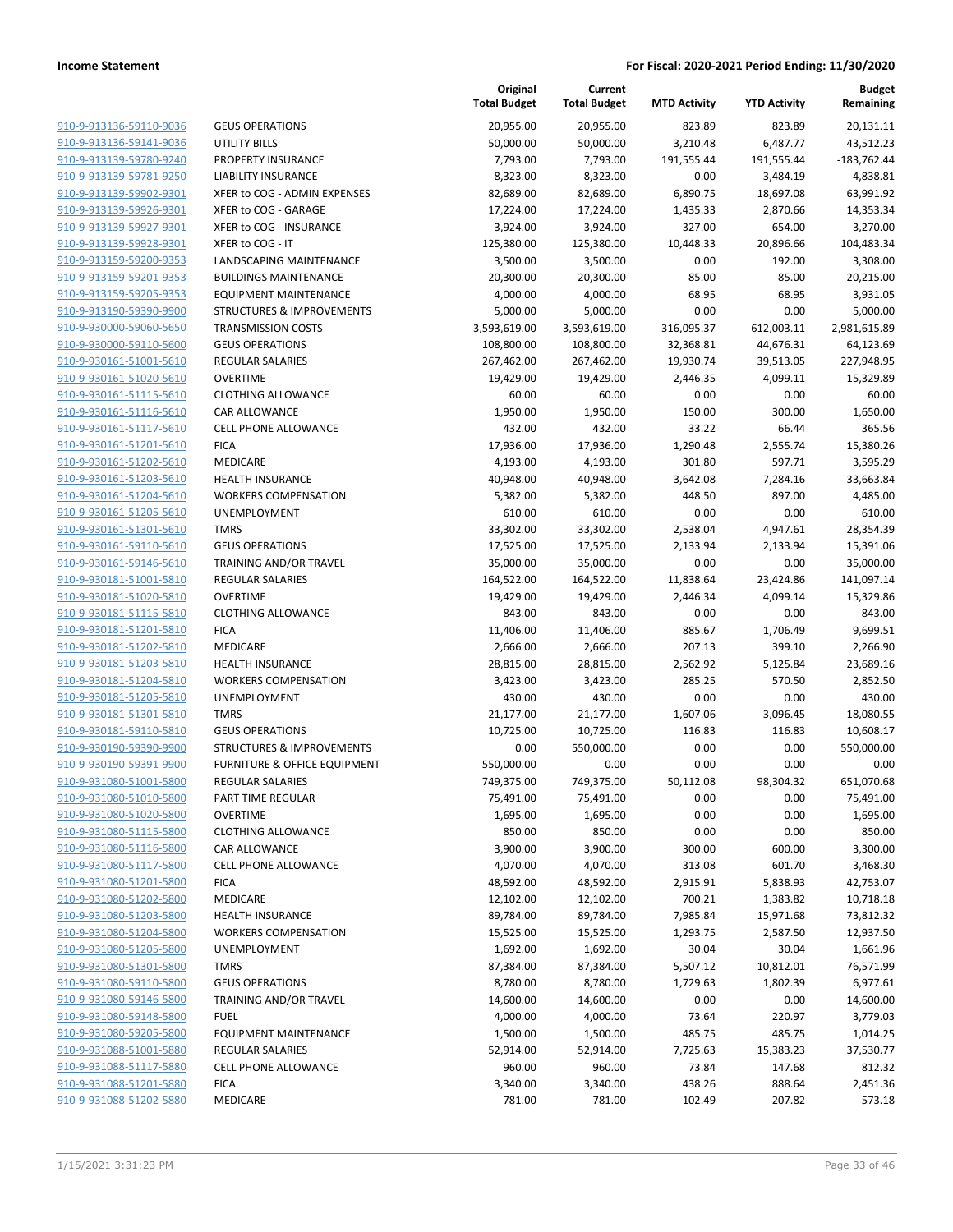| 910-9-931088-51203-5880        |
|--------------------------------|
| 910-9-931088-51204-5880        |
| 910-9-931088-51205-5880        |
| 910-9-931088-51301-5880        |
| 910-9-931088-59110-5880        |
| <u>910-9-931088-59146-5880</u> |
| 910-9-931092-51001-9202        |
| 910-9-931092-51116-9202        |
| 910-9-931092-51117-9202        |
| 910-9-931092-51201-9202        |
| 910-9-931092-51202-9202        |
| 910-9-931092-51203-9202        |
| 910-9-931092-51204-9202        |
| 910-9-931092-51205-9202        |
| 910-9-931092-51301-9202        |
| <u>910-9-931092-59110-9212</u> |
| 910-9-931092-59130-9212        |
| 910-9-931092-59133-9212        |
| 910-9-931092-59146-9212        |
| 910-9-931093-59205-9352        |
| 910-9-931099-59391-9900        |
| 910-9-931462-51001-5620        |
| 910-9-931462-51115-5620        |
| 910-9-931462-51117-5620        |
| 910-9-931462-51201-5620        |
| 910-9-931462-51202-5620        |
| 910-9-931462-51203-5620        |
| 910-9-931462-51204-5620        |
| 910-9-931462-51205-5620        |
| 910-9-931462-51301-5620        |
| <u>910-9-931462-59110-5620</u> |
| 910-9-931462-59146-5620        |
| 910-9-931462-59148-5620        |
| 910-9-931462-59198-5620        |
| 910-9-931462-59199-5620        |
| <u>910-9-931470-51001-5700</u> |
| 910-9-931470-51020-5700        |
| 910-9-931470-51115-5700        |
| 910-9-931470-51117-5700        |
| 910-9-931470-51201-5700        |
| 910-9-931470-51202-5700        |
| <u>910-9-931470-51203-5700</u> |
| 910-9-931470-51204-5700        |
| 910-9-931470-51205-5700        |
| 910-9-931470-51301-5700        |
| 910-9-931470-59205-5700        |
| 910-9-931470-59253-5700        |
| 910-9-931490-59353-9900        |
| 910-9-931491-51001-9911        |
| 910-9-931491-51020-9911        |
| 910-9-931491-51201-9911        |
| 910-9-931491-51202-9911        |
| 910-9-931491-51205-9911        |
| 910-9-931491-51301-9911        |
| 910-9-931528-51001-5820        |
| 910-9-931528-51115-5820        |
| 910-9-931528-51117-5820        |
| 910-9-931528-51201-5820        |
| 910-9-931528-51202-5820        |
|                                |

|                                                    |                                                            | Original<br><b>Total Budget</b> | Current<br><b>Total Budget</b> | <b>MTD Activity</b> | <b>YTD Activity</b> | <b>Budget</b><br>Remaining |
|----------------------------------------------------|------------------------------------------------------------|---------------------------------|--------------------------------|---------------------|---------------------|----------------------------|
| 910-9-931088-51203-5880                            | <b>HEALTH INSURANCE</b>                                    | 12,133.00                       | 12,133.00                      | 1,079.17            | 2,158.34            | 9,974.66                   |
| 910-9-931088-51204-5880                            | <b>WORKERS COMPENSATION</b>                                | 1,002.00                        | 1,002.00                       | 83.50               | 167.00              | 835.00                     |
| 910-9-931088-51205-5880                            | UNEMPLOYMENT                                               | 180.00                          | 180.00                         | 0.00                | 0.00                | 180.00                     |
| 910-9-931088-51301-5880                            | <b>TMRS</b>                                                | 6,202.00                        | 6,202.00                       | 877.43              | 1,747.21            | 4,454.79                   |
| 910-9-931088-59110-5880                            | <b>GEUS OPERATIONS</b>                                     | 6,700.00                        | 6,700.00                       | 18.72               | 18.72               | 6,681.28                   |
| 910-9-931088-59146-5880                            | TRAINING AND/OR TRAVEL                                     | 4,000.00                        | 4,000.00                       | 0.00                | 0.00                | 4,000.00                   |
| 910-9-931092-51001-9202                            | <b>REGULAR SALARIES</b>                                    | 122,868.00                      | 122,868.00                     | 9,095.52            | 18,191.04           | 104,676.96                 |
| 910-9-931092-51116-9202                            | <b>CAR ALLOWANCE</b>                                       | 1,560.00                        | 1,560.00                       | 150.00              | 300.00              | 1,260.00                   |
| 910-9-931092-51117-9202                            | CELL PHONE ALLOWANCE                                       | 1,632.00                        | 1,632.00                       | 125.54              | 251.08              | 1,380.92                   |
| 910-9-931092-51201-9202                            | <b>FICA</b>                                                | 7,816.00                        | 7,816.00                       | 580.68              | 1,161.59            | 6,654.41                   |
| 910-9-931092-51202-9202                            | <b>MEDICARE</b>                                            | 1,828.00                        | 1,828.00                       | 135.80              | 271.65              | 1,556.35                   |
| 910-9-931092-51203-9202                            | <b>HEALTH INSURANCE</b>                                    | 20,626.00                       | 20,626.00                      | 1,834.58            | 3,669.16            | 16,956.84                  |
| 910-9-931092-51204-9202                            | <b>WORKERS COMPENSATION</b>                                | 2,345.00                        | 2,345.00                       | 195.42              | 390.84              | 1,954.16                   |
| 910-9-931092-51205-9202                            | UNEMPLOYMENT                                               | 306.00                          | 306.00                         | 0.00                | 0.00                | 306.00                     |
| 910-9-931092-51301-9202                            | <b>TMRS</b>                                                | 14,513.00                       | 14,513.00                      | 1,054.24            | 2,108.48            | 12,404.52                  |
| 910-9-931092-59110-9212                            | <b>GEUS OPERATIONS</b>                                     | 32,889.00                       | 32,889.00                      | 1,302.85            | 1,341.85            | 31,547.15                  |
| 910-9-931092-59130-9212<br>910-9-931092-59133-9212 | PHONE MANAGEMENT SERVICE<br>OFFICE 365                     | 81,000.00                       | 81,000.00                      | 6,672.00            | 13,344.00           | 67,656.00                  |
| 910-9-931092-59146-9212                            | <b>TRAINING AND/OR TRAVEL</b>                              | 19,200.00<br>8,700.00           | 19,200.00<br>8,700.00          | 1,548.50<br>637.34  | 3,097.00            | 16,103.00<br>8,062.66      |
| 910-9-931093-59205-9352                            | EQUIPMENT MAINTENANCE - IT                                 | 24,500.00                       | 24,500.00                      | 679.80              | 637.34<br>679.80    | 23,820.20                  |
| 910-9-931099-59391-9900                            | FURNITURE & OFFICE EQUIPMENT                               | 128,000.00                      | 128,000.00                     | 71,766.42           | 96,766.42           | 31,233.58                  |
| 910-9-931462-51001-5620                            | <b>REGULAR SALARIES</b>                                    | 52,399.00                       | 52,399.00                      | 4,086.02            | 8,138.02            | 44,260.98                  |
| 910-9-931462-51115-5620                            | <b>CLOTHING ALLOWANCE</b>                                  | 150.00                          | 150.00                         | 0.00                | 0.00                | 150.00                     |
| 910-9-931462-51117-5620                            | CELL PHONE ALLOWANCE                                       | 318.00                          | 318.00                         | 24.46               | 48.92               | 269.08                     |
| 910-9-931462-51201-5620                            | <b>FICA</b>                                                | 3,268.00                        | 3,268.00                       | 216.45              | 440.77              | 2,827.23                   |
| 910-9-931462-51202-5620                            | <b>MEDICARE</b>                                            | 764.00                          | 764.00                         | 50.63               | 103.10              | 660.90                     |
| 910-9-931462-51203-5620                            | <b>HEALTH INSURANCE</b>                                    | 6,067.00                        | 6,067.00                       | 539.58              | 1,079.16            | 4,987.84                   |
| 910-9-931462-51204-5620                            | <b>WORKERS COMPENSATION</b>                                | 997.00                          | 997.00                         | 83.08               | 166.16              | 830.84                     |
| 910-9-931462-51205-5620                            | UNEMPLOYMENT                                               | 89.00                           | 89.00                          | 0.00                | 0.00                | 89.00                      |
| 910-9-931462-51301-5620                            | <b>TMRS</b>                                                | 6,069.00                        | 6,069.00                       | 462.43              | 921.03              | 5,147.97                   |
| 910-9-931462-59110-5620                            | <b>GEUS OPERATIONS</b>                                     | 8,485.00                        | 8,485.00                       | 678.82              | 678.82              | 7,806.18                   |
| 910-9-931462-59146-5620                            | TRAINING AND/OR TRAVEL                                     | 3,000.00                        | 3,000.00                       | 0.00                | 0.00                | 3,000.00                   |
| 910-9-931462-59148-5620                            | <b>FUEL</b>                                                | 1,900.00                        | 1,900.00                       | 220.97              | 384.83              | 1,515.17                   |
| 910-9-931462-59198-5620                            | <b>COLOCATION CHARGES</b>                                  | 10,189.00                       | 10,189.00                      | 0.00                | 0.00                | 10,189.00                  |
| 910-9-931462-59199-5620                            | LEASE OF DARK FIBER                                        | 324,000.00                      | 324,000.00                     | 0.00                | 0.00                | 324,000.00                 |
| 910-9-931470-51001-5700                            | <b>REGULAR SALARIES</b>                                    | 91,588.00                       | 91,588.00                      | 7,177.58            | 14,313.63           | 77,274.37                  |
| 910-9-931470-51020-5700                            | <b>OVERTIME</b>                                            | 4,978.00                        | 4,978.00                       | 232.24              | 379.33              | 4,598.67                   |
| 910-9-931470-51115-5700                            | <b>CLOTHING ALLOWANCE</b>                                  | 844.00                          | 844.00                         | 0.00                | 0.00                | 844.00                     |
| 910-9-931470-51117-5700                            | <b>CELL PHONE ALLOWANCE</b>                                | 432.00                          | 432.00                         | 49.86               | 99.72               | 332.28                     |
| 910-9-931470-51201-5700                            | <b>FICA</b>                                                | 6,014.00                        | 6,014.00                       | 401.88              | 815.00              | 5,199.00                   |
| 910-9-931470-51202-5700                            | MEDICARE                                                   | 1,407.00                        | 1,407.00                       | 93.99               | 190.61              | 1,216.39                   |
| 910-9-931470-51203-5700                            | <b>HEALTH INSURANCE</b>                                    | 18,201.00                       | 18,201.00                      | 1,618.75            | 3,237.50            | 14,963.50                  |
| 910-9-931470-51204-5700                            | <b>WORKERS COMPENSATION</b>                                | 1,836.00                        | 1,836.00                       | 153.00              | 306.00              | 1,530.00                   |
| 910-9-931470-51205-5700                            | UNEMPLOYMENT                                               | 266.00                          | 266.00                         | 0.00                | 0.00                | 266.00                     |
| 910-9-931470-51301-5700                            | <b>TMRS</b>                                                | 11,167.00                       | 11,167.00                      | 839.20              | 1,664.15            | 9,502.85                   |
| 910-9-931470-59205-5700<br>910-9-931470-59253-5700 | <b>EQUIPMENT MAINTENANCE</b>                               | 4,150.00                        | 4,150.00                       | 135.17              | 135.17              | 4,014.83                   |
|                                                    | TRANSMISSION SUBSTATION MAINT                              | 19,278.00<br>1,246,800.00       | 19,278.00                      | 173.31              | 807.08              | 18,470.92                  |
| 910-9-931490-59353-9900<br>910-9-931491-51001-9911 | <b>TRANSMISSION SUBSTATIONS</b><br><b>REGULAR SALARIES</b> | 2,428.00                        | 1,246,800.00<br>2,428.00       | 1,233.18<br>0.00    | 1,983.85<br>0.00    | 1,244,816.15<br>2,428.00   |
| 910-9-931491-51020-9911                            | <b>OVERTIME</b>                                            | 84.00                           | 84.00                          | 0.00                | 0.00                | 84.00                      |
| 910-9-931491-51201-9911                            | <b>FICA</b>                                                | 156.00                          | 156.00                         | 0.00                | 0.00                | 156.00                     |
| 910-9-931491-51202-9911                            | <b>MEDICARE</b>                                            | 37.00                           | 37.00                          | 0.00                | 0.00                | 37.00                      |
| 910-9-931491-51205-9911                            | UNEMPLOYMENT                                               | 5.00                            | 5.00                           | 0.00                | 0.00                | 5.00                       |
| 910-9-931491-51301-9911                            | <b>TMRS</b>                                                | 290.00                          | 290.00                         | 0.00                | 0.00                | 290.00                     |
| 910-9-931528-51001-5820                            | <b>REGULAR SALARIES</b>                                    | 52,546.00                       | 52,546.00                      | 4,086.01            | 8,138.01            | 44,407.99                  |
| 910-9-931528-51115-5820                            | <b>CLOTHING ALLOWANCE</b>                                  | 150.00                          | 150.00                         | 0.00                | 0.00                | 150.00                     |
| 910-9-931528-51117-5820                            | <b>CELL PHONE ALLOWANCE</b>                                | 318.00                          | 318.00                         | 24.46               | 48.92               | 269.08                     |
| 910-9-931528-51201-5820                            | <b>FICA</b>                                                | 3,277.00                        | 3,277.00                       | 254.85              | 507.59              | 2,769.41                   |
| 910-9-931528-51202-5820                            | <b>MEDICARE</b>                                            | 766.00                          | 766.00                         | 59.60               | 118.70              | 647.30                     |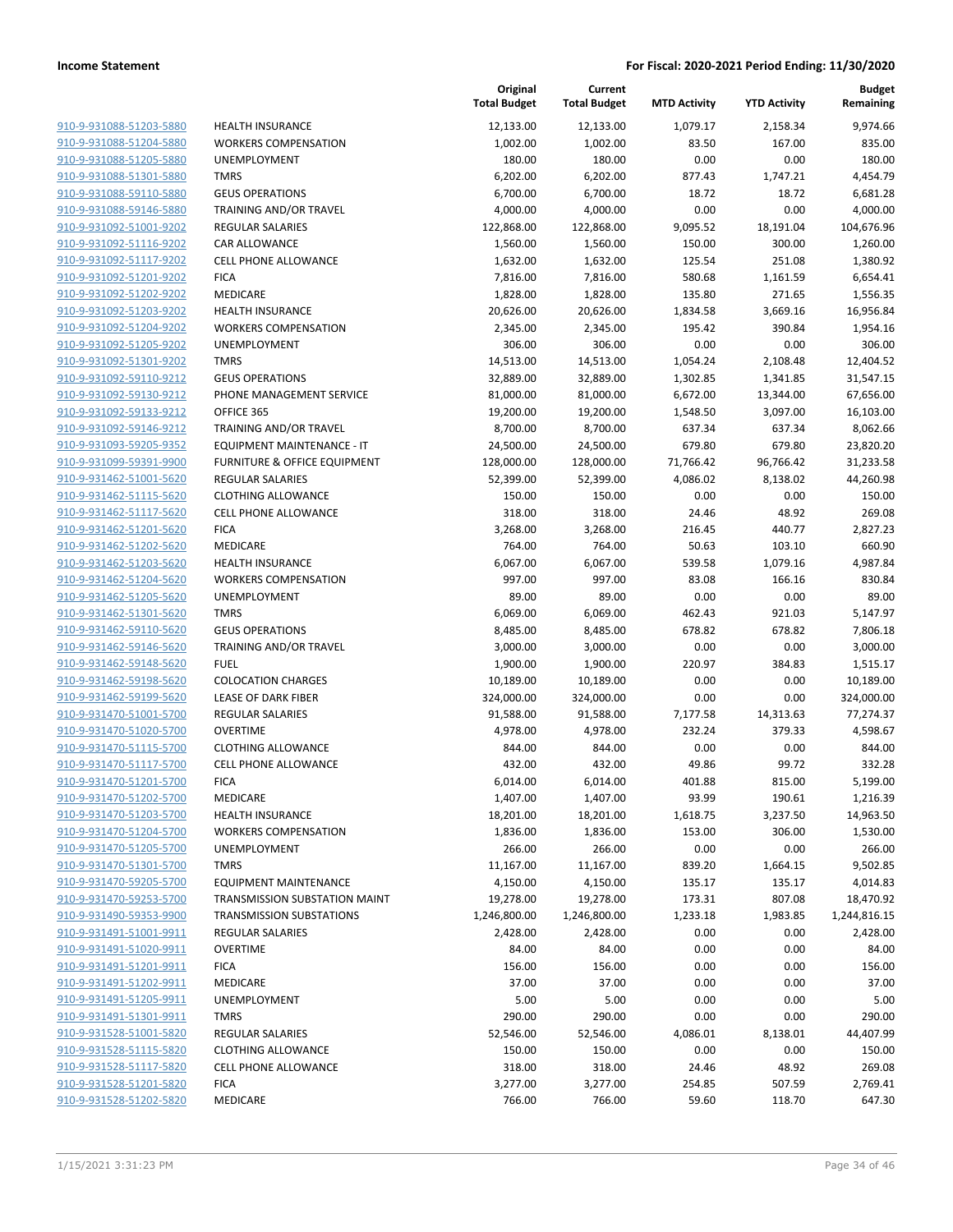| 910-9-931528-51203-5820                                   |
|-----------------------------------------------------------|
| 910-9-931528-51204-5820                                   |
| 910-9-931528-51205-5820                                   |
| <u>910-9-931528-51301-5820</u>                            |
| <u>910-9-931528-59110-5820</u>                            |
| 910-9-931528-59146-5820                                   |
| 910-9-931528-59148-5820                                   |
| 910-9-931529-51001-5920                                   |
| <u>910-9-931529-51020-5920</u>                            |
| 910-9-931529-51115-5920                                   |
| 910-9-931529-51117-5920                                   |
| 910-9-931529-51201-5920                                   |
| 910-9-931529-51202-5920                                   |
| <u>910-9-931529-51203-5920</u>                            |
| <u>910-9-931529-51204-5920</u>                            |
| 910-9-931529-51205-5920                                   |
| 910-9-931529-51301-5920                                   |
| 910-9-931529-59205-5920                                   |
| 910-9-931529-59262-5920                                   |
| 910-9-931590-59362-9900                                   |
| 910-9-931591-51001-9912                                   |
| 910-9-931591-51020-9912                                   |
| 910-9-931591-51201-9912                                   |
| <u>910-9-931591-51202-9912</u>                            |
| <u>910-9-931591-51205-9912</u>                            |
| 910-9-931591-51301-9912                                   |
| 910-9-932467-51001-5671                                   |
| 910-9-932467-51020-5671                                   |
| <u>910-9-932467-51115-5671</u>                            |
| 910-9-932467-51201-5671                                   |
| 910-9-932467-51202-5671                                   |
| 910-9-932467-51203-5671                                   |
| 910-9-932467-51204-5671                                   |
| 910-9-932467-51205-5671<br><u>910-9-932467-51301-5671</u> |
| 910-9-932467-59110-5671                                   |
| 910-9-932467-59146-5671                                   |
| 910-9-932467-59148-5671                                   |
| 910-9-932474-51001-5740                                   |
| 910-9-932474-51020-5740                                   |
| 910-9-932474-51115-5740                                   |
| 910-9-932474-51201-5740                                   |
| 910-9-932474-51202-5740                                   |
| 910-9-932474-51203-5740                                   |
| 910-9-932474-51204-5740                                   |
| 910-9-932474-51205-5740                                   |
| 910-9-932474-51301-5740                                   |
| 910-9-932474-59257-5740                                   |
| 910-9-932490-59356-9900                                   |
| 910-9-932491-51001-9913                                   |
| 910-9-932491-51201-9913                                   |
| 910-9-932491-51202-9913                                   |
| 910-9-932491-51205-9913                                   |
| <u>910-9-932491-51301-9913</u>                            |
| 910-9-932500-51001-5801                                   |
| 910-9-932500-51115-5801                                   |
| 910-9-932500-51117-5801                                   |
| 910-9-932500-51201-5801                                   |
| 910-9-932500-51202-5801                                   |
|                                                           |

|                         |                                      | Original<br><b>Total Budget</b> | Current<br><b>Total Budget</b> | <b>MTD Activity</b> | <b>YTD Activity</b> | <b>Budget</b><br>Remaining |
|-------------------------|--------------------------------------|---------------------------------|--------------------------------|---------------------|---------------------|----------------------------|
| 910-9-931528-51203-5820 | <b>HEALTH INSURANCE</b>              | 6,067.00                        | 6,067.00                       | 539.58              | 1,079.16            | 4,987.84                   |
| 910-9-931528-51204-5820 | <b>WORKERS COMPENSATION</b>          | 997.00                          | 997.00                         | 83.08               | 166.16              | 830.84                     |
| 910-9-931528-51205-5820 | <b>UNEMPLOYMENT</b>                  | 89.00                           | 89.00                          | 0.00                | 0.00                | 89.00                      |
| 910-9-931528-51301-5820 | <b>TMRS</b>                          | 6,086.00                        | 6,086.00                       | 462.43              | 921.03              | 5,164.97                   |
| 910-9-931528-59110-5820 | <b>GEUS OPERATIONS</b>               | 8,485.00                        | 8,485.00                       | 409.00              | 409.00              | 8,076.00                   |
| 910-9-931528-59146-5820 | TRAINING AND/OR TRAVEL               | 5,970.00                        | 5,970.00                       | 0.00                | 0.00                | 5,970.00                   |
| 910-9-931528-59148-5820 | <b>FUEL</b>                          | 2,300.00                        | 2,300.00                       | 183.98              | 354.39              | 1,945.61                   |
| 910-9-931529-51001-5920 | <b>REGULAR SALARIES</b>              | 91,847.00                       | 91,847.00                      | 7,177.53            | 14,313.54           | 77,533.46                  |
| 910-9-931529-51020-5920 | <b>OVERTIME</b>                      | 4,992.00                        | 4,992.00                       | 232.25              | 379.34              | 4,612.66                   |
| 910-9-931529-51115-5920 | <b>CLOTHING ALLOWANCE</b>            | 730.00                          | 730.00                         | 0.00                | 0.00                | 730.00                     |
| 910-9-931529-51117-5920 | <b>CELL PHONE ALLOWANCE</b>          | 432.00                          | 432.00                         | 49.80               | 99.60               | 332.40                     |
| 910-9-931529-51201-5920 | <b>FICA</b>                          | 6,031.00                        | 6,031.00                       | 462.49              | 917.13              | 5,113.87                   |
| 910-9-931529-51202-5920 | MEDICARE                             | 1,411.00                        | 1,411.00                       | 108.16              | 214.49              | 1,196.51                   |
| 910-9-931529-51203-5920 | <b>HEALTH INSURANCE</b>              | 18,201.00                       | 18,201.00                      | 1,618.75            | 3,237.50            | 14,963.50                  |
| 910-9-931529-51204-5920 | <b>WORKERS COMPENSATION</b>          | 1,836.00                        | 1,836.00                       | 153.00              | 306.00              | 1,530.00                   |
| 910-9-931529-51205-5920 | <b>UNEMPLOYMENT</b>                  | 266.00                          | 266.00                         | 0.00                | 0.00                | 266.00                     |
| 910-9-931529-51301-5920 | <b>TMRS</b>                          | 11,198.00                       | 11,198.00                      | 839.20              | 1,664.15            | 9,533.85                   |
| 910-9-931529-59205-5920 | <b>EQUIPMENT MAINTENANCE</b>         | 5,250.00                        | 5,250.00                       | 19.99               | 19.99               | 5,230.01                   |
| 910-9-931529-59262-5920 | DISTRIBUTION SUBSTATION MAINTENANCE  | 32,878.00                       | 32,878.00                      | 96.93               | 578.43              | 32,299.57                  |
| 910-9-931590-59362-9900 | <b>DISTRIBUTION SUBSTATIONS</b>      | 1,870,200.00                    | 1,870,200.00                   | 1,909.85            | 1,983.85            | 1,868,216.15               |
| 910-9-931591-51001-9912 | <b>REGULAR SALARIES</b>              | 2,022.00                        | 2,022.00                       | 0.00                | 0.00                | 2,022.00                   |
| 910-9-931591-51020-9912 | <b>OVERTIME</b>                      | 70.00                           | 70.00                          | 0.00                | 0.00                | 70.00                      |
| 910-9-931591-51201-9912 | <b>FICA</b>                          | 130.00                          | 130.00                         | 0.00                | 0.00                | 130.00                     |
| 910-9-931591-51202-9912 | MEDICARE                             | 31.00                           | 31.00                          | 0.00                | 0.00                | 31.00                      |
| 910-9-931591-51205-9912 | UNEMPLOYMENT                         | 5.00                            | 5.00                           | 0.00                | 0.00                | 5.00                       |
| 910-9-931591-51301-9912 | <b>TMRS</b>                          | 242.00                          | 242.00                         | 0.00                | 0.00                | 242.00                     |
| 910-9-932467-51001-5671 | REGULAR SALARIES                     | 63,917.00                       | 63,917.00                      | 3,889.54            | 7,886.68            | 56,030.32                  |
| 910-9-932467-51020-5671 | <b>OVERTIME</b>                      | 15,672.00                       | 15,672.00                      | 222.06              | 999.28              | 14,672.72                  |
| 910-9-932467-51115-5671 | <b>CLOTHING ALLOWANCE</b>            | 980.00                          | 980.00                         | 0.00                | 0.00                | 980.00                     |
| 910-9-932467-51201-5671 | <b>FICA</b>                          | 4,935.00                        | 4,935.00                       | 221.79              | 499.86              | 4,435.14                   |
| 910-9-932467-51202-5671 | MEDICARE                             | 1,154.00                        | 1,154.00                       | 51.87               | 116.90              | 1,037.10                   |
| 910-9-932467-51203-5671 | <b>HEALTH INSURANCE</b>              | 12,133.00                       | 12,133.00                      | 1,079.17            | 2,158.34            | 9,974.66                   |
| 910-9-932467-51204-5671 | <b>WORKERS COMPENSATION</b>          | 1,770.00                        | 1,770.00                       | 147.50              | 295.00              | 1,475.00                   |
| 910-9-932467-51205-5671 | <b>UNEMPLOYMENT</b>                  | 151.00                          | 151.00                         | 0.00                | 0.00                | 151.00                     |
| 910-9-932467-51301-5671 | <b>TMRS</b>                          | 9,163.00                        | 9,163.00                       | 462.56              | 999.67              | 8,163.33                   |
| 910-9-932467-59110-5671 | <b>GEUS OPERATIONS</b>               | 3,000.00                        | 3,000.00                       | 16.07               | 16.07               | 2,983.93                   |
| 910-9-932467-59146-5671 | <b>TRAINING AND/OR TRAVEL</b>        | 1,000.00                        | 1,000.00                       | 0.00                | 0.00                | 1,000.00                   |
| 910-9-932467-59148-5671 | <b>FUEL</b>                          | 4,700.00                        | 4,700.00                       | 460.54              | 790.38              | 3,909.62                   |
| 910-9-932474-51001-5740 | REGULAR SALARIES                     | 59,915.00                       | 59,915.00                      | 4,189.01            | 6,995.87            | 52,919.13                  |
| 910-9-932474-51020-5740 | OVERTIME                             | 14,690.00                       | 14,690.00                      | 103.32              | 309.96              | 14,380.04                  |
| 910-9-932474-51115-5740 | <b>CLOTHING ALLOWANCE</b>            | 980.00                          | 980.00                         | 0.00                | 0.00                | 980.00                     |
| 910-9-932474-51201-5740 | <b>FICA</b>                          | 4,625.00                        | 4,625.00                       | 244.27              | 418.67              | 4,206.33                   |
| 910-9-932474-51202-5740 | MEDICARE                             | 1,081.00                        | 1,081.00                       | 57.13               | 97.92               | 983.08                     |
| 910-9-932474-51203-5740 | <b>HEALTH INSURANCE</b>              | 12,133.00                       | 12,133.00                      | 1,079.17            | 2,158.34            | 9,974.66                   |
| 910-9-932474-51204-5740 | <b>WORKERS COMPENSATION</b>          | 1,660.00                        | 1,660.00                       | 138.33              | 276.66              | 1,383.34                   |
| 910-9-932474-51205-5740 | <b>UNEMPLOYMENT</b>                  | 151.00                          | 151.00                         | 0.00                | 0.00                | 151.00                     |
| 910-9-932474-51301-5740 | <b>TMRS</b>                          | 8,589.00                        | 8,589.00                       | 482.88              | 821.90              | 7,767.10                   |
| 910-9-932474-59257-5740 | <b>TRANSMISSION LINE MAINTENANCE</b> | 85,440.00                       | 85,440.00                      | 0.00                | 3,656.35            | 81,783.65                  |
| 910-9-932490-59356-9900 | <b>GEUS TRANSMISSION LINES</b>       | 112,000.00                      | 112,000.00                     | 11,420.91           | 15,466.49           | 96,533.51                  |
| 910-9-932491-51001-9913 | REGULAR SALARIES                     | 24,223.00                       | 24,223.00                      | 3,912.82            | 3,912.82            | 20,310.18                  |
| 910-9-932491-51201-9913 | <b>FICA</b>                          | 1,870.00                        | 1,870.00                       | 296.68              | 296.68              | 1,573.32                   |
| 910-9-932491-51202-9913 | MEDICARE                             | 438.00                          | 438.00                         | 69.39               | 69.39               | 368.61                     |
| 910-9-932491-51205-9913 | <b>UNEMPLOYMENT</b>                  | 58.00                           | 58.00                          | 0.00                | 0.00                | 58.00                      |
| 910-9-932491-51301-9913 | <b>TMRS</b>                          | 3,472.00                        | 3,472.00                       | 554.61              | 554.61              | 2,917.39                   |
| 910-9-932500-51001-5801 | REGULAR SALARIES                     | 130,129.00                      | 130,129.00                     | 10,077.99           | 20,087.95           | 110,041.05                 |
| 910-9-932500-51115-5801 | <b>CLOTHING ALLOWANCE</b>            | 430.00                          | 430.00                         | 0.00                | 0.00                | 430.00                     |
| 910-9-932500-51117-5801 | <b>CELL PHONE ALLOWANCE</b>          | 636.00                          | 636.00                         | 48.92               | 97.84               | 538.16                     |
| 910-9-932500-51201-5801 | <b>FICA</b>                          | 7,961.00                        | 7,961.00                       | 591.83              | 1,188.65            | 6,772.35                   |
| 910-9-932500-51202-5801 | MEDICARE                             | 1,896.00                        | 1,896.00                       | 138.41              | 277.98              | 1,618.02                   |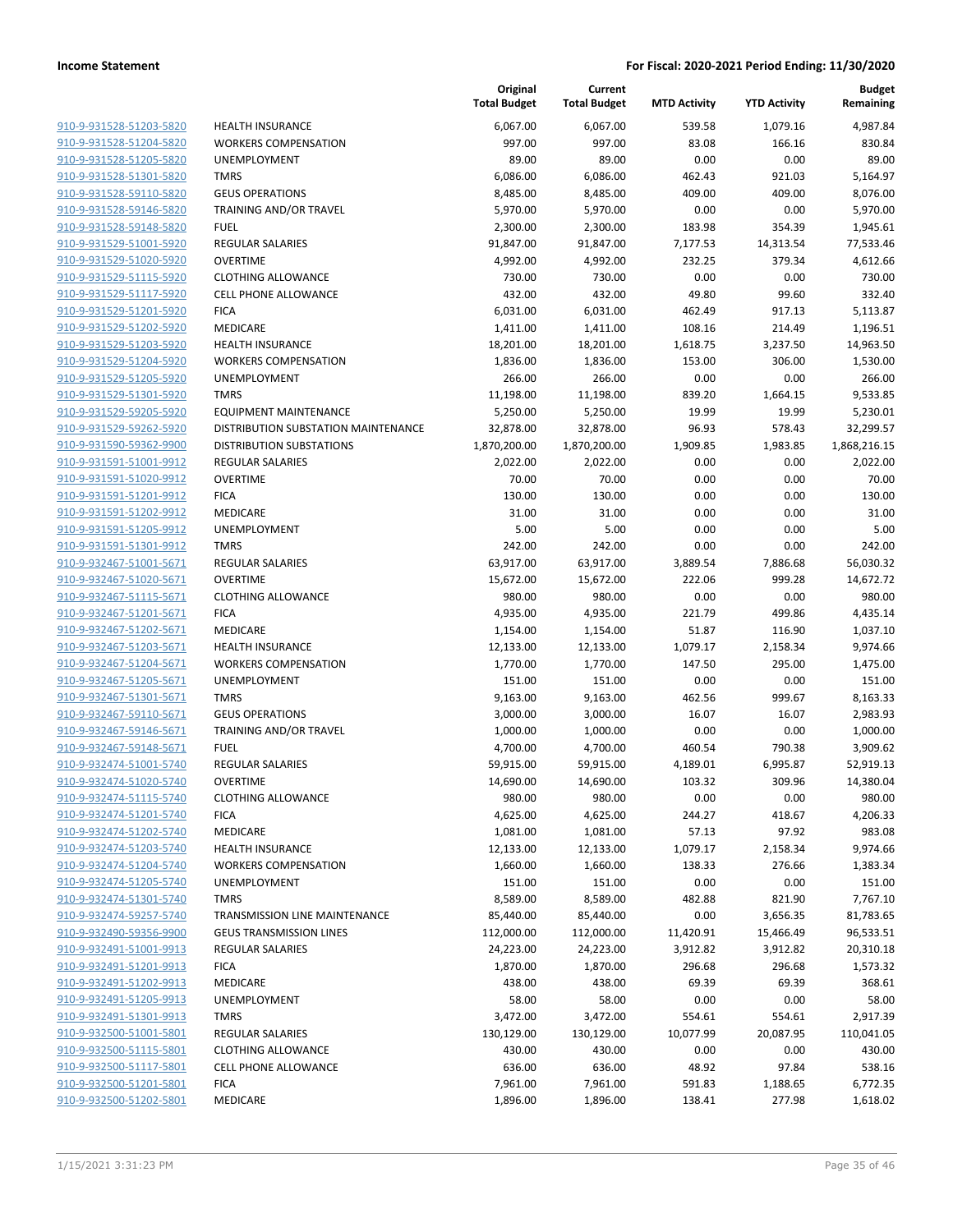|                                                    |                                | Original<br><b>Total Budget</b> | Current<br><b>Total Budget</b> | <b>MTD Activity</b> | <b>YTD Activity</b> | <b>Budget</b><br>Remaining |
|----------------------------------------------------|--------------------------------|---------------------------------|--------------------------------|---------------------|---------------------|----------------------------|
| 910-9-932500-51203-5801                            | <b>HEALTH INSURANCE</b>        | 12,133.00                       | 12,133.00                      | 1,079.17            | 2,158.34            | 9,974.66                   |
| 910-9-932500-51204-5801                            | <b>WORKERS COMPENSATION</b>    | 2,433.00                        | 2,433.00                       | 202.75              | 405.50              | 2,027.50                   |
| 910-9-932500-51205-5801                            | <b>UNEMPLOYMENT</b>            | 180.00                          | 180.00                         | 0.00                | 0.00                | 180.00                     |
| 910-9-932500-51301-5801                            | <b>TMRS</b>                    | 15,054.00                       | 15,054.00                      | 1,131.62            | 2,263.24            | 12,790.76                  |
| 910-9-932500-59110-5801                            | <b>GEUS OPERATIONS</b>         | 4,860.00                        | 4,860.00                       | 498.42              | 498.42              | 4,361.58                   |
| 910-9-932500-59112-5801                            | SAFETY                         | 44,450.00                       | 44,450.00                      | 1,955.38            | 1,955.38            | 42,494.62                  |
| 910-9-932500-59146-5801                            | TRAINING AND/OR TRAVEL         | 14,000.00                       | 14,000.00                      | 0.00                | $-1,307.00$         | 15,307.00                  |
| 910-9-932500-59148-5801                            | <b>FUEL</b>                    | 5,000.00                        | 5,000.00                       | 219.93              | 612.35              | 4,387.65                   |
| 910-9-932503-51001-5830                            | <b>REGULAR SALARIES</b>        | 160,869.00                      | 160,869.00                     | 11,319.77           | 21,311.43           | 139,557.57                 |
| 910-9-932503-51020-5830                            | <b>OVERTIME</b>                | 31,025.00                       | 31,025.00                      | 627.78              | 1,077.13            | 29,947.87                  |
| 910-9-932503-51115-5830                            | <b>CLOTHING ALLOWANCE</b>      | 2,161.00                        | 2,161.00                       | 0.00                | 0.00                | 2,161.00                   |
| 910-9-932503-51117-5830                            | <b>CELL PHONE ALLOWANCE</b>    | 318.00                          | 318.00                         | 24.46               | 48.92               | 269.08                     |
| 910-9-932503-51201-5830                            | <b>FICA</b>                    | 11,917.00                       | 11,917.00                      | 657.80              | 1,258.93            | 10,658.07                  |
| 910-9-932503-51202-5830                            | MEDICARE                       | 2,788.00                        | 2,788.00                       | 153.84              | 294.43              | 2,493.57                   |
| 910-9-932503-51203-5830                            | <b>HEALTH INSURANCE</b>        | 24,268.00                       | 24,268.00                      | 2,158.33            | 4,316.66            | 19,951.34                  |
| 910-9-932503-51204-5830                            | <b>WORKERS COMPENSATION</b>    | 3,861.00                        | 3,861.00                       | 321.75              | 643.50              | 3,217.50                   |
| 910-9-932503-51205-5830                            | <b>UNEMPLOYMENT</b>            | 333.00                          | 333.00                         | 0.00                | 0.00                | 333.00                     |
| 910-9-932503-51301-5830                            | <b>TMRS</b>                    | 22,126.00                       | 22,126.00                      | 1,346.85            | 2,524.21            | 19,601.79                  |
| 910-9-932503-59110-5830                            | <b>GEUS OPERATIONS</b>         | 40,500.00                       | 40,500.00                      | 596.97              | 596.97              | 39,903.03                  |
| 910-9-932503-59148-5830                            | <b>FUEL</b>                    | 25,000.00                       | 25,000.00                      | 1,965.66            | 3,319.73            | 21,680.27                  |
| 910-9-932504-51001-5840                            | <b>REGULAR SALARIES</b>        | 160,869.00                      | 160,869.00                     | 11,319.70           | 21,311.33           | 139,557.67                 |
| 910-9-932504-51020-5840                            | <b>OVERTIME</b>                | 31,025.00                       | 31,025.00                      | 627.79              | 1,077.14            | 29,947.86                  |
| 910-9-932504-51115-5840                            | <b>CLOTHING ALLOWANCE</b>      | 2,160.00                        | 2,160.00                       | 0.00                | 0.00                | 2,160.00                   |
| 910-9-932504-51117-5840                            | <b>CELL PHONE ALLOWANCE</b>    | 318.00                          | 318.00                         | 24.46               | 48.92               | 269.08                     |
| 910-9-932504-51201-5840                            | <b>FICA</b><br><b>MEDICARE</b> | 11,917.00                       | 11,917.00                      | 742.26<br>173.59    | 1,391.12            | 10,525.88                  |
| 910-9-932504-51202-5840<br>910-9-932504-51203-5840 | <b>HEALTH INSURANCE</b>        | 2,788.00                        | 2,788.00                       |                     | 325.34              | 2,462.66                   |
| 910-9-932504-51204-5840                            | <b>WORKERS COMPENSATION</b>    | 24,268.00                       | 24,268.00                      | 2,158.33            | 4,316.66            | 19,951.34                  |
| 910-9-932504-51205-5840                            | <b>UNEMPLOYMENT</b>            | 3,861.00<br>333.00              | 3,861.00<br>333.00             | 321.75<br>0.00      | 643.50<br>0.00      | 3,217.50<br>333.00         |
| 910-9-932504-51301-5840                            | <b>TMRS</b>                    | 22,126.00                       | 22,126.00                      | 1,346.84            | 2,524.20            | 19,601.80                  |
| 910-9-932504-59110-5840                            | <b>GEUS OPERATIONS</b>         | 48,500.00                       | 48,500.00                      | 125.43              | 525.43              | 47,974.57                  |
| 910-9-932504-59148-5840                            | <b>FUEL</b>                    | 20,000.00                       | 20,000.00                      | 1,201.41            | 2,555.46            | 17,444.54                  |
| 910-9-932505-51001-5850                            | <b>REGULAR SALARIES</b>        | 873.00                          | 873.00                         | 0.00                | 0.00                | 873.00                     |
| 910-9-932505-51020-5850                            | <b>OVERTIME</b>                | 189.00                          | 189.00                         | 0.00                | 0.00                | 189.00                     |
| 910-9-932505-51201-5850                            | <b>FICA</b>                    | 66.00                           | 66.00                          | 0.00                | 0.00                | 66.00                      |
| 910-9-932505-51202-5850                            | MEDICARE                       | 16.00                           | 16.00                          | 0.00                | 0.00                | 16.00                      |
| 910-9-932505-51205-5850                            | <b>UNEMPLOYMENT</b>            | 3.00                            | 3.00                           | 0.00                | 0.00                | 3.00                       |
| 910-9-932505-51301-5850                            | <b>TMRS</b>                    | 122.00                          | 122.00                         | 0.00                | 0.00                | 122.00                     |
| 910-9-932506-51001-5860                            | <b>REGULAR SALARIES</b>        | 151,939.00                      | 151,939.00                     | 13,727.51           | 27,447.51           | 124,491.49                 |
| 910-9-932506-51115-5860                            | <b>CLOTHING ALLOWANCE</b>      | 500.00                          | 500.00                         | 0.00                | 0.00                | 500.00                     |
| 910-9-932506-51117-5860                            | <b>CELL PHONE ALLOWANCE</b>    | 432.00                          | 432.00                         | 79.58               | 159.16              | 272.84                     |
| 910-9-932506-51201-5860                            | <b>FICA</b>                    | 9,445.00                        | 9,445.00                       | 842.97              | 1,693.19            | 7,751.81                   |
| 910-9-932506-51202-5860                            | MEDICARE                       | 2,209.00                        | 2,209.00                       | 197.14              | 395.98              | 1,813.02                   |
| 910-9-932506-51203-5860                            | <b>HEALTH INSURANCE</b>        | 24,266.00                       | 24,266.00                      | 2,158.33            | 4,316.66            | 19,949.34                  |
| 910-9-932506-51204-5860                            | <b>WORKERS COMPENSATION</b>    | 3,060.00                        | 3,060.00                       | 255.00              | 510.00              | 2,550.00                   |
| 910-9-932506-51205-5860                            | UNEMPLOYMENT                   | 333.00                          | 333.00                         | 0.00                | 0.00                | 333.00                     |
| 910-9-932506-51301-5860                            | <b>TMRS</b>                    | 17,538.00                       | 17,538.00                      | 1,552.44            | 3,104.88            | 14,433.12                  |
| 910-9-932506-59110-5860                            | <b>GEUS OPERATIONS</b>         | 121,250.00                      | 121,250.00                     | 1,049.50            | 1,049.50            | 120,200.50                 |
| 910-9-932506-59148-5860                            | <b>FUEL</b>                    | 2,500.00                        | 2,500.00                       | 612.31              | 1,008.31            | 1,491.69                   |
| 910-9-932507-51001-5870                            | <b>REGULAR SALARIES</b>        | 872.00                          | 872.00                         | 0.00                | 0.00                | 872.00                     |
| 910-9-932507-51020-5870                            | <b>OVERTIME</b>                | 220.00                          | 220.00                         | 0.00                | 0.00                | 220.00                     |
| 910-9-932507-51102-5870                            | <b>BILINGUAL PAY</b>           | 9.00                            | 9.00                           | 0.00                | 0.00                | 9.00                       |
| 910-9-932507-51201-5870                            | <b>FICA</b>                    | 69.00                           | 69.00                          | 0.00                | 0.00                | 69.00                      |
| 910-9-932507-51202-5870                            | MEDICARE                       | 16.00                           | 16.00                          | 0.00                | 0.00                | 16.00                      |
| 910-9-932507-51205-5870                            | <b>UNEMPLOYMENT</b>            | 3.00                            | 3.00                           | 0.00                | 0.00                | 3.00                       |
| 910-9-932507-51301-5870                            | <b>TMRS</b>                    | 127.00                          | 127.00                         | 0.00                | 0.00                | 127.00                     |
| 910-9-932509-59147-5890                            | <b>RENT</b>                    | 161.00                          | 161.00                         | 0.00                | 0.00                | 161.00                     |
| 910-9-932510-51001-5900                            | <b>REGULAR SALARIES</b>        | 67,947.00                       | 67,947.00                      | 5,348.78            | 10,601.58           | 57,345.42                  |
| 910-9-932510-51020-5900                            | <b>OVERTIME</b>                | 3,430.00                        | 3,430.00                       | 0.00                | 0.00                | 3,430.00                   |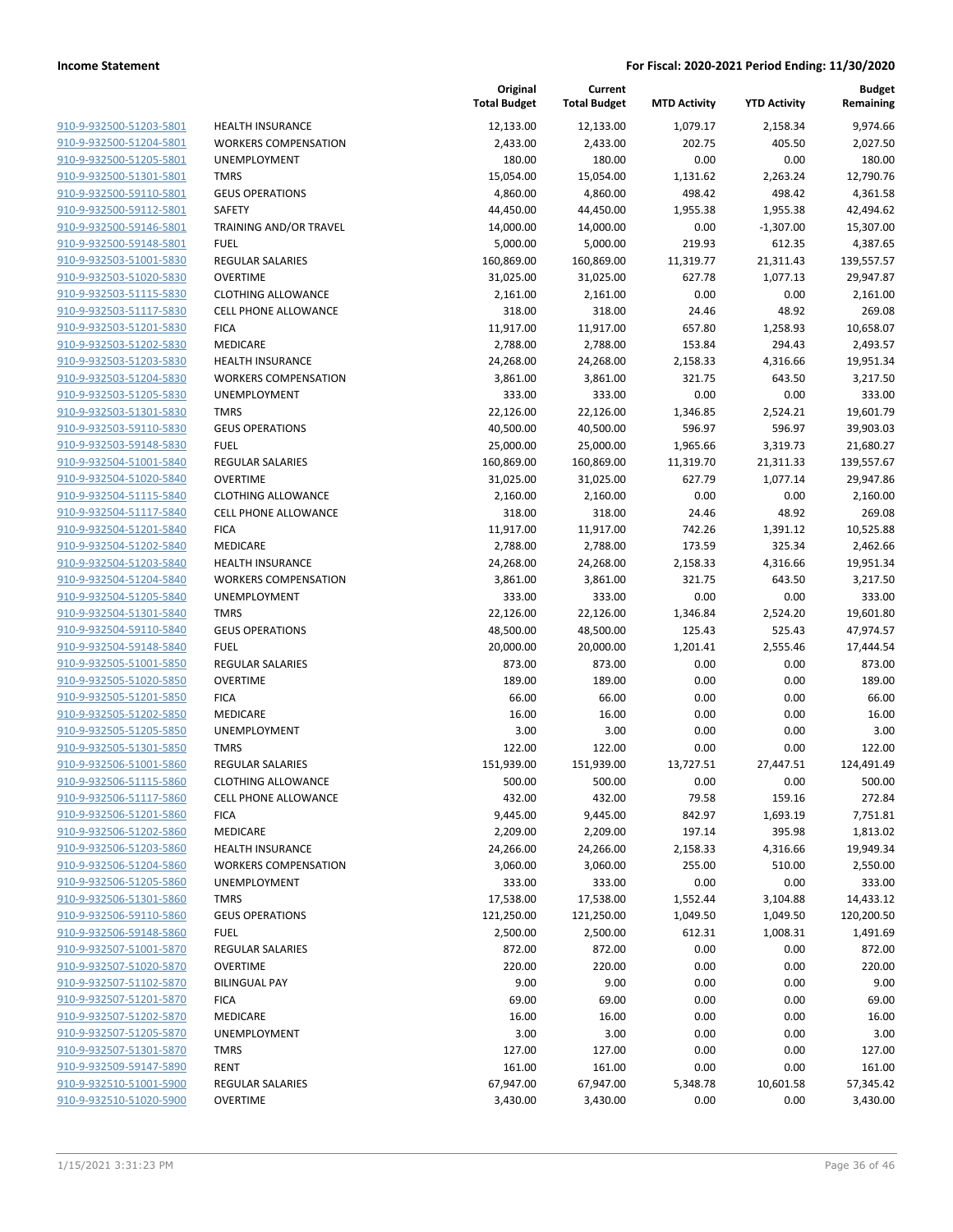| 910-9-932510-51102-5900                            |
|----------------------------------------------------|
| 910-9-932510-51115-5900                            |
| 910-9-932510-51201-5900                            |
| 910-9-932510-51202-5900                            |
| 910-9-932510-51203-5900                            |
| <u>910-9-932510-51204-5900</u>                     |
| 910-9-932510-51205-5900                            |
| 910-9-932510-51301-5900                            |
| 910-9-932510-59205-5900                            |
| 910-9-932514-51001-5941                            |
| <u>910-9-932514-51020-5941</u>                     |
| 910-9-932514-51102-5941                            |
| 910-9-932514-51115-5941                            |
| 910-9-932514-51201-5941                            |
| 910-9-932514-51202-5941                            |
| <u>910-9-932514-51203-5941</u>                     |
| 910-9-932514-51204-5941                            |
| 910-9-932514-51205-5941                            |
| 910-9-932514-51301-5941                            |
| 910-9-932514-59275-5941                            |
| 910-9-932515-51001-5950                            |
| 910-9-932515-51020-5950                            |
| 910-9-932515-51102-5870                            |
| 910-9-932515-51201-5950                            |
| <u>910-9-932515-51202-5950</u>                     |
| 910-9-932515-51205-5950                            |
| 910-9-932515-51301-5950                            |
| 910-9-932515-59282-5950                            |
| 910-9-932516-51001-5960                            |
| 910-9-932516-51020-5960                            |
| 910-9-932516-51201-5960                            |
|                                                    |
| 910-9-932516-51202-5960                            |
| 910-9-932516-51205-5960<br>910-9-932516-51301-5960 |
|                                                    |
| 910-9-932516-59284-5960                            |
| 910-9-932517-51001-5970                            |
| 910-9-932517-51020-5970                            |
| 910-9-932517-51115-5970                            |
| 910-9-932517-51201-5970                            |
| 910-9-932517-51202-5970                            |
| 910-9-932517-51203-5970                            |
| 910-9-932517-51204-5970                            |
| 910-9-932517-51205-5970                            |
| 910-9-932517-51301-5970                            |
| 910-9-932517-59270-5970                            |
| 910-9-932518-51001-5980                            |
| 910-9-932518-51020-5980                            |
| 910-9-932518-51201-5980                            |
| 910-9-932518-51202-5980                            |
| 910-9-932518-51205-5980                            |
| 910-9-932518-51301-5980                            |
| 910-9-932518-59288-5980                            |
| 910-9-932519-51001-5990                            |
| 910-9-932519-51201-5990                            |
| <u>910-9-932519-51202-5990</u>                     |
| 910-9-932519-51205-5990                            |
| 910-9-932519-51301-5990                            |
| 910-9-932590-59364-9900                            |
| 910-9-932590-59365-9900                            |
|                                                    |

|                         |                                      | Original<br><b>Total Budget</b> | Current<br><b>Total Budget</b> | <b>MTD Activity</b> | <b>YTD Activity</b> | <b>Budget</b><br>Remaining |
|-------------------------|--------------------------------------|---------------------------------|--------------------------------|---------------------|---------------------|----------------------------|
| 910-9-932510-51102-5900 | <b>BILINGUAL PAY</b>                 | 600.00                          | 600.00                         | 46.16               | 92.32               | 507.68                     |
| 910-9-932510-51115-5900 | <b>CLOTHING ALLOWANCE</b>            | 500.00                          | 500.00                         | 0.00                | 0.00                | 500.00                     |
| 910-9-932510-51201-5900 | <b>FICA</b>                          | 4,463.00                        | 4,463.00                       | 284.80              | 585.66              | 3,877.34                   |
| 910-9-932510-51202-5900 | <b>MEDICARE</b>                      | 1,044.00                        | 1,044.00                       | 66.61               | 136.98              | 907.02                     |
| 910-9-932510-51203-5900 | HEALTH INSURANCE                     | 12,133.00                       | 12,133.00                      | 1,079.17            | 2,158.34            | 9,974.66                   |
| 910-9-932510-51204-5900 | <b>WORKERS COMPENSATION</b>          | 1,339.00                        | 1,339.00                       | 111.58              | 223.16              | 1,115.84                   |
| 910-9-932510-51205-5900 | <b>UNEMPLOYMENT</b>                  | 180.00                          | 180.00                         | 0.00                | 0.00                | 180.00                     |
| 910-9-932510-51301-5900 | <b>TMRS</b>                          | 8,286.00                        | 8,286.00                       | 606.94              | 1,203.08            | 7,082.92                   |
| 910-9-932510-59205-5900 | <b>EQUIPMENT MAINTENANCE</b>         | 67,000.00                       | 67,000.00                      | 996.45              | $-1,815.76$         | 68,815.76                  |
| 910-9-932514-51001-5941 | <b>REGULAR SALARIES</b>              | 527,875.00                      | 527,875.00                     | 32,594.00           | 62,517.38           | 465,357.62                 |
| 910-9-932514-51020-5941 | <b>OVERTIME</b>                      | 116,732.00                      | 116,732.00                     | 2,837.54            | 4,898.99            | 111,833.01                 |
| 910-9-932514-51102-5941 | <b>BILINGUAL PAY</b>                 | 1,185.00                        | 1,185.00                       | 92.32               | 184.64              | 1,000.36                   |
| 910-9-932514-51115-5941 | <b>CLOTHING ALLOWANCE</b>            | 12,132.00                       | 12,132.00                      | 0.00                | 0.00                | 12,132.00                  |
| 910-9-932514-51201-5941 | <b>FICA</b>                          | 40,032.00                       | 40,032.00                      | 2,233.20            | 4,135.58            | 35,896.42                  |
| 910-9-932514-51202-5941 | MEDICARE                             | 9,363.00                        | 9,363.00                       | 522.28              | 967.19              | 8,395.81                   |
| 910-9-932514-51203-5941 | <b>HEALTH INSURANCE</b>              | 133,463.00                      | 133,463.00                     | 11,870.84           | 23,741.68           | 109,721.32                 |
| 910-9-932514-51204-5941 | <b>WORKERS COMPENSATION</b>          | 13,358.00                       | 13,358.00                      | 1,113.17            | 2,226.34            | 11,131.66                  |
| 910-9-932514-51205-5941 | <b>UNEMPLOYMENT</b>                  | 1,781.00                        | 1,781.00                       | 0.00                | 0.00                | 1,781.00                   |
| 910-9-932514-51301-5941 | <b>TMRS</b>                          | 74,335.00                       | 74,335.00                      | 4,341.16            | 7,944.64            | 66,390.36                  |
| 910-9-932514-59275-5941 | POLES, OH, UG & SERVICES MAINTENANCE | 399,259.00                      | 399,259.00                     | 4,259.07            | 27,200.66           | 372,058.34                 |
| 910-9-932515-51001-5950 | <b>REGULAR SALARIES</b>              | 586.00                          | 586.00                         | 0.00                | 0.00                | 586.00                     |
| 910-9-932515-51020-5950 | <b>OVERTIME</b>                      | 135.00                          | 135.00                         | 0.00                | 0.00                | 135.00                     |
| 910-9-932515-51102-5870 | <b>BILINGUAL PAY</b>                 | 6.00                            | 6.00                           | 0.00                | 0.00                | 6.00                       |
| 910-9-932515-51201-5950 | <b>FICA</b>                          | 45.00                           | 45.00                          | 0.00                | 0.00                | 45.00                      |
| 910-9-932515-51202-5950 | MEDICARE                             | 11.00                           | 11.00                          | 0.00                | 0.00                | 11.00                      |
| 910-9-932515-51205-5950 | <b>UNEMPLOYMENT</b>                  | 2.00                            | 2.00                           | 0.00                | 0.00                | 2.00                       |
| 910-9-932515-51301-5950 | <b>TMRS</b>                          | 84.00                           | 84.00                          | 0.00                | 0.00                | 84.00                      |
| 910-9-932515-59282-5950 | <b>TRANSFORMERS MAINTENANCE</b>      | 10,000.00                       | 10,000.00                      | 0.00                | 0.00                | 10,000.00                  |
| 910-9-932516-51001-5960 | <b>REGULAR SALARIES</b>              | 12,806.00                       | 12,806.00                      | 1,384.63            | 2,530.43            | 10,275.57                  |
| 910-9-932516-51020-5960 | <b>OVERTIME</b>                      | 3,232.00                        | 3,232.00                       | 177.44              | 278.88              | 2,953.12                   |
| 910-9-932516-51201-5960 | <b>FICA</b>                          | 995.00                          | 995.00                         | 96.85               | 175.61              | 819.39                     |
| 910-9-932516-51202-5960 | MEDICARE                             | 232.00                          | 232.00                         | 22.65               | 41.07               | 190.93                     |
| 910-9-932516-51205-5960 | <b>UNEMPLOYMENT</b>                  | 37.00                           | 37.00                          | 0.00                | 0.00                | 37.00                      |
| 910-9-932516-51301-5960 | <b>TMRS</b>                          | 1,847.00                        | 1,847.00                       | 175.74              | 318.65              | 1,528.35                   |
| 910-9-932516-59284-5960 | ST LIGHTING & SIGNALS MAINTENANCE    | 8,000.00                        | 8,000.00                       | 837.30              | 1,567.42            | 6,432.58                   |
| 910-9-932517-51001-5970 | <b>REGULAR SALARIES</b>              | 37,711.00                       | 37,711.00                      | 3,027.41            | 5,998.61            | 31,712.39                  |
| 910-9-932517-51020-5970 | <b>OVERTIME</b>                      | 0.00                            | 0.00                           | 111.43              | 139.29              | $-139.29$                  |
| 910-9-932517-51115-5970 | <b>CLOTHING ALLOWANCE</b>            | 992.00                          | 992.00                         | 0.00                | 0.00                | 992.00                     |
| 910-9-932517-51201-5970 | <b>FICA</b>                          | 2,338.00                        | 2,338.00                       | 162.25              | 332.02              | 2,005.98                   |
| 910-9-932517-51202-5970 | MEDICARE                             | 546.00                          | 546.00                         | 37.94               | 77.64               | 468.36                     |
| 910-9-932517-51203-5970 | <b>HEALTH INSURANCE</b>              | 12,133.00                       | 12,133.00                      | 1,079.17            | 2,158.34            | 9,974.66                   |
| 910-9-932517-51204-5970 | <b>WORKERS COMPENSATION</b>          | 773.00                          | 773.00                         | 64.42               | 128.84              | 644.16                     |
| 910-9-932517-51205-5970 | <b>UNEMPLOYMENT</b>                  | 163.00                          | 163.00                         | 0.00                | 0.00                | 163.00                     |
| 910-9-932517-51301-5970 | <b>TMRS</b>                          | 4,341.00                        | 4,341.00                       | 353.11              | 690.50              | 3,650.50                   |
| 910-9-932517-59270-5970 | <b>METERS MAINTENANCE</b>            | 900.00                          | 900.00                         | 0.00                | 0.00                | 900.00                     |
| 910-9-932518-51001-5980 | <b>REGULAR SALARIES</b>              | 2,680.00                        | 2,680.00                       | 173.95              | 376.15              | 2,303.85                   |
| 910-9-932518-51020-5980 | <b>OVERTIME</b>                      | 580.00                          | 580.00                         | 100.89              | 100.89              | 479.11                     |
| 910-9-932518-51201-5980 | <b>FICA</b>                          | 202.00                          | 202.00                         | 17.04               | 29.58               | 172.42                     |
| 910-9-932518-51202-5980 | <b>MEDICARE</b>                      | 47.00                           | 47.00                          | 3.98                | 6.91                | 40.09                      |
| 910-9-932518-51205-5980 | UNEMPLOYMENT                         | 8.00                            | 8.00                           | 0.00                | 0.00                | 8.00                       |
| 910-9-932518-51301-5980 | <b>TMRS</b>                          | 375.00                          | 375.00                         | 30.93               | 53.68               | 321.32                     |
| 910-9-932518-59288-5980 | <b>VAPOR LIGHTS MAINTENANCE</b>      | 800.00                          | 800.00                         | 53.55               | 87.63               | 712.37                     |
| 910-9-932519-51001-5990 | <b>REGULAR SALARIES</b>              | 831.00                          | 831.00                         | 0.00                | 0.00                | 831.00                     |
| 910-9-932519-51201-5990 | <b>FICA</b>                          | 52.00                           | 52.00                          | 0.00                | 0.00                | 52.00                      |
| 910-9-932519-51202-5990 | MEDICARE                             | 12.00                           | 12.00                          | 0.00                | 0.00                | 12.00                      |
| 910-9-932519-51205-5990 | <b>UNEMPLOYMENT</b>                  | 4.00                            | 4.00                           | 0.00                | 0.00                | 4.00                       |
| 910-9-932519-51301-5990 | <b>TMRS</b>                          | 96.00                           | 96.00                          | 0.00                | 0.00                | 96.00                      |
| 910-9-932590-59364-9900 | <b>POLES</b>                         | 150,000.00                      | 150,000.00                     | 9,334.07            | 25,921.07           | 124,078.93                 |
| 910-9-932590-59365-9900 | OH CONDUCTOR & DEVICES               | 126,000.00                      | 126,000.00                     | 3,128.80            | 6,882.42            | 119,117.58                 |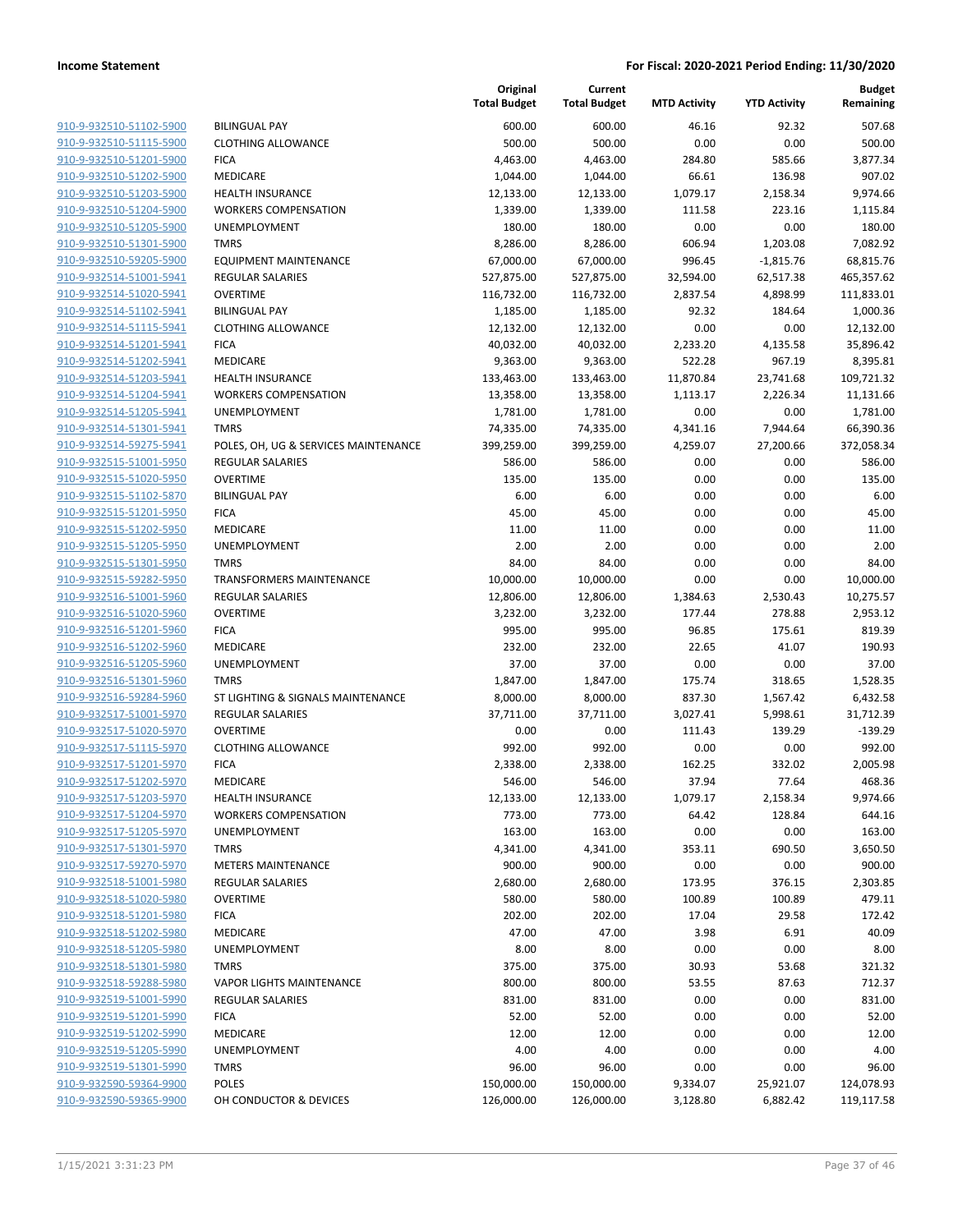|                         |                                      | Original<br><b>Total Budget</b> | Current<br><b>Total Budget</b> | <b>MTD Activity</b> | <b>YTD Activity</b> | <b>Budget</b><br>Remaining |
|-------------------------|--------------------------------------|---------------------------------|--------------------------------|---------------------|---------------------|----------------------------|
| 910-9-932590-59366-9900 | <b>UG CONDUIT</b>                    | 150,000.00                      | 150,000.00                     | 1,154.87            | 3,620.35            | 146,379.65                 |
| 910-9-932590-59367-9900 | <b>UG CONDUCTOR &amp; DEVICES</b>    | 185,000.00                      | 185,000.00                     | 1,822.72            | 4,519.12            | 180,480.88                 |
| 910-9-932590-59368-9900 | <b>TRANSFORMERS &amp; CAPACITORS</b> | 200,000.00                      | 200,000.00                     | 2,226.18            | 19,703.10           | 180,296.90                 |
| 910-9-932590-59369-9900 | SERVICE CONNECTIONS                  | 1,000.00                        | 1,000.00                       | 0.00                | 0.00                | 1,000.00                   |
| 910-9-932590-59370-9900 | <b>METERS</b>                        | 1,423,649.00                    | 1,423,649.00                   | 3,575.90            | 9,762.30            | 1,413,886.70               |
| 910-9-932590-59371-9900 | <b>VAPOR LIGHTS</b>                  | 6,000.00                        | 6,000.00                       | 216.20              | 645.08              | 5,354.92                   |
| 910-9-932590-59375-9900 | <b>STREET LIGHTING &amp; SIGNALS</b> | 6,000.00                        | 6,000.00                       | 1,726.56            | 1,726.56            | 4,273.44                   |
| 910-9-932590-59392-9900 | <b>TRANSPORTATION EQUIPMENT</b>      | 215,000.00                      | 215,000.00                     | 0.00                | 0.00                | 215,000.00                 |
| 910-9-932590-59395-9900 | <b>LABORATORY EQUIPMENT</b>          | 50,000.00                       | 50,000.00                      | 0.00                | 0.00                | 50,000.00                  |
| 910-9-932591-51001-9914 | <b>REGULAR SALARIES</b>              | 6,411.00                        | 6,411.00                       | 5,282.89            | 10,891.44           | $-4,480.44$                |
| 910-9-932591-51020-9914 | <b>OVERTIME</b>                      | 1,237.00                        | 1,237.00                       | 236.34              | 403.08              | 833.92                     |
| 910-9-932591-51201-9914 | <b>FICA</b>                          | 475.00                          | 475.00                         | 346.73              | 706.31              | $-231.31$                  |
| 910-9-932591-51202-9914 | MEDICARE                             | 111.00                          | 111.00                         | 81.09               | 165.19              | $-54.19$                   |
| 910-9-932591-51205-9914 | <b>UNEMPLOYMENT</b>                  | 14.00                           | 14.00                          | 21.53               | 29.83               | $-15.83$                   |
| 910-9-932591-51301-9914 | <b>TMRS</b>                          | 882.00                          | 882.00                         | 629.00              | 1,281.33            | $-399.33$                  |
| 910-9-932592-51001-9915 | REGULAR SALARIES                     | 6,411.00                        | 6,411.00                       | 2,747.63            | 9,680.51            | $-3,269.51$                |
| 910-9-932592-51020-9915 | <b>OVERTIME</b>                      | 1,236.00                        | 1,236.00                       | 972.83              | 2,602.01            | $-1,366.01$                |
| 910-9-932592-51201-9915 | <b>FICA</b>                          | 475.00                          | 475.00                         | 230.67              | 761.52              | $-286.52$                  |
| 910-9-932592-51202-9915 | MEDICARE                             | 111.00                          | 111.00                         | 53.94               | 178.09              | $-67.09$                   |
| 910-9-932592-51205-9915 | UNEMPLOYMENT                         | 13.00                           | 13.00                          | 8.30                | 12.45               | 0.55                       |
| 910-9-932592-51301-9915 | <b>TMRS</b>                          | 882.00                          | 882.00                         | 418.56              | 1,381.82            | $-499.82$                  |
| 910-9-932593-51001-9916 | REGULAR SALARIES                     | 6,411.00                        | 6,411.00                       | 4,669.46            | 11,654.19           | $-5,243.19$                |
| 910-9-932593-51020-9916 | <b>OVERTIME</b>                      | 1,237.00                        | 1,237.00                       | 630.91              | 630.91              | 606.09                     |
| 910-9-932593-51201-9916 | <b>FICA</b>                          | 475.00                          | 475.00                         | 331.57              | 764.63              | $-289.63$                  |
| 910-9-932593-51202-9916 | MEDICARE                             | 111.00                          | 111.00                         | 77.54               | 178.82              | $-67.82$                   |
| 910-9-932593-51205-9916 | <b>UNEMPLOYMENT</b>                  | 14.00                           | 14.00                          | 4.15                | 4.15                | 9.85                       |
| 910-9-932593-51301-9916 | <b>TMRS</b>                          | 882.00                          | 882.00                         | 601.65              | 1,387.44            | $-505.44$                  |
| 910-9-932594-51001-9917 | REGULAR SALARIES                     | 6,411.00                        | 6,411.00                       | 3,141.86            | 7,815.08            | $-1,404.08$                |
| 910-9-932594-51020-9917 | <b>OVERTIME</b>                      | 1,236.00                        | 1,236.00                       | 0.00                | 0.00                | 1,236.00                   |
| 910-9-932594-51201-9917 | <b>FICA</b>                          | 475.00                          | 475.00                         | 194.80              | 484.54              | $-9.54$                    |
| 910-9-932594-51202-9917 | MEDICARE                             | 111.00                          | 111.00                         | 45.55               | 113.31              | $-2.31$                    |
| 910-9-932594-51205-9917 | UNEMPLOYMENT                         | 13.00                           | 13.00                          | 16.60               | 37.35               | $-24.35$                   |
| 910-9-932594-51301-9917 | <b>TMRS</b>                          | 882.00                          | 882.00                         | 353.46              | 879.19              | 2.81                       |
| 910-9-932595-51001-9918 | <b>REGULAR SALARIES</b>              | 28,190.00                       | 28,190.00                      | 0.00                | 1,013.91            | 27,176.09                  |
| 910-9-932595-51020-9918 | <b>OVERTIME</b>                      | 6,234.00                        | 6,234.00                       | 0.00                | 0.00                | 6,234.00                   |
| 910-9-932595-51201-9918 | <b>FICA</b>                          | 2,138.00                        | 2,138.00                       | 0.00                | 62.87               | 2,075.13                   |
| 910-9-932595-51202-9918 | MEDICARE                             | 500.00                          | 500.00                         | 0.00                | 14.71               | 485.29                     |
| 910-9-932595-51205-9918 | <b>UNEMPLOYMENT</b>                  | 95.00                           | 95.00                          | 0.00                | 0.00                | 95.00                      |
| 910-9-932595-51301-9918 | <b>TMRS</b>                          | 3,970.00                        | 3,970.00                       | 0.00                | 114.08              | 3,855.92                   |
| 910-9-932596-51001-9919 | <b>REGULAR SALARIES</b>              | 13,885.00                       | 13,885.00                      | 1,809.46            | 4,167.25            | 9,717.75                   |
| 910-9-932596-51020-9919 | <b>OVERTIME</b>                      | 3,070.00                        | 3,070.00                       | 285.27              | 691.12              | 2,378.88                   |
| 910-9-932596-51201-9919 | <b>FICA</b>                          | 1,053.00                        | 1,053.00                       | 131.39              | 307.28              | 745.72                     |
| 910-9-932596-51202-9919 | MEDICARE                             | 246.00                          | 246.00                         | 30.73               | 71.87               | 174.13                     |
| 910-9-932596-51205-9919 | <b>UNEMPLOYMENT</b>                  | 47.00                           | 47.00                          | 8.30                | 16.99               | 30.01                      |
| 910-9-932596-51301-9919 | TMRS                                 | 1,955.00                        | 1,955.00                       | 238.42              | 557.60              | 1,397.40                   |
| 910-9-932597-51001-9920 | <b>REGULAR SALARIES</b>              | 15,117.00                       | 15,117.00                      | 1,025.13            | 1,699.13            | 13,417.87                  |
| 910-9-932597-51020-9920 | <b>OVERTIME</b>                      | 0.00                            | 0.00                           | 379.21              | 582.09              | $-582.09$                  |
| 910-9-932597-51201-9920 | <b>FICA</b>                          | 939.00                          | 939.00                         | 87.07               | 141.43              | 797.57                     |
| 910-9-932597-51202-9920 | MEDICARE                             | 220.00                          | 220.00                         | 20.36               | 33.08               | 186.92                     |
| 910-9-932597-51205-9920 | <b>UNEMPLOYMENT</b>                  | 40.00                           | 40.00                          | 0.00                | 0.00                | 40.00                      |
| 910-9-932597-51301-9920 | TMRS                                 | 1,744.00                        | 1,744.00                       | 157.99              | 256.64              | 1,487.36                   |
| 910-9-932598-51001-9921 | <b>REGULAR SALARIES</b>              | 284.00                          | 284.00                         | 0.00                | 67.40               | 216.60                     |
| 910-9-932598-51020-9921 | <b>OVERTIME</b>                      | 64.00                           | 64.00                          | 0.00                | 0.00                | 64.00                      |
| 910-9-932598-51201-9921 | <b>FICA</b>                          | 21.00                           | 21.00                          | 0.00                | 4.18                | 16.82                      |
| 910-9-932598-51202-9921 | MEDICARE                             | 5.00                            | 5.00                           | 0.00                | 0.98                | 4.02                       |
| 910-9-932598-51205-9921 | UNEMPLOYMENT                         | 1.00                            | 1.00                           | 0.00                | 0.00                | 1.00                       |
| 910-9-932598-51301-9921 | <b>TMRS</b>                          | 40.00                           | 40.00                          | 0.00                | 7.59                | 32.41                      |
| 910-9-932599-51001-9922 | <b>REGULAR SALARIES</b>              | 1,091.00                        | 1,091.00                       | 0.00                | 0.00                | 1,091.00                   |
| 910-9-932599-51020-9922 | <b>OVERTIME</b>                      | 273.00                          | 273.00                         | 0.00                | 0.00                | 273.00                     |
|                         |                                      |                                 |                                |                     |                     |                            |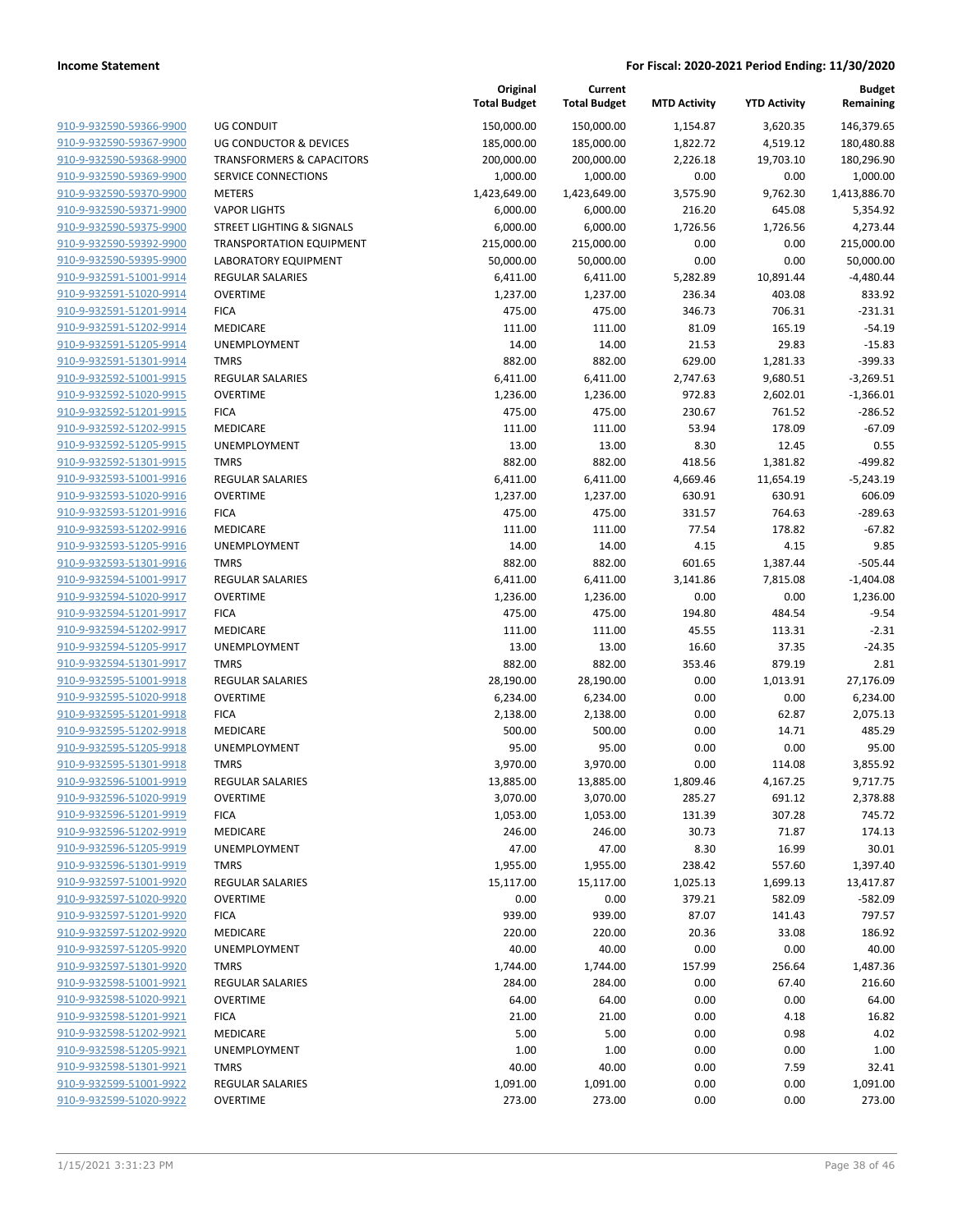|                                                    |                                                             | Original<br><b>Total Budget</b> | Current<br><b>Total Budget</b> | <b>MTD Activity</b> | <b>YTD Activity</b>      | <b>Budget</b><br>Remaining |
|----------------------------------------------------|-------------------------------------------------------------|---------------------------------|--------------------------------|---------------------|--------------------------|----------------------------|
| 910-9-932599-51201-9922                            | <b>FICA</b>                                                 | 84.00                           | 84.00                          | 0.00                | 0.00                     | 84.00                      |
| 910-9-932599-51202-9922                            | <b>MEDICARE</b>                                             | 20.00                           | 20.00                          | 0.00                | 0.00                     | 20.00                      |
| 910-9-932599-51205-9922                            | <b>UNEMPLOYMENT</b>                                         | 3.00                            | 3.00                           | 0.00                | 0.00                     | 3.00                       |
| 910-9-932599-51301-9922                            | <b>TMRS</b>                                                 | 157.00                          | 157.00                         | 0.00                | 0.00                     | 157.00                     |
| 910-9-970000-59187-9211                            | <b>EMPLOYEE RELATIONS</b>                                   | 24,500.00                       | 24,500.00                      | 62.93               | 62.93                    | 24,437.07                  |
| 910-9-970000-59701-9040                            | <b>BAD DEBT</b>                                             | 10,000.00                       | 10,000.00                      | 0.00                | 0.00                     | 10,000.00                  |
| 910-9-970000-59720-9705                            | <b>BANK FEES</b>                                            | 15,000.00                       | 15,000.00                      | 233.11              | 233.11                   | 14,766.89                  |
| 910-9-970000-59730-9250                            | <b>INVENTORY LOSS/GAIN</b>                                  | 1,000.00                        | 1,000.00                       | 2,320.70            | 2,320.70                 | $-1,320.70$                |
| 910-9-970000-59731-9250                            | <b>GASOLINE LOSSES/GAINS</b>                                | 500.00                          | 500.00                         | 87.77               | 130.19                   | 369.81                     |
| 910-9-970000-59732-9250                            | FUEL OIL LOSSES/GAINS                                       | 500.00                          | 500.00                         | 0.00                | 0.00                     | 500.00                     |
| 910-9-970000-59750-9260                            | <b>ACCRUED PTO PAY</b>                                      | 125,000.00                      | 125,000.00                     | 3,110.48            | 14,018.40                | 110,981.60                 |
| 910-9-970000-59770-9997                            | CONTINGENCY                                                 | 350,000.00                      | 350,000.00                     | 443.40              | 443.40                   | 349,556.60                 |
| 910-9-970000-59771-9997                            | PAYROLL CONTINGENCY                                         | 125,000.00                      | 125,000.00                     | 0.00                | 0.00                     | 125,000.00                 |
| 910-9-970000-59780-9240                            | PROPERTY INSURANCE                                          | 206,059.00                      | 206,059.00                     | 0.00                | 145,319.64               | 60,739.36                  |
| 910-9-970000-59781-9250                            | <b>LIABILITY INSURANCE</b>                                  | 102,252.00                      | 102,252.00                     | 0.00                | 7,466.12                 | 94,785.88                  |
| 910-9-990000-59901-9270<br>910-9-990000-59902-9200 | XFER to COG - FRANCHISE FEES<br>XFER to COG- ADMIN EXPENSES | 2,690,834.00<br>343,647.00      | 2,690,834.00<br>343,647.00     | 0.00<br>28,637.25   | -776,893.02<br>57,274.50 | 3,467,727.02<br>286,372.50 |
| 910-9-990000-59903-4082                            | XFER to COG - PILOT                                         | 344,281.00                      | 344,281.00                     | 0.00                | 0.00                     | 344,281.00                 |
| 910-9-990000-59912-9999                            | XFER TO 912 - DEBT SERVICE                                  | 7,846,375.00                    | 7,846,375.00                   | 653,864.58          | 1,307,729.16             | 6,538,645.84               |
| 910-9-990000-59926-9330                            | XFER to COG - GARAGE                                        | 71,580.00                       | 71,580.00                      | 5,965.00            | 11,930.00                | 59,650.00                  |
| 910-9-990000-59927-9200                            | XFER to COG - INSURANCE                                     | 16,307.00                       | 16,307.00                      | 1,358.92            | 2,717.84                 | 13,589.16                  |
| 910-9-990000-59928-9200                            | XFER to COG - IT                                            | 33,225.00                       | 33,225.00                      | 2,768.75            | 5,537.50                 | 27,687.50                  |
| 910-9-990000-59930-9270                            | XFER to GBOD                                                | 686,167.00                      | 686,167.00                     | 14,130.15           | $-127,113.62$            | 813,280.62                 |
|                                                    | <b>Expense Total:</b>                                       | 64,662,173.28                   | 64,662,173.28                  | 4,476,980.55        | 8,113,499.19             | 56,548,674.09              |
|                                                    | Fund: 910 - ELECTRIC OPERATING FUND Surplus (Deficit):      | 455,397.72                      | 455,397.72                     | -210,735.60         | 1,231,813.95             |                            |
| Fund: 911 - ELECTRIC DEBT REDUCTION                |                                                             |                                 |                                |                     |                          |                            |
| Revenue                                            |                                                             |                                 |                                |                     |                          |                            |
| 911-9-000000-49801-4190                            | <b>INTEREST INCOME</b>                                      | 1,100.00                        | 1,100.00                       | 2.45                | $-0.05$                  | 1,100.05                   |
|                                                    | <b>Revenue Total:</b>                                       | 1,100.00                        | 1,100.00                       | 2.45                | $-0.05$                  | 1,100.05                   |
|                                                    | Fund: 911 - ELECTRIC DEBT REDUCTION Total:                  | 1,100.00                        | 1,100.00                       | 2.45                | $-0.05$                  |                            |
|                                                    |                                                             |                                 |                                |                     |                          |                            |
| Fund: 912 - ELECTRIC DEBT SERVICE<br>Revenue       |                                                             |                                 |                                |                     |                          |                            |
| 912-9-000000-49710-4999                            | TRANFSER FROM GEUS 910 - ELECTRIC OP                        | 7,846,375.00                    | 7,846,375.00                   | 653,864.58          | 1,307,729.16             | 6,538,645.84               |
|                                                    | <b>Revenue Total:</b>                                       | 7,846,375.00                    | 7,846,375.00                   | 653,864.58          | 1,307,729.16             | 6,538,645.84               |
| <b>Expense</b>                                     |                                                             |                                 |                                |                     |                          |                            |
| 912-9-980000-59801-9800                            | PAYING AGENT FEES                                           | 2,100.00                        | 2,100.00                       | 0.00                | 0.00                     | 2,100.00                   |
| 912-9-980000-59810-9800                            | ARBITRAGE                                                   | 5,000.00                        | 5,000.00                       | 0.00                | 0.00                     | 5,000.00                   |
| 912-9-980000-59811-9800                            | CONTINUING DISCLOSURE                                       | 1,000.00                        | 1,000.00                       | 0.00                | 0.00                     | 1,000.00                   |
| 912-9-980000-59820-9800                            | <b>SURETY BOND</b>                                          | 1,600.00                        | 1,600.00                       | 0.00                | 0.00                     | 1,600.00                   |
| 912-9-980000-59862-9800                            | PRINCIPAL 2019A ISSUE                                       | 2,045,000.00                    | 2,045,000.00                   | 0.00                | 0.00                     | 2,045,000.00               |
| 912-9-980000-59863-4270                            | INTEREST 2019A ISSUE                                        | 1,932,625.00                    | 1,932,625.00                   | 0.00                | 0.00                     | 1,932,625.00               |
| 912-9-980000-59864-9800                            | PRINCIPAL 2019B ISSUE                                       | 3,525,000.00                    | 3,525,000.00                   | 0.00                | 0.00                     | 3,525,000.00               |
| 912-9-980000-59865-4270                            | INTEREST 2019B ISSUE                                        | 343,750.00                      | 343,750.00                     | 0.00                | 0.00                     | 343,750.00                 |
|                                                    | <b>Expense Total:</b>                                       | 7,856,075.00                    | 7,856,075.00                   | 0.00                | 0.00                     | 7,856,075.00               |
|                                                    | Fund: 912 - ELECTRIC DEBT SERVICE Surplus (Deficit):        | $-9,700.00$                     | $-9,700.00$                    | 653,864.58          | 1,307,729.16             |                            |
| Fund: 913 - ELECTRIC CONSTRUCTION FUND             |                                                             |                                 |                                |                     |                          |                            |
| Revenue                                            |                                                             |                                 |                                |                     |                          |                            |
| 913-9-000000-49801-4190                            | <b>INTEREST INCOME</b>                                      | 600.00                          | 600.00                         | 29.40               | $-0.56$                  | 600.56                     |
|                                                    | <b>Revenue Total:</b>                                       | 600.00                          | 600.00                         | 29.40               | $-0.56$                  | 600.56                     |
|                                                    | Fund: 913 - ELECTRIC CONSTRUCTION FUND Total:               | 600.00                          | 600.00                         | 29.40               | $-0.56$                  |                            |
| Fund: 950 - CABLE / INTERNET<br>Revenue            |                                                             |                                 |                                |                     |                          |                            |
| 950-9-000000-48001-3950                            | <b>CABLE REVENUES</b>                                       | 2,350,916.00                    | 2,350,916.00                   | 207,213.42          | 415,900.54               | 1,935,015.46               |
| 950-9-000000-48003-3950                            | SET-TOP                                                     | 113,718.00                      | 113,718.00                     | 10,267.79           | 20,732.32                | 92,985.68                  |
| 950-9-000000-48040-3950                            | <b>BROADCASTS</b>                                           | 1,000.00                        | 1,000.00                       | 300.00              | 600.00                   | 400.00                     |
| 950-9-000000-48101-3950                            | <b>INTERNET REVENUES</b>                                    | 3,056,423.00                    | 3,056,423.00                   | 240,603.40          | 480,875.57               | 2,575,547.43               |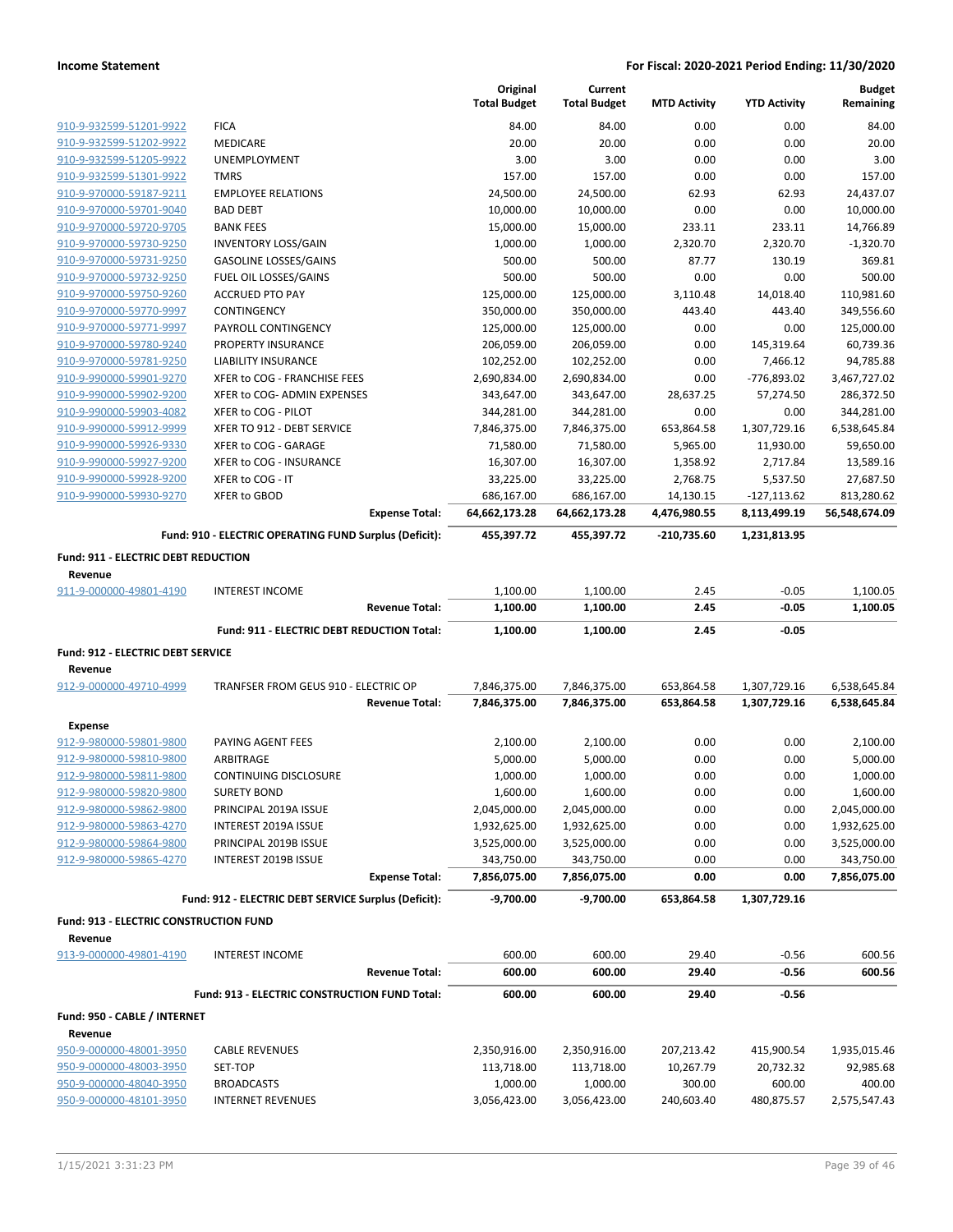|                                                    |                                                | Original<br><b>Total Budget</b> | Current<br><b>Total Budget</b> | <b>MTD Activity</b> | <b>YTD Activity</b> | <b>Budget</b><br>Remaining |
|----------------------------------------------------|------------------------------------------------|---------------------------------|--------------------------------|---------------------|---------------------|----------------------------|
| 950-9-000000-48201-3950                            | <b>LATE CHARGES</b>                            | 60,000.00                       | 60,000.00                      | 0.00                | $-5.13$             | 60,005.13                  |
| 950-9-000000-48202-3950                            | <b>SERVICE CHARGES</b>                         | 40,000.00                       | 40,000.00                      | 4,022.36            | 7,141.57            | 32,858.43                  |
| 950-9-000000-48203-3950                            | LOST/DAMAGED EQUIPMENT                         | 30,000.00                       | 30,000.00                      | 2,435.39            | 10,231.95           | 19,768.05                  |
| 950-9-000000-48301-3950                            | <b>TRANSFER TO COG</b>                         | 254,350.00                      | 254,350.00                     | 21,318.79           | 42,919.18           | 211,430.82                 |
| 950-9-000000-48307-3950                            | <b>TRANSFER TO GBOD</b>                        | 51,450.00                       | 51,450.00                      | 4,265.87            | 8,592.43            | 42,857.57                  |
| 950-9-000000-48434-3950                            | <b>CHANNEL 34</b>                              | 0.00                            | 0.00                           | 100.08              | 200.16              | $-200.16$                  |
| 950-9-000000-48488-3950                            | AD INSERTIONS                                  | 30,000.00                       | 30,000.00                      | 2,121.70            | 0.00                | 30,000.00                  |
| 950-9-000000-48501-3950                            | <b>CUSTOMER AID TO CONSTRUCTION</b>            | 1,000.00                        | 1,000.00                       | 0.00                | 0.00                | 1,000.00                   |
| 950-9-000000-48502-3950                            | <b>OTHER REIMBURSEMENTS</b>                    | 500.00                          | 500.00                         | 0.00                | 0.00                | 500.00                     |
| 950-9-000000-48801-4190                            | <b>INTEREST INCOME</b>                         | 8,000.00                        | 8,000.00                       | 290.73              | $-23.60$            | 8,023.60                   |
| 950-9-000000-48991-3950                            | GEUS ELECTRIC PAYMENT FOR INTERNET             | 38,000.00                       | 38,000.00                      | 0.00                | 0.00                | 38,000.00                  |
| 950-9-000000-48993-3950                            | GEUS ELECTRIC PAYMENT FOR PUBLIC SVC           | 15,000.00                       | 15,000.00                      | 0.00                | 0.00                | 15,000.00                  |
| 950-9-000000-48994-3950                            | <b>LEASE OF DARK FIBER</b>                     | 324,000.00                      | 324,000.00                     | 0.00                | 0.00                | 324,000.00                 |
| 950-9-000000-48995-3950                            | <b>COLOCATION FOR SCADA &amp; PHONE SYSTEM</b> | 20,378.00                       | 20,378.00                      | 0.00                | 0.00                | 20,378.00                  |
|                                                    | <b>Revenue Total:</b>                          | 6,394,735.00                    | 6,394,735.00                   | 492,939.53          | 987,164.99          | 5,407,570.01               |
| <b>Expense</b>                                     |                                                |                                 |                                |                     |                     |                            |
| 950-9-951050-51001-8500                            | <b>REGULAR SALARIES</b>                        | 78,608.00                       | 78,608.00                      | 5,272.85            | 10,469.65           | 68,138.35                  |
| 950-9-951050-51115-8500                            | <b>CLOTHING ALLOWANCE</b>                      | 123.00                          | 123.00                         | 0.00                | 0.00                | 123.00                     |
| 950-9-951050-51116-8500                            | CAR ALLOWANCE                                  | 1,365.00                        | 1,365.00                       | 150.00              | 300.00              | 1,065.00                   |
| 950-9-951050-51117-8500                            | <b>CELL PHONE ALLOWANCE</b>                    | 504.00                          | 504.00                         | 24.00               | 48.00               | 456.00                     |
| 950-9-951050-51201-8500                            | <b>FICA</b>                                    | 4,990.00                        | 4,990.00                       | 269.83              | 568.58              | 4,421.42                   |
| 950-9-951050-51202-8500                            | MEDICARE<br><b>HEALTH INSURANCE</b>            | 1,168.00                        | 1,168.00                       | 63.11               | 132.98              | 1,035.02<br>7,980.34       |
| 950-9-951050-51203-8500<br>950-9-951050-51204-8500 | <b>WORKERS COMPENSATION</b>                    | 9,707.00                        | 9,707.00                       | 863.33<br>124.75    | 1,726.66<br>249.50  |                            |
|                                                    | <b>UNEMPLOYMENT</b>                            | 1,497.00                        | 1,497.00                       | 0.00                | 0.00                | 1,247.50<br>144.00         |
| 950-9-951050-51205-8500<br>950-9-951050-51301-8500 | <b>TMRS</b>                                    | 144.00<br>9,264.00              | 144.00<br>9,264.00             | 612.78              | 1,217.00            | 8,047.00                   |
| 950-9-951050-59110-8500                            | <b>GEUS OPERATIONS</b>                         | 79,900.00                       | 79,900.00                      | 4,323.58            | 4,323.58            | 75,576.42                  |
| 950-9-951050-59141-8500                            | <b>UTILITY BILLS</b>                           | 80,000.00                       | 80,000.00                      | 5,813.99            | 11,768.71           | 68,231.29                  |
| 950-9-951050-59148-8500                            | <b>FUEL</b>                                    | 10,000.00                       | 10,000.00                      | 670.33              | 1,034.74            | 8,965.26                   |
| 950-9-951050-59191-8500                            | POLE USE                                       | 30,000.00                       | 30,000.00                      | 0.00                | 0.00                | 30,000.00                  |
| 950-9-951051-51001-8510                            | REGULAR SALARIES                               | 35,221.00                       | 35,221.00                      | 5,486.26            | 10,908.95           | 24,312.05                  |
| 950-9-951051-51020-8510                            | <b>OVERTIME</b>                                | 2,540.00                        | 2,540.00                       | 66.50               | 196.18              | 2,343.82                   |
| 950-9-951051-51102-8510                            | <b>BILINGUAL PAY</b>                           | 0.00                            | 0.00                           | 46.16               | 92.32               | $-92.32$                   |
| 950-9-951051-51117-8510                            | <b>CELL PHONE ALLOWANCE</b>                    | 432.00                          | 432.00                         | 33.22               | 66.44               | 365.56                     |
| 950-9-951051-51201-8510                            | <b>FICA</b>                                    | 2,341.00                        | 2,341.00                       | 343.87              | 689.50              | 1,651.50                   |
| 950-9-951051-51202-8510                            | MEDICARE                                       | 548.00                          | 548.00                         | 80.42               | 161.25              | 386.75                     |
| 950-9-951051-51203-8510                            | <b>HEALTH INSURANCE</b>                        | 12,133.00                       | 12,133.00                      | 1,079.17            | 2,158.34            | 9,974.66                   |
| 950-9-951051-51204-8510                            | <b>WORKERS COMPENSATION</b>                    | 703.00                          | 703.00                         | 58.58               | 117.16              | 585.84                     |
| 950-9-951051-51205-8510                            | UNEMPLOYMENT                                   | 180.00                          | 180.00                         | 0.00                | 0.00                | 180.00                     |
| 950-9-951051-51301-8510                            | <b>TMRS</b>                                    | 4,347.00                        | 4,347.00                       | 633.62              | 1,267.19            | 3,079.81                   |
| 950-9-951051-59110-8510                            | <b>GEUS OPERATIONS</b>                         | 0.00                            | 0.00                           | 10.43               | 23.43               | $-23.43$                   |
| 950-9-951051-59151-8510                            | <b>BASIC PROGRAM EXPENSE</b>                   | 2,201,418.00                    | 2,201,418.00                   | 185,165.10          | 185,202.23          | 2,016,215.77               |
| 950-9-951051-59152-8510                            | PREMIUM PROGRAM EXPENSE                        | 63,516.00                       | 63,516.00                      | 5,002.38            | 5,002.38            | 58,513.62                  |
| 950-9-951051-59154-8510                            | <b>TIVO Fees</b>                               | 28,604.22                       | 28,604.22                      | 2,304.70            | 2,304.70            | 26,299.52                  |
| 950-9-951051-59155-8510                            | OTHER PROGRAM EXPENSE                          | 7,500.00                        | 7,500.00                       | 6.00                | 6.00                | 7,494.00                   |
| 950-9-951052-51001-8520                            | REGULAR SALARIES                               | 59,120.00                       | 59,120.00                      | 5,438.12            | 10,800.20           | 48,319.80                  |
| 950-9-951052-51115-8520                            | <b>CLOTHING ALLOWANCE</b>                      | 123.00                          | 123.00                         | 0.00                | 0.00                | 123.00                     |
| 950-9-951052-51116-8520                            | CAR ALLOWANCE                                  | 975.00                          | 975.00                         | 0.00                | 0.00                | 975.00                     |
| 950-9-951052-51117-8520                            | <b>CELL PHONE ALLOWANCE</b>                    | 216.00                          | 216.00                         | 31.36               | 62.72               | 153.28                     |
| 950-9-951052-51201-8520                            | <b>FICA</b>                                    | 3,740.00                        | 3,740.00                       | 339.11              | 673.51              | 3,066.49                   |
| 950-9-951052-51202-8520                            | MEDICARE                                       | 875.00                          | 875.00                         | 79.31               | 157.51              | 717.49                     |
| 950-9-951052-51203-8520                            | <b>HEALTH INSURANCE</b>                        | 6,067.00                        | 6,067.00                       | 539.58              | 1,079.16            | 4,987.84                   |
| 950-9-951052-51204-8520                            | <b>WORKERS COMPENSATION</b>                    | 1,122.00                        | 1,122.00                       | 93.50               | 187.00              | 935.00                     |
| 950-9-951052-51205-8520                            | <b>UNEMPLOYMENT</b>                            | 90.00                           | 90.00                          | 0.00                | 0.00                | 90.00                      |
| 950-9-951052-51301-8520                            | <b>TMRS</b>                                    | 6,943.00                        | 6,943.00                       | 615.31              | 1,222.07            | 5,720.93                   |
| 950-9-951052-59110-8520                            | <b>GEUS OPERATIONS</b>                         | 92,300.00                       | 92,300.00                      | 1,455.61            | 1,455.61            | 90,844.39                  |
| 950-9-951052-59148-8520                            | <b>FUEL</b>                                    | 7,000.00                        | 7,000.00                       | 670.33              | 1,034.74            | 5,965.26                   |
| 950-9-951052-59150-8520                            | ISP SERVICE EXPENSE                            | 732,640.00                      | 732,640.00                     | 60,983.05           | 130,749.85          | 601,890.15                 |
| 950-9-951053-51001-8530                            | REGULAR SALARIES                               | 167,577.00                      | 167,577.00                     | 4,092.31            | 8,177.12            | 159,399.88                 |
|                                                    |                                                |                                 |                                |                     |                     |                            |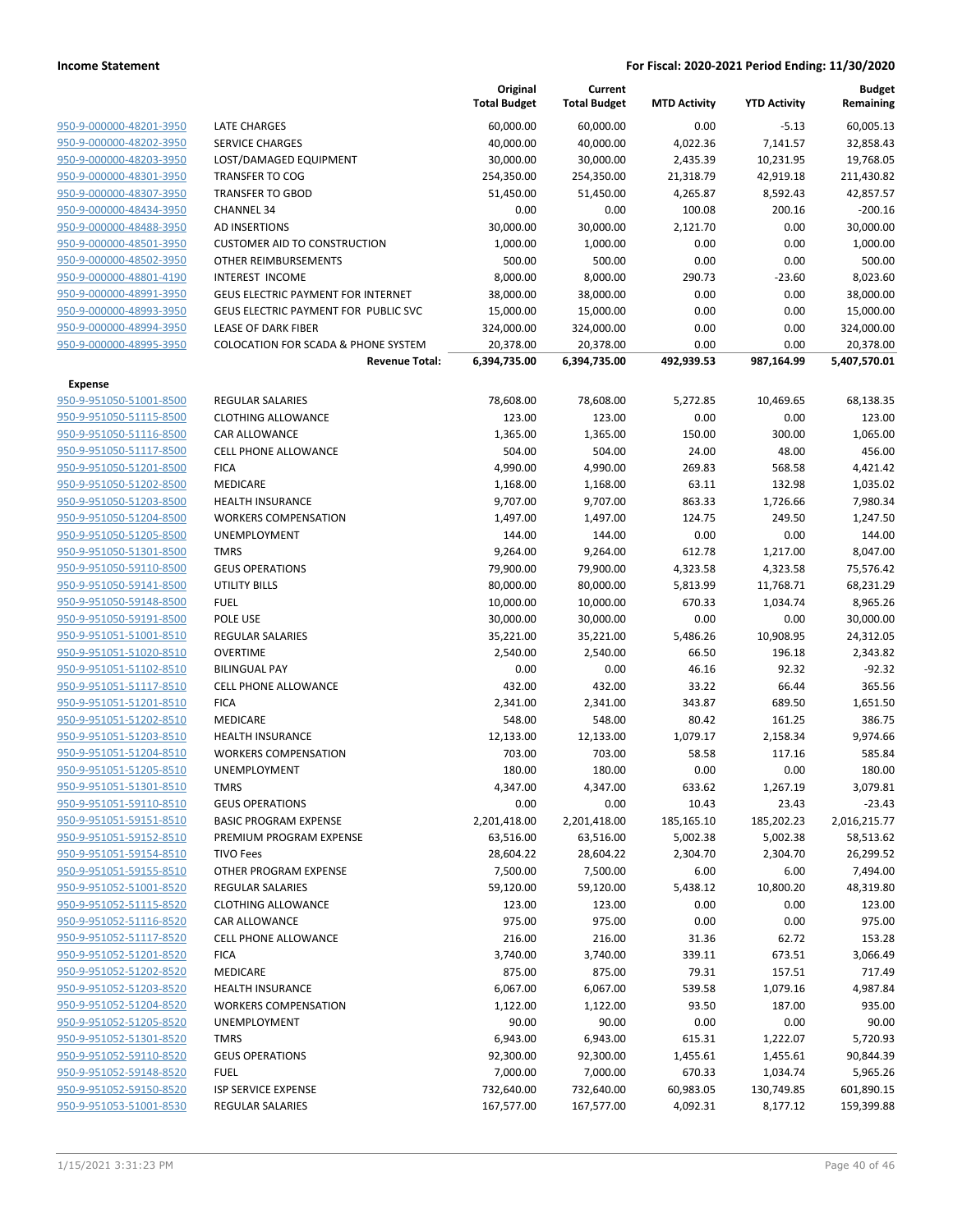**Current**

**Original**

|                                                    |                                 | Original<br><b>Total Budget</b> | Current<br><b>Total Budget</b> | <b>MTD Activity</b> | <b>YTD Activity</b>    | Budget<br>Remaining    |
|----------------------------------------------------|---------------------------------|---------------------------------|--------------------------------|---------------------|------------------------|------------------------|
| 950-9-951053-51020-8530                            | <b>OVERTIME</b>                 | 5,603.00                        | 5,603.00                       | 0.00                | 0.00                   | 5,603.00               |
| 950-9-951053-51102-8530                            | <b>BILINGUAL PAY</b>            | 450.00                          | 450.00                         | 0.00                | 0.00                   | 450.00                 |
| 950-9-951053-51117-8530                            | <b>CELL PHONE ALLOWANCE</b>     | 1,392.00                        | 1,392.00                       | 33.22               | 66.44                  | 1,325.56               |
| 950-9-951053-51201-8530                            | <b>FICA</b>                     | 10,852.00                       | 10,852.00                      | 252.26              | 505.82                 | 10,346.18              |
| 950-9-951053-51202-8530                            | MEDICARE                        | 2,539.00                        | 2,539.00                       | 58.99               | 118.29                 | 2,420.71               |
| 950-9-951053-51203-8530                            | <b>HEALTH INSURANCE</b>         | 33,367.00                       | 33,367.00                      | 2,967.75            | 5,935.50               | 27,431.50              |
| 950-9-951053-51204-8530                            | <b>WORKERS COMPENSATION</b>     | 3,258.00                        | 3,258.00                       | 271.50              | 543.00                 | 2,715.00               |
| 950-9-951053-51205-8530                            | UNEMPLOYMENT                    | 495.00                          | 495.00                         | 0.00                | 0.00                   | 495.00                 |
| 950-9-951053-51301-8530                            | <b>TMRS</b>                     | 20,150.00                       | 20,150.00                      | 464.12              | 927.40                 | 19,222.60              |
| 950-9-951053-59110-8530                            | <b>GEUS OPERATIONS</b>          | 13,340.00                       | 13,340.00                      | 998.31              | 998.31                 | 12,341.69              |
| 950-9-951053-59146-8530                            | TRAINING AND/OR TRAVEL          | 4,500.00                        | 4,500.00                       | 0.00                | 0.00                   | 4,500.00               |
| 950-9-951053-59148-8530                            | <b>FUEL</b>                     | 250.00                          | 250.00                         | 0.00                | 0.00                   | 250.00                 |
| 950-9-951053-59160-8530                            | ADVERTISING                     | 26,750.00                       | 26,750.00                      | 349.20              | 1,317.15               | 25,432.85              |
| 950-9-951053-59164-8530                            | <b>CONSUMER INFORMATION</b>     | 1.00                            | 1.00                           | 0.00                | 0.00                   | 1.00                   |
| 950-9-951054-51001-8540                            | <b>REGULAR SALARIES</b>         | 81,031.00                       | 81,031.00                      | 9,436.44            | 19,143.64              | 61,887.36              |
| 950-9-951054-51020-8540                            | <b>OVERTIME</b>                 | 2,915.00                        | 2,915.00                       | 96.08               | 171.57                 | 2,743.43               |
| 950-9-951054-51117-8540                            | <b>CELL PHONE ALLOWANCE</b>     | 0.00                            | 0.00                           | 24.46               | 48.92                  | $-48.92$               |
| 950-9-951054-51201-8540                            | <b>FICA</b>                     | 5,206.00                        | 5,206.00                       | 565.65              | 1,158.45               | 4,047.55               |
| 950-9-951054-51202-8540                            | <b>MEDICARE</b>                 | 1,217.00                        | 1,217.00                       | 132.29              | 270.93                 | 946.07                 |
| 950-9-951054-51203-8540                            | <b>HEALTH INSURANCE</b>         | 27,299.00                       | 27,299.00                      | 2,428.17            | 4,856.34               | 22,442.66              |
| 950-9-951054-51204-8540                            | <b>WORKERS COMPENSATION</b>     | 1,562.00                        | 1,562.00                       | 130.17              | 260.34                 | 1,301.66               |
| 950-9-951054-51205-8540                            | <b>UNEMPLOYMENT</b>             | 405.00                          | 405.00                         | 0.00                | 0.00                   | 405.00                 |
| 950-9-951054-51301-8540                            | <b>TMRS</b>                     | 9,664.00                        | 9,664.00                       | 1,075.16            | 2,178.47               | 7,485.53               |
| 950-9-951054-59110-8540                            | <b>GEUS OPERATIONS</b>          | 7,000.00                        | 7,000.00                       | 271.17              | 271.17                 | 6,728.83               |
| 950-9-951055-51001-8550                            | <b>REGULAR SALARIES</b>         | 102,180.00                      | 102,180.00                     | 13,416.63           | 26,794.52              | 75,385.48              |
| 950-9-951055-51020-8550                            | <b>OVERTIME</b>                 | 2,045.00                        | 2,045.00                       | 261.31              | 610.35                 | 1,434.65               |
| 950-9-951055-51115-8550                            | <b>CLOTHING ALLOWANCE</b>       | 42.00                           | 42.00                          | 0.00                | 0.00                   | 42.00                  |
| 950-9-951055-51116-8550                            | CAR ALLOWANCE                   | 1,400.00                        | 1,400.00                       | 0.00                | 0.00                   | 1,400.00               |
| 950-9-951055-51117-8550                            | <b>CELL PHONE ALLOWANCE</b>     | 287.00                          | 287.00                         | 46.56               | 93.12                  | 193.88                 |
| 950-9-951055-51201-8550                            | <b>FICA</b>                     | 5,624.00                        | 5,624.00                       | 661.87              | 1,342.09               | 4,281.91               |
| 950-9-951055-51202-8550                            | MEDICARE                        | 1,539.00                        | 1,539.00                       | 199.01              | 402.11                 | 1,136.89               |
| 950-9-951055-51203-8550                            | <b>HEALTH INSURANCE</b>         | 16,382.00                       | 16,382.00                      | 1,457.33            | 2,914.66               | 13,467.34              |
| 950-9-951055-51204-8550                            | <b>WORKERS COMPENSATION</b>     | 1,970.00                        | 1,970.00                       | 164.17              | 328.34                 | 1,641.66               |
| 950-9-951055-51205-8550                            | UNEMPLOYMENT                    | 238.00                          | 238.00                         | 0.00                | 0.00                   | 238.00                 |
| 950-9-951055-51301-8550                            | <b>TMRS</b>                     | 12,195.00                       | 12,195.00                      | 1,543.76            | 3,119.54               | 9,075.46               |
| 950-9-951055-59110-8550                            | <b>GEUS OPERATIONS</b>          | 9,100.00                        | 9,100.00                       | 466.84              | 491.81                 | 8,608.19               |
| 950-9-951055-59112-8550<br>950-9-951055-59158-8550 | SAFETY                          | 2,138.00                        | 2,138.00                       | 161.00              | 187.00                 | 1,951.00               |
| 950-9-951060-51001-8600                            | C/I BILLING<br>REGULAR SALARIES | 44,500.00<br>209,071.00         | 44,500.00<br>209,071.00        | 0.00<br>16,236.83   | 43,127.41<br>32,363.23 | 1,372.59<br>176,707.77 |
| 950-9-951060-51010-8600                            | PART TIME REGULAR               | 17,599.00                       | 17,599.00                      | 0.00                | 0.00                   | 17,599.00              |
| 950-9-951060-51020-8600                            | <b>OVERTIME</b>                 | 12,302.00                       | 12,302.00                      | 911.47              | 1,367.59               | 10,934.41              |
| 950-9-951060-51115-8600                            | <b>CLOTHING ALLOWANCE</b>       | 2,079.00                        | 2,079.00                       | 0.00                | 0.00                   | 2,079.00               |
| 950-9-951060-51116-8600                            | CAR ALLOWANCE                   | 1,950.00                        | 1,950.00                       | 300.00              | 600.00                 | 1,350.00               |
| 950-9-951060-51117-8600                            | CELL PHONE ALLOWANCE            | 1,608.00                        | 1,608.00                       | 116.30              | 232.60                 | 1,375.40               |
| 950-9-951060-51201-8600                            | <b>FICA</b>                     | 15,019.00                       | 15,019.00                      | 947.72              | 1,928.38               | 13,090.62              |
| 950-9-951060-51202-8600                            | MEDICARE                        | 3,514.00                        | 3,514.00                       | 221.64              | 450.98                 | 3,063.02               |
| 950-9-951060-51203-8600                            | <b>HEALTH INSURANCE</b>         | 52,171.00                       | 52,171.00                      | 4,640.33            | 9,280.66               | 42,890.34              |
| 950-9-951060-51204-8600                            | <b>WORKERS COMPENSATION</b>     | 5,232.00                        | 5,232.00                       | 436.00              | 872.00                 | 4,360.00               |
| 950-9-951060-51205-8600                            | UNEMPLOYMENT                    | 822.00                          | 822.00                         | 0.00                | 0.00                   | 822.00                 |
| 950-9-951060-51301-8600                            | <b>TMRS</b>                     | 27,892.00                       | 27,892.00                      | 1,912.09            | 3,762.43               | 24,129.57              |
| 950-9-951060-59201-8600                            | <b>BUILDINGS MAINTENANCE</b>    | 24,850.00                       | 24,850.00                      | 12,719.44           | 12,719.44              | 12,130.56              |
| 950-9-951060-59205-8600                            | <b>EQUIPMENT MAINTENANCE</b>    | 10,000.00                       | 10,000.00                      | 6,579.43            | 8,380.52               | 1,619.48               |
| 950-9-951060-59231-8600                            | <b>CABLE PLANT MAINTENANCE</b>  | 22,500.00                       | 22,500.00                      | 429.88              | 429.88                 | 22,070.12              |
| 950-9-951060-59235-8600                            | FIBER OPTICS PLANT MAINTENANCE  | 20,000.00                       | 20,000.00                      | 0.00                | 0.00                   | 20,000.00              |
| 950-9-951061-51001-8610                            | REGULAR SALARIES                | 209,071.00                      | 209,071.00                     | 16,236.79           | 32,363.22              | 176,707.78             |
| 950-9-951061-51020-8610                            | <b>OVERTIME</b>                 | 12,302.00                       | 12,302.00                      | 910.66              | 1,366.76               | 10,935.24              |
| 950-9-951061-51115-8610                            | <b>CLOTHING ALLOWANCE</b>       | 2,079.00                        | 2,079.00                       | 0.00                | 0.00                   | 2,079.00               |
| 950-9-951061-51116-8610                            | CAR ALLOWANCE                   | 1,950.00                        | 1,950.00                       | 0.00                | 0.00                   | 1,950.00               |
| 950-9-951061-51117-8610                            | CELL PHONE ALLOWANCE            | 1,416.00                        | 1,416.00                       | 116.24              | 232.48                 | 1,183.52               |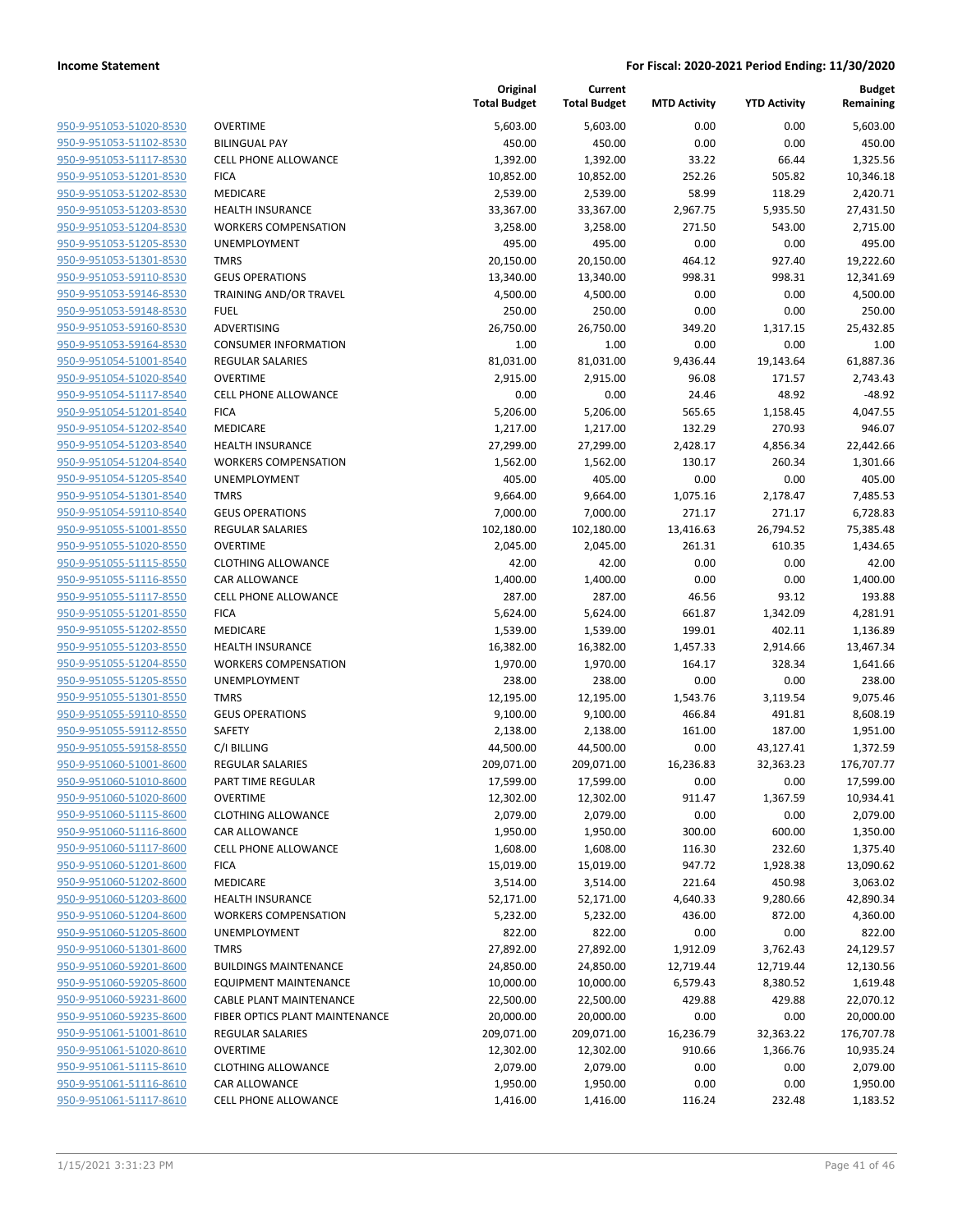|                         |                                                 | Original<br><b>Total Budget</b> | Current<br><b>Total Budget</b> | <b>MTD Activity</b> | <b>YTD Activity</b> | <b>Budget</b><br>Remaining |
|-------------------------|-------------------------------------------------|---------------------------------|--------------------------------|---------------------|---------------------|----------------------------|
| 950-9-951061-51201-8610 | <b>FICA</b>                                     | 13,928.00                       | 13,928.00                      | 1,033.66            | 2,047.34            | 11,880.66                  |
| 950-9-951061-51202-8610 | MEDICARE                                        | 3,259.00                        | 3,259.00                       | 241.74              | 478.81              | 2,780.19                   |
| 950-9-951061-51203-8610 | <b>HEALTH INSURANCE</b>                         | 44,895.00                       | 44,895.00                      | 3,993.00            | 7,986.00            | 36,909.00                  |
| 950-9-951061-51204-8610 | <b>WORKERS COMPENSATION</b>                     | 4,315.00                        | 4,315.00                       | 359.58              | 719.16              | 3,595.84                   |
| 950-9-951061-51205-8610 | <b>UNEMPLOYMENT</b>                             | 642.00                          | 642.00                         | 0.00                | 0.00                | 642.00                     |
| 950-9-951061-51301-8610 | <b>TMRS</b>                                     | 25,866.00                       | 25,866.00                      | 1,878.24            | 3,694.83            | 22,171.17                  |
| 950-9-951061-59205-8610 | <b>EQUIPMENT MAINTENANCE</b>                    | 100.00                          | 100.00                         | 0.00                | 0.00                | 100.00                     |
| 950-9-951061-59233-8610 | <b>INTERNET PLANT MAINTENANCE</b>               | 6,000.00                        | 6,000.00                       | 0.00                | 0.00                | 6,000.00                   |
| 950-9-951090-59510-9900 | HEADEND, TRUNK & DISTRIBUTION SYSTEM            | 100,000.00                      | 100,000.00                     | 0.00                | 77.96               | 99,922.04                  |
| 950-9-951090-59511-9900 | <b>HEADEND EQUIPMENT</b>                        | 80,000.00                       | 80,000.00                      | 0.00                | 0.00                | 80,000.00                  |
| 950-9-951090-59512-9900 | <b>DROPS</b>                                    | 100,000.00                      | 100,000.00                     | 7,552.43            | 15,063.91           | 84,936.09                  |
| 950-9-951090-59591-9900 | <b>FURNITURE &amp; OFFICE EQUIPMENT</b>         | 0.00                            | 0.00                           | 4,242.40            | 4,242.40            | $-4,242.40$                |
| 950-9-951090-59592-9900 | <b>TRANSPORTATION EQUIPMENT</b>                 | 30,000.00                       | 30,000.00                      | 0.00                | 0.00                | 30,000.00                  |
| 950-9-951091-51001-9958 | <b>REGULAR SALARIES</b>                         | 41,429.00                       | 41,429.00                      | 2,223.21            | 4,450.04            | 36,978.96                  |
| 950-9-951091-51020-9958 | <b>OVERTIME</b>                                 | 4,344.00                        | 4,344.00                       | 278.76              | 398.59              | 3,945.41                   |
| 950-9-951091-51201-9958 | <b>FICA</b>                                     | 2,861.00                        | 2,861.00                       | 156.36              | 303.08              | 2,557.92                   |
| 950-9-951091-51202-9958 | <b>MEDICARE</b>                                 | 669.00                          | 669.00                         | 36.57               | 70.88               | 598.12                     |
| 950-9-951091-51205-9958 | <b>UNEMPLOYMENT</b>                             | 156.00                          | 156.00                         | 0.00                | 0.00                | 156.00                     |
| 950-9-951091-51301-9958 | <b>TMRS</b>                                     | 5,306.00                        | 5,306.00                       | 283.71              | 549.97              | 4,756.03                   |
| 950-9-970000-59720-9705 | <b>CREDIT CARD &amp; BANK FEES</b>              | 10,000.00                       | 10,000.00                      | 142.94              | 1,282.50            | 8,717.50                   |
| 950-9-970000-59730-9250 | <b>INVENTORY LOSS/GAIN</b>                      | 1,000.00                        | 1,000.00                       | 0.00                | 0.00                | 1,000.00                   |
| 950-9-970000-59734-4210 | ASSET DISPOSAL LOSSES/GAINS                     | 1,000.00                        | 1,000.00                       | 0.00                | 0.00                | 1,000.00                   |
| 950-9-970000-59750-9260 | <b>ACCRUED PTO PAY</b>                          | 5,000.00                        | 5,000.00                       | 0.00                | 0.00                | 5,000.00                   |
| 950-9-970000-59770-9970 | <b>CONTINGENCY</b>                              | 50,000.00                       | 50,000.00                      | 19.52               | 19.52               | 49,980.48                  |
| 950-9-970000-59771-9970 | PAYROLL CONTINGENCY                             | 10,000.00                       | 10,000.00                      | 0.00                | 0.00                | 10,000.00                  |
| 950-9-970000-59780-9240 | PROPERTY INSURANCE                              | 16,670.00                       | 16,670.00                      | 0.00                | 0.00                | 16,670.00                  |
| 950-9-970000-59781-9250 | <b>LIABILITY INSURANCE</b>                      | 14,872.00                       | 14,872.00                      | 0.00                | 1,742.09            | 13,129.91                  |
| 950-9-990000-59901-9270 | TRANSFER to COG - FRANCHISE FEES                | 284,100.00                      | 284,100.00                     | 0.00                | $-71,373.00$        | 355,473.00                 |
| 950-9-990000-59902-9200 | TRANSFER to COG - ADMIN EXPENSES                | 58,987.00                       | 58,987.00                      | 4,915.58            | 4,915.58            | 54,071.42                  |
| 950-9-990000-59903-4082 | TRANSFER to COG - PILOT                         | 39,824.00                       | 39,824.00                      | 0.00                | 0.00                | 39,824.00                  |
| 950-9-990000-59926-9330 | TRANSFER to COG - GARAGE                        | 13,450.00                       | 13,450.00                      | 1,120.83            | 2,241.66            | 11,208.34                  |
| 950-9-990000-59927-9200 | TRANSFER to COG - INSURANCE                     | 3,047.00                        | 3,047.00                       | 253.92              | 507.84              | 2,539.16                   |
| 950-9-990000-59928-9200 | XFER to COG - IT                                | 25,995.00                       | 25,995.00                      | 2,166.25            | 4,332.50            | 21,662.50                  |
| 950-9-990000-59930-9270 | <b>TRANSFER to GBOD</b>                         | 56,800.00                       | 56,800.00                      | 0.00                | $-14,274.60$        | 71,074.60                  |
| 950-9-990000-59954-8559 | TRANSFER TO 910 - BILLING                       | 52,407.00                       | 52,407.00                      | 4,367.25            | 8,734.50            | 43,672.50                  |
| 950-9-990000-59955-8559 | TRANSFER TO 910 - CASHIERING                    | 78,121.00                       | 78,121.00                      | 6,510.08            | 13,020.16           | 65,100.84                  |
|                         | <b>Expense Total:</b>                           | 6,042,897.22                    | 6,042,897.22                   | 435,266.82          | 611,399.54          | 5,431,497.68               |
|                         | Fund: 950 - CABLE / INTERNET Surplus (Deficit): | 351,837.78                      | 351,837.78                     | 57,672.71           | 375,765.45          |                            |
|                         | <b>Total Surplus (Deficit):</b>                 | $-1,962,159.45$                 | $-2,054,111.45$                | 1,403,511.20        | 3,470,389.88        |                            |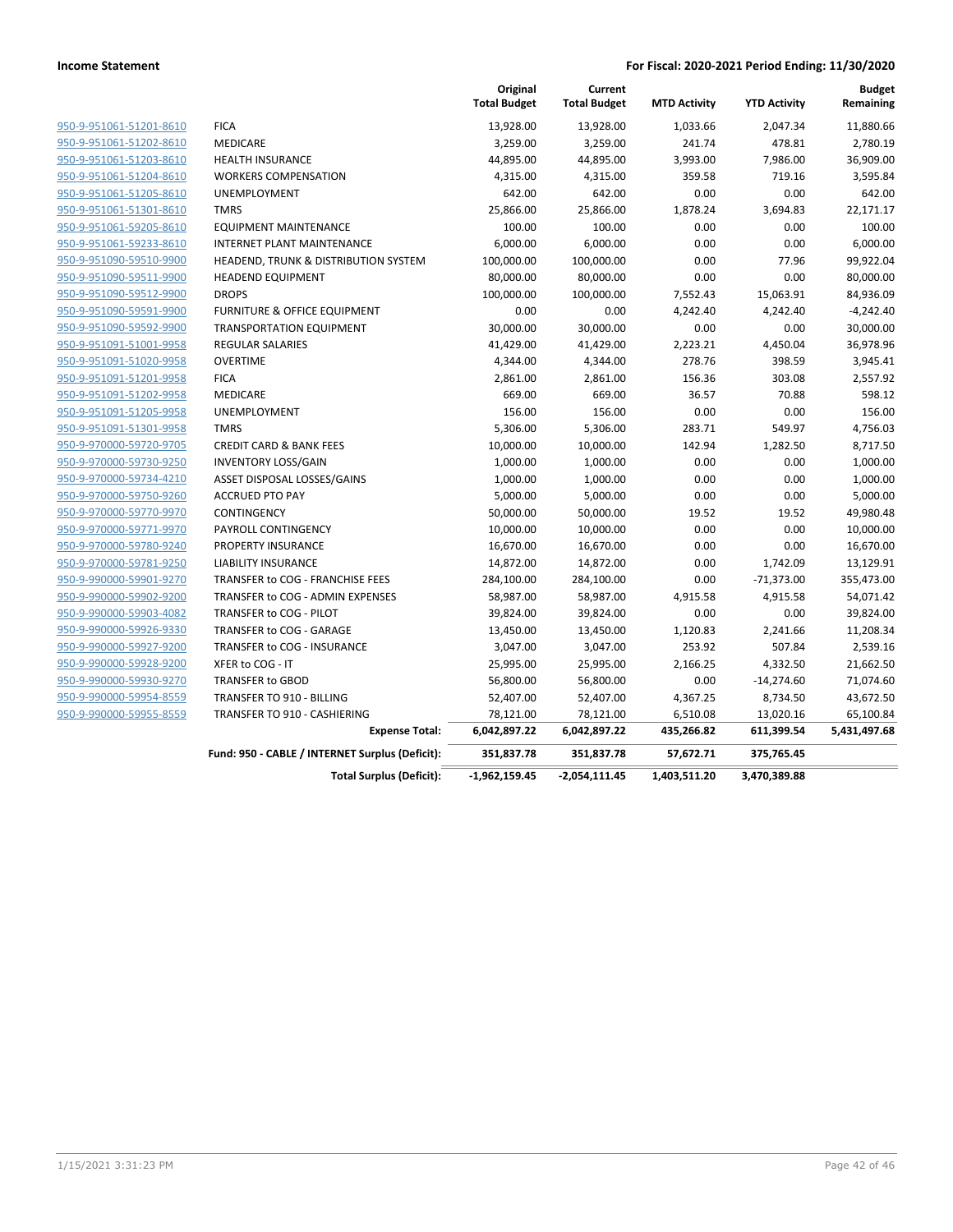# **Group Summary**

| <b>Account Type</b> |                                                                           | Original<br><b>Total Budget</b> | Current<br><b>Total Budget</b> | <b>MTD Activity</b>       | <b>YTD Activity</b>         | <b>Budget</b><br>Remaining |
|---------------------|---------------------------------------------------------------------------|---------------------------------|--------------------------------|---------------------------|-----------------------------|----------------------------|
|                     | Fund: 100 - GENERAL FUND                                                  |                                 |                                |                           |                             |                            |
| Revenue             |                                                                           | 26,174,095.00                   | 26,174,095.00                  | 2,682,209.98              | 4,088,964.55                | 22,085,130.45              |
| Expense             |                                                                           | 27,648,157.04                   | 27,648,157.04                  | 2,294,416.06              | 4,505,182.51                | 23,142,974.53              |
|                     | Fund: 100 - GENERAL FUND Surplus (Deficit):                               | $-1,474,062.04$                 | $-1,474,062.04$                | 387,793.92                | -416,217.96                 | $-1,057,844.08$            |
|                     | Fund: 101 - MUNICIPAL COURT BUILDING SECURITY FEES                        |                                 |                                |                           |                             |                            |
| Revenue             |                                                                           | 0.00                            | 0.00                           | 395.39                    | 941.42                      | $-941.42$                  |
|                     | Fund: 101 - MUNICIPAL COURT BUILDING SECURITY FEES Total:                 | 0.00                            | 0.00                           | 395.39                    | 941.42                      | $-941.42$                  |
|                     | <b>Fund: 102 - MUNICIPAL COURT TECH FUND</b>                              |                                 |                                |                           |                             |                            |
| Revenue             |                                                                           | 0.00                            | 0.00                           | 333.47                    | 805.86                      | $-805.86$                  |
|                     | Fund: 102 - MUNICIPAL COURT TECH FUND Total:                              | 0.00                            | 0.00                           | 333.47                    | 805.86                      | $-805.86$                  |
|                     | Fund: 103 - MUNICIPAL COURT CHILD SAFETY FUND                             |                                 |                                |                           |                             |                            |
| Revenue             |                                                                           | 30,887.00                       | 30,887.00                      | 28.05                     | 50.88                       | 30,836.12                  |
| Expense             |                                                                           | 25,050.00                       | 25,050.00                      | 0.00                      | 0.00                        | 25,050.00                  |
|                     | Fund: 103 - MUNICIPAL COURT CHILD SAFETY FUND Surplus (Deficit):          | 5,837.00                        | 5,837.00                       | 28.05                     | 50.88                       | 5,786.12                   |
|                     | <b>Fund: 111 - RECREATION ACTIVITIES FUND</b>                             |                                 |                                |                           |                             |                            |
| Revenue             |                                                                           | 237,930.00                      | 237,930.00                     | 3,338.25                  | 18,617.04                   | 219,312.96                 |
| Expense             |                                                                           | 249,194.02                      | 249,194.02                     | 11,189.56                 | 17,997.26                   | 231,196.76                 |
|                     | Fund: 111 - RECREATION ACTIVITIES FUND Surplus (Deficit):                 | -11,264.02                      | $-11,264.02$                   | $-7,851.31$               | 619.78                      | $-11,883.80$               |
|                     | Fund: 112 - GUN RANGE FUND                                                |                                 |                                |                           |                             |                            |
| Revenue             |                                                                           | 1,316.00                        | 1,316.00                       | 0.28                      | $-0.10$                     | 1,316.10                   |
| Expense             |                                                                           | 1,300.00                        | 1,300.00                       | 0.00                      | 0.00                        | 1,300.00                   |
|                     | Fund: 112 - GUN RANGE FUND Surplus (Deficit):                             | 16.00                           | 16.00                          | 0.28                      | $-0.10$                     | 16.10                      |
|                     | Fund: 113 - HOTEL / MOTEL OCCUPANCY TAX FUND                              |                                 |                                |                           |                             |                            |
| Revenue             |                                                                           | 490,107.00                      | 490,107.00                     | 54,285.29                 | 94,785.29                   | 395,321.71                 |
| Expense             |                                                                           | 521,382.80                      | 521,382.80                     | 37,400.00                 | 72,783.98                   | 448,598.82                 |
|                     | Fund: 113 - HOTEL / MOTEL OCCUPANCY TAX FUND Surplus (Deficit):           | -31,275.80                      | -31,275.80                     | 16,885.29                 | 22,001.31                   | $-53,277.11$               |
|                     | <b>Fund: 114 - VENUE MANAGEMENT FUND</b>                                  |                                 |                                |                           |                             |                            |
| Revenue             |                                                                           | 116,017.00                      | 116,017.00                     | 3,909.12                  | 5,859.12                    | 110,157.88                 |
| Expense             |                                                                           | 200,266.69                      | 200,266.69                     | 20,573.95                 | 30,135.37                   | 170,131.32                 |
|                     | Fund: 114 - VENUE MANAGEMENT FUND Surplus (Deficit):                      | -84,249.69                      | -84,249.69                     | $-16,664.83$              | -24,276.25                  | -59,973.44                 |
|                     | <b>Fund: 123 - PTRAIN - POLICE REIMBURSEMENT GRANTS &amp; CONT EDUCAT</b> |                                 |                                |                           |                             |                            |
| Revenue             |                                                                           | 0.00                            | 0.00                           | 1.98                      | $-150.08$                   | 150.08                     |
|                     | Fund: 123 - PTRAIN - POLICE REIMBURSEMENT GRANTS & CONT EDUCAT Total:     | 0.00                            | 0.00                           | 1.98                      | $-150.08$                   | 150.08                     |
|                     | Fund: 140 - DEBT SERVICE FUND                                             |                                 |                                |                           |                             |                            |
| Revenue             |                                                                           | 6,776,144.00                    | 6,776,144.00                   | 1,039,690.22              | 1,304,658.58                | 5,471,485.42               |
| Expense             |                                                                           | 6,811,884.00                    | 6,811,884.00                   | 9,859.08                  | 19,718.16                   | 6,792,165.84               |
|                     | Fund: 140 - DEBT SERVICE FUND Surplus (Deficit):                          | -35,740.00                      | -35,740.00                     | 1,029,831.14              | 1,284,940.42                | -1,320,680.42              |
|                     | Fund: 160 - GENERAL CAPITAL IMPROVEMENT FUND                              |                                 |                                |                           |                             |                            |
| Revenue             |                                                                           | 2,616,006.00                    | 2,616,006.00                   | 212,042.77                | 422,422.93                  | 2,193,583.07               |
| Expense             | Fund: 160 - GENERAL CAPITAL IMPROVEMENT FUND Surplus (Deficit):           | 2,525,998.00<br>90,008.00       | 2,525,998.00<br>90,008.00      | 641,732.32<br>-429,689.55 | 697,231.59<br>-274,808.66   | 1,828,766.41<br>364,816.66 |
|                     |                                                                           |                                 |                                |                           |                             |                            |
|                     | Fund: 161 - STREET CONSTRUCTION FUND                                      |                                 |                                |                           |                             |                            |
| Revenue             |                                                                           | 10,000.00                       | 10,000.00                      | 233.31                    | 4.04                        | 9,995.96                   |
| Expense             | Fund: 161 - STREET CONSTRUCTION FUND Surplus (Deficit):                   | 400.00<br>9,600.00              | 400.00<br>9,600.00             | 333,965.43<br>-333,732.12 | 333,965.43<br>$-333,961.39$ | -333,565.43<br>343,561.39  |
|                     |                                                                           |                                 |                                |                           |                             |                            |
|                     | Fund: 164 - 2013 CO CAPITAL FUND                                          |                                 |                                |                           |                             |                            |
| Revenue             |                                                                           | 275.00<br>15.00                 | 275.00<br>15.00                | 9.39<br>0.00              | 0.20<br>0.00                | 274.80<br>15.00            |
| Expense             | Fund: 164 - 2013 CO CAPITAL FUND Surplus (Deficit):                       | 260.00                          | 260.00                         | 9.39                      | 0.20                        | 259.80                     |
|                     |                                                                           |                                 |                                |                           |                             |                            |
|                     | Fund: 165 - 2014 GO FUND                                                  | 10,000.00                       | 10,000.00                      | 67.98                     | 146.67                      | 9,853.33                   |
| Revenue             | Fund: 165 - 2014 GO FUND Total:                                           | 10,000.00                       | 10,000.00                      | 67.98                     | 146.67                      | 9,853.33                   |
|                     |                                                                           |                                 |                                |                           |                             |                            |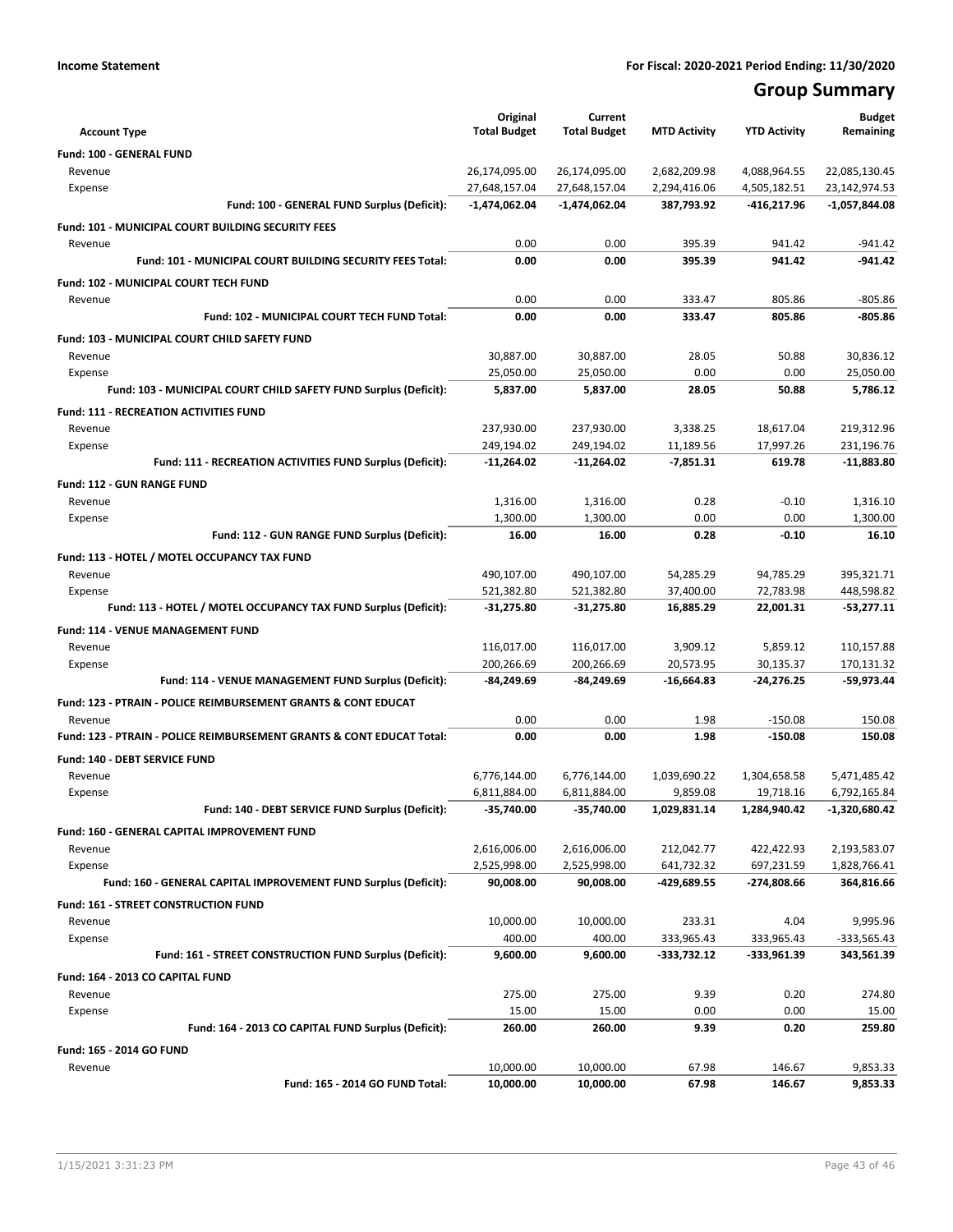| <b>Income Statement</b>                                    | For Fiscal: 2020-2021 Period Ending: 11/30/2020 |                              |                          |                             |                              |
|------------------------------------------------------------|-------------------------------------------------|------------------------------|--------------------------|-----------------------------|------------------------------|
|                                                            | Original                                        | Current                      |                          |                             | <b>Budget</b>                |
| <b>Account Type</b>                                        | <b>Total Budget</b>                             | <b>Total Budget</b>          | <b>MTD Activity</b>      | <b>YTD Activity</b>         | Remaining                    |
| Fund: 171 - MAIN STREET SPECIAL REVENUE                    |                                                 |                              |                          |                             |                              |
| Revenue                                                    | 0.00                                            | 0.00                         | 19,547.27                | 19,547.27                   | $-19,547.27$                 |
| Expense                                                    | 0.00                                            | 0.00                         | 16,456.55                | 40,367.54                   | $-40,367.54$                 |
| Fund: 171 - MAIN STREET SPECIAL REVENUE Surplus (Deficit): | 0.00                                            | 0.00                         | 3,090.72                 | -20,820.27                  | 20,820.27                    |
| Fund: 200 - WATER / WASTEWATER FUND                        |                                                 |                              |                          |                             |                              |
| Revenue                                                    | 14,455,296.00                                   | 14,455,296.00                | 1,040,270.50             | 2,206,903.65                | 12,248,392.35                |
| Expense                                                    | 14,254,657.13                                   | 14,254,657.13                | 1,018,168.32             | 1,844,324.32                | 12,410,332.81                |
| Fund: 200 - WATER / WASTEWATER FUND Surplus (Deficit):     | 200,638.87                                      | 200,638.87                   | 22,102.18                | 362,579.33                  | $-161,940.46$                |
| Fund: 216 - UTILIITY CIP FUND                              |                                                 |                              |                          |                             |                              |
| Revenue                                                    | 606,649.00                                      | 606,649.00                   | 42,569.39                | 78,889.24                   | 527,759.76                   |
| Expense                                                    | 446,649.00                                      | 446,649.00                   | 1,469.85                 | 5,153.94                    | 441,495.06                   |
| Fund: 216 - UTILIITY CIP FUND Surplus (Deficit):           | 160,000.00                                      | 160,000.00                   | 41,099.54                | 73,735.30                   | 86,264.70                    |
| <b>Fund: 217 - WASTEWATER RECLAMATION FUND</b>             |                                                 |                              |                          |                             |                              |
| Revenue                                                    | 7,950.00<br>7.950.00                            | 7,950.00                     | 65.94                    | 142.28                      | 7,807.72                     |
| Fund: 217 - WASTEWATER RECLAMATION FUND Total:             |                                                 | 7,950.00                     | 65.94                    | 142.28                      | 7,807.72                     |
| Fund: 300 - AIRPORT FUND                                   |                                                 |                              |                          |                             |                              |
| Revenue                                                    | 720,583.00                                      | 720,583.00                   | 64,614.18                | 121,898.66                  | 598,684.34                   |
| Expense<br>Fund: 300 - AIRPORT FUND Surplus (Deficit):     | 1,672,234.14<br>-951,651.14                     | 1,672,234.14<br>-951,651.14  | 133,505.15<br>-68,890.97 | 274,436.40<br>$-152,537.74$ | 1,397,797.74<br>-799,113.40  |
|                                                            |                                                 |                              |                          |                             |                              |
| <b>Fund: 360 - AIRPORT CAPITAL FUND</b>                    |                                                 |                              |                          |                             |                              |
| Revenue<br>Expense                                         | 1,595,850.00<br>2,220,652.00                    | 1,595,850.00<br>2,220,652.00 | 127,186.02<br>0.00       | 249,958.33<br>0.00          | 1,345,891.67<br>2,220,652.00 |
| Fund: 360 - AIRPORT CAPITAL FUND Surplus (Deficit):        | -624,802.00                                     | -624,802.00                  | 127,186.02               | 249,958.33                  | -874,760.33                  |
|                                                            |                                                 |                              |                          |                             |                              |
| Fund: 362 - AIRPORT FBO FUEL<br>Revenue                    | 409,650.00                                      | 409,650.00                   | 27,353.81                | 59,827.61                   | 349,822.39                   |
| Expense                                                    | 0.00                                            | 0.00                         | 2,673.95                 | 13,378.80                   | $-13,378.80$                 |
| Fund: 362 - AIRPORT FBO FUEL Surplus (Deficit):            | 409,650.00                                      | 409,650.00                   | 24,679.86                | 46,448.81                   | 363,201.19                   |
| Fund: 400 - GOLF FUND                                      |                                                 |                              |                          |                             |                              |
| Revenue                                                    | 191,588.00                                      | 191,588.00                   | 19,466.51                | 37,168.28                   | 154,419.72                   |
| Expense                                                    | 246,068.81                                      | 246,068.81                   | 20,079.89                | 39,147.25                   | 206,921.56                   |
| Fund: 400 - GOLF FUND Surplus (Deficit):                   | -54,480.81                                      | -54,480.81                   | $-613.38$                | $-1,978.97$                 | $-52,501.84$                 |
| <b>Fund: 500 - SANITATION FUND</b>                         |                                                 |                              |                          |                             |                              |
| Revenue                                                    | 4,980,495.00                                    | 4,980,495.00                 | 425,245.59               | 829,357.95                  | 4,151,137.05                 |
| Expense                                                    | 5,527,391.08                                    | 5,619,343.08                 | 464,866.14               | 563,505.28                  | 5,055,837.80                 |
| Fund: 500 - SANITATION FUND Surplus (Deficit):             | -546,896.08                                     | -638,848.08                  | $-39,620.55$             | 265,852.67                  | -904,700.75                  |
| <b>Fund: 601 - CENTRAL SERVICE FUND</b>                    |                                                 |                              |                          |                             |                              |
| Revenue                                                    | 940,414.00                                      | 940,414.00                   | 78,367.82                | 156,735.64                  | 783,678.36                   |
| Expense                                                    | 1,040,226.62                                    | 1,040,226.62                 | 95,620.22                | 161,312.69                  | 878,913.93                   |
| Fund: 601 - CENTRAL SERVICE FUND Surplus (Deficit):        | -99,812.62                                      | -99,812.62                   | $-17,252.40$             | $-4,577.05$                 | $-95,235.57$                 |
| Fund: 602 - INSURANCE FUND                                 |                                                 |                              |                          |                             |                              |
| Revenue                                                    | 6,443,497.00                                    | 6,443,497.00                 | 543,215.93               | 1,052,011.19                | 5,391,485.81                 |
| Expense                                                    | 6,483,654.00                                    | 6,483,654.00                 | 451,553.63               | 1,683,626.11                | 4,800,027.89                 |
| Fund: 602 - INSURANCE FUND Surplus (Deficit):              | $-40,157.00$                                    | -40,157.00                   | 91,662.30                | $-631,614.92$               | 591,457.92                   |
| Fund: 604 - MIS FUND                                       |                                                 |                              |                          |                             |                              |
| Revenue                                                    | 758,375.00                                      | 758,375.00                   | 70,889.56                | 141,779.12                  | 616,595.88                   |
| Expense                                                    | 1,070,950.62                                    | 1,070,950.62                 | 82,742.72                | 147,918.42                  | 923,032.20                   |
| Fund: 604 - MIS FUND Surplus (Deficit):                    | $-312,575.62$                                   | -312,575.62                  | $-11,853.16$             | $-6,139.30$                 | -306,436.32                  |
| Fund: 660 - VEHICLE REPLACEMENT FUND                       |                                                 |                              |                          |                             |                              |
| Revenue                                                    | 730,396.00                                      | 730,396.00                   | 60,109.72                | 120,231.53                  | 610,164.47                   |
| Expense                                                    | 720,397.00                                      | 720,397.00                   | -12,699.26               | 17,681.14                   | 702,715.86                   |
| Fund: 660 - VEHICLE REPLACEMENT FUND Surplus (Deficit):    | 9,999.00                                        | 9,999.00                     | 72,808.98                | 102,550.39                  | $-92,551.39$                 |
| Fund: 800 - SPENCE FUND                                    |                                                 |                              |                          |                             |                              |
| Revenue                                                    | 6,000.00                                        | 6,000.00                     | 51.05                    | 110.14                      | 5,889.86                     |
| Expense<br>Fund: 800 - SPENCE FUND Surplus (Deficit):      | 600.00<br>5,400.00                              | 600.00<br>5,400.00           | 50.00<br>1.05            | 100.00<br>10.14             | 500.00<br>5,389.86           |
|                                                            |                                                 |                              |                          |                             |                              |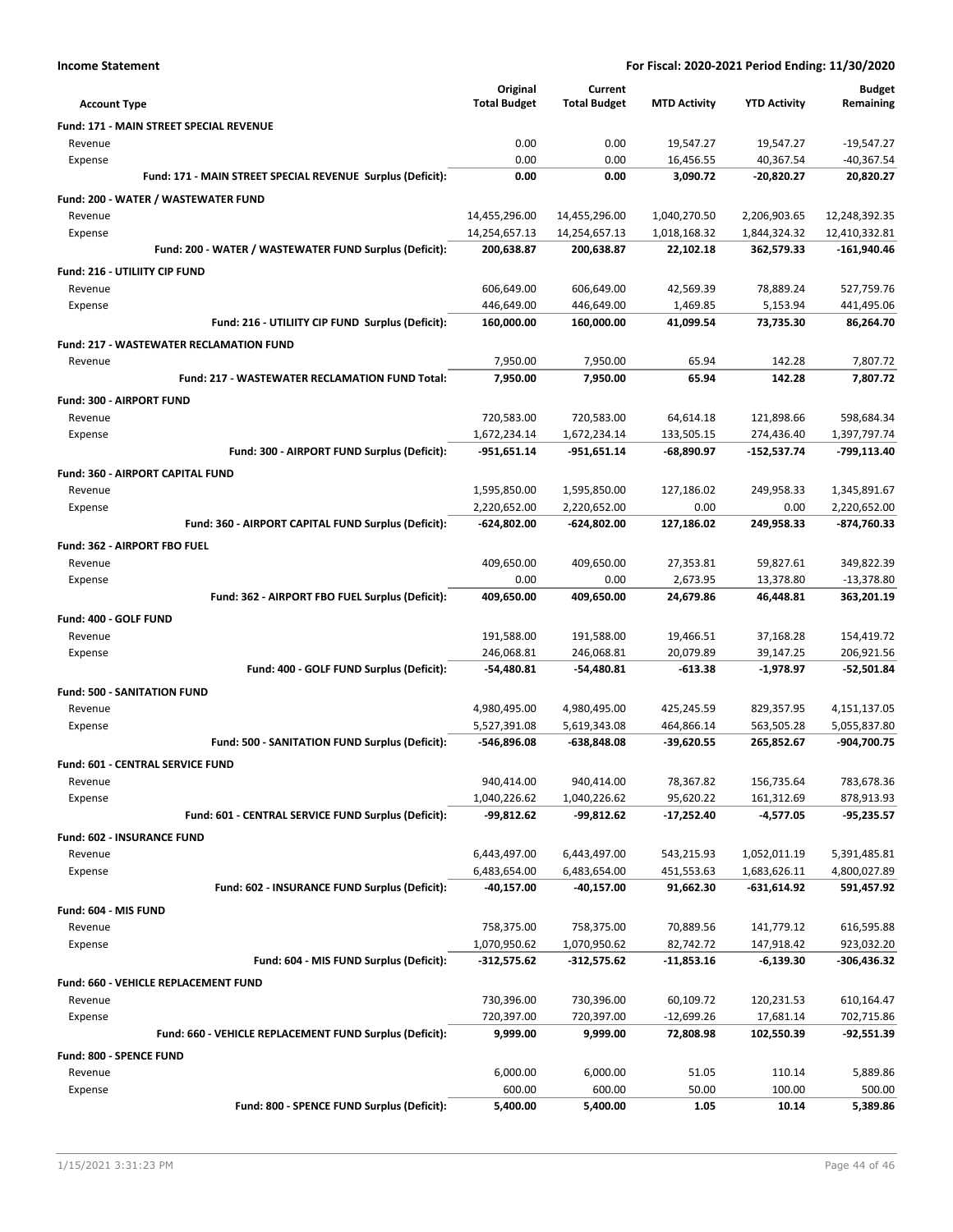| <b>Account Type</b>                                                        | Original<br><b>Total Budget</b> | Current<br><b>Total Budget</b> | <b>MTD Activity</b> | <b>YTD Activity</b> | <b>Budget</b><br>Remaining |
|----------------------------------------------------------------------------|---------------------------------|--------------------------------|---------------------|---------------------|----------------------------|
| <b>Fund: 801 - JONES LIBRARY TRUST</b>                                     |                                 |                                |                     |                     |                            |
| Revenue                                                                    | 0.00                            | 0.00                           | 4.51                | $-0.09$             | 0.09                       |
| Fund: 801 - JONES LIBRARY TRUST Total:                                     | 0.00                            | 0.00                           | 4.51                | $-0.09$             | 0.09                       |
| Fund: 809 - GREENVILLE IDC (L-3)                                           |                                 |                                |                     |                     |                            |
| Revenue                                                                    | 0.00                            | 0.00                           | 124,521.10          | 124,521.10          | $-124,521.10$              |
| Expense                                                                    | 0.00                            | 0.00                           | 124,521.10          | 124,521.10          | $-124,521.10$              |
| Fund: 809 - GREENVILLE IDC (L-3) Surplus (Deficit):                        | 0.00                            | 0.00                           | 0.00                | 0.00                | 0.00                       |
| Fund: 810 - SEIZURE FUNDS - STATE RULES                                    |                                 |                                |                     |                     |                            |
| Revenue                                                                    | 3,000.00                        | 3,000.00                       | 72.60               | $-1.39$             | 3.001.39                   |
| Expense                                                                    | 100.00                          | 100.00                         | 0.00                | 0.00                | 100.00                     |
| Fund: 810 - SEIZURE FUNDS - STATE RULES Surplus (Deficit):                 | 2,900.00                        | 2,900.00                       | 72.60               | $-1.39$             | 2,901.39                   |
| Fund: 811 - SEIZURE FUNDS - FED RULES                                      |                                 |                                |                     |                     |                            |
| Revenue                                                                    | 2,500.00                        | 2,500.00                       | 62.31               | $-1.18$             | 2,501.18                   |
| Expense                                                                    | 100.00                          | 100.00                         | 0.00                | 0.00                | 100.00                     |
| Fund: 811 - SEIZURE FUNDS - FED RULES Surplus (Deficit):                   | 2,400.00                        | 2,400.00                       | 62.31               | $-1.18$             | 2,401.18                   |
| Fund: 820 - TIRZ FUND (Tax Increment Reinvestment Zone)                    |                                 |                                |                     |                     |                            |
| Revenue                                                                    | 751,638.00                      | 751,638.00                     | 11,947.54           | 14,427.50           | 737,210.50                 |
| Expense                                                                    | 160,725.00                      | 160,725.00                     | 1,284.50            | 3,044.00            | 157,681.00                 |
| Fund: 820 - TIRZ FUND (Tax Increment Reinvestment Zone) Surplus (Deficit): | 590,913.00                      | 590,913.00                     | 10,663.04           | 11,383.50           | 579,529.50                 |
| Fund: 899 - POOLED CASH                                                    |                                 |                                |                     |                     |                            |
| Revenue                                                                    | 0.00                            | 0.00                           | $-0.01$             | $-0.01$             | 0.01                       |
| Fund: 899 - POOLED CASH Total:                                             | 0.00                            | 0.00                           | $-0.01$             | $-0.01$             | 0.01                       |
| <b>Fund: 910 - ELECTRIC OPERATING FUND</b>                                 |                                 |                                |                     |                     |                            |
| Revenue                                                                    | 65,117,571.00                   | 65,117,571.00                  | 4,266,244.95        | 9,345,313.14        | 55,772,257.86              |
| Expense                                                                    | 64,662,173.28                   | 64,662,173.28                  | 4,476,980.55        | 8,113,499.19        | 56,548,674.09              |
| Fund: 910 - ELECTRIC OPERATING FUND Surplus (Deficit):                     | 455,397.72                      | 455,397.72                     | $-210,735.60$       | 1,231,813.95        | $-776,416.23$              |
| <b>Fund: 911 - ELECTRIC DEBT REDUCTION</b>                                 |                                 |                                |                     |                     |                            |
| Revenue                                                                    | 1,100.00                        | 1,100.00                       | 2.45                | $-0.05$             | 1.100.05                   |
| Fund: 911 - ELECTRIC DEBT REDUCTION Total:                                 | 1,100.00                        | 1,100.00                       | 2.45                | $-0.05$             | 1,100.05                   |
| Fund: 912 - ELECTRIC DEBT SERVICE                                          |                                 |                                |                     |                     |                            |
| Revenue                                                                    | 7,846,375.00                    | 7,846,375.00                   | 653,864.58          | 1,307,729.16        | 6,538,645.84               |
| Expense                                                                    | 7,856,075.00                    | 7,856,075.00                   | 0.00                | 0.00                | 7,856,075.00               |
| Fund: 912 - ELECTRIC DEBT SERVICE Surplus (Deficit):                       | $-9,700.00$                     | $-9,700.00$                    | 653,864.58          | 1,307,729.16        | $-1,317,429.16$            |
| <b>Fund: 913 - ELECTRIC CONSTRUCTION FUND</b>                              |                                 |                                |                     |                     |                            |
| Revenue                                                                    | 600.00                          | 600.00                         | 29.40               | $-0.56$             | 600.56                     |
| Fund: 913 - ELECTRIC CONSTRUCTION FUND Total:                              | 600.00                          | 600.00                         | 29.40               | $-0.56$             | 600.56                     |
| Fund: 950 - CABLE / INTERNET                                               |                                 |                                |                     |                     |                            |
| Revenue                                                                    | 6,394,735.00                    | 6,394,735.00                   | 492,939.53          | 987,164.99          | 5,407,570.01               |
| Expense                                                                    | 6,042,897.22                    | 6,042,897.22                   | 435,266.82          | 611,399.54          | 5,431,497.68               |
| Fund: 950 - CABLE / INTERNET Surplus (Deficit):                            | 351,837.78                      | 351,837.78                     | 57,672.71           | 375,765.45          | $-23,927.67$               |
| <b>Total Surplus (Deficit):</b>                                            | $-1,962,159.45$                 | $-2,054,111.45$                | 1,403,511.20        | 3,470,389.88        |                            |